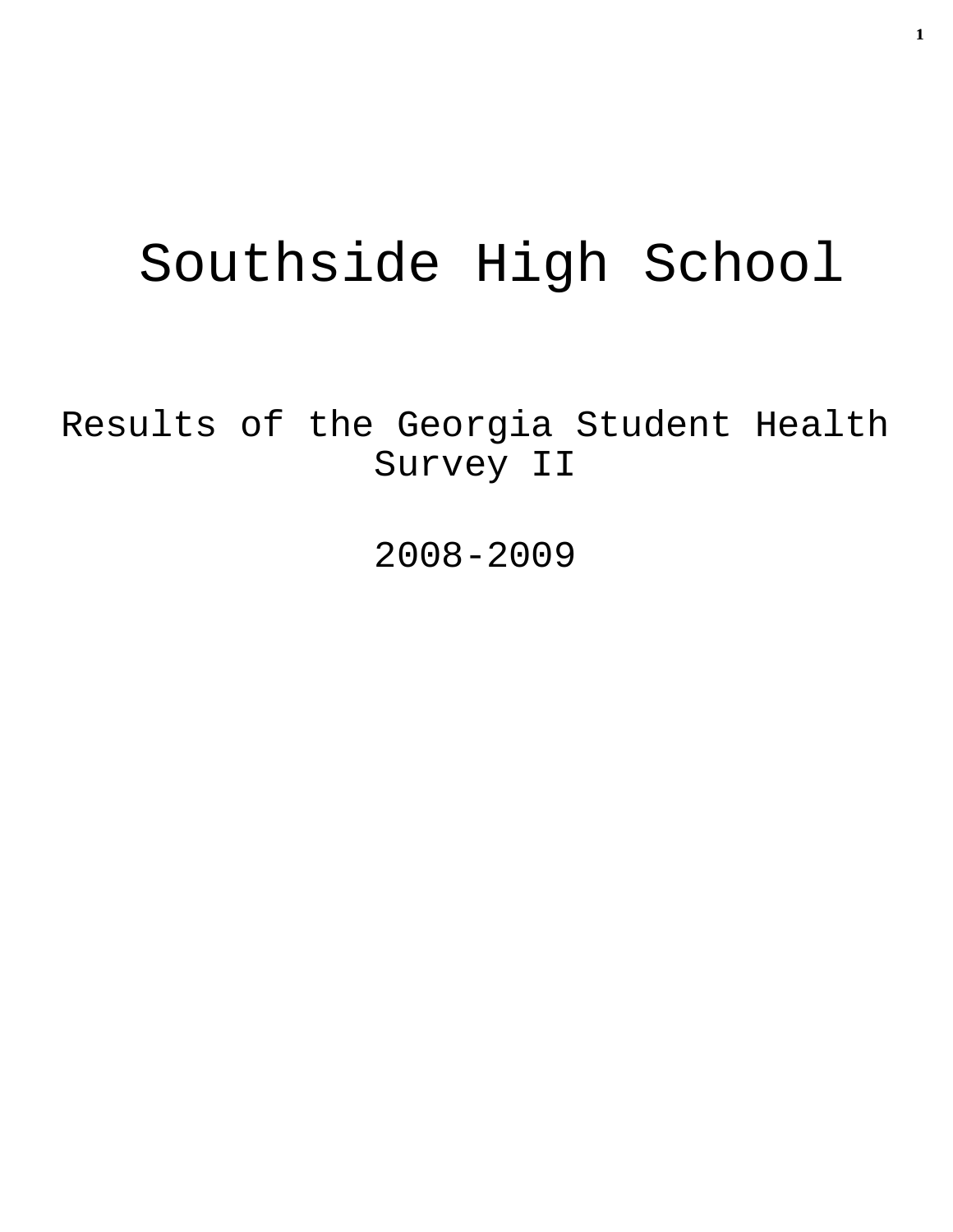# *Demographics* **2**

| Grade                    |    |  |  |  |
|--------------------------|----|--|--|--|
| <b>Grade   Frequency</b> |    |  |  |  |
| 10                       | 19 |  |  |  |
| 12                       | 32 |  |  |  |

| <b>Frequency</b> | <b>Table of Gender by Grade</b> |              |             |              |  |
|------------------|---------------------------------|--------------|-------------|--------------|--|
| <b>Col Pct</b>   |                                 | Grade(Grade) |             |              |  |
|                  | Gender(Gender)                  | <b>10</b>    | 12          | <b>Total</b> |  |
|                  | Female                          | 13<br>68.42  | 11<br>34.38 | 24           |  |
|                  | <b>Male</b>                     | 6<br>31.58   | 21<br>65.63 | 27           |  |
|                  | <b>Total</b>                    | 19           | 32          | 51           |  |

| <b>Frequency</b> |
|------------------|
| <b>Col Pct</b>   |

| <b>Table of Ethnicity by Grade</b> |              |             |              |  |  |  |
|------------------------------------|--------------|-------------|--------------|--|--|--|
|                                    | Grade(Grade) |             |              |  |  |  |
| <b>Ethnicity</b> (Ethnicity)       | 10           | 12          | <b>Total</b> |  |  |  |
| <b>Black</b>                       | 18<br>94.74  | 30<br>93.75 | 48           |  |  |  |
| <b>Hispanic</b>                    | 5.26         | 0<br>0.00   |              |  |  |  |
| <b>White</b>                       | 0<br>0.00    | 3.13        |              |  |  |  |
| <b>Asian</b>                       | 0<br>0.00    | 3.13        | 1            |  |  |  |
| <b>Total</b>                       | 19           | 32          | 51           |  |  |  |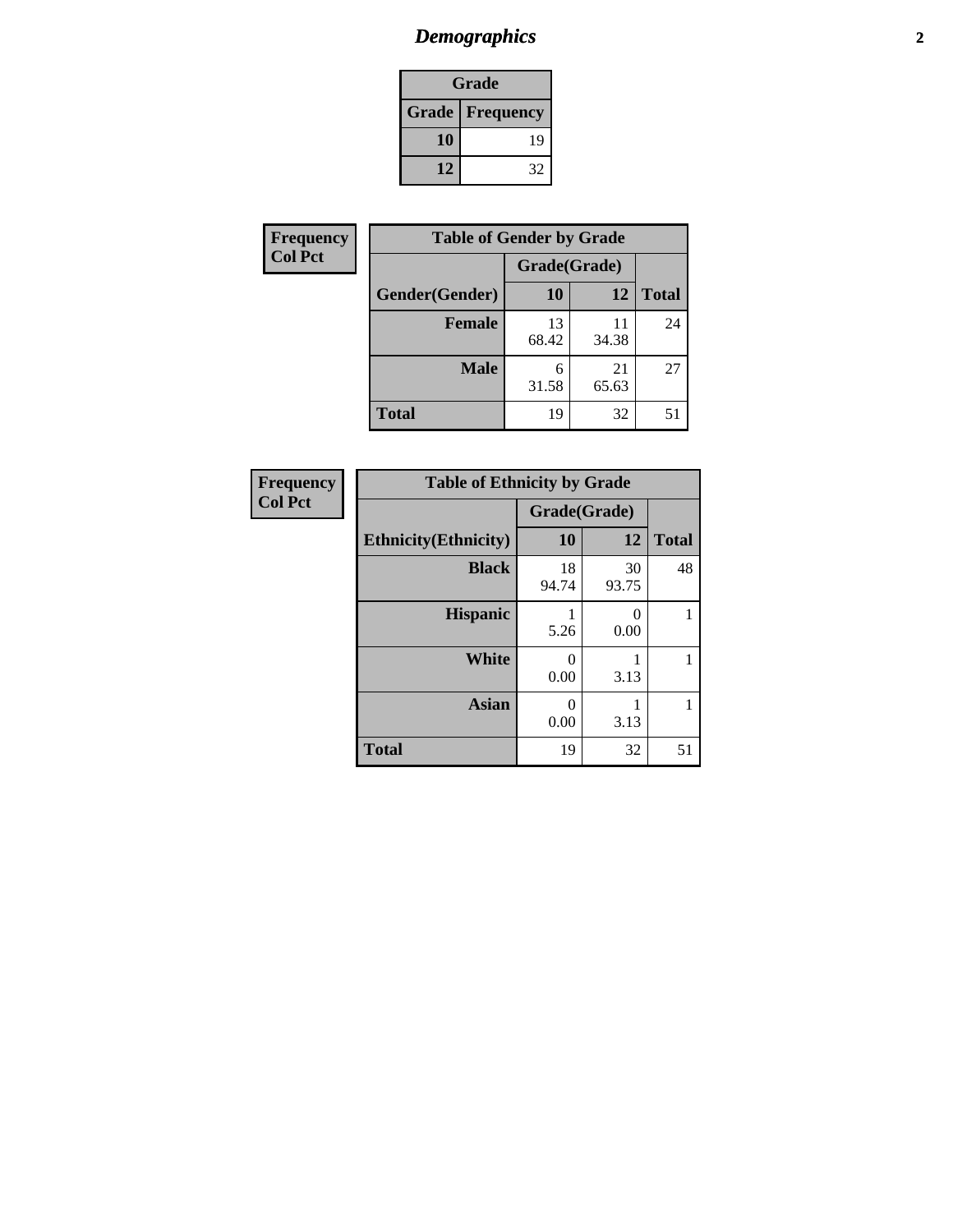#### *Title IV, Part A, Schedule A* **3** *Goal 1: Ensure that all schools are drug-free Baseline Data: Year 2008-2009 Prevalence of Drug Use*

| Frequency<br><b>Col Pct</b> | <b>Table of AlcoholAlt by Grade</b> |              |             |              |  |  |
|-----------------------------|-------------------------------------|--------------|-------------|--------------|--|--|
|                             | AlcoholAlt(Alcohol                  | Grade(Grade) |             |              |  |  |
|                             | use, past 30 days)                  | 10           | 12          | <b>Total</b> |  |  |
|                             | Yes                                 | 0.00         | 3.13        |              |  |  |
|                             | N <sub>0</sub>                      | 19<br>100.00 | 31<br>96.88 | 50           |  |  |
|                             | <b>Total</b>                        | 19           | 32          | 51           |  |  |

| <b>Frequency</b> | <b>Table of TobaccoAny by Grade</b> |              |              |              |  |
|------------------|-------------------------------------|--------------|--------------|--------------|--|
| <b>Col Pct</b>   | TobaccoAny(Tobacco                  | Grade(Grade) |              |              |  |
|                  | use, past 30 days)                  | 10           | 12           | <b>Total</b> |  |
|                  | N <sub>0</sub>                      | 19<br>100.00 | 32<br>100.00 | 51           |  |
|                  | <b>Total</b>                        | 19           | 32           |              |  |

| Frequency      | <b>Table of MarijuanaAlt by Grade</b> |              |                        |              |  |
|----------------|---------------------------------------|--------------|------------------------|--------------|--|
| <b>Col Pct</b> | MarijuanaAlt(Marijuana                | Grade(Grade) |                        |              |  |
|                | use, past 30 days)                    | 10           | 12                     | <b>Total</b> |  |
|                | Yes                                   | 0.00         | $\overline{2}$<br>6.25 |              |  |
|                | N <sub>0</sub>                        | 19<br>100.00 | 30<br>93.75            | 49           |  |
|                | <b>Total</b>                          | 19           | 32                     | 51           |  |

| <b>Frequency</b> | <b>Table of OtherDrugAny by Grade</b> |              |              |              |
|------------------|---------------------------------------|--------------|--------------|--------------|
| <b>Col Pct</b>   | <b>OtherDrugAny(Other</b>             | Grade(Grade) |              |              |
|                  | drug use,<br>past 30 days)            | 10           | 12           | <b>Total</b> |
|                  | N <sub>0</sub>                        | 19<br>100.00 | 32<br>100.00 | 51           |
|                  | Total                                 | 19           | 32           |              |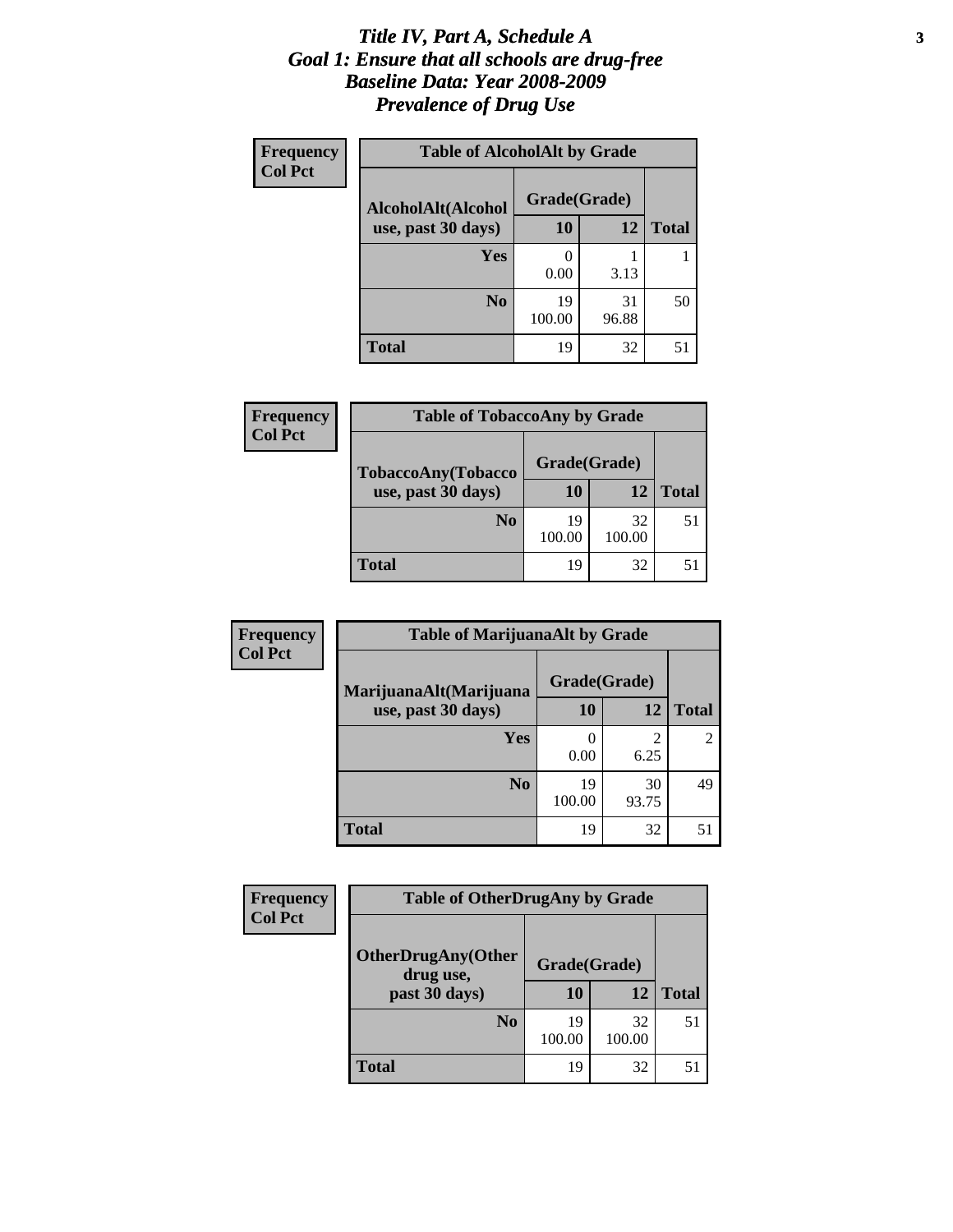#### *Average Age of Onset of Use* **4** *Results for "Average Age of Onset of Use" questions exclude students who said they did not use that substance*

| <b>Variable</b>     | Label                                                              | <b>Mean</b>          |
|---------------------|--------------------------------------------------------------------|----------------------|
| Alcoholinit2        | I started using alcohol when I was                                 | 14.50                |
| Cigarettesinit2     | I started smoking tobacco when I was                               | 18.00                |
| Smokelessinit2      | I started chewing tobacco when I was                               |                      |
| Marijuanainit2      | I started using marijuana when I was                               | 14.50                |
| Cocaineinit2        | I started using cocaine when I was                                 |                      |
| Inhalantsinit2      | I started using inhalants when I was                               |                      |
| Steroidsinit2       | I started using steroids when I was                                | $\ddot{\phantom{1}}$ |
| Ecstasyinit2        | I started using ecstasy when I was                                 | $\cdot$              |
| Methinit2           | I started using methamphetamines when I was                        |                      |
| Hallucinogensinit2  | I started using hallucinogens when I was                           |                      |
| Prescription in it2 | I started using prescription drugs not prescribed to me when I was | 8.00                 |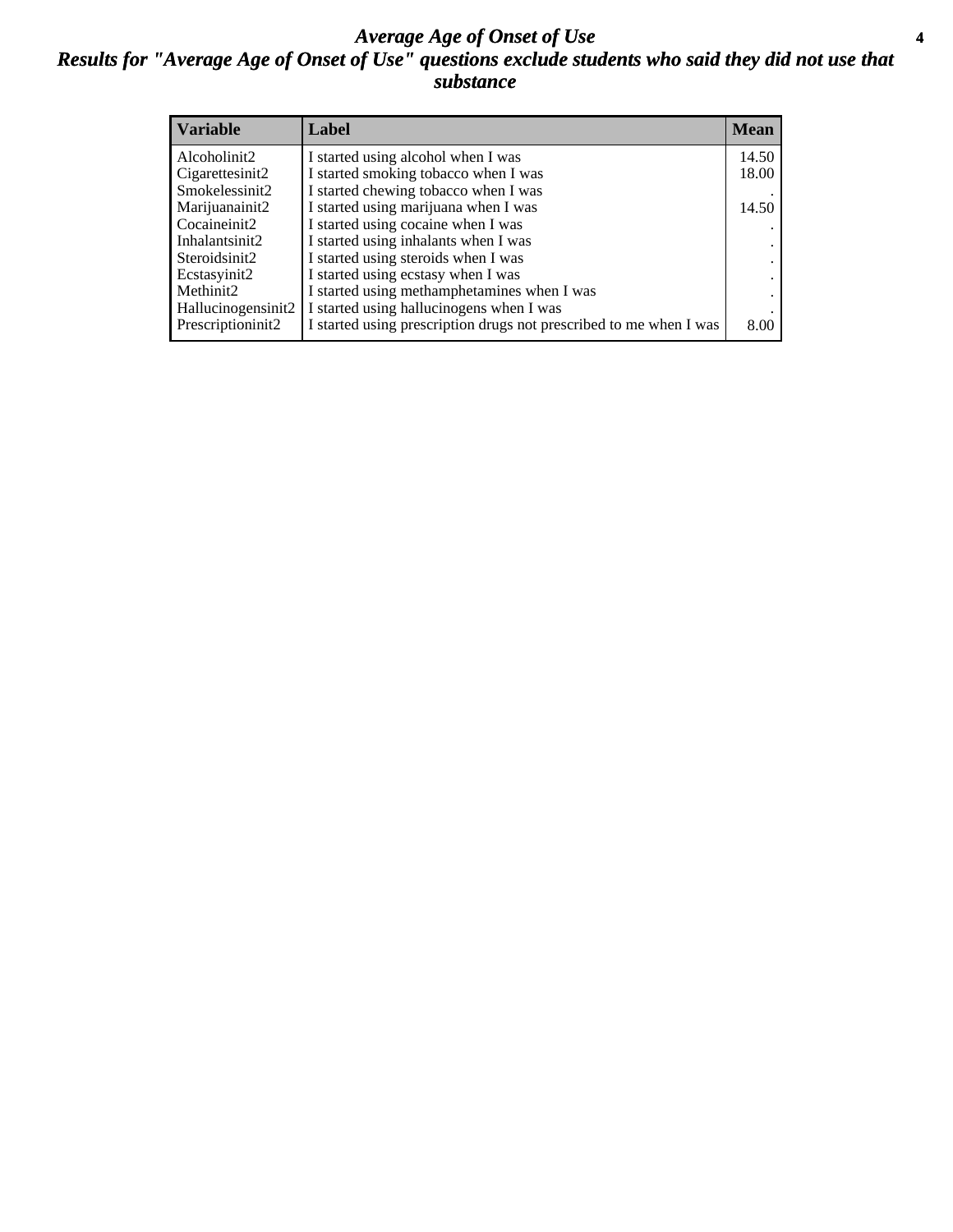## *Perception of Health Risk* **5**

| <b>Frequency</b> | <b>Table of Alcoholharmdich by Grade</b> |              |             |              |  |
|------------------|------------------------------------------|--------------|-------------|--------------|--|
| <b>Col Pct</b>   | Alcoholharmdich(I<br>think alcohol is    | Grade(Grade) |             |              |  |
|                  | harmful)                                 | 10           | 12          | <b>Total</b> |  |
|                  | Yes                                      | 16<br>84.21  | 26<br>81.25 | 42           |  |
|                  | N <sub>0</sub>                           | 3<br>15.79   | 6<br>18.75  | 9            |  |
|                  | <b>Total</b>                             | 19           | 32          | 51           |  |

| <b>Frequency</b> | <b>Table of Tobaccoharmdich by Grade</b> |              |             |              |  |
|------------------|------------------------------------------|--------------|-------------|--------------|--|
| <b>Col Pct</b>   | Tobaccoharmdich(I<br>think tobacco is    | Grade(Grade) |             |              |  |
|                  | harmful)                                 | 10           | 12          | <b>Total</b> |  |
|                  | Yes                                      | 18<br>94.74  | 26<br>81.25 | 44           |  |
|                  | N <sub>0</sub>                           | 5.26         | 6<br>18.75  |              |  |
|                  | Total                                    | 19           | 32          | 51           |  |

| Frequency      | <b>Table of Marijuanaharmdich by Grade</b> |              |             |              |  |  |
|----------------|--------------------------------------------|--------------|-------------|--------------|--|--|
| <b>Col Pct</b> | Marijuanaharmdich(I<br>think marijuana is  | Grade(Grade) |             |              |  |  |
|                | harmful)                                   | <b>10</b>    | 12          | <b>Total</b> |  |  |
|                | Yes                                        | 17<br>89.47  | 21<br>65.63 | 38           |  |  |
|                | N <sub>0</sub>                             | 10.53        | 11<br>34.38 | 13           |  |  |
|                | <b>Total</b>                               | 19           | 32          | 51           |  |  |

| Frequency      | <b>Table of Otherdrugharmdich by Grade</b>   |              |             |              |  |
|----------------|----------------------------------------------|--------------|-------------|--------------|--|
| <b>Col Pct</b> | Otherdrugharmdich(I<br>think other drugs are | Grade(Grade) |             |              |  |
|                | harmful)                                     | 10           | 12          | <b>Total</b> |  |
|                | Yes                                          | 18<br>94.74  | 27<br>84.38 | 45           |  |
|                | N <sub>0</sub>                               | 5.26         | 5<br>15.63  | 6            |  |
|                | <b>Total</b>                                 | 19           | 32          | 51           |  |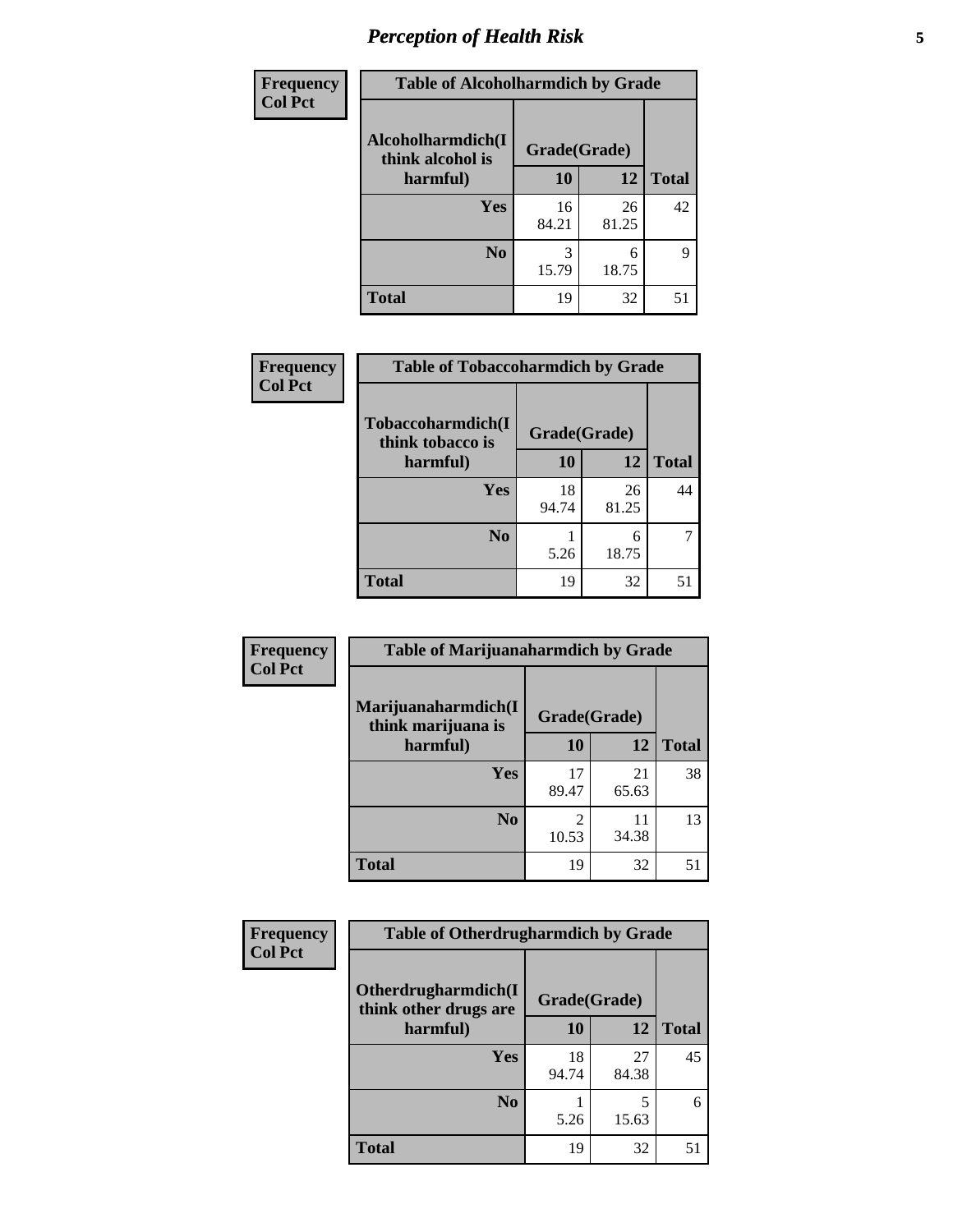## *Social Disapproval* **6**

| Frequency      |                                                             | <b>Table of Alcoholpeerdich by Grade</b> |             |              |  |  |
|----------------|-------------------------------------------------------------|------------------------------------------|-------------|--------------|--|--|
| <b>Col Pct</b> | Alcoholpeerdich(My<br>friends would<br>disapprove if I used | Grade(Grade)                             |             |              |  |  |
|                | alcohol)                                                    | 10                                       | 12          | <b>Total</b> |  |  |
|                | <b>Yes</b>                                                  | 14<br>73.68                              | 18<br>56.25 | 32           |  |  |
|                | N <sub>0</sub>                                              | 5<br>26.32                               | 14<br>43.75 | 19           |  |  |
|                | <b>Total</b>                                                | 19                                       | 32          | 51           |  |  |

| <b>Frequency</b> |
|------------------|
| <b>Col Pct</b>   |

|                                                             | <b>Table of Tobaccopeerdich by Grade</b> |             |              |  |  |  |
|-------------------------------------------------------------|------------------------------------------|-------------|--------------|--|--|--|
| Tobaccopeerdich(My<br>friends would<br>disapprove if I used | Grade(Grade)                             |             |              |  |  |  |
| tobacco)                                                    | 10                                       | 12          | <b>Total</b> |  |  |  |
| Yes                                                         | 16<br>84.21                              | 24<br>75.00 | 40           |  |  |  |
| N <sub>0</sub>                                              | 3<br>15.79                               | 8<br>25.00  | 11           |  |  |  |
| <b>Total</b>                                                | 19                                       | 32          |              |  |  |  |

| Frequency      | <b>Table of Marijuanapeerdich by Grade</b>                    |              |             |              |  |
|----------------|---------------------------------------------------------------|--------------|-------------|--------------|--|
| <b>Col Pct</b> | Marijuanapeerdich(My<br>friends would<br>disapprove if I used | Grade(Grade) |             |              |  |
|                | marijuana)                                                    | 10           | 12          | <b>Total</b> |  |
|                | <b>Yes</b>                                                    | 11<br>57.89  | 20<br>62.50 | 31           |  |
|                | N <sub>0</sub>                                                | 8<br>42.11   | 12<br>37.50 | 20           |  |
|                | <b>Total</b>                                                  | 19           | 32          | 51           |  |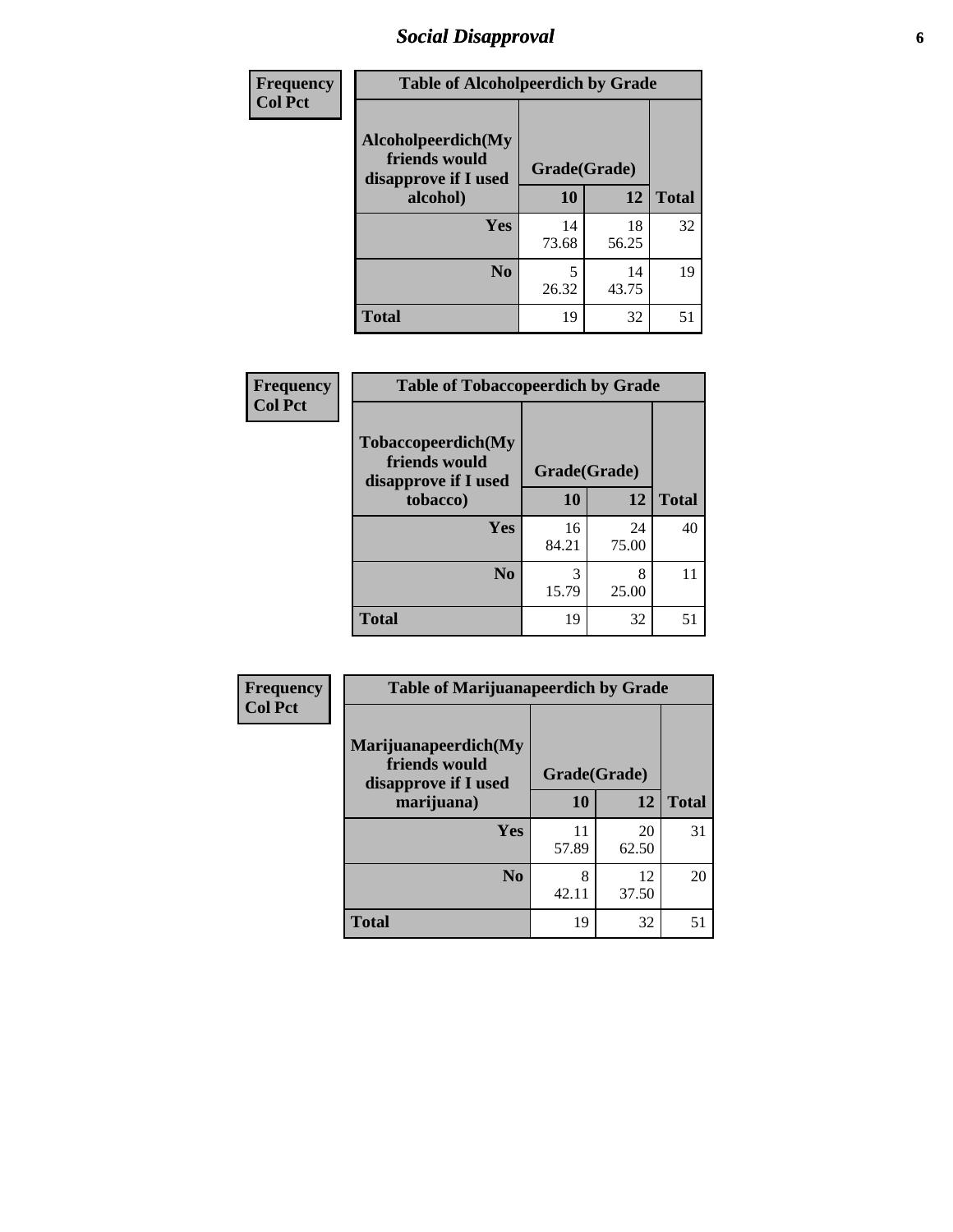## *Social Disapproval* **7**

| Frequency      | <b>Table of Otherdrugpeerdich by Grade</b>                    |              |             |              |  |
|----------------|---------------------------------------------------------------|--------------|-------------|--------------|--|
| <b>Col Pct</b> | Otherdrugpeerdich(My<br>friends would<br>disapprove if I used | Grade(Grade) |             |              |  |
|                | other drugs)                                                  | 10           | 12          | <b>Total</b> |  |
|                | <b>Yes</b>                                                    | 17<br>89.47  | 24<br>75.00 | 41           |  |
|                | N <sub>0</sub>                                                | 10.53        | 8<br>25.00  | 10           |  |
|                | <b>Total</b>                                                  | 19           | 32          | 51           |  |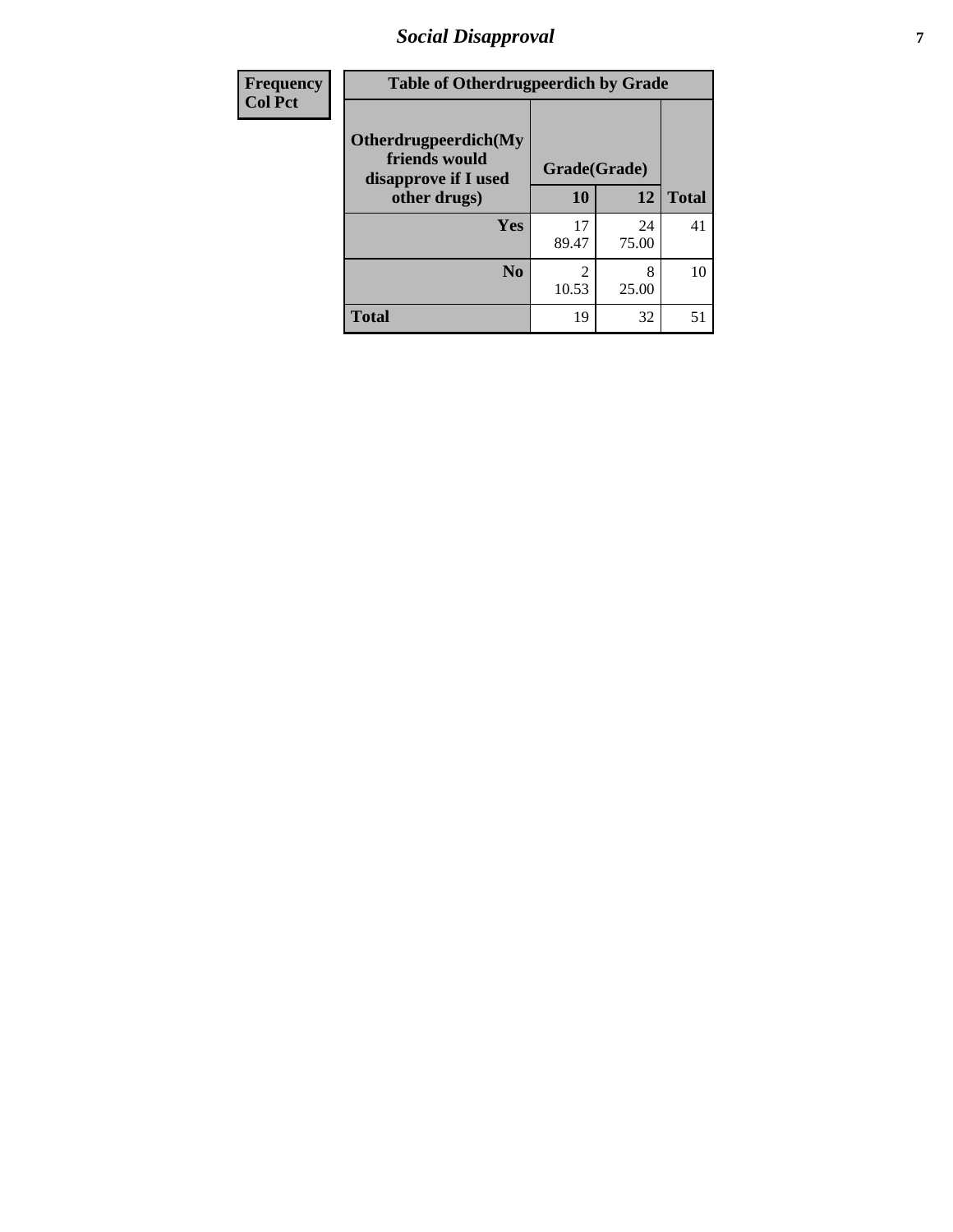#### Title IV, Part A, Schedule A **8** *Goal 2: To help ensure that all schools are safe and disciplined Baseline Data: Year 2008-2009 Student Involvement in Gang Activity*

| Frequency      |                                                                                                   | <b>Table of Gangself by Grade</b> |             |              |  |
|----------------|---------------------------------------------------------------------------------------------------|-----------------------------------|-------------|--------------|--|
| <b>Col Pct</b> | Gangself(I<br>have<br>participated<br>in illegal<br>gang<br>activities in<br>the past 30<br>days) | Grade(Grade)<br>10                | 12          | <b>Total</b> |  |
|                | Yes                                                                                               | 1<br>5.26                         | 4<br>12.50  | 5            |  |
|                | N <sub>0</sub>                                                                                    | 18<br>94.74                       | 28<br>87.50 | 46           |  |
|                | <b>Total</b>                                                                                      | 19                                | 32          | 51           |  |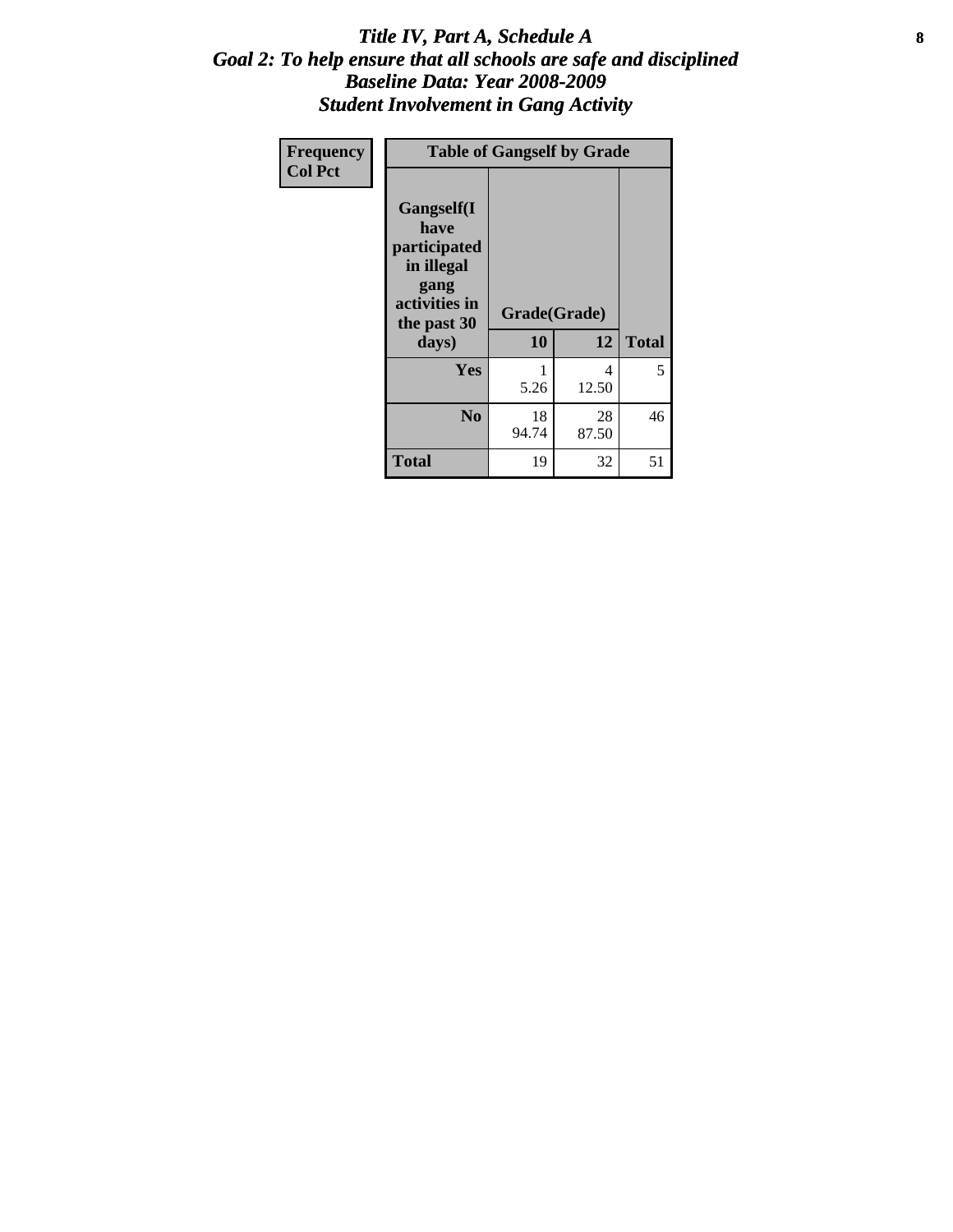# *Student Perception of School Safety* **9**

| <b>Frequency</b> |
|------------------|
| <b>Row Pct</b>   |

| <b>Table of Grade by Safeschool</b> |                                 |                                                        |                             |                                    |              |
|-------------------------------------|---------------------------------|--------------------------------------------------------|-----------------------------|------------------------------------|--------------|
|                                     |                                 | Safeschool (School is a place at which I feel<br>safe) |                             |                                    |              |
| Grade(Grade)                        | <b>Strongly</b><br><b>Agree</b> | Somewhat  <br>Agree                                    | <b>Somewhat</b><br>Disagree | <b>Strongly</b><br><b>Disagree</b> | <b>Total</b> |
| 10                                  | 4<br>21.05                      | 8<br>42.11                                             | 6<br>31.58                  | 5.26                               | 19           |
| 12                                  | 5<br>15.63                      | 18<br>56.25                                            | 8<br>25.00                  | 3.13                               | 32           |
| Total                               | 9                               | 26                                                     | 14                          | 2                                  | 51           |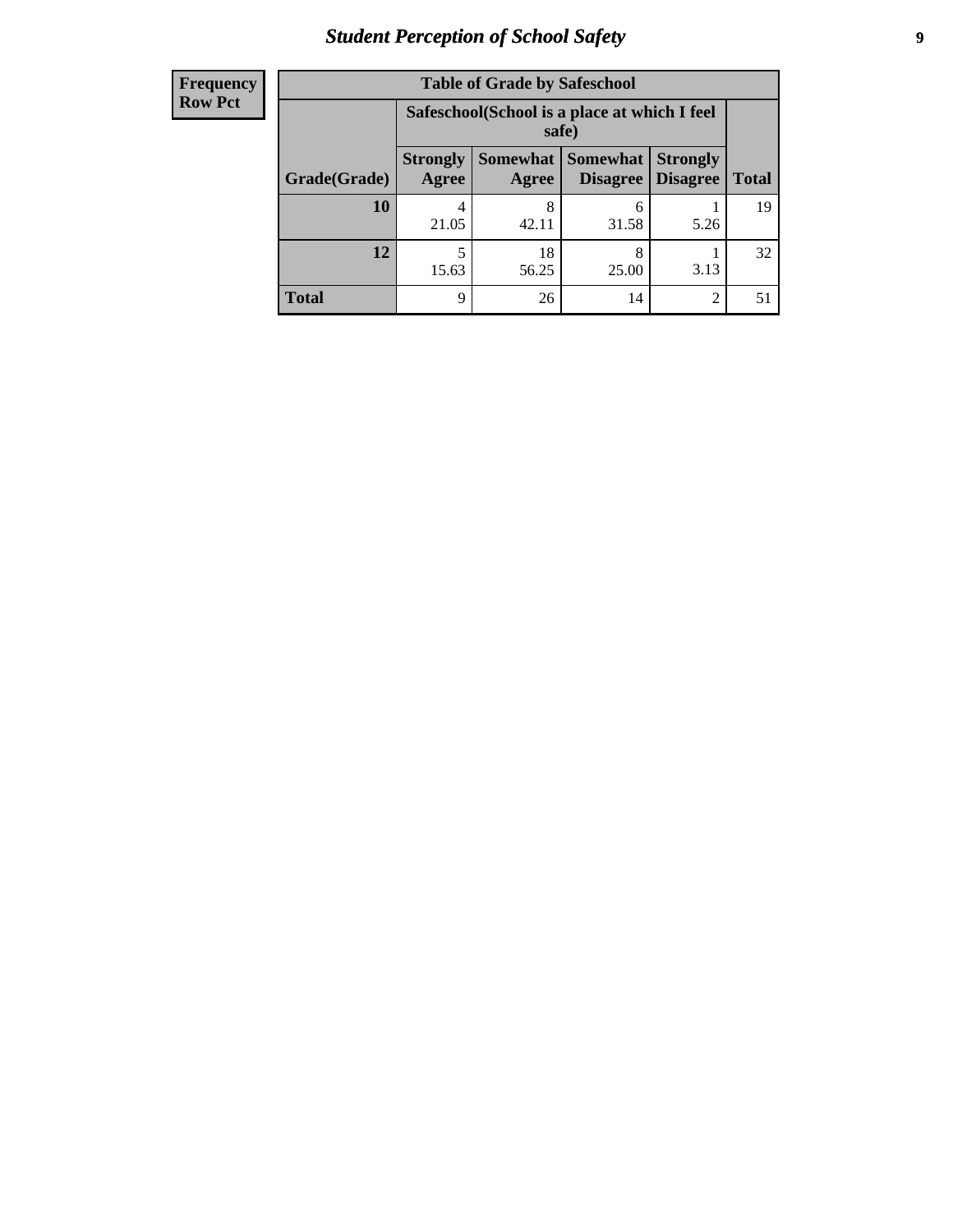#### *Students Who Have Been Bullied* **10**

| Frequency      | <b>Table of Grade by Bullied</b> |              |                                                                                     |                        |              |  |
|----------------|----------------------------------|--------------|-------------------------------------------------------------------------------------|------------------------|--------------|--|
| <b>Row Pct</b> |                                  |              | <b>Bullied</b> (I have<br>been bullied by<br>other students in<br>the past 30 days) |                        |              |  |
|                | Grade(Grade)   Days              | $\mathbf{0}$ | 3 to<br>5<br>days                                                                   | 10<br>to<br>19<br>days | <b>Total</b> |  |
|                | 10                               | 18<br>94.74  | 5.26                                                                                | 0<br>0.00              | 19           |  |
|                | 12                               | 31<br>96.88  | $\theta$<br>0.00                                                                    | 1<br>3.13              | 32           |  |
|                | <b>Total</b>                     | 49           | 1                                                                                   | 1                      | 51           |  |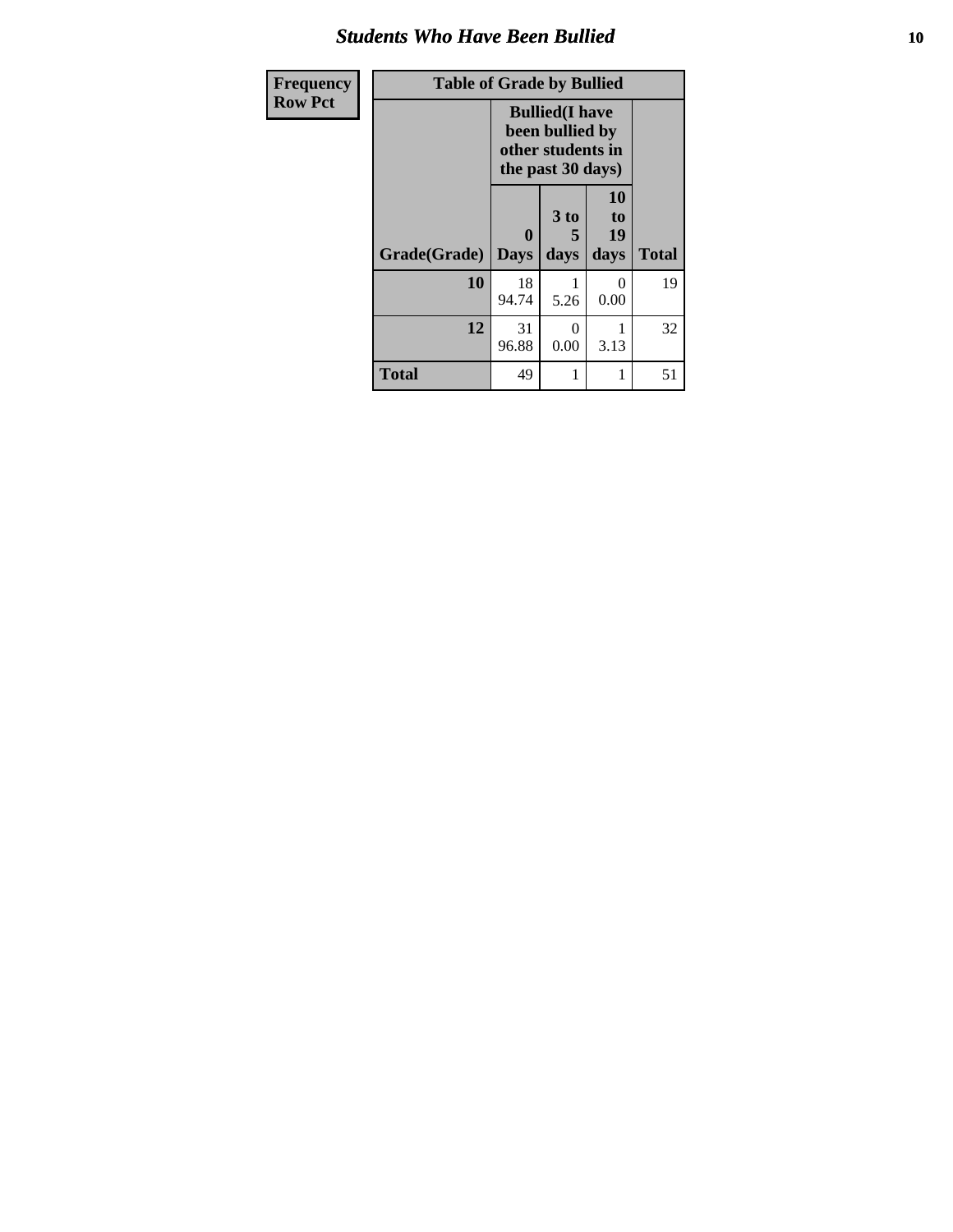#### *School Climate* **11**

| Frequency      | <b>Table of SchoolClimate1 by Grade</b> |                    |             |              |  |
|----------------|-----------------------------------------|--------------------|-------------|--------------|--|
| <b>Col Pct</b> | SchoolClimate1(I<br>like school)        | Grade(Grade)<br>10 | 12          | <b>Total</b> |  |
|                | <b>Strongly Agree</b>                   | 6<br>31.58         | 3<br>9.38   | 9            |  |
|                | <b>Somewhat Agree</b>                   | 12<br>63.16        | 21<br>65.63 | 33           |  |
|                | <b>Somewhat Disagree</b>                | 5.26               | 21.88       | 8            |  |
|                | <b>Strongly Disagree</b>                | 0.00               | 3.13        |              |  |
|                | <b>Total</b>                            | 19                 | 32          | 51           |  |

| Frequency<br>Col Pct |  |
|----------------------|--|

|                                                   | <b>Table of SchoolClimate2 by Grade</b> |             |              |  |  |  |
|---------------------------------------------------|-----------------------------------------|-------------|--------------|--|--|--|
| SchoolClimate2(I<br>feel successful at<br>school) | Grade(Grade)<br>10                      | 12          | <b>Total</b> |  |  |  |
| <b>Strongly Agree</b>                             | 8<br>42.11                              | 14<br>43.75 | 22           |  |  |  |
| <b>Somewhat Agree</b>                             | 11<br>57.89                             | 12<br>37.50 | 23           |  |  |  |
| <b>Somewhat Disagree</b>                          | 0.00                                    | 5<br>15.63  | 5            |  |  |  |
| <b>Strongly Disagree</b>                          | 0<br>0.00                               | 3.13        | 1            |  |  |  |
| <b>Total</b>                                      | 19                                      | 32          | 51           |  |  |  |

| Frequency      | <b>Table of SchoolClimate3 by Grade</b>                               |                           |             |              |  |
|----------------|-----------------------------------------------------------------------|---------------------------|-------------|--------------|--|
| <b>Col Pct</b> | SchoolClimate3(My<br>school has high<br>standards for<br>achievement) | Grade(Grade)<br><b>10</b> | 12          | <b>Total</b> |  |
|                | <b>Strongly Agree</b>                                                 | 36.84                     | 4<br>12.50  | 11           |  |
|                | <b>Somewhat Agree</b>                                                 | 8<br>42.11                | 17<br>53.13 | 25           |  |
|                | <b>Somewhat Disagree</b>                                              | 4<br>21.05                | 4<br>12.50  | 8            |  |
|                | <b>Strongly Disagree</b>                                              | 0<br>0.00                 | 7<br>21.88  |              |  |
|                | Total                                                                 | 19                        | 32          | 51           |  |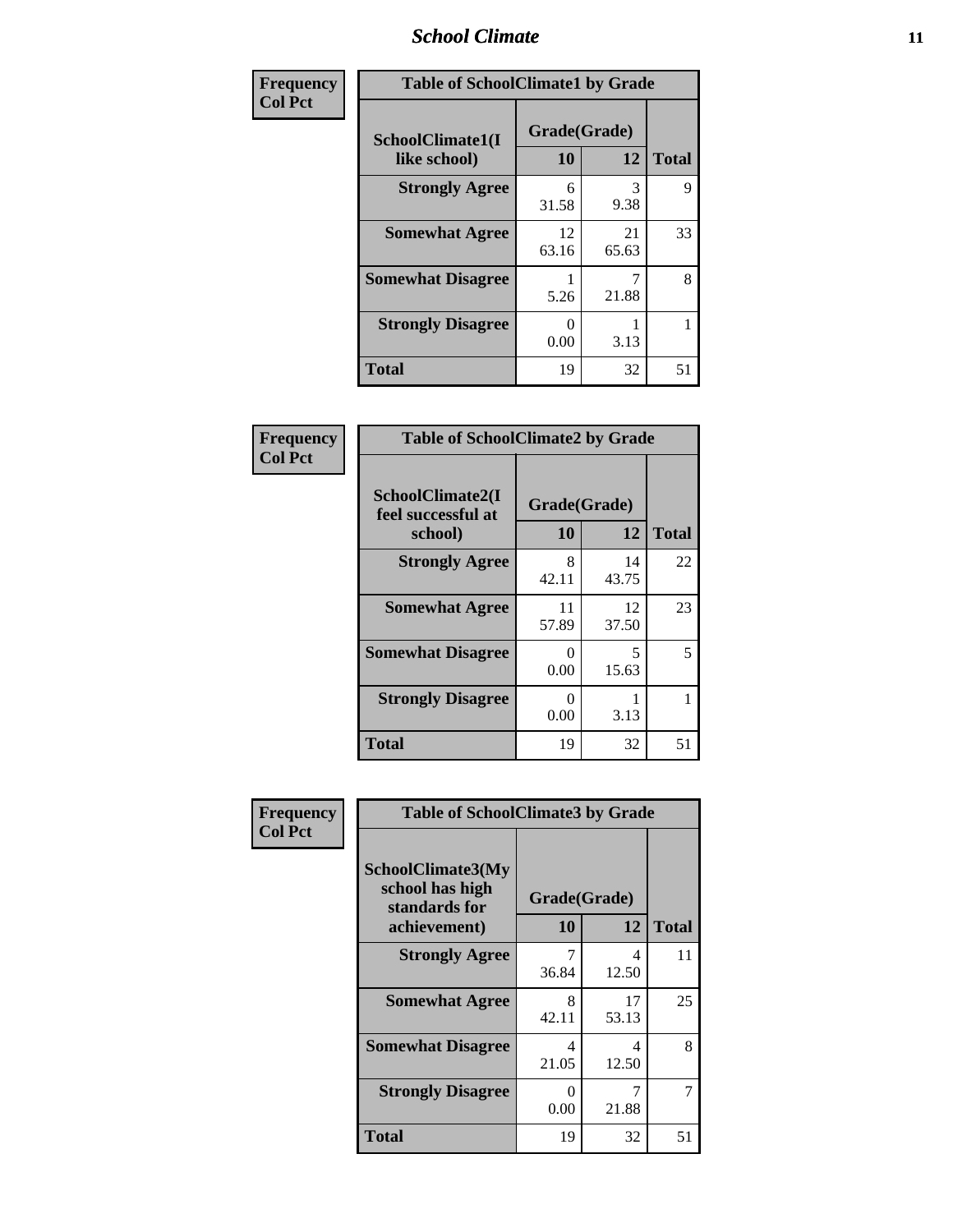#### *School Climate* **12**

| Frequency      | <b>Table of SchoolClimate4 by Grade</b>                              |                         |             |              |
|----------------|----------------------------------------------------------------------|-------------------------|-------------|--------------|
| <b>Col Pct</b> | <b>SchoolClimate4(My</b><br>school sets clear<br>rules for behavior) | Grade(Grade)<br>10      | 12          | <b>Total</b> |
|                | <b>Strongly Agree</b>                                                | 6<br>31.58              | 9<br>28.13  | 15           |
|                | <b>Somewhat Agree</b>                                                | 11<br>57.89             | 18<br>56.25 | 29           |
|                | <b>Somewhat Disagree</b>                                             | $\mathfrak{D}$<br>10.53 | 2<br>6.25   | 4            |
|                | <b>Strongly Disagree</b>                                             | 0<br>0.00               | 3<br>9.38   | 3            |
|                | <b>Total</b>                                                         | 19                      | 32          | 51           |

| <b>Table of SchoolClimate5 by Grade</b>                              |                    |             |              |  |
|----------------------------------------------------------------------|--------------------|-------------|--------------|--|
| SchoolClimate5(I<br>know what to do in<br>an emergency at<br>school) | Grade(Grade)<br>10 | 12          | <b>Total</b> |  |
|                                                                      |                    |             |              |  |
| <b>Strongly Agree</b>                                                | 9<br>47.37         | 13<br>40.63 | 22           |  |
| <b>Somewhat Agree</b>                                                | 9<br>47.37         | 13<br>40.63 | 22           |  |
| <b>Somewhat Disagree</b>                                             | 5.26               | 4<br>12.50  | 5            |  |
| <b>Strongly Disagree</b>                                             | 0<br>0.00          | 2<br>6.25   | 2            |  |
| <b>Total</b>                                                         | 19                 | 32          | 51           |  |

| Frequency      | <b>Table of SchoolClimate6 by Grade</b>                  |                         |             |              |
|----------------|----------------------------------------------------------|-------------------------|-------------|--------------|
| <b>Col Pct</b> | <b>SchoolClimate6(Teachers</b><br>treat me with respect) | Grade(Grade)<br>10      | 12          | <b>Total</b> |
|                | <b>Strongly Agree</b>                                    | 6<br>31.58              | 6<br>18.75  | 12           |
|                | <b>Somewhat Agree</b>                                    | 10<br>52.63             | 17<br>53.13 | 27           |
|                | <b>Somewhat Disagree</b>                                 | $\mathfrak{D}$<br>10.53 | 5<br>15.63  |              |
|                | <b>Strongly Disagree</b>                                 | 5.26                    | 4<br>12.50  | 5            |
|                | <b>Total</b>                                             | 19                      | 32          | 51           |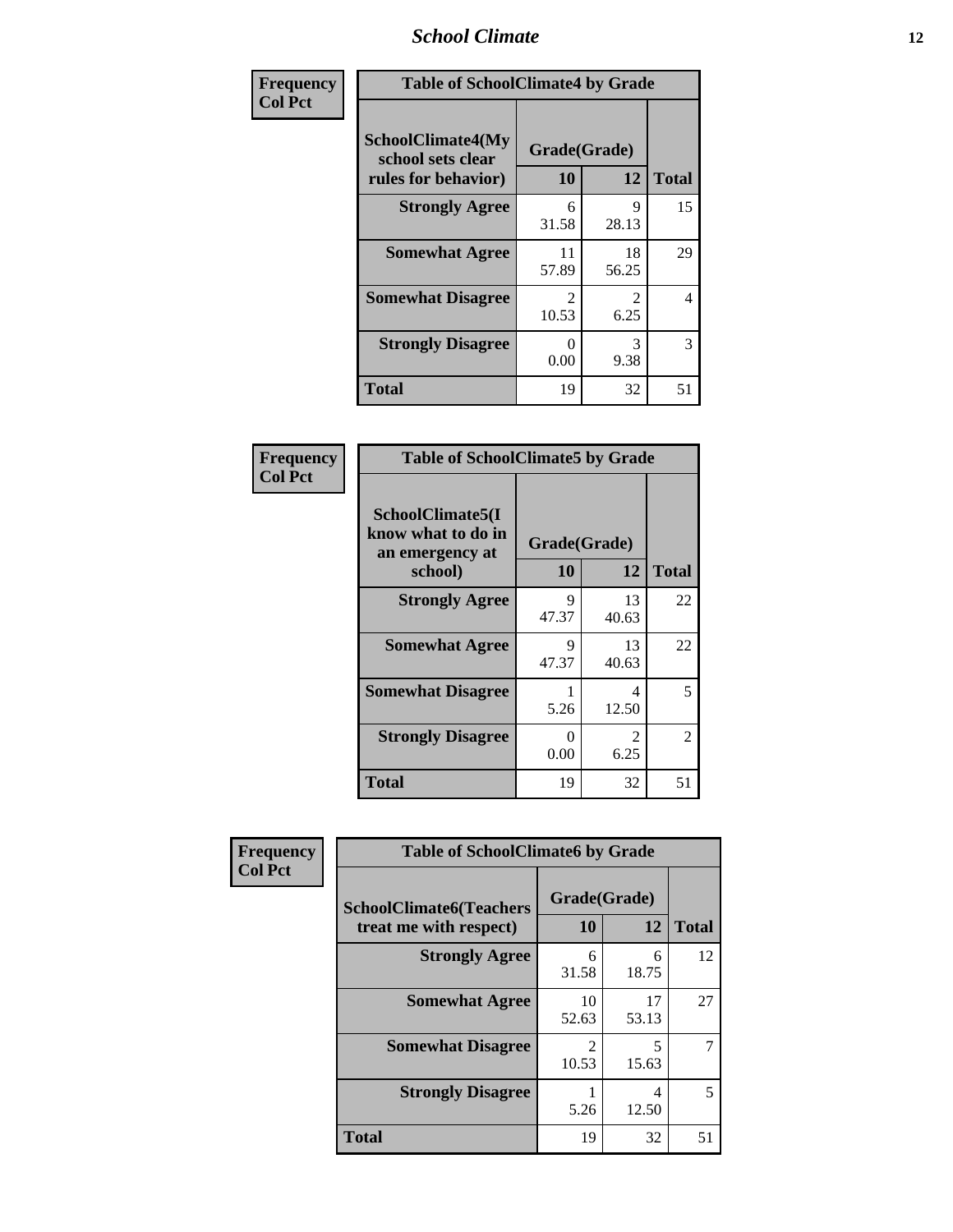#### *School Climate* **13**

| Frequency      | <b>Table of SchoolClimate7 by Grade</b>                                       |                    |                       |              |
|----------------|-------------------------------------------------------------------------------|--------------------|-----------------------|--------------|
| <b>Col Pct</b> | <b>SchoolClimate7(Behaviors</b><br>in my class allow the<br>teacher to teach) | Grade(Grade)<br>10 | 12                    | <b>Total</b> |
|                | <b>Strongly Agree</b>                                                         | 6<br>31.58         | 7<br>21.88            | 13           |
|                | <b>Somewhat Agree</b>                                                         | 9<br>47.37         | 19<br>59.38           | 28           |
|                | <b>Somewhat Disagree</b>                                                      | 3<br>15.79         | $\mathcal{R}$<br>9.38 | 6            |
|                | <b>Strongly Disagree</b>                                                      | 5.26               | 3<br>9.38             | 4            |
|                | <b>Total</b>                                                                  | 19                 | 32                    | 51           |

| Frequency      | <b>Table of SchoolClimate8 by Grade</b>                                              |                        |                        |              |
|----------------|--------------------------------------------------------------------------------------|------------------------|------------------------|--------------|
| <b>Col Pct</b> | <b>SchoolClimate8(Students</b><br>are frequently<br>recognized for good<br>behavior) | Grade(Grade)<br>10     | 12                     | <b>Total</b> |
|                | <b>Strongly Agree</b>                                                                | 3<br>15.79             | 5<br>15.63             | 8            |
|                | <b>Somewhat Agree</b>                                                                | 9<br>47.37             | 15<br>46.88            | 24           |
|                | <b>Somewhat Disagree</b>                                                             | 5<br>26.32             | 10<br>31.25            | 15           |
|                | <b>Strongly Disagree</b>                                                             | $\mathcal{D}$<br>10.53 | $\mathfrak{D}$<br>6.25 | 4            |
|                | <b>Total</b>                                                                         | 19                     | 32                     | 51           |

| Frequency      | <b>Table of SchoolClimate9 by Grade</b>                                                  |                                      |             |              |
|----------------|------------------------------------------------------------------------------------------|--------------------------------------|-------------|--------------|
| <b>Col Pct</b> | <b>SchoolClimate9(School</b><br>counselor would be<br>helpful if I needed<br>assistance) | Grade(Grade)<br>10                   | 12          | <b>Total</b> |
|                | <b>Strongly Agree</b>                                                                    | 6<br>31.58                           | 11<br>34.38 | 17           |
|                | <b>Somewhat Agree</b>                                                                    | 8<br>42.11                           | 14<br>43.75 | 22           |
|                | <b>Somewhat Disagree</b>                                                                 | $\mathcal{D}_{\mathcal{L}}$<br>10.53 | 6<br>18.75  | 8            |
|                | <b>Strongly Disagree</b>                                                                 | 3<br>15.79                           | 3.13        | 4            |
|                | Total                                                                                    | 19                                   | 32          | 51           |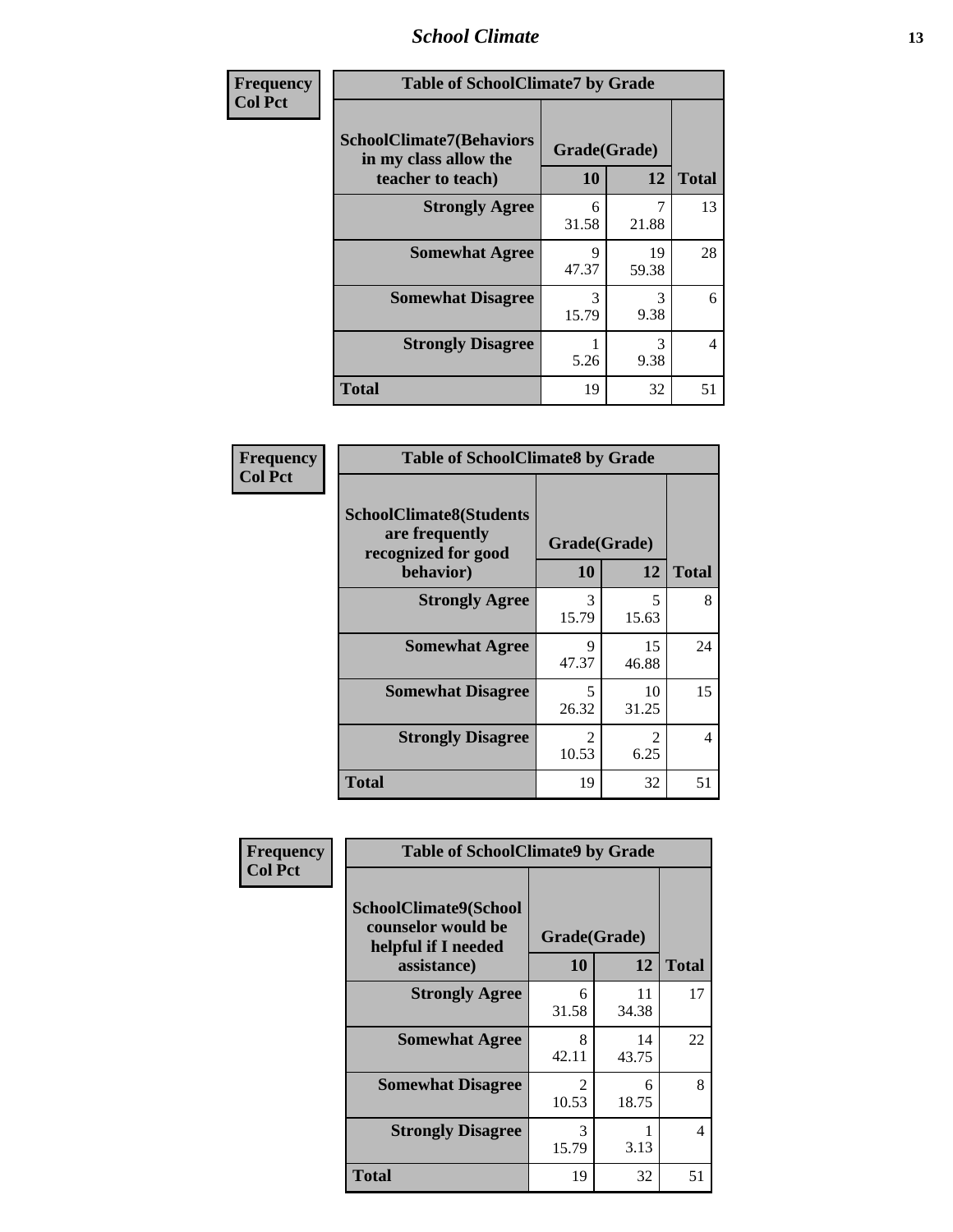#### *Reasons for Dropping Out* **14**

| Frequency      | <b>Table of Dropoutreason by Grade</b>                                   |                    |             |              |
|----------------|--------------------------------------------------------------------------|--------------------|-------------|--------------|
| <b>Col Pct</b> | Dropoutreason(If<br>I dropped out the<br>reason would<br>most likely be) | Grade(Grade)<br>10 | 12          | <b>Total</b> |
|                | Won't Drop out                                                           | 15<br>78.95        | 15<br>46.88 | 30           |
|                | <b>Bored</b>                                                             | 5.26               | 6<br>18.75  | 7            |
|                | <b>Family Reasons</b>                                                    | 5.26               | 3.13        | 2            |
|                | <b>Being Bullied</b>                                                     | 0<br>0.00          | 3<br>9.38   | 3            |
|                | <b>Other</b>                                                             | 2<br>10.53         | 7<br>21.88  | 9            |
|                | <b>Total</b>                                                             | 19                 | 32          | 51           |

| Frequency<br><b>Col Pct</b> | <b>Table of Dropout by Grade</b>                                       |                    |             |              |  |
|-----------------------------|------------------------------------------------------------------------|--------------------|-------------|--------------|--|
|                             | Dropout(I<br>have<br>thought<br>about<br>dropping<br>out of<br>school) | Grade(Grade)<br>10 | 12          | <b>Total</b> |  |
|                             | Yes                                                                    |                    | 7           | 9            |  |
|                             |                                                                        | 2<br>10.53         | 21.88       |              |  |
|                             | N <sub>0</sub>                                                         | 17<br>89.47        | 25<br>78.13 | 42           |  |
|                             | <b>Total</b>                                                           | 19                 | 32          | 51           |  |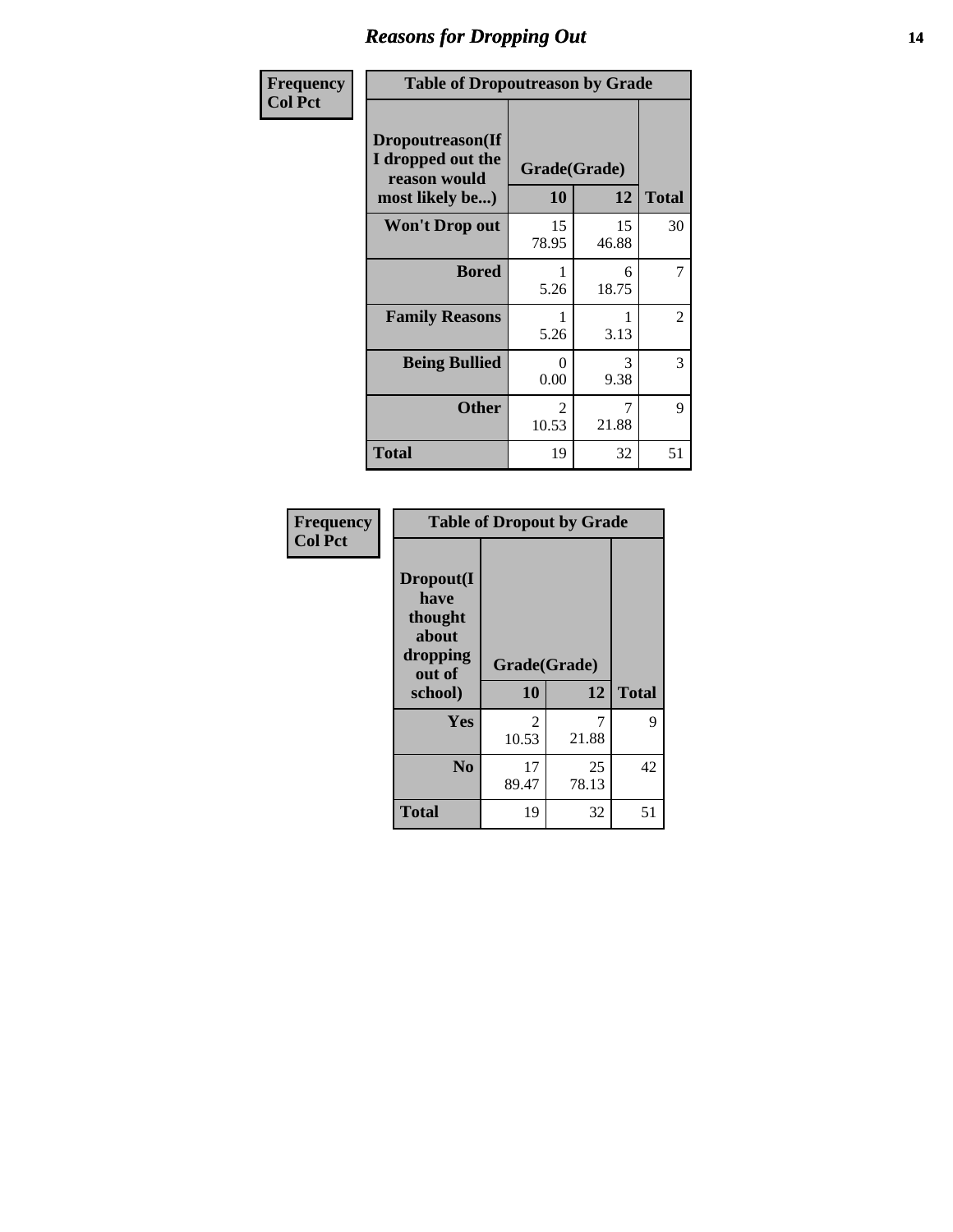*School Safety* **15**

| Frequency      |                                                                                                   | <b>Table of Gangself by Grade</b> |             |              |  |
|----------------|---------------------------------------------------------------------------------------------------|-----------------------------------|-------------|--------------|--|
| <b>Col Pct</b> | Gangself(I<br>have<br>participated<br>in illegal<br>gang<br>activities in<br>the past 30<br>days) | Grade(Grade)<br>10                | 12          | <b>Total</b> |  |
|                | Yes                                                                                               | 5.26                              | 4<br>12.50  | 5            |  |
|                | N <sub>0</sub>                                                                                    | 18<br>94.74                       | 28<br>87.50 | 46           |  |
|                | <b>Total</b>                                                                                      | 19                                | 32          | 51           |  |

| Frequency<br><b>Col Pct</b> | <b>Table of Gangpeers by Grade</b>                                                                                             |                    |             |              |
|-----------------------------|--------------------------------------------------------------------------------------------------------------------------------|--------------------|-------------|--------------|
|                             | <b>Gangpeers</b> (I<br>have friends<br>who have<br>participated<br>in illegal<br>gang<br>activities in<br>the past 30<br>days) | Grade(Grade)<br>10 | 12          | <b>Total</b> |
|                             | <b>Yes</b>                                                                                                                     | 4<br>21.05         | 8<br>25.00  | 12           |
|                             | N <sub>0</sub>                                                                                                                 | 15<br>78.95        | 24<br>75.00 | 39           |
|                             | <b>Total</b>                                                                                                                   | 19                 | 32          | 51           |

| Frequency      | <b>Table of Pickedon by Grade</b>                                  |                                      |            |              |
|----------------|--------------------------------------------------------------------|--------------------------------------|------------|--------------|
| <b>Col Pct</b> | <b>Pickedon(I have</b><br>been picked on or<br>teased at school in | Grade(Grade)                         |            |              |
|                | the past 30 days)                                                  | 10                                   | 12         | <b>Total</b> |
|                | <b>Strongly Agree</b>                                              | 5.26                                 | 4<br>12.50 | 5            |
|                | <b>Somewhat Agree</b>                                              | $\mathcal{D}_{\mathcal{L}}$<br>10.53 | 3<br>9.38  | 5            |
|                | <b>Somewhat Disagree</b>                                           | $\mathfrak{D}$<br>10.53              | 21.88      | 9            |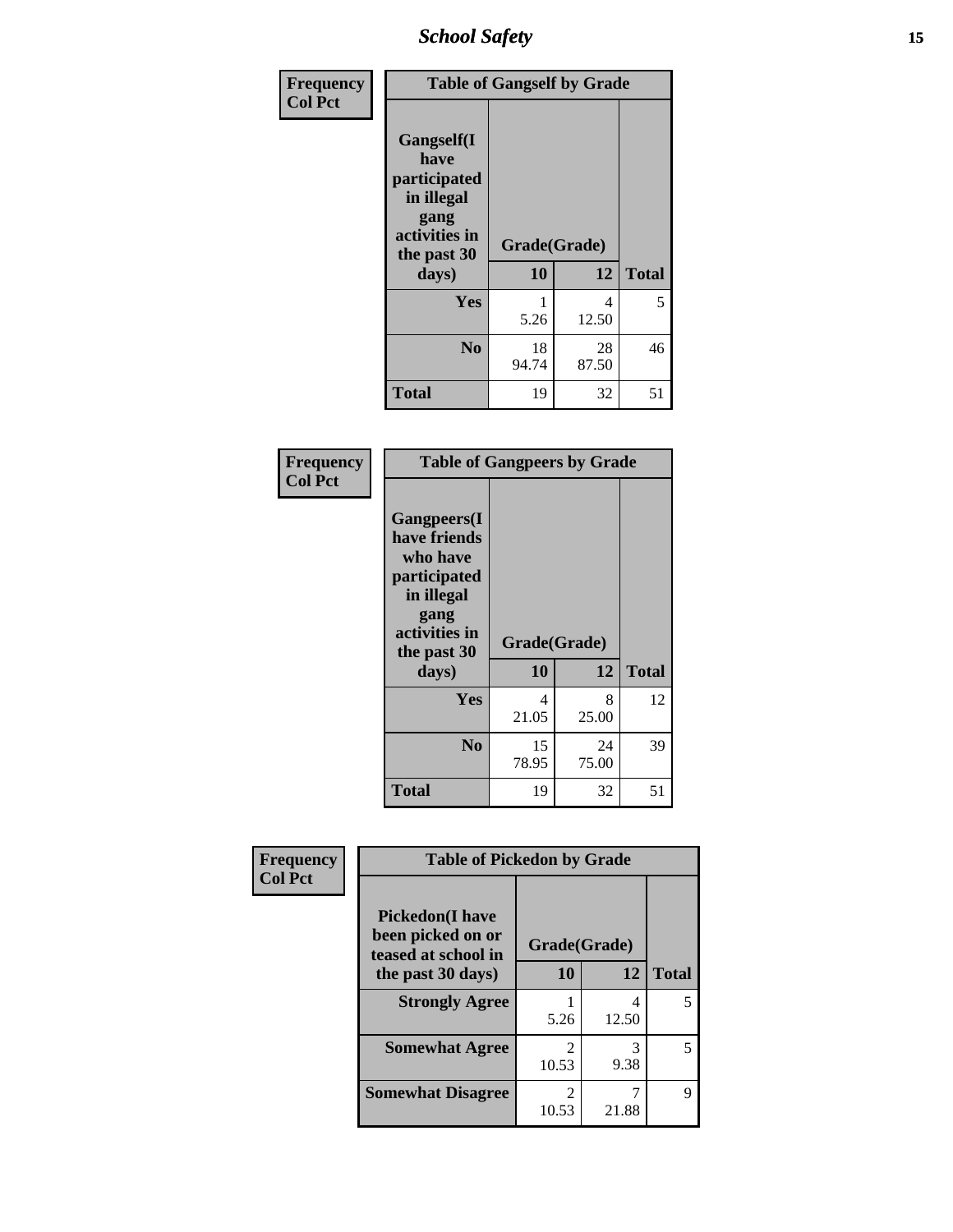# *School Safety* **16**

| <b>Frequency</b> | <b>Table of Pickedon by Grade</b>                                                        |                    |             |              |
|------------------|------------------------------------------------------------------------------------------|--------------------|-------------|--------------|
| <b>Col Pct</b>   | <b>Pickedon</b> (I have<br>been picked on or<br>teased at school in<br>the past 30 days) | Grade(Grade)<br>10 | 12          | <b>Total</b> |
|                  | <b>Strongly Disagree</b>                                                                 | 14<br>73.68        | 18<br>56.25 | 32           |
|                  | Total                                                                                    | 19                 | 32          |              |

| Frequency      | <b>Table of Safeschool by Grade</b>                      |                    |             |                |
|----------------|----------------------------------------------------------|--------------------|-------------|----------------|
| <b>Col Pct</b> | Safeschool(School<br>is a place at which I<br>feel safe) | Grade(Grade)<br>10 | 12          | <b>Total</b>   |
|                | <b>Strongly Agree</b>                                    | 4<br>21.05         | 5<br>15.63  | 9              |
|                | <b>Somewhat Agree</b>                                    | 8<br>42.11         | 18<br>56.25 | 26             |
|                | <b>Somewhat Disagree</b>                                 | 6<br>31.58         | 8<br>25.00  | 14             |
|                | <b>Strongly Disagree</b>                                 | 5.26               | 3.13        | $\overline{2}$ |
|                | <b>Total</b>                                             | 19                 | 32          | 51             |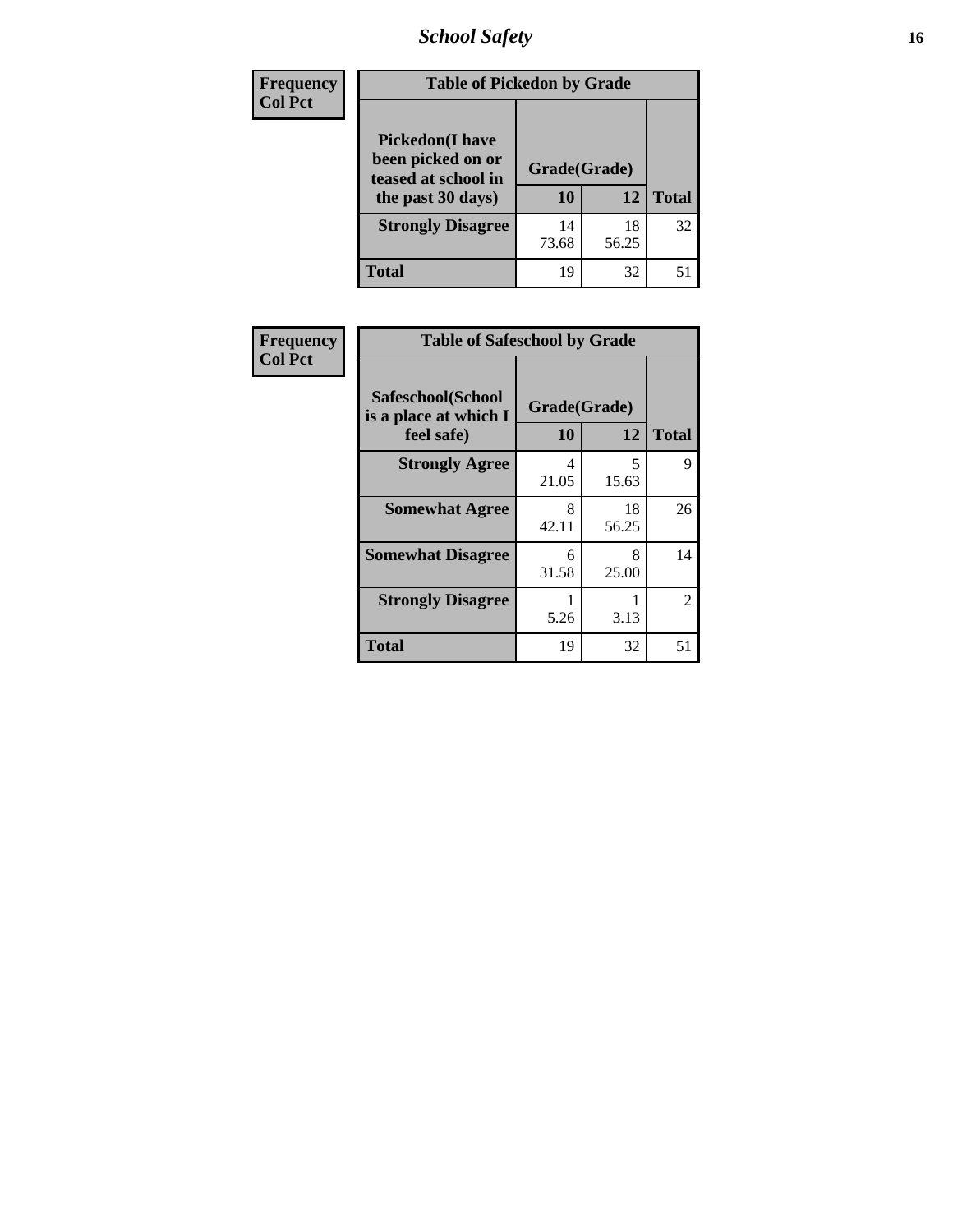*School Safety* **17**

| Frequency      | <b>Table of Grade by Bullied</b> |                  |                                                                                     |                        |              |
|----------------|----------------------------------|------------------|-------------------------------------------------------------------------------------|------------------------|--------------|
| <b>Row Pct</b> |                                  |                  | <b>Bullied</b> (I have<br>been bullied by<br>other students in<br>the past 30 days) |                        |              |
|                | Grade(Grade)                     | 0<br><b>Days</b> | 3 to<br>5<br>days                                                                   | 10<br>to<br>19<br>days | <b>Total</b> |
|                | 10                               | 18<br>94.74      | 5.26                                                                                | $\mathcal{O}$<br>0.00  | 19           |
|                | 12                               | 31<br>96.88      | 0<br>0.00                                                                           | 3.13                   | 32           |
|                | <b>Total</b>                     | 49               | 1                                                                                   |                        | 51           |

| Frequency      |              | <b>Table of Grade by Bulliedothers</b> |                                                                  |                              |                        |              |
|----------------|--------------|----------------------------------------|------------------------------------------------------------------|------------------------------|------------------------|--------------|
| <b>Row Pct</b> |              |                                        | <b>Bulliedothers(I bullied</b><br>others in the past 30<br>days) |                              |                        |              |
|                | Grade(Grade) | $\mathbf{0}$<br><b>Days</b>            | 1 or<br>2<br>days                                                | 3 <sub>to</sub><br>5<br>days | 10<br>to<br>19<br>days | <b>Total</b> |
|                | 10           | 19<br>100.00                           | 0<br>0.00                                                        | 0<br>0.00                    | $\Omega$<br>0.00       | 19           |
|                | 12           | 28<br>87.50                            | 2<br>6.25                                                        | 3.13                         | 3.13                   | 32           |
|                | <b>Total</b> | 47                                     | 2                                                                |                              |                        | 51           |

| Frequency      | <b>Table of Grade by Weaponschool</b> |                                                                         |                  |              |  |
|----------------|---------------------------------------|-------------------------------------------------------------------------|------------------|--------------|--|
| <b>Row Pct</b> |                                       | Weaponschool(I<br>brought a weapon<br>to school in the<br>past 30 days) |                  |              |  |
|                | Grade(Grade)                          | 0 Days                                                                  | $3$ to 5<br>days | <b>Total</b> |  |
|                | 10                                    | 19<br>100.00                                                            | 0.00             | 19           |  |
|                | 12                                    | 30<br>93.75                                                             | 2<br>6.25        | 32           |  |
|                | <b>Total</b>                          | 49                                                                      | 2                | 51           |  |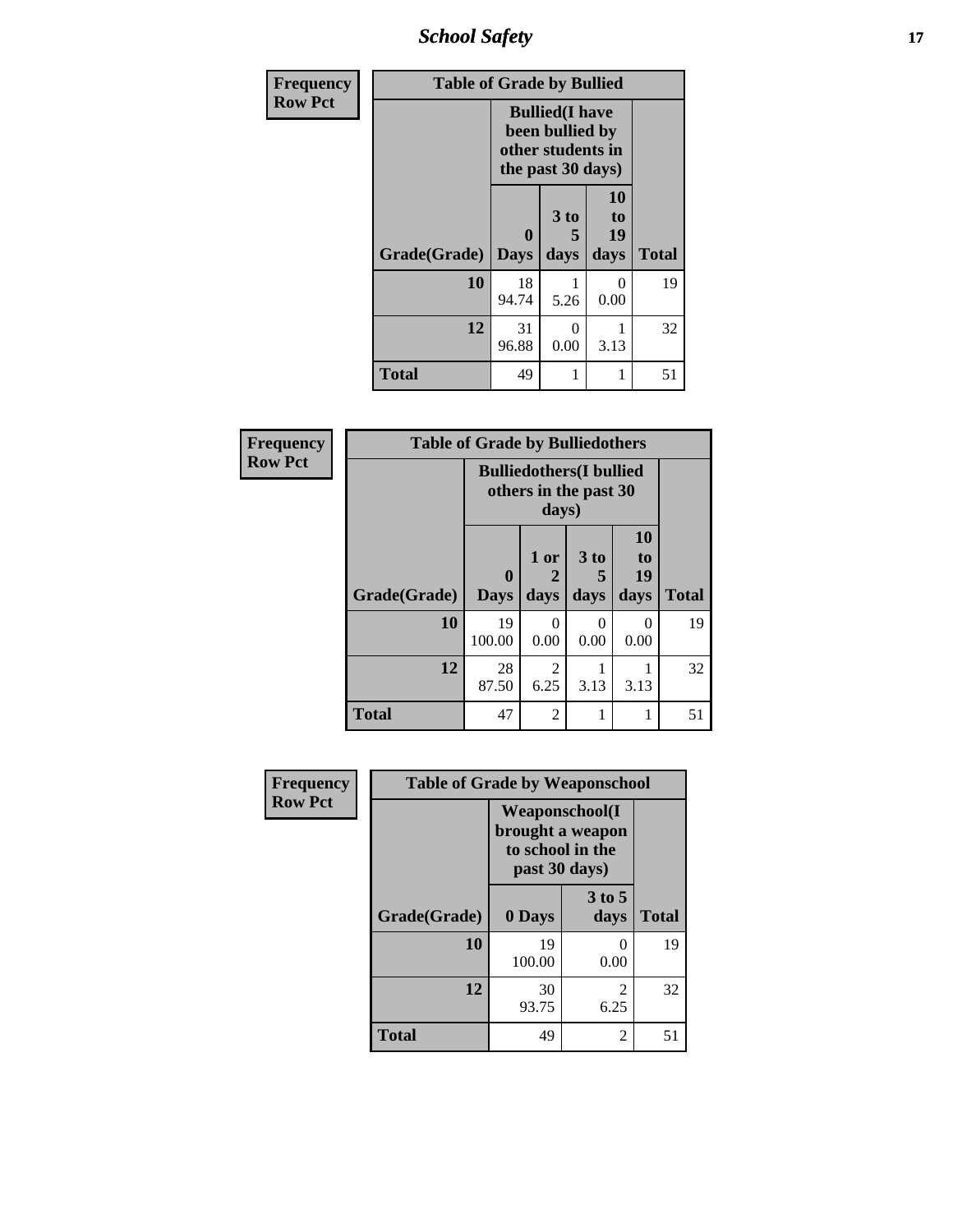*School Safety* **18**

| <b>Frequency</b> |              | <b>Table of Grade by Absentunsafe</b>                                                     |                  |              |  |
|------------------|--------------|-------------------------------------------------------------------------------------------|------------------|--------------|--|
| <b>Row Pct</b>   |              | Absentunsafe(I)<br>have missed<br>school because I<br>felt unsafe in the<br>past 30 days) |                  |              |  |
|                  | Grade(Grade) | 0 Days                                                                                    | $3$ to 5<br>days | <b>Total</b> |  |
|                  | 10           | 19<br>100.00                                                                              | 0<br>0.00        | 19           |  |
|                  | 12           | 30<br>93.75                                                                               | 2<br>6.25        | 32           |  |
|                  | <b>Total</b> | 49                                                                                        | 2                | 51           |  |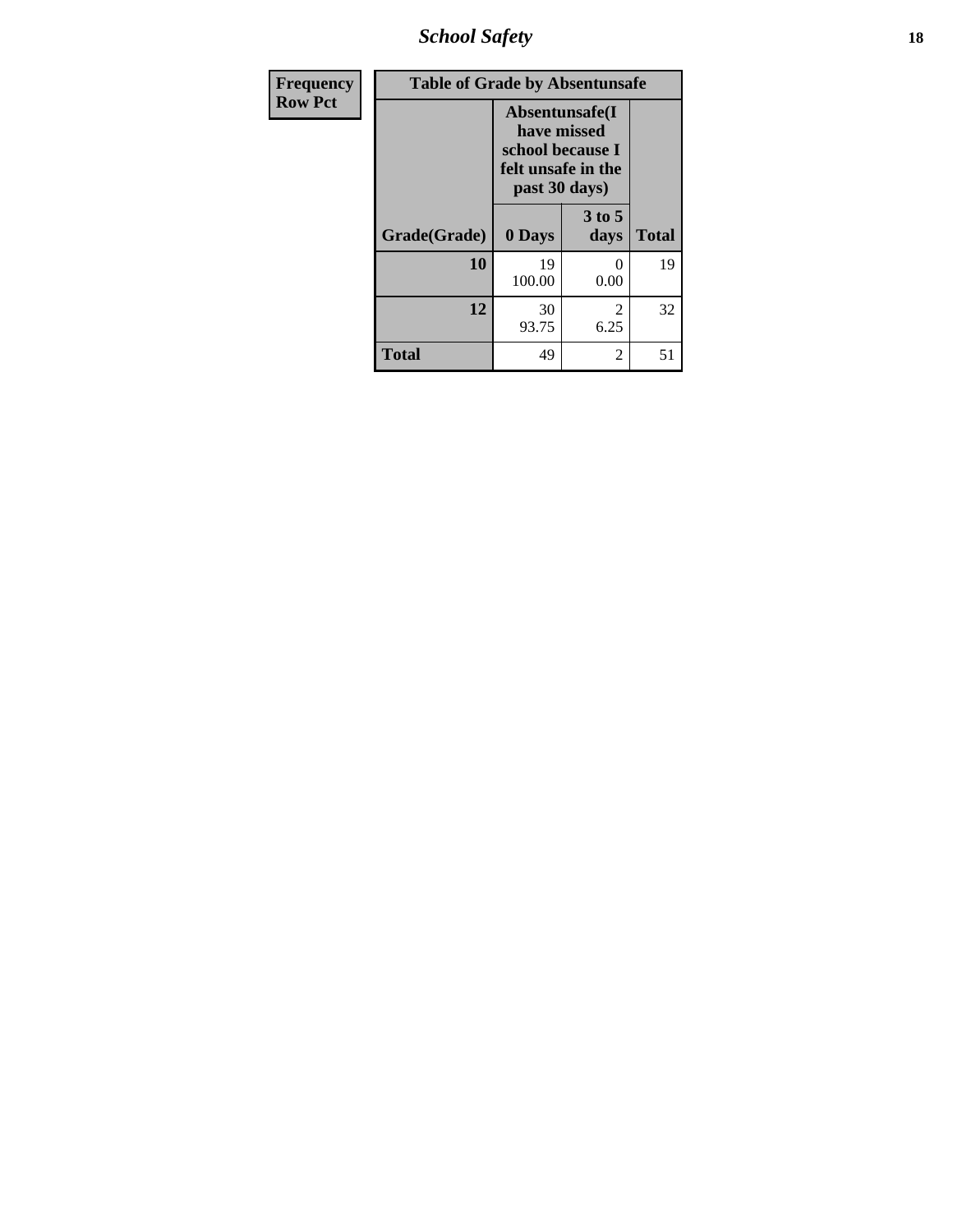# *Drug Use During Last 30 Days* **19**

| <b>Frequency</b> | <b>Table of Grade by Alcohol</b> |                                       |                 |              |
|------------------|----------------------------------|---------------------------------------|-----------------|--------------|
| <b>Row Pct</b>   |                                  | Alcohol(Alcohol<br>use, past 30 days) |                 |              |
|                  | Grade(Grade)                     | Did not<br><b>use</b>                 | $1 - 2$<br>days | <b>Total</b> |
|                  | 10                               | 19<br>100.00                          | 0<br>0.00       | 19           |
|                  | 12                               | 31<br>96.88                           | 3.13            | 32           |
|                  | <b>Total</b>                     | 50                                    |                 | 51           |

| Frequency      | <b>Table of Grade by Cigarettes</b> |                                                             |              |  |
|----------------|-------------------------------------|-------------------------------------------------------------|--------------|--|
| <b>Row Pct</b> |                                     | <b>Cigarettes</b> (Smoking<br>tobacco use,<br>past 30 days) |              |  |
|                | Grade(Grade)                        | Did not use                                                 | <b>Total</b> |  |
|                | <b>10</b>                           | 19<br>100.00                                                | 19           |  |
|                | 12                                  | 32<br>100.00                                                | 32           |  |
|                | <b>Total</b>                        | 51                                                          | 51           |  |

| Frequency      |              | <b>Table of Grade by Smokeless</b>                         |              |  |  |
|----------------|--------------|------------------------------------------------------------|--------------|--|--|
| <b>Row Pct</b> |              | <b>Smokeless</b> (Chewing<br>tobacco use,<br>past 30 days) |              |  |  |
|                | Grade(Grade) | Did not use                                                | <b>Total</b> |  |  |
|                | 10           | 19<br>100.00                                               | 19           |  |  |
|                | 12           | 32<br>100.00                                               | 32           |  |  |
|                | <b>Total</b> | 51                                                         | 51           |  |  |

| <b>Frequency</b> | <b>Table of Grade by Marijuana</b>         |                       |                 |               |              |
|------------------|--------------------------------------------|-----------------------|-----------------|---------------|--------------|
| <b>Row Pct</b>   | Marijuana (Marijuana<br>use, past 30 days) |                       |                 |               |              |
|                  | Grade(Grade)                               | <b>Did</b><br>not use | $3 - 5$<br>days | 20-29<br>days | <b>Total</b> |
|                  | 10                                         | 19<br>100.00          | 0.00            | 0<br>0.00     | 19           |
|                  | 12                                         | 30<br>93.75           | 3.13            | 3.13          | 32           |
|                  | <b>Total</b>                               | 49                    |                 |               | 51           |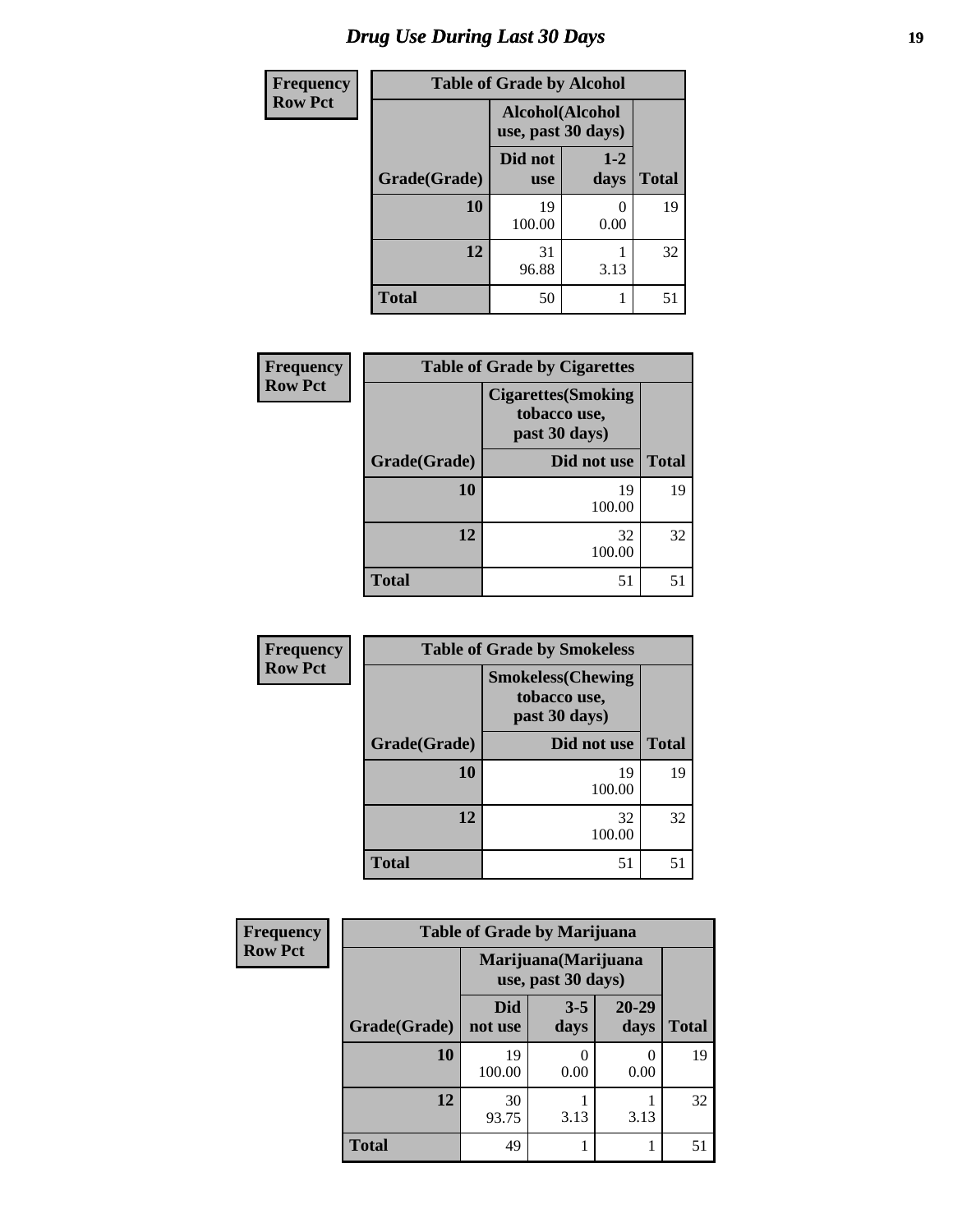| <b>Frequency</b> | <b>Table of Grade by Cocaine</b> |                                                  |              |  |
|------------------|----------------------------------|--------------------------------------------------|--------------|--|
| <b>Row Pct</b>   |                                  | <b>Cocaine</b> (Cocaine<br>use,<br>past 30 days) |              |  |
|                  | Grade(Grade)                     | Did not use                                      | <b>Total</b> |  |
|                  | 10                               | 19<br>100.00                                     | 19           |  |
|                  | 12                               | 32<br>100.00                                     | 32           |  |
|                  | <b>Total</b>                     | 51                                               | 51           |  |

| Frequency      |              | <b>Table of Grade by Inhalants</b>               |              |
|----------------|--------------|--------------------------------------------------|--------------|
| <b>Row Pct</b> |              | <b>Inhalants</b> (Inhalant<br>use, past 30 days) |              |
|                | Grade(Grade) | Did not use                                      | <b>Total</b> |
|                | 10           | 19<br>100.00                                     | 19           |
|                | 12           | 32<br>100.00                                     | 32           |
|                | <b>Total</b> | 51                                               | 51           |

| Frequency      | <b>Table of Grade by Steroids</b> |                                                   |              |  |  |
|----------------|-----------------------------------|---------------------------------------------------|--------------|--|--|
| <b>Row Pct</b> |                                   | <b>Steroids</b> (Steroid<br>use,<br>past 30 days) |              |  |  |
|                | Grade(Grade)                      | Did not use                                       | <b>Total</b> |  |  |
|                | 10                                | 19<br>100.00                                      | 19           |  |  |
|                | 12                                | 32<br>100.00                                      | 32           |  |  |
|                | <b>Total</b>                      | 51                                                | 51           |  |  |

| Frequency      | <b>Table of Grade by Ecstasy</b> |                                                  |              |
|----------------|----------------------------------|--------------------------------------------------|--------------|
| <b>Row Pct</b> |                                  | <b>Ecstasy</b> (Ecstasy<br>use,<br>past 30 days) |              |
|                | Grade(Grade)                     | Did not use                                      | <b>Total</b> |
|                | 10                               | 19<br>100.00                                     | 19           |
|                | 12                               | 32<br>100.00                                     | 32           |
|                | <b>Total</b>                     | 51                                               | 51           |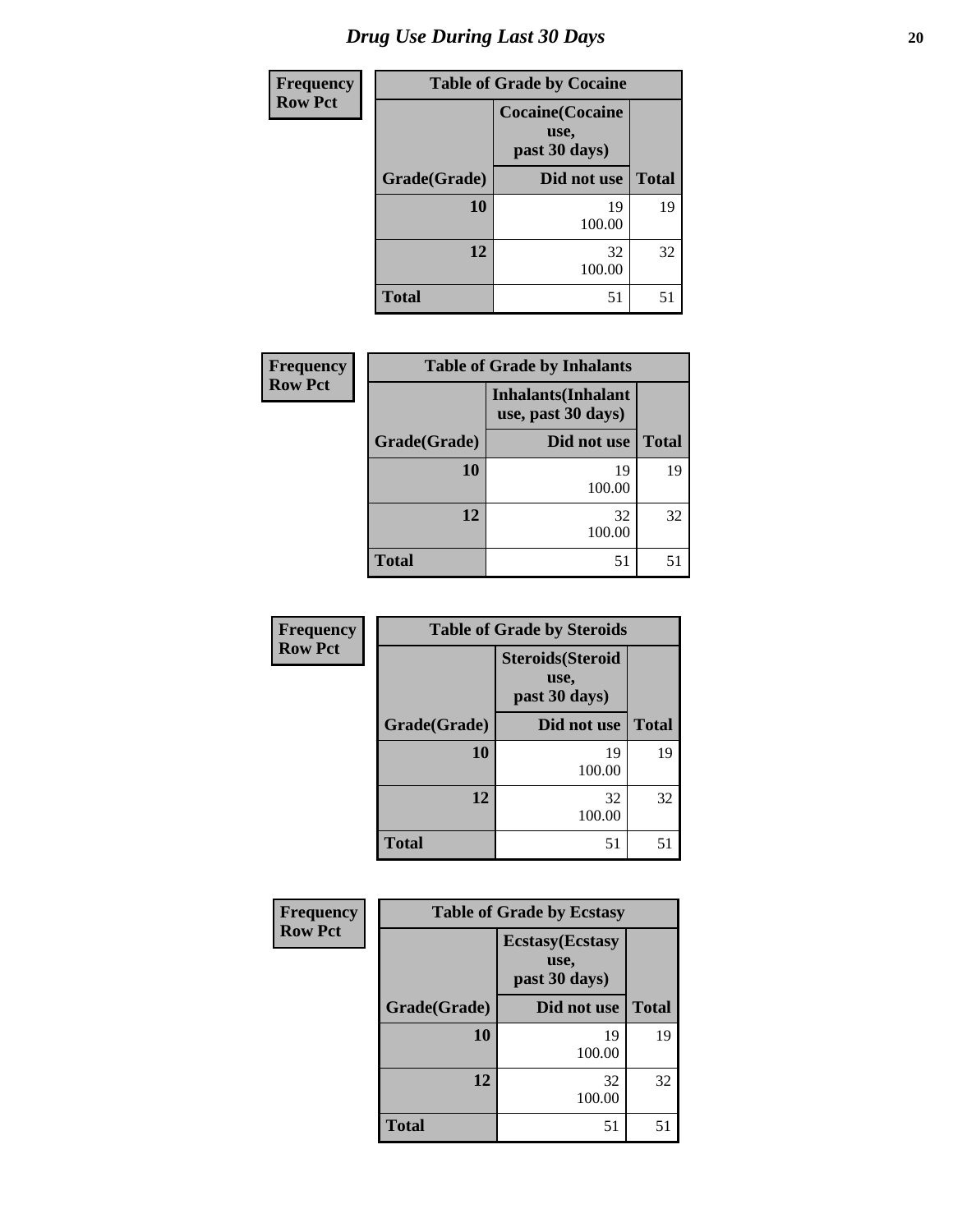# *Drug Use During Last 30 Days* **21**

| <b>Frequency</b> | <b>Table of Grade by Meth</b>                      |              |              |  |  |
|------------------|----------------------------------------------------|--------------|--------------|--|--|
| <b>Row Pct</b>   | <b>Meth</b> (Methamphetamine<br>use, past 30 days) |              |              |  |  |
|                  | Grade(Grade)                                       | Did not use  | <b>Total</b> |  |  |
|                  | 10                                                 | 19<br>100.00 | 19           |  |  |
|                  | 12                                                 | 32<br>100.00 | 32           |  |  |
|                  | <b>Total</b>                                       | 51           | 51           |  |  |

| <b>Frequency</b> | <b>Table of Grade by Hallucinogens</b> |              |              |  |  |
|------------------|----------------------------------------|--------------|--------------|--|--|
| <b>Row Pct</b>   |                                        |              |              |  |  |
|                  | Grade(Grade)                           | Did not use  | <b>Total</b> |  |  |
|                  | 10                                     | 19<br>100.00 | 19           |  |  |
|                  | 12                                     | 32<br>100.00 | 32           |  |  |
|                  | <b>Total</b>                           | 51           | 51           |  |  |

| <b>Frequency</b> |                                                                                   | <b>Table of Grade by Prescription</b> |              |  |  |  |
|------------------|-----------------------------------------------------------------------------------|---------------------------------------|--------------|--|--|--|
| <b>Row Pct</b>   | <b>Prescription</b> (Prescription<br>drugs not prescribed to<br>me, past 30 days) |                                       |              |  |  |  |
|                  | Grade(Grade)                                                                      | Did not use                           | <b>Total</b> |  |  |  |
|                  | 10                                                                                | 19<br>100.00                          | 19           |  |  |  |
|                  | 12                                                                                | 32<br>100.00                          | 32           |  |  |  |
|                  | <b>Total</b>                                                                      | 51                                    | 51           |  |  |  |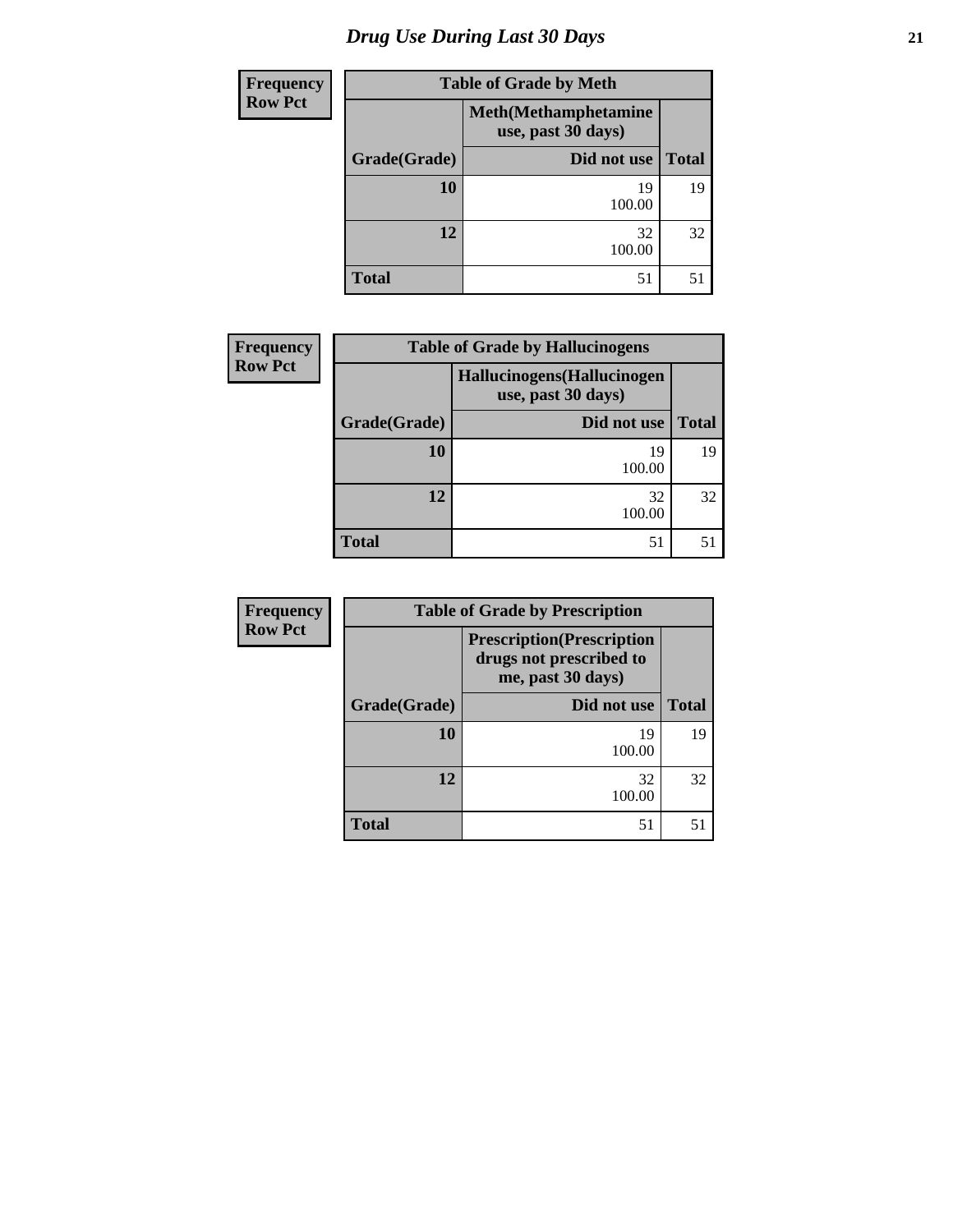| Frequency      | <b>Table of Alcoholease by Grade</b>              |                         |             |              |  |
|----------------|---------------------------------------------------|-------------------------|-------------|--------------|--|
| <b>Col Pct</b> | <b>Alcoholease</b> (It is<br>easy to get alcohol) | Grade(Grade)<br>10      | 12          | <b>Total</b> |  |
|                | <b>Strongly Agree</b>                             | 5<br>26.32              | 11<br>34.38 | 16           |  |
|                | <b>Somewhat Agree</b>                             | 6<br>31.58              | 5<br>15.63  | 11           |  |
|                | <b>Somewhat Disagree</b>                          | $\mathfrak{D}$<br>10.53 | 4<br>12.50  | 6            |  |
|                | <b>Strongly Disagree</b>                          | 6<br>31.58              | 12<br>37.50 | 18           |  |
|                | <b>Total</b>                                      | 19                      | 32          | 51           |  |

| Frequency      | <b>Table of Cigarettesease by Grade</b>                  |                    |             |              |
|----------------|----------------------------------------------------------|--------------------|-------------|--------------|
| <b>Col Pct</b> | Cigarettesease (It is<br>easy to get smoking<br>tobacco) | Grade(Grade)<br>10 | 12          | <b>Total</b> |
|                | <b>Strongly Agree</b>                                    | 5.26               | 21.88       | 8            |
|                | <b>Somewhat Agree</b>                                    | 4<br>21.05         | 6<br>18.75  | 10           |
|                | <b>Somewhat Disagree</b>                                 | 4<br>21.05         | 5<br>15.63  | 9            |
|                | <b>Strongly Disagree</b>                                 | 10<br>52.63        | 14<br>43.75 | 24           |
|                | Total                                                    | 19                 | 32          | 51           |

| Frequency      | <b>Table of Smokelessease by Grade</b>                         |                         |             |              |
|----------------|----------------------------------------------------------------|-------------------------|-------------|--------------|
| <b>Col Pct</b> | <b>Smokelessease</b> (It is<br>easy to get chewing<br>tobacco) | Grade(Grade)<br>10      | 12          | <b>Total</b> |
|                | <b>Strongly Agree</b>                                          | 0<br>0.00               | 21.88       | 7            |
|                | <b>Somewhat Agree</b>                                          | $\mathfrak{D}$<br>10.53 | 4<br>12.50  | 6            |
|                | <b>Somewhat Disagree</b>                                       | 6<br>31.58              | 8<br>25.00  | 14           |
|                | <b>Strongly Disagree</b>                                       | 11<br>57.89             | 13<br>40.63 | 24           |
|                | <b>Total</b>                                                   | 19                      | 32          | 51           |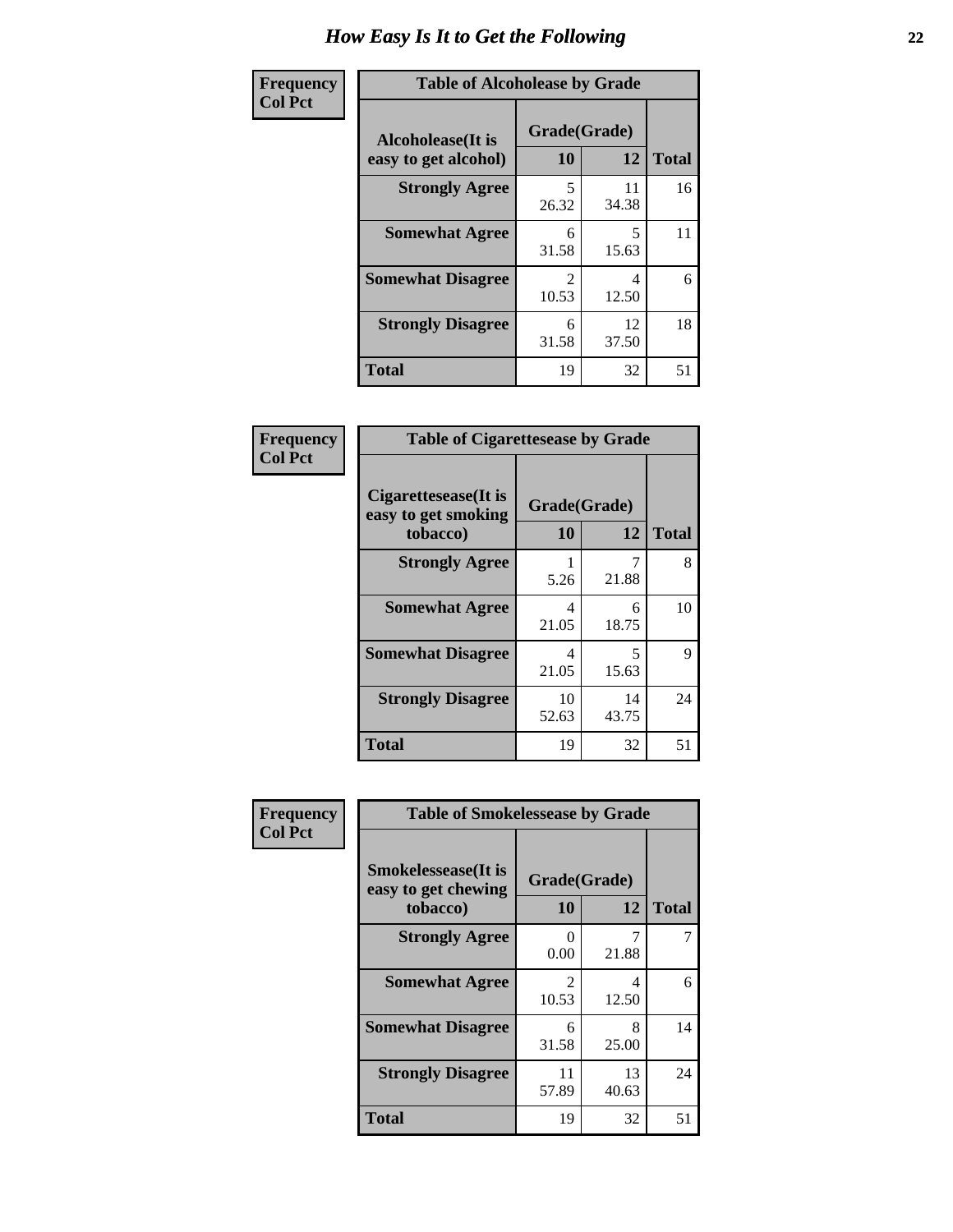| Frequency      | <b>Table of Marijuanaease by Grade</b>           |                    |             |              |
|----------------|--------------------------------------------------|--------------------|-------------|--------------|
| <b>Col Pct</b> | Marijuanaease(It is<br>easy to get<br>marijuana) | Grade(Grade)<br>10 | 12          | <b>Total</b> |
|                | <b>Strongly Agree</b>                            | 8<br>42.11         | 13<br>40.63 | 21           |
|                | <b>Somewhat Agree</b>                            | 4<br>21.05         | 4<br>12.50  | 8            |
|                | <b>Somewhat Disagree</b>                         | 5.26               | 3<br>9.38   | 4            |
|                | <b>Strongly Disagree</b>                         | 6<br>31.58         | 12<br>37.50 | 18           |
|                | <b>Total</b>                                     | 19                 | 32          | 51           |

| <b>Table of Cocaineease by Grade</b>              |                    |             |              |  |  |
|---------------------------------------------------|--------------------|-------------|--------------|--|--|
| <b>Cocaineease</b> (It is<br>easy to get cocaine) | Grade(Grade)<br>10 | 12          | <b>Total</b> |  |  |
| <b>Strongly Agree</b>                             | 4<br>21.05         | 9<br>28.13  | 13           |  |  |
| <b>Somewhat Agree</b>                             | 2<br>10.53         | 6<br>18.75  | 8            |  |  |
| <b>Somewhat Disagree</b>                          | 4<br>21.05         | 5<br>15.63  | 9            |  |  |
| <b>Strongly Disagree</b>                          | 9<br>47.37         | 12<br>37.50 | 21           |  |  |
| <b>Total</b>                                      | 19                 | 32          | 51           |  |  |

| Frequency      | <b>Table of Inhalantsease by Grade</b>                   |                    |             |              |  |
|----------------|----------------------------------------------------------|--------------------|-------------|--------------|--|
| <b>Col Pct</b> | <b>Inhalantsease</b> (It is<br>easy to get<br>inhalants) | Grade(Grade)<br>10 | 12          | <b>Total</b> |  |
|                | <b>Strongly Agree</b>                                    | 3<br>15.79         | 8<br>25.00  | 11           |  |
|                | <b>Somewhat Agree</b>                                    | 5.26               | 5<br>15.63  | 6            |  |
|                | <b>Somewhat Disagree</b>                                 | 5<br>26.32         | 4<br>12.50  | 9            |  |
|                | <b>Strongly Disagree</b>                                 | 10<br>52.63        | 15<br>46.88 | 25           |  |
|                | <b>Total</b>                                             | 19                 | 32          | 51           |  |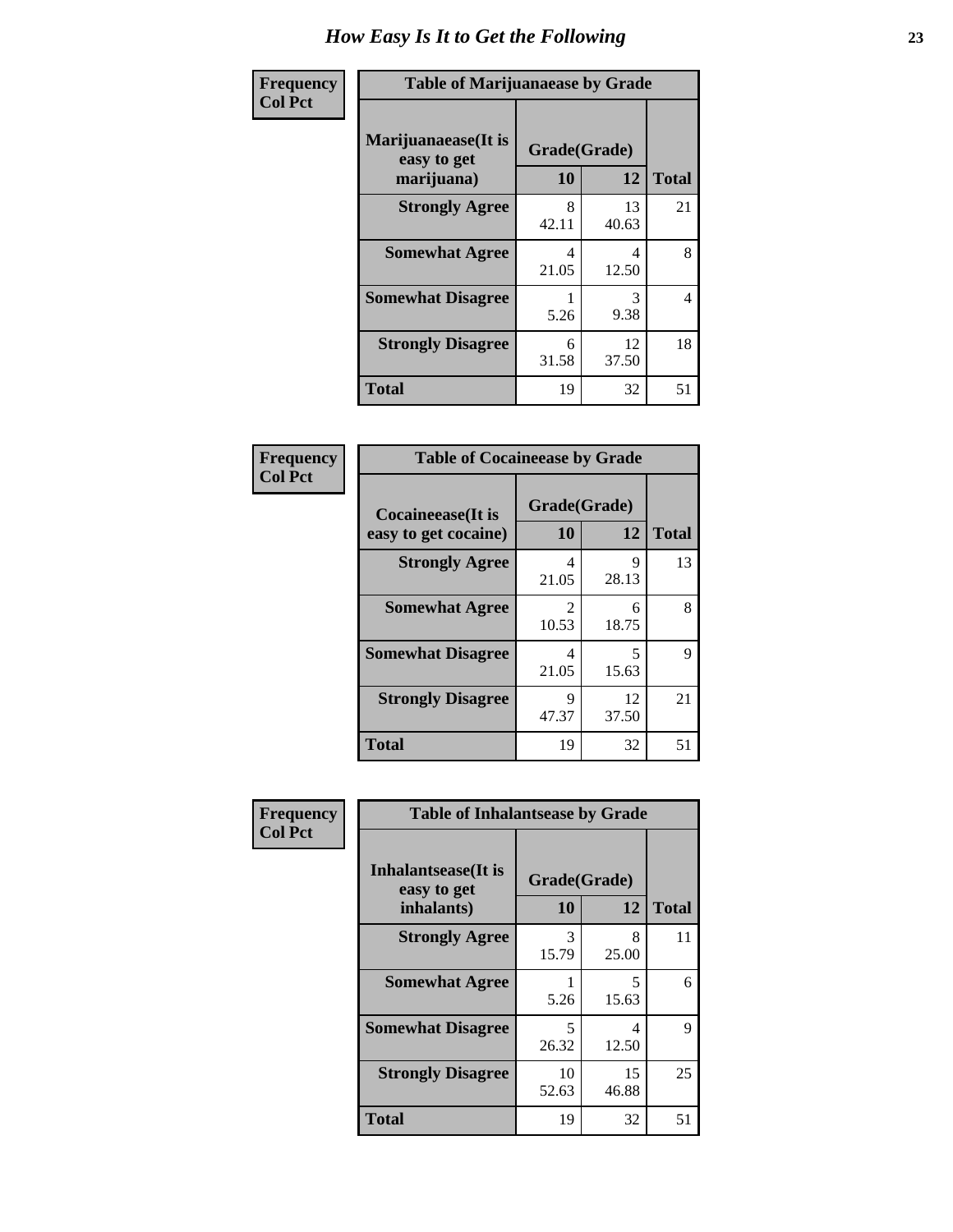| Frequency      | <b>Table of Steroidsease by Grade</b>               |                         |                        |              |  |
|----------------|-----------------------------------------------------|-------------------------|------------------------|--------------|--|
| <b>Col Pct</b> | <b>Steroidsease</b> (It is<br>easy to get steroids) | Grade(Grade)<br>10      | 12                     | <b>Total</b> |  |
|                | <b>Strongly Agree</b>                               | $\mathfrak{D}$<br>10.53 | 4<br>12.50             | 6            |  |
|                | <b>Somewhat Agree</b>                               | 5.26                    | $\mathfrak{D}$<br>6.25 | 3            |  |
|                | <b>Somewhat Disagree</b>                            | 5<br>26.32              | 5<br>15.63             | 10           |  |
|                | <b>Strongly Disagree</b>                            | 11<br>57.89             | 21<br>65.63            | 32           |  |
|                | <b>Total</b>                                        | 19                      | 32                     | 51           |  |

| Frequency      | <b>Table of Ecstasyease by Grade</b>              |                           |                       |              |  |
|----------------|---------------------------------------------------|---------------------------|-----------------------|--------------|--|
| <b>Col Pct</b> | <b>Ecstasyease</b> (It is<br>easy to get ecstasy) | Grade(Grade)<br><b>10</b> | 12                    | <b>Total</b> |  |
|                | <b>Strongly Agree</b>                             | $\left( \right)$<br>0.00  | 21.88                 |              |  |
|                | <b>Somewhat Agree</b>                             | $\mathfrak{D}$<br>10.53   | $\mathcal{L}$<br>6.25 | 4            |  |
|                | <b>Somewhat Disagree</b>                          | 5<br>26.32                | 5<br>15.63            | 10           |  |
|                | <b>Strongly Disagree</b>                          | 12<br>63.16               | 18<br>56.25           | 30           |  |
|                | <b>Total</b>                                      | 19                        | 32                    | 51           |  |

| Frequency      | <b>Table of Methease by Grade</b>                          |                    |             |              |
|----------------|------------------------------------------------------------|--------------------|-------------|--------------|
| <b>Col Pct</b> | <b>Methease</b> (It is easy<br>to get<br>methamphetamines) | Grade(Grade)<br>10 | 12          | <b>Total</b> |
|                | <b>Strongly Agree</b>                                      | O<br>0.00          | 7<br>21.88  |              |
|                | <b>Somewhat Agree</b>                                      | 4<br>21.05         | 4<br>12.50  | 8            |
|                | <b>Somewhat Disagree</b>                                   | 3<br>15.79         | 4<br>12.50  |              |
|                | <b>Strongly Disagree</b>                                   | 12<br>63.16        | 17<br>53.13 | 29           |
|                | <b>Total</b>                                               | 19                 | 32          | 51           |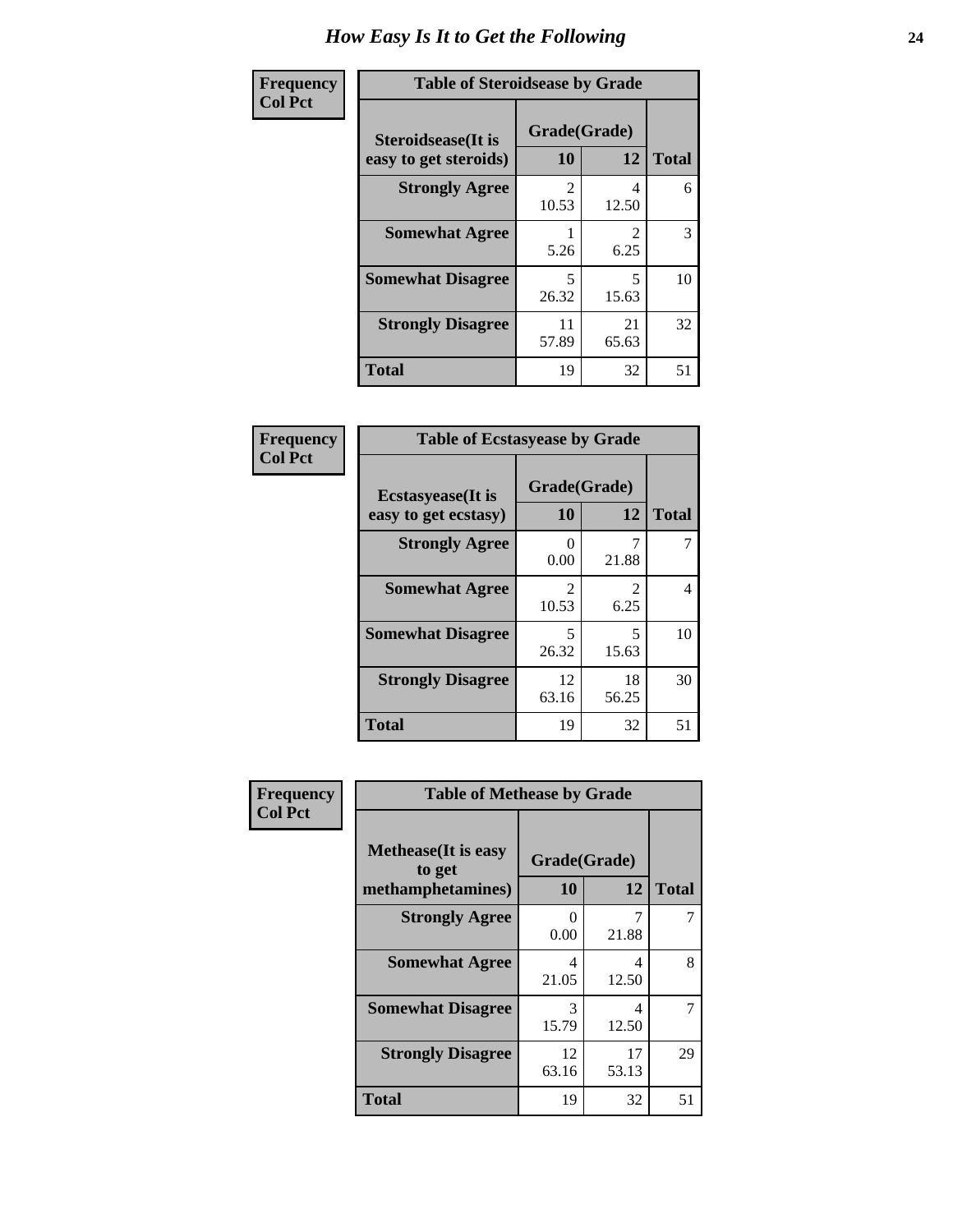| Frequency      | <b>Table of Hallucinogensease by Grade</b>               |                    |             |                |
|----------------|----------------------------------------------------------|--------------------|-------------|----------------|
| <b>Col Pct</b> | Hallucinogensease(It<br>is easy to get<br>hallucinogens) | Grade(Grade)<br>10 | 12          | <b>Total</b>   |
|                | <b>Strongly Agree</b>                                    | 0<br>0.00          | 6<br>18.75  | 6              |
|                | <b>Somewhat Agree</b>                                    | 0<br>0.00          | 4<br>12.50  | $\overline{4}$ |
|                | <b>Somewhat Disagree</b>                                 | 36.84              | 3<br>9.38   | 10             |
|                | <b>Strongly Disagree</b>                                 | 12<br>63.16        | 19<br>59.38 | 31             |
|                | <b>Total</b>                                             | 19                 | 32          | 51             |

| <b>Frequency</b><br>Col Pct |
|-----------------------------|
|                             |

| <b>Table of Prescriptionease by Grade</b>                                                |                                      |             |              |  |
|------------------------------------------------------------------------------------------|--------------------------------------|-------------|--------------|--|
| <b>Prescriptionease</b> (It<br>is easy to get<br>prescription drugs<br>not prescribed to | Grade(Grade)                         |             |              |  |
| me)                                                                                      | 10                                   | 12          | <b>Total</b> |  |
| <b>Strongly Agree</b>                                                                    | 6<br>31.58                           | 8<br>25.00  | 14           |  |
| <b>Somewhat Agree</b>                                                                    | 5.26                                 | 5<br>15.63  | 6            |  |
| <b>Somewhat Disagree</b>                                                                 | $\mathcal{D}_{\mathcal{L}}$<br>10.53 | Δ<br>12.50  | 6            |  |
| <b>Strongly Disagree</b>                                                                 | 10<br>52.63                          | 15<br>46.88 | 25           |  |
| <b>Total</b>                                                                             | 19                                   | 32          | 51           |  |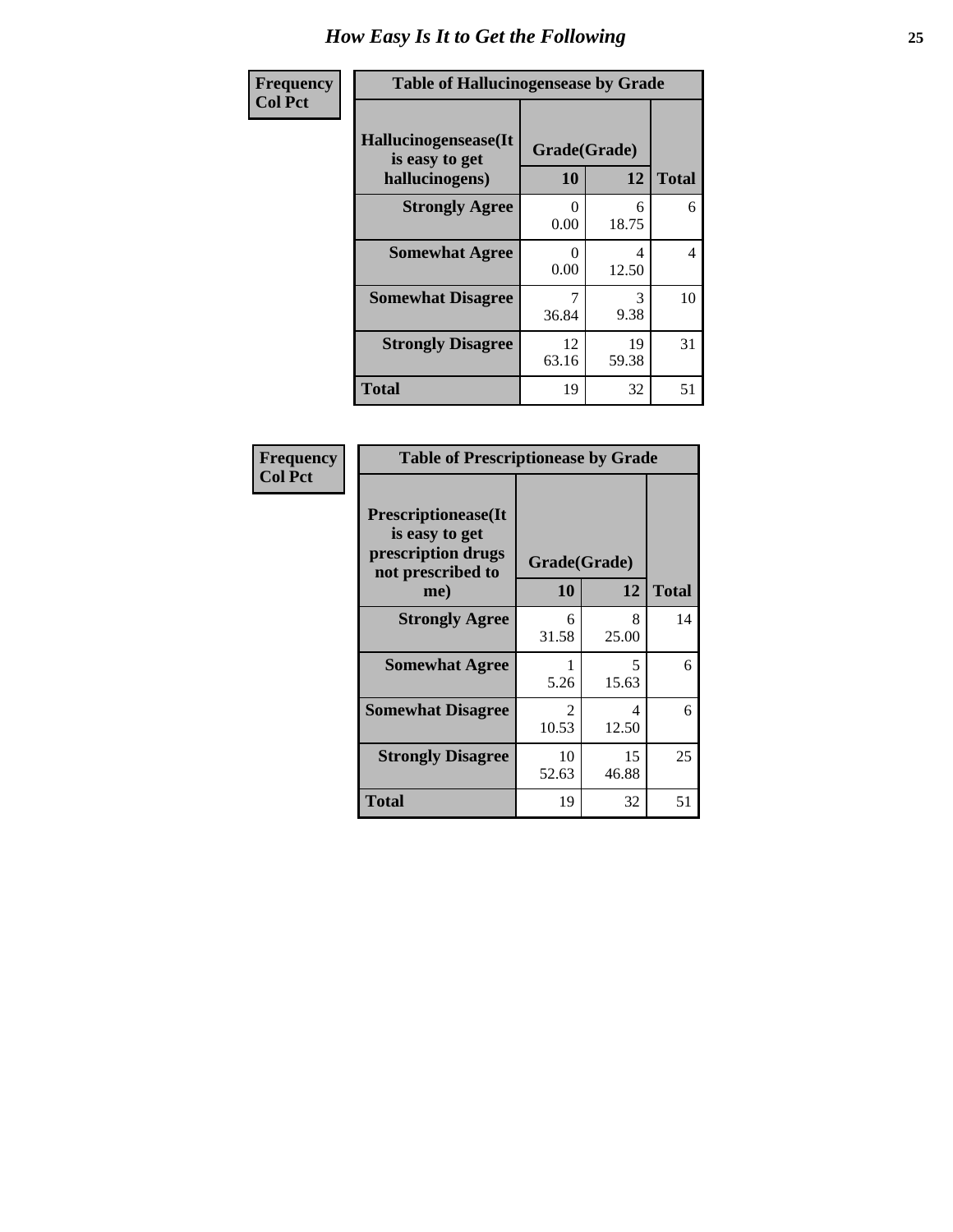#### *Age at Onset of Use* **26** *Results for "Age at Onset of Use" questions exclude students who said they did not use that substance*

| Frequency      | <b>Table of Grade by Alcoholinit</b> |                                                          |                               |       |              |
|----------------|--------------------------------------|----------------------------------------------------------|-------------------------------|-------|--------------|
| <b>Row Pct</b> |                                      | Alcoholinit(I<br>started using<br>alcohol when I<br>was) |                               |       |              |
|                | Grade(Grade)                         | 12                                                       | 15                            | 16    | <b>Total</b> |
|                | 10                                   | ∩<br>0.00                                                | 100.00                        | 0.00  |              |
|                | 12                                   | 33.33                                                    | 33.33                         | 33.33 | 3            |
|                | <b>Total</b>                         |                                                          | 2                             |       | 4            |
|                |                                      |                                                          | <b>Frequency Missing = 47</b> |       |              |

| <b>Frequency</b> | <b>Table of Grade by Cigarettesinit</b> |                                                                  |              |  |  |
|------------------|-----------------------------------------|------------------------------------------------------------------|--------------|--|--|
| <b>Row Pct</b>   |                                         | Cigarettesinit(I<br>started<br>smoking<br>tobacco when I<br>was) |              |  |  |
|                  | Grade(Grade)                            | 18 or older                                                      | <b>Total</b> |  |  |
|                  | 10                                      | 100.00                                                           |              |  |  |
|                  | 12                                      | 0                                                                | 0            |  |  |
|                  | <b>Total</b>                            |                                                                  |              |  |  |
|                  |                                         | Frequency Missing $= 50$                                         |              |  |  |

#### *For Grade \* Smokelessinit all data are missing since all the levels of variable Smokelessinit are missing.*

| <b>Frequency</b> | <b>Table of Grade by Marijuanainit</b> |                                                              |                         |              |
|------------------|----------------------------------------|--------------------------------------------------------------|-------------------------|--------------|
| <b>Row Pct</b>   |                                        | Marijuanainit(I<br>started using<br>marijuana when<br>I was) |                         |              |
|                  | Grade(Grade)                           | 13                                                           | 16                      | <b>Total</b> |
|                  | 10                                     | 0                                                            | 0                       | 0            |
|                  |                                        |                                                              |                         |              |
|                  | 12                                     | $\mathfrak{D}$<br>50.00                                      | $\mathfrak{D}$<br>50.00 | 4            |
|                  | <b>Total</b>                           | 2                                                            | $\overline{2}$          | 4            |
|                  |                                        | <b>Frequency Missing = 47</b>                                |                         |              |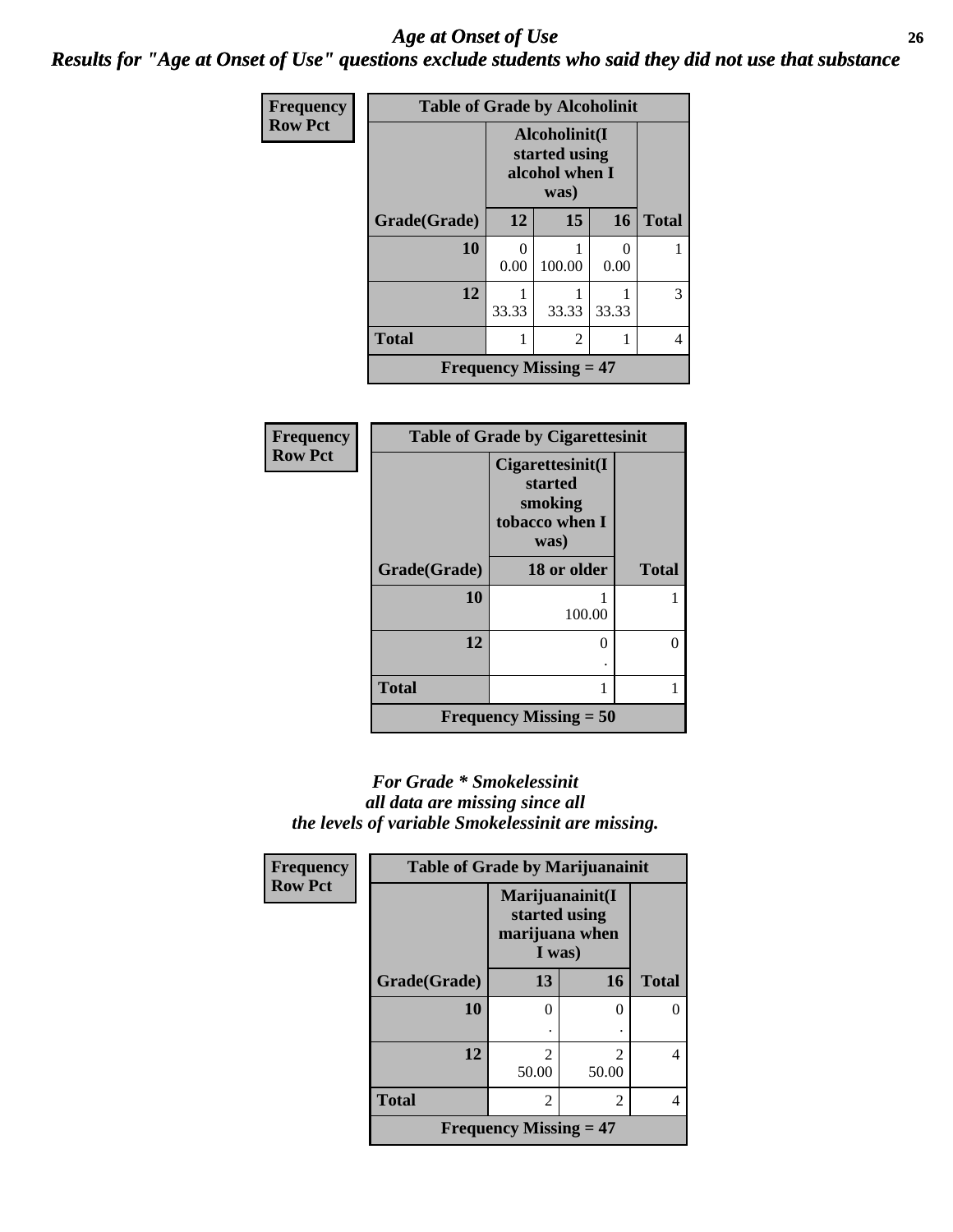*Age at Onset of Use* **27** *Results for "Age at Onset of Use" questions exclude students who said they did not use that substance*

> *For Grade \* Cocaineinit all data are missing since all the levels of variable Cocaineinit are missing. For Grade \* Inhalantsinit all data are missing since all the levels of variable Inhalantsinit are missing.*

*For Grade \* Steroidsinit all data are missing since all the levels of variable Steroidsinit are missing.*

*For Grade \* Ecstasyinit all data are missing since all the levels of variable Ecstasyinit are missing.*

*For Grade \* Methinit all data are missing since all the levels of variable Methinit are missing.*

*For Grade \* Hallucinogensinit all data are missing since all the levels of variable Hallucinogensinit are missing.*

| <b>Frequency</b> | <b>Table of Grade by Prescriptioninit</b> |                                                                                                     |              |  |
|------------------|-------------------------------------------|-----------------------------------------------------------------------------------------------------|--------------|--|
| <b>Row Pct</b>   |                                           | Prescriptioninit(I<br>started using<br>prescription<br>drugs not<br>prescribed to me<br>when I was) |              |  |
|                  | Grade(Grade)                              | 8 or younger                                                                                        | <b>Total</b> |  |
|                  | 10                                        | $\mathbf{\Omega}$                                                                                   |              |  |
|                  | 12                                        | 100.00                                                                                              |              |  |
|                  | <b>Total</b>                              |                                                                                                     |              |  |
|                  |                                           | <b>Frequency Missing = 50</b>                                                                       |              |  |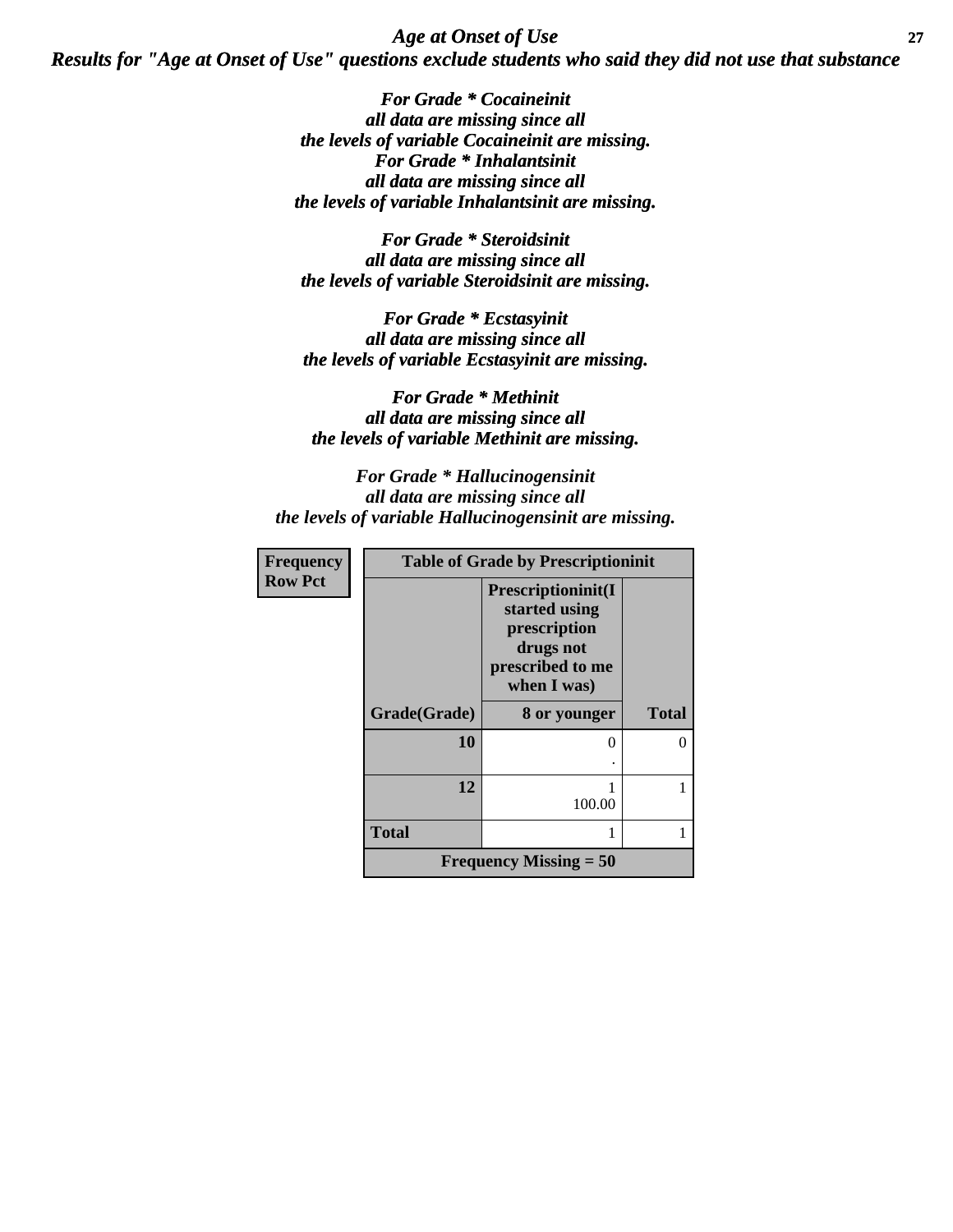| Frequency      | <b>Table of Alcoholharm by Grade</b>          |                                      |                                     |              |  |
|----------------|-----------------------------------------------|--------------------------------------|-------------------------------------|--------------|--|
| <b>Col Pct</b> | Alcoholharm(I<br>think alcohol is<br>harmful) | Grade(Grade)<br>10                   | 12                                  | <b>Total</b> |  |
|                | <b>Strongly Agree</b>                         | 15<br>78.95                          | 23<br>71.88                         | 38           |  |
|                | <b>Somewhat Agree</b>                         | 5.26                                 | 3<br>9.38                           | 4            |  |
|                | <b>Somewhat Disagree</b>                      | 5.26                                 | 4<br>12.50                          | 5            |  |
|                | <b>Strongly Disagree</b>                      | $\mathcal{D}_{\mathcal{L}}$<br>10.53 | $\mathcal{D}_{\mathcal{L}}$<br>6.25 | 4            |  |
|                | <b>Total</b>                                  | 19                                   | 32                                  | 51           |  |

| <b>Table of Cigarettesharm by Grade</b>                  |                    |             |                |  |  |  |
|----------------------------------------------------------|--------------------|-------------|----------------|--|--|--|
| Cigarettesharm(I<br>think smoking<br>tobacco is harmful) | Grade(Grade)<br>10 | 12          | <b>Total</b>   |  |  |  |
| <b>Strongly Agree</b>                                    | 16<br>84.21        | 25<br>78.13 | 41             |  |  |  |
| <b>Somewhat Agree</b>                                    | 2<br>10.53         | 3.13        | 3              |  |  |  |
| <b>Somewhat Disagree</b>                                 | 0<br>0.00          | 2<br>6.25   | $\mathfrak{D}$ |  |  |  |
| <b>Strongly Disagree</b>                                 | 5.26               | 4<br>12.50  | 5              |  |  |  |
| <b>Total</b>                                             | 19                 | 32          | 51             |  |  |  |

| Frequency      | <b>Table of Smokelessharm by Grade</b>                  |                    |             |              |
|----------------|---------------------------------------------------------|--------------------|-------------|--------------|
| <b>Col Pct</b> | Smokelessharm(I<br>think chewing<br>tobacco is harmful) | Grade(Grade)<br>10 | 12          | <b>Total</b> |
|                | <b>Strongly Agree</b>                                   | 17<br>89.47        | 25<br>78.13 | 42           |
|                | <b>Somewhat Agree</b>                                   | 5.26               | 3.13        | 2            |
|                | <b>Somewhat Disagree</b>                                | 0<br>0.00          | 2<br>6.25   | 2            |
|                | <b>Strongly Disagree</b>                                | 5.26               | 4<br>12.50  | 5            |
|                | <b>Total</b>                                            | 19                 | 32          | 51           |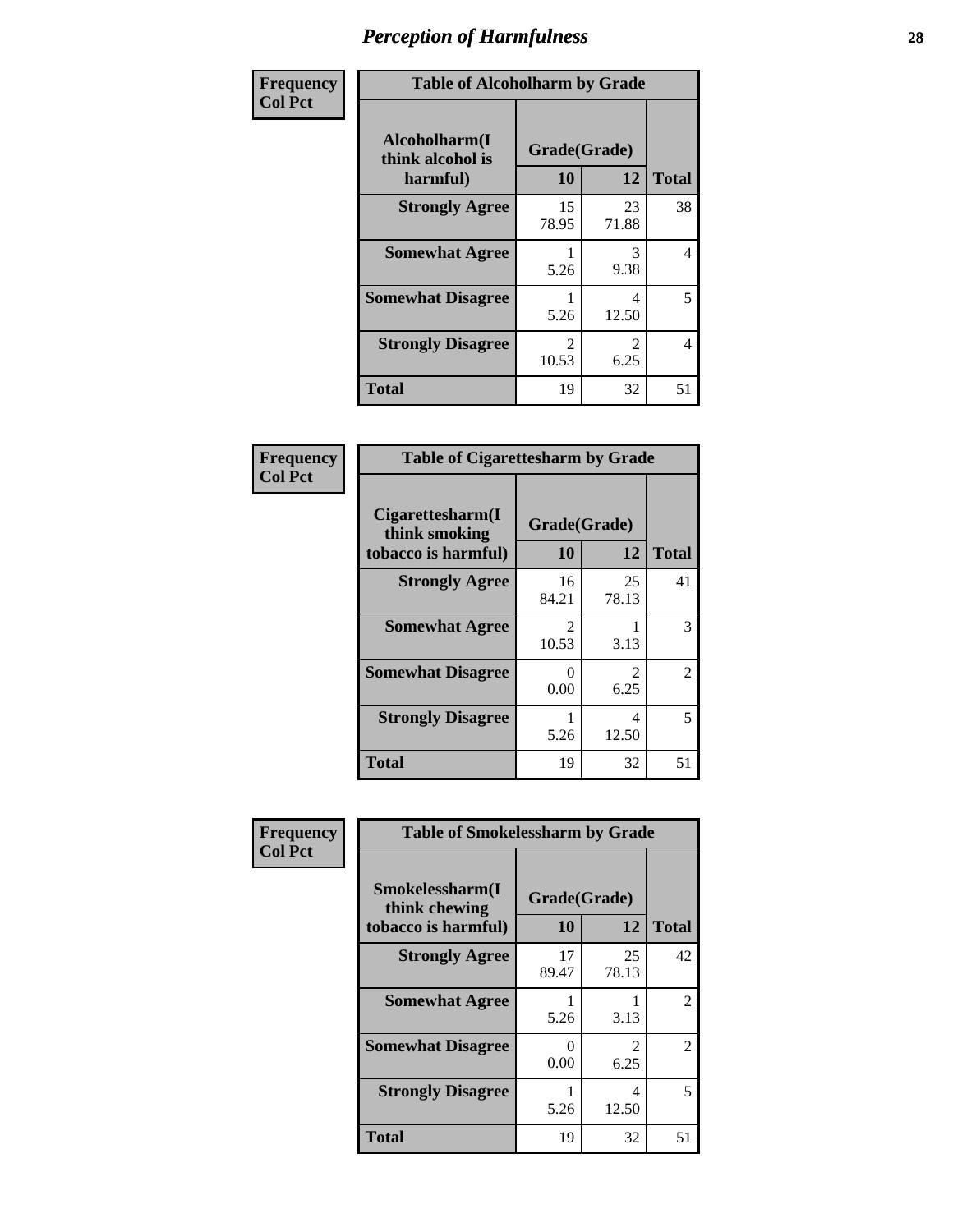| Frequency      | <b>Table of Marijuanaharm by Grade</b>            |                         |                                   |              |
|----------------|---------------------------------------------------|-------------------------|-----------------------------------|--------------|
| <b>Col Pct</b> | Marijuanaharm(I<br>think marijuana is<br>harmful) | Grade(Grade)<br>10      | 12                                | <b>Total</b> |
|                | <b>Strongly Agree</b>                             | 15<br>78.95             | 19<br>59.38                       | 34           |
|                | <b>Somewhat Agree</b>                             | 2<br>10.53              | 2<br>6.25                         | 4            |
|                | <b>Somewhat Disagree</b>                          | $\mathbf{0}$<br>0.00    | $\overline{\phantom{0}}$<br>15.63 | 5            |
|                | <b>Strongly Disagree</b>                          | $\mathfrak{D}$<br>10.53 | 6<br>18.75                        | 8            |
|                | <b>Total</b>                                      | 19                      | 32                                | 51           |

| <b>Table of Cocaineharm by Grade</b>          |                    |             |              |  |  |
|-----------------------------------------------|--------------------|-------------|--------------|--|--|
| Cocaineharm(I<br>think cocaine is<br>harmful) | Grade(Grade)<br>10 | 12          | <b>Total</b> |  |  |
| <b>Strongly Agree</b>                         | 18<br>94.74        | 25<br>78.13 | 43           |  |  |
| <b>Somewhat Agree</b>                         | 0<br>0.00          | 3.13        | 1            |  |  |
| <b>Somewhat Disagree</b>                      | 0<br>0.00          | 3<br>9.38   | 3            |  |  |
| <b>Strongly Disagree</b>                      | 5.26               | 3<br>9.38   | 4            |  |  |
| <b>Total</b>                                  | 19                 | 32          | 51           |  |  |

| Frequency      | <b>Table of Inhalantsharm by Grade</b>              |                           |                        |              |  |
|----------------|-----------------------------------------------------|---------------------------|------------------------|--------------|--|
| <b>Col Pct</b> | Inhalantsharm(I)<br>think inhalants are<br>harmful) | Grade(Grade)<br><b>10</b> | 12                     | <b>Total</b> |  |
|                | <b>Strongly Agree</b>                               | 18<br>94.74               | 25<br>78.13            | 43           |  |
|                | <b>Somewhat Agree</b>                               | 0<br>0.00                 | $\mathfrak{D}$<br>6.25 | 2            |  |
|                | <b>Somewhat Disagree</b>                            | 0<br>0.00                 | $\mathfrak{D}$<br>6.25 | 2            |  |
|                | <b>Strongly Disagree</b>                            | 5.26                      | 3<br>9.38              | 4            |  |
|                | <b>Total</b>                                        | 19                        | 32                     | 51           |  |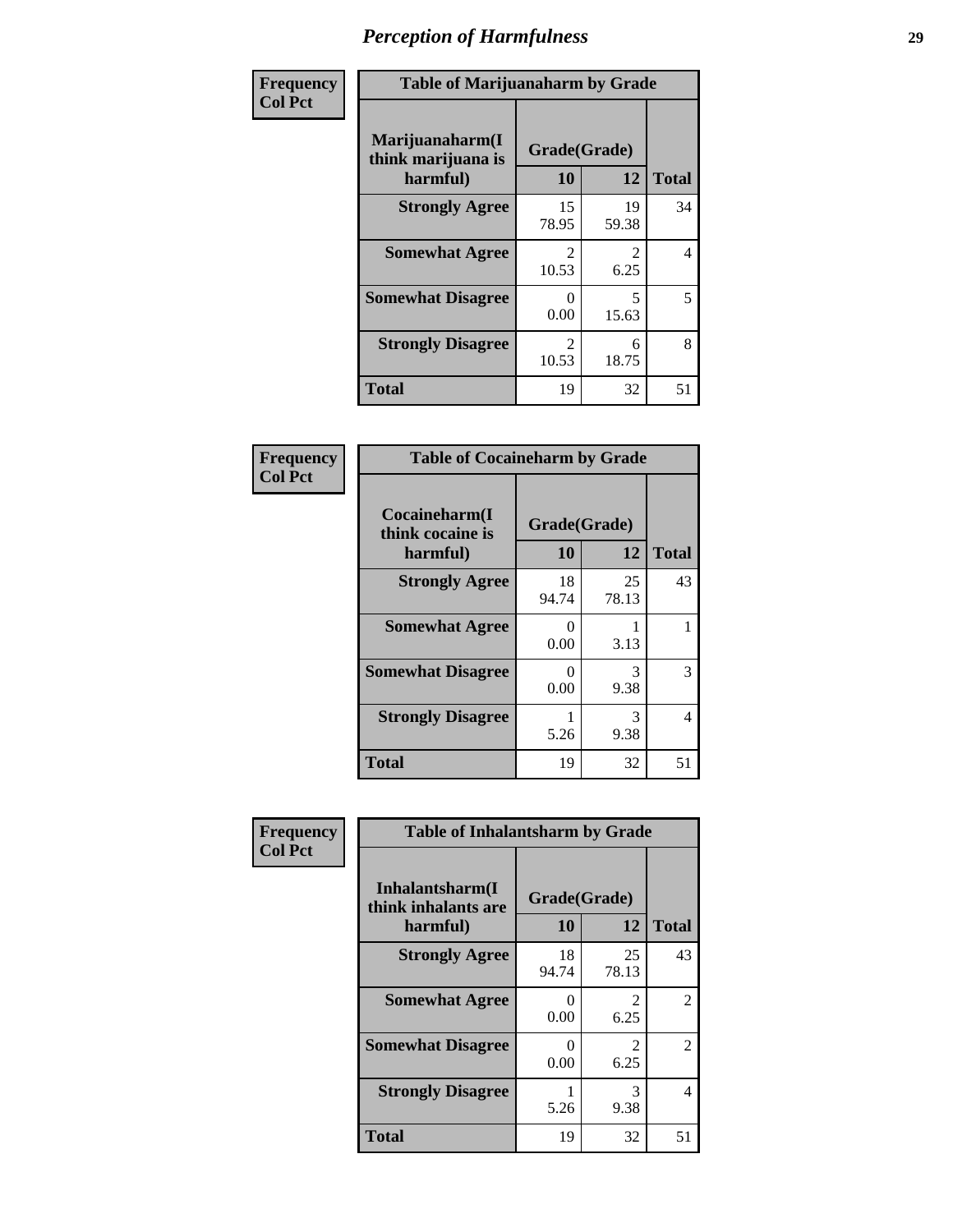| Frequency      | <b>Table of Steroidsharm by Grade</b>            |                    |                        |                |
|----------------|--------------------------------------------------|--------------------|------------------------|----------------|
| <b>Col Pct</b> | Steroidsharm(I<br>think steroids are<br>harmful) | Grade(Grade)<br>10 | 12                     | <b>Total</b>   |
|                | <b>Strongly Agree</b>                            | 16<br>84.21        | 25<br>78.13            | 41             |
|                | <b>Somewhat Agree</b>                            | 5.26               | $\mathfrak{D}$<br>6.25 | 3              |
|                | <b>Somewhat Disagree</b>                         | 5.26               | 3.13                   | $\mathfrak{D}$ |
|                | <b>Strongly Disagree</b>                         | 5.26               | 4<br>12.50             | 5              |
|                | <b>Total</b>                                     | 19                 | 32                     | 51             |

| <b>Table of Ecstasyharm by Grade</b>          |              |                        |    |  |  |  |
|-----------------------------------------------|--------------|------------------------|----|--|--|--|
| Ecstasyharm(I<br>think ecstasy is<br>harmful) | <b>Total</b> |                        |    |  |  |  |
| <b>Strongly Agree</b>                         | 18<br>94.74  | 24<br>75.00            | 42 |  |  |  |
| <b>Somewhat Agree</b>                         | 0<br>0.00    | $\mathfrak{D}$<br>6.25 | 2  |  |  |  |
| <b>Somewhat Disagree</b>                      | 0<br>0.00    | $\mathfrak{D}$<br>6.25 | 2  |  |  |  |
| <b>Strongly Disagree</b>                      | 1<br>5.26    | 4<br>12.50             | 5  |  |  |  |
| Total                                         | 19           | 32                     | 51 |  |  |  |

| Frequency      | <b>Table of Methharm by Grade</b>                           |                    |             |              |
|----------------|-------------------------------------------------------------|--------------------|-------------|--------------|
| <b>Col Pct</b> | <b>Methharm(I think</b><br>methamphetamines<br>are harmful) | Grade(Grade)<br>10 | 12          | <b>Total</b> |
|                | <b>Strongly Agree</b>                                       | 18<br>94.74        | 25<br>78.13 | 43           |
|                | <b>Somewhat Agree</b>                                       | 0<br>0.00          | 3.13        |              |
|                | <b>Somewhat Disagree</b>                                    | 0<br>0.00          | 3.13        |              |
|                | <b>Strongly Disagree</b>                                    | 5.26               | 5<br>15.63  | 6            |
|                | <b>Total</b>                                                | 19                 | 32          | 51           |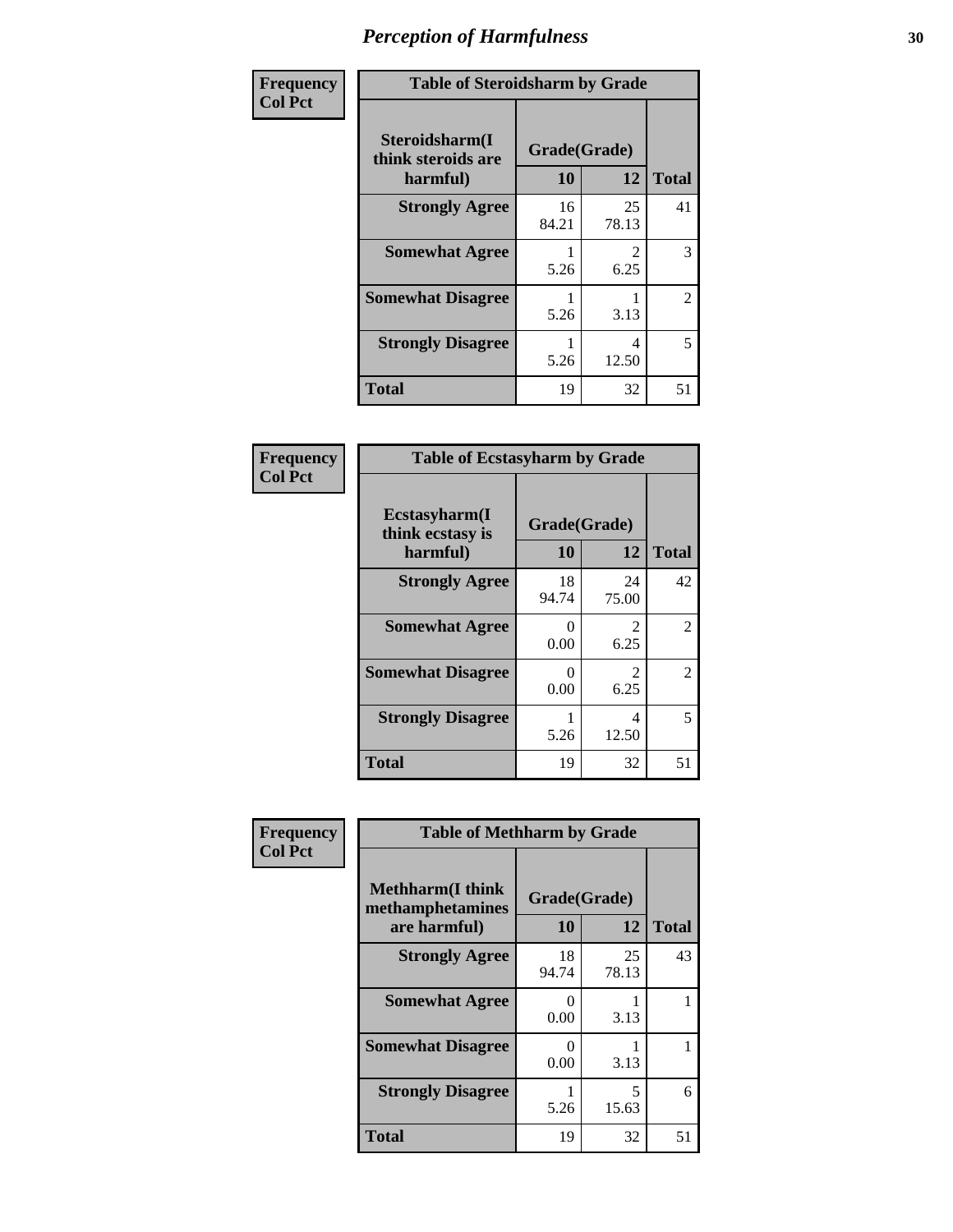| Frequency      | <b>Table of Hallucinogensharm by Grade</b>                 |                    |                        |                |
|----------------|------------------------------------------------------------|--------------------|------------------------|----------------|
| <b>Col Pct</b> | Hallucinogensharm(I<br>think hallucinogens<br>are harmful) | Grade(Grade)<br>10 | 12                     | <b>Total</b>   |
|                | <b>Strongly Agree</b>                                      | 18<br>94.74        | 25<br>78.13            | 43             |
|                | <b>Somewhat Agree</b>                                      | 0<br>0.00          | $\mathcal{L}$<br>6.25  | $\overline{2}$ |
|                | <b>Somewhat Disagree</b>                                   | 0<br>0.00          | $\mathfrak{D}$<br>6.25 | $\overline{2}$ |
|                | <b>Strongly Disagree</b>                                   | 5.26               | 3<br>9.38              | 4              |
|                | <b>Total</b>                                               | 19                 | 32                     | 51             |

| <b>Table of Prescriptionharm by Grade</b>                                         |              |             |              |  |  |
|-----------------------------------------------------------------------------------|--------------|-------------|--------------|--|--|
| <b>Prescriptionharm</b> (I<br>think prescription<br>drugs not<br>prescribed to me | Grade(Grade) |             |              |  |  |
| are harmful)                                                                      | 10           | 12          | <b>Total</b> |  |  |
| <b>Strongly Agree</b>                                                             | 18<br>94.74  | 23<br>71.88 | 41           |  |  |
| <b>Somewhat Agree</b>                                                             | 0<br>0.00    | 3<br>9.38   | 3            |  |  |
| <b>Somewhat Disagree</b>                                                          | 0<br>0.00    | 3<br>9.38   | 3            |  |  |
| <b>Strongly Disagree</b>                                                          | 5.26         | 3<br>9.38   | 4            |  |  |
| <b>Total</b>                                                                      | 19           | 32          | 51           |  |  |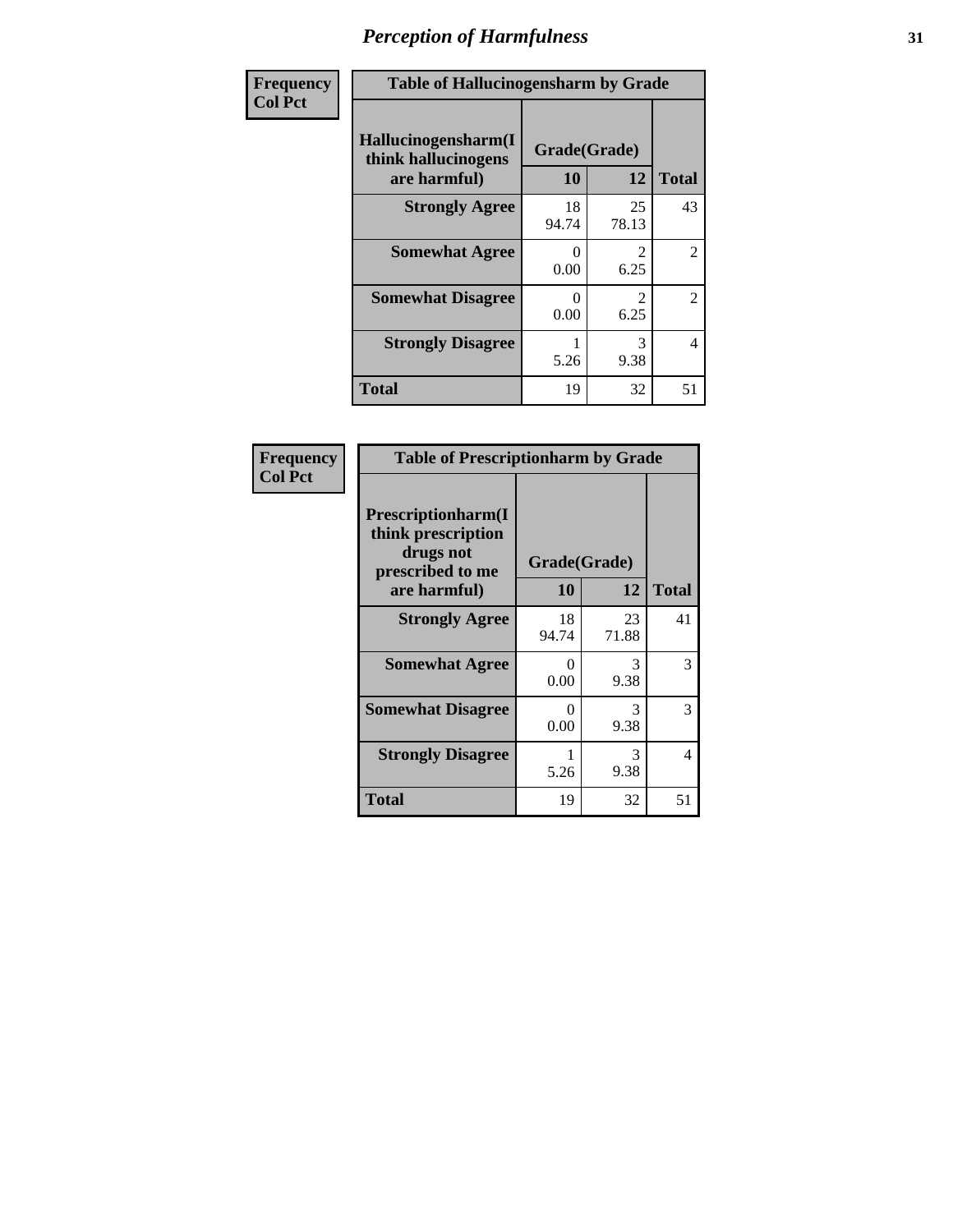## *Disapproval by Adults* **32**

| Frequency      | <b>Table of Alcoholadult by Grade</b>                                 |                    |             |              |
|----------------|-----------------------------------------------------------------------|--------------------|-------------|--------------|
| <b>Col Pct</b> | <b>Alcoholadult</b> (Adults<br>would disapprove if<br>I used alcohol) | Grade(Grade)<br>10 | 12          | <b>Total</b> |
|                | <b>Strongly Agree</b>                                                 | 16<br>84.21        | 20<br>62.50 | 36           |
|                | <b>Somewhat Agree</b>                                                 | 2<br>10.53         | 6<br>18.75  | 8            |
|                | <b>Somewhat Disagree</b>                                              | 5.26               | 3<br>9.38   | 4            |
|                | <b>Strongly Disagree</b>                                              | 0<br>0.00          | 3<br>9.38   | 3            |
|                | <b>Total</b>                                                          | 19                 | 32          | 51           |

| <b>Table of Tobaccoadult by Grade</b>                                 |                    |             |              |  |  |
|-----------------------------------------------------------------------|--------------------|-------------|--------------|--|--|
| <b>Tobaccoadult</b> (Adults<br>would disapprove if<br>I used tobacco) | Grade(Grade)<br>10 | 12          | <b>Total</b> |  |  |
| <b>Strongly Agree</b>                                                 | 16<br>84.21        | 22<br>68.75 | 38           |  |  |
| <b>Somewhat Agree</b>                                                 | 3<br>15.79         | 3<br>9.38   | 6            |  |  |
| <b>Somewhat Disagree</b>                                              | 0<br>0.00          | 3<br>9.38   | 3            |  |  |
| <b>Strongly Disagree</b>                                              | 0<br>0.00          | 4<br>12.50  | 4            |  |  |
| <b>Total</b>                                                          | 19                 | 32          | 51           |  |  |

| Frequency      | <b>Table of Marijuanaadult by Grade</b>                           |                    |             |                |
|----------------|-------------------------------------------------------------------|--------------------|-------------|----------------|
| <b>Col Pct</b> | Marijuanaadult(Adults<br>would disapprove if I<br>used marijuana) | Grade(Grade)<br>10 | 12          | <b>Total</b>   |
|                | <b>Strongly Agree</b>                                             | 16<br>84.21        | 20<br>62.50 | 36             |
|                | <b>Somewhat Agree</b>                                             | 5.26               | 5<br>15.63  | 6              |
|                | <b>Somewhat Disagree</b>                                          | 5.26               | 3<br>9.38   | $\overline{4}$ |
|                | <b>Strongly Disagree</b>                                          | 5.26               | 4<br>12.50  | 5              |
|                | <b>Total</b>                                                      | 19                 | 32          | 51             |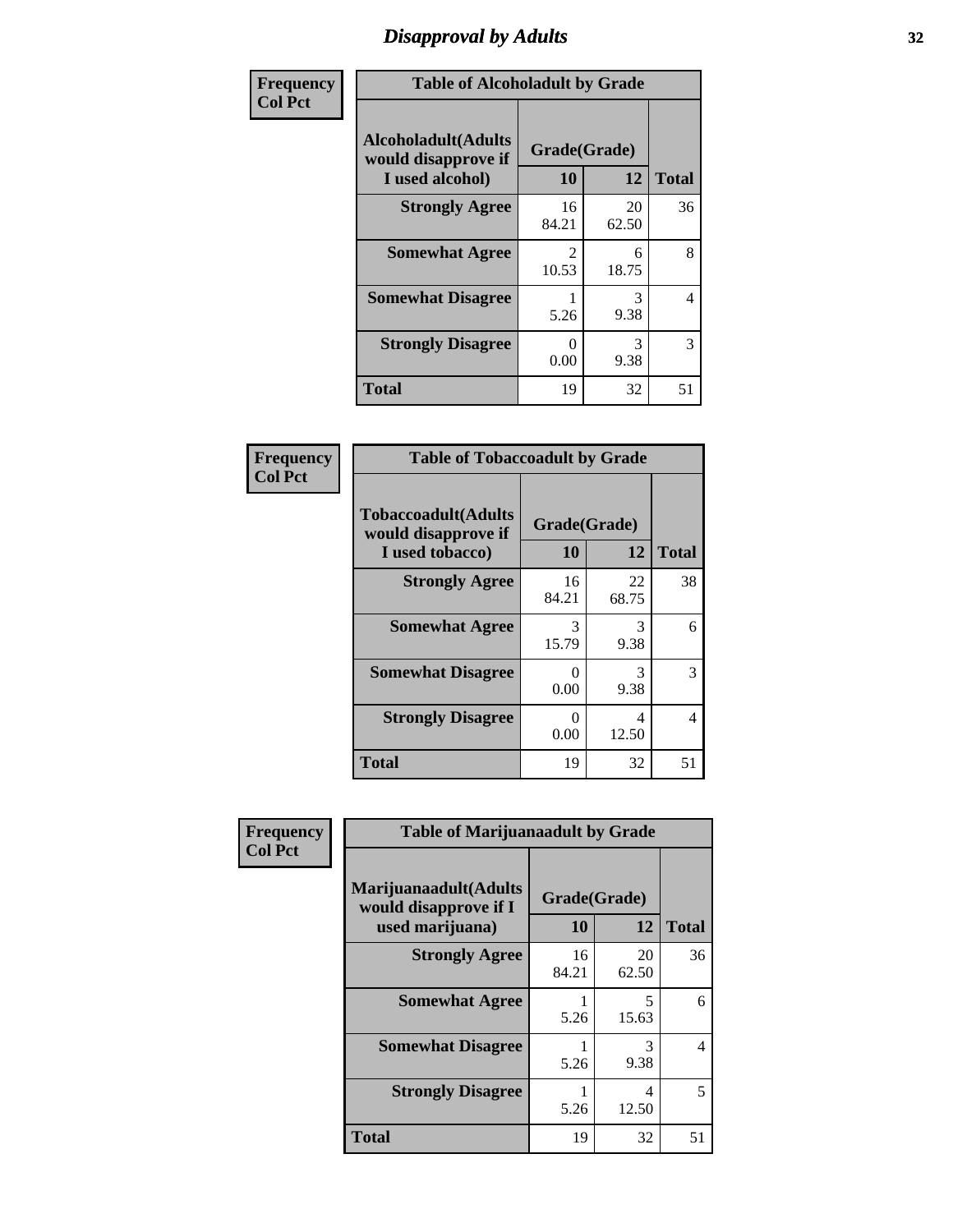## *Disapproval by Adults* **33**

| <b>Frequency</b> | <b>Table of Otherdrugadult by Grade</b>                |                  |             |              |
|------------------|--------------------------------------------------------|------------------|-------------|--------------|
| <b>Col Pct</b>   | <b>Otherdrugadult</b> (Adults<br>would disapprove if I | Grade(Grade)     |             |              |
|                  | used other drugs)                                      | 10               | 12          | <b>Total</b> |
|                  | <b>Strongly Agree</b>                                  | 17<br>89.47      | 24<br>75.00 | 41           |
|                  | <b>Somewhat Agree</b>                                  | $\Omega$<br>0.00 | 3.13        |              |
|                  | <b>Somewhat Disagree</b>                               | 5.26             | 3.13        | 2            |
|                  | <b>Strongly Disagree</b>                               | 5.26             | 6<br>18.75  |              |
|                  | <b>Total</b>                                           | 19               | 32          | 51           |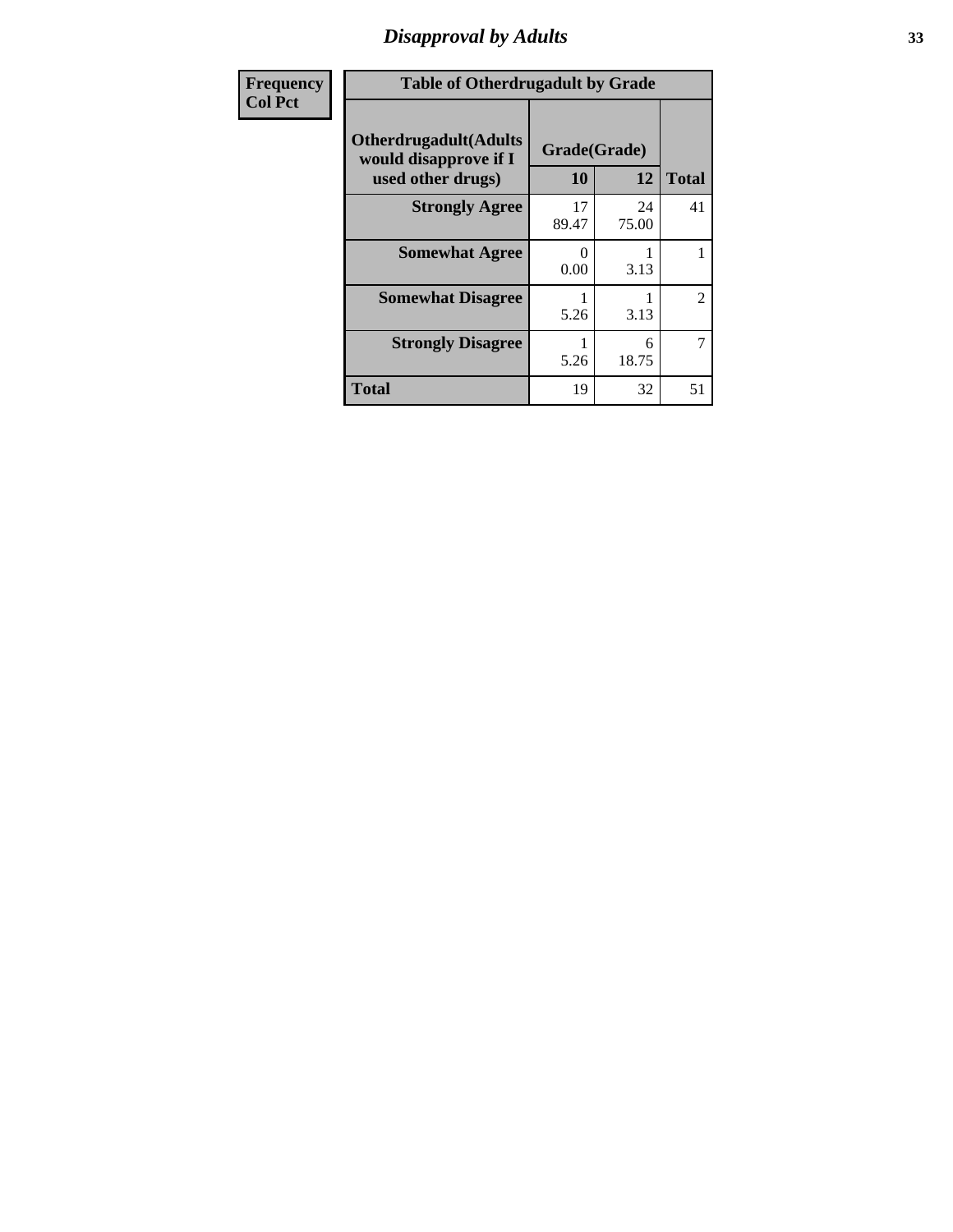# *Disapproval by Peers* **34**

| Frequency      | <b>Table of Alcoholpeer by Grade</b>                    |                         |             |              |  |
|----------------|---------------------------------------------------------|-------------------------|-------------|--------------|--|
| <b>Col Pct</b> | Alcoholpeer(My<br>friends would<br>disapprove if I used | Grade(Grade)            |             |              |  |
|                | alcohol)                                                | 10                      | 12          | <b>Total</b> |  |
|                | <b>Strongly Agree</b>                                   | 10<br>52.63             | 10<br>31.25 | 20           |  |
|                | <b>Somewhat Agree</b>                                   | 4<br>21.05              | 8<br>25.00  | 12           |  |
|                | <b>Somewhat Disagree</b>                                | $\mathfrak{D}$<br>10.53 | 5<br>15.63  | 7            |  |
|                | <b>Strongly Disagree</b>                                | 3<br>15.79              | Q<br>28.13  | 12           |  |
|                | Total                                                   | 19                      | 32          | 51           |  |

| Frequency      | <b>Table of Tobaccopeer by Grade</b>                                |                           |                       |              |
|----------------|---------------------------------------------------------------------|---------------------------|-----------------------|--------------|
| <b>Col Pct</b> | Tobaccopeer(My<br>friends would<br>disapprove if I used<br>tobacco) | Grade(Grade)<br><b>10</b> | 12                    | <b>Total</b> |
|                | <b>Strongly Agree</b>                                               | 15<br>78.95               | 19<br>59.38           | 34           |
|                | <b>Somewhat Agree</b>                                               | 1<br>5.26                 | 5<br>15.63            | 6            |
|                | <b>Somewhat Disagree</b>                                            | 2<br>10.53                | $\mathcal{L}$<br>6.25 | 4            |
|                | <b>Strongly Disagree</b>                                            | 5.26                      | 6<br>18.75            | 7            |
|                | Total                                                               | 19                        | 32                    | 51           |

| Frequency      | <b>Table of Marijuanapeer by Grade</b>                    |                         |             |              |  |
|----------------|-----------------------------------------------------------|-------------------------|-------------|--------------|--|
| <b>Col Pct</b> | Marijuanapeer(My<br>friends would<br>disapprove if I used | Grade(Grade)            |             |              |  |
|                | marijuana)                                                | 10                      | 12          | <b>Total</b> |  |
|                | <b>Strongly Agree</b>                                     | 9<br>47.37              | 12<br>37.50 | 21           |  |
|                | <b>Somewhat Agree</b>                                     | $\mathfrak{D}$<br>10.53 | 8<br>25.00  | 10           |  |
|                | <b>Somewhat Disagree</b>                                  | 5<br>26.32              | 3<br>9.38   | 8            |  |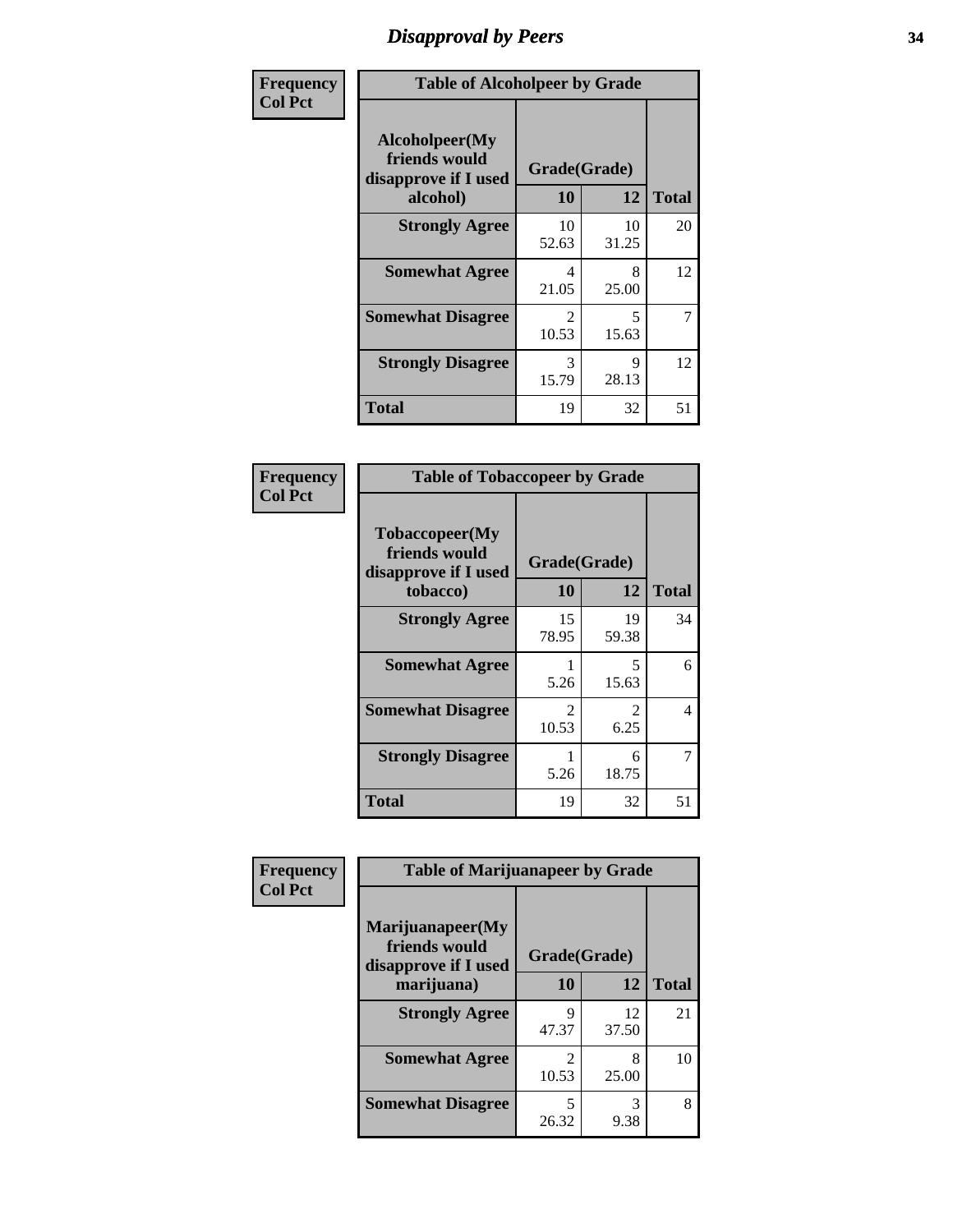# *Disapproval by Peers* **35**

| Frequency<br><b>Col Pct</b> | <b>Table of Marijuanapeer by Grade</b>                                  |                    |            |              |
|-----------------------------|-------------------------------------------------------------------------|--------------------|------------|--------------|
|                             | Marijuanapeer(My<br>friends would<br>disapprove if I used<br>marijuana) | Grade(Grade)<br>10 | 12         | <b>Total</b> |
|                             | <b>Strongly Disagree</b>                                                | 3<br>15.79         | q<br>28.13 | 12           |
|                             | Total                                                                   | 19                 | 32         |              |

| Frequency      | <b>Table of Otherdrugpeer by Grade</b>                                    |                    |             |              |
|----------------|---------------------------------------------------------------------------|--------------------|-------------|--------------|
| <b>Col Pct</b> | Otherdrugpeer(My<br>friends would<br>disapprove if I used<br>other drugs) | Grade(Grade)<br>10 | 12          | <b>Total</b> |
|                | <b>Strongly Agree</b>                                                     | 16<br>84.21        | 19<br>59.38 | 35           |
|                | <b>Somewhat Agree</b>                                                     | 5.26               | 5<br>15.63  | 6            |
|                | <b>Somewhat Disagree</b>                                                  | 5.26               | 3.13        | 2            |
|                | <b>Strongly Disagree</b>                                                  | 5.26               | 7<br>21.88  | 8            |
|                | <b>Total</b>                                                              | 19                 | 32          | 51           |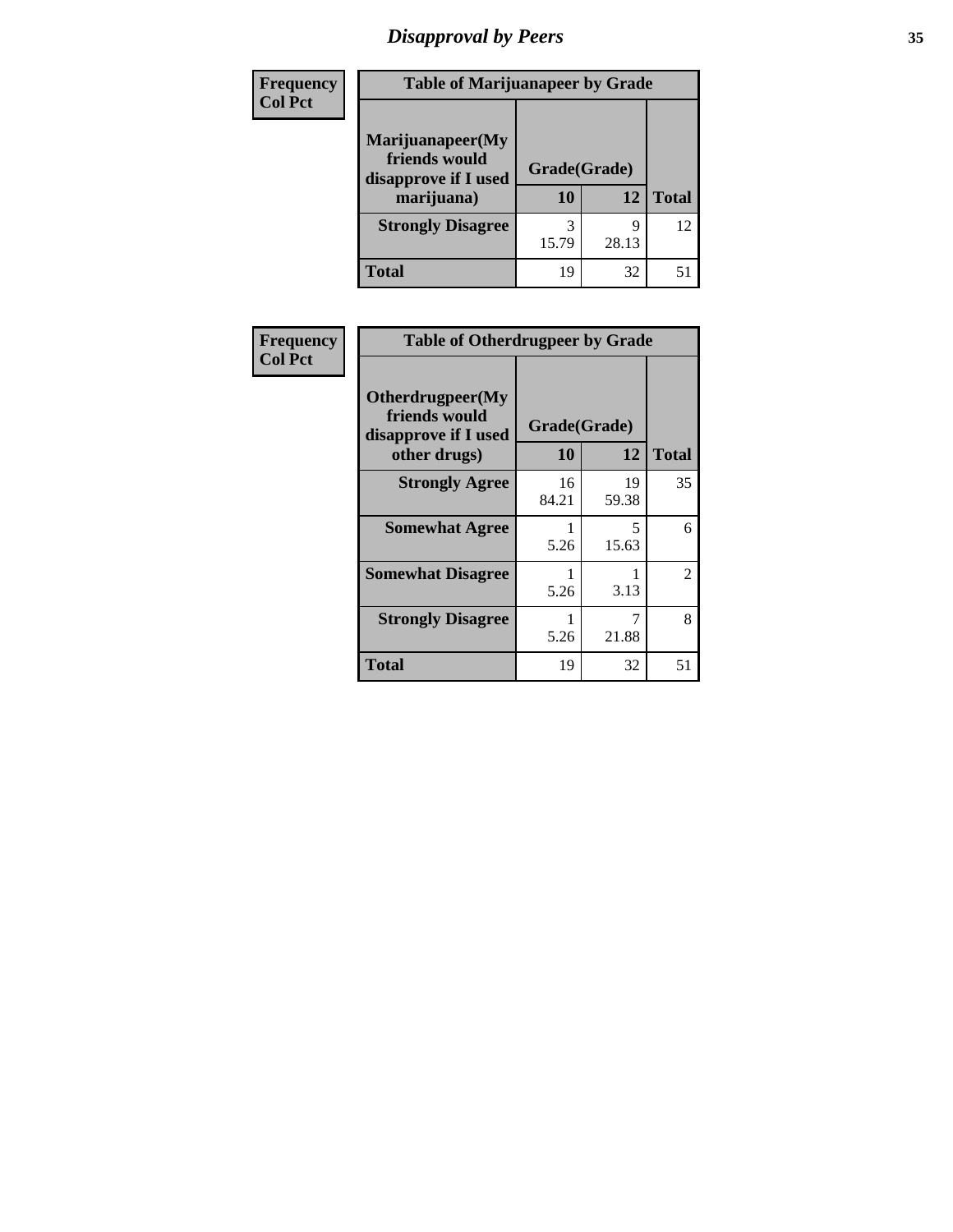#### *Where do My Friends Use - Percentage of Students who selected the following responses.Students could select more than 1 response so the percentage for each substance will not add up to 100%.* **36**

| Frequency      | <b>Table of Alcohollocation1 by Grade</b> |              |             |              |  |
|----------------|-------------------------------------------|--------------|-------------|--------------|--|
| <b>Col Pct</b> | <b>Alcohollocation1(Places</b>            | Grade(Grade) |             |              |  |
|                | <b>Friends Use Alcohol)</b>               | 10           | 12          | <b>Total</b> |  |
|                |                                           | 10.53        | 11<br>34.38 | 13           |  |
|                | Do Not Use                                | 17<br>89.47  | 21<br>65.63 | 38           |  |
|                | <b>Total</b>                              | 19           | 32          | 51           |  |

| Frequency      | <b>Table of Alcohollocation2 by Grade</b>                     |                    |             |              |  |
|----------------|---------------------------------------------------------------|--------------------|-------------|--------------|--|
| <b>Col Pct</b> | <b>Alcohollocation2(Places</b><br><b>Friends Use Alcohol)</b> | Grade(Grade)<br>10 | 12          | <b>Total</b> |  |
|                |                                                               |                    |             |              |  |
|                |                                                               | 18<br>94.74        | 25<br>78.13 | 43           |  |
|                | Home                                                          | 5.26               | 21.88       |              |  |
|                | <b>Total</b>                                                  | 19                 | 32          | 51           |  |

| Frequency      | <b>Table of Alcohollocation 3 by Grade</b> |              |             |              |  |
|----------------|--------------------------------------------|--------------|-------------|--------------|--|
| <b>Col Pct</b> | <b>Alcohollocation3(Places</b>             | Grade(Grade) |             |              |  |
|                | <b>Friends Use Alcohol)</b>                | 10           | 12          | <b>Total</b> |  |
|                |                                            | 18<br>94.74  | 29<br>90.63 | 47           |  |
|                | <b>School</b>                              | 5.26         | 3<br>9.38   |              |  |
|                | Total                                      | 19           | 32          | 51           |  |

| <b>Frequency</b> | <b>Table of Alcohollocation4 by Grade</b>      |             |             |              |  |
|------------------|------------------------------------------------|-------------|-------------|--------------|--|
| <b>Col Pct</b>   | Grade(Grade)<br><b>Alcohollocation4(Places</b> |             |             |              |  |
|                  | <b>Friends Use Alcohol)</b>                    | 10          | 12          | <b>Total</b> |  |
|                  |                                                | 18<br>94.74 | 28<br>87.50 | 46           |  |
|                  | Car                                            | 5.26        | 4<br>12.50  | 5            |  |
|                  | <b>Total</b>                                   | 19          | 32          | 51           |  |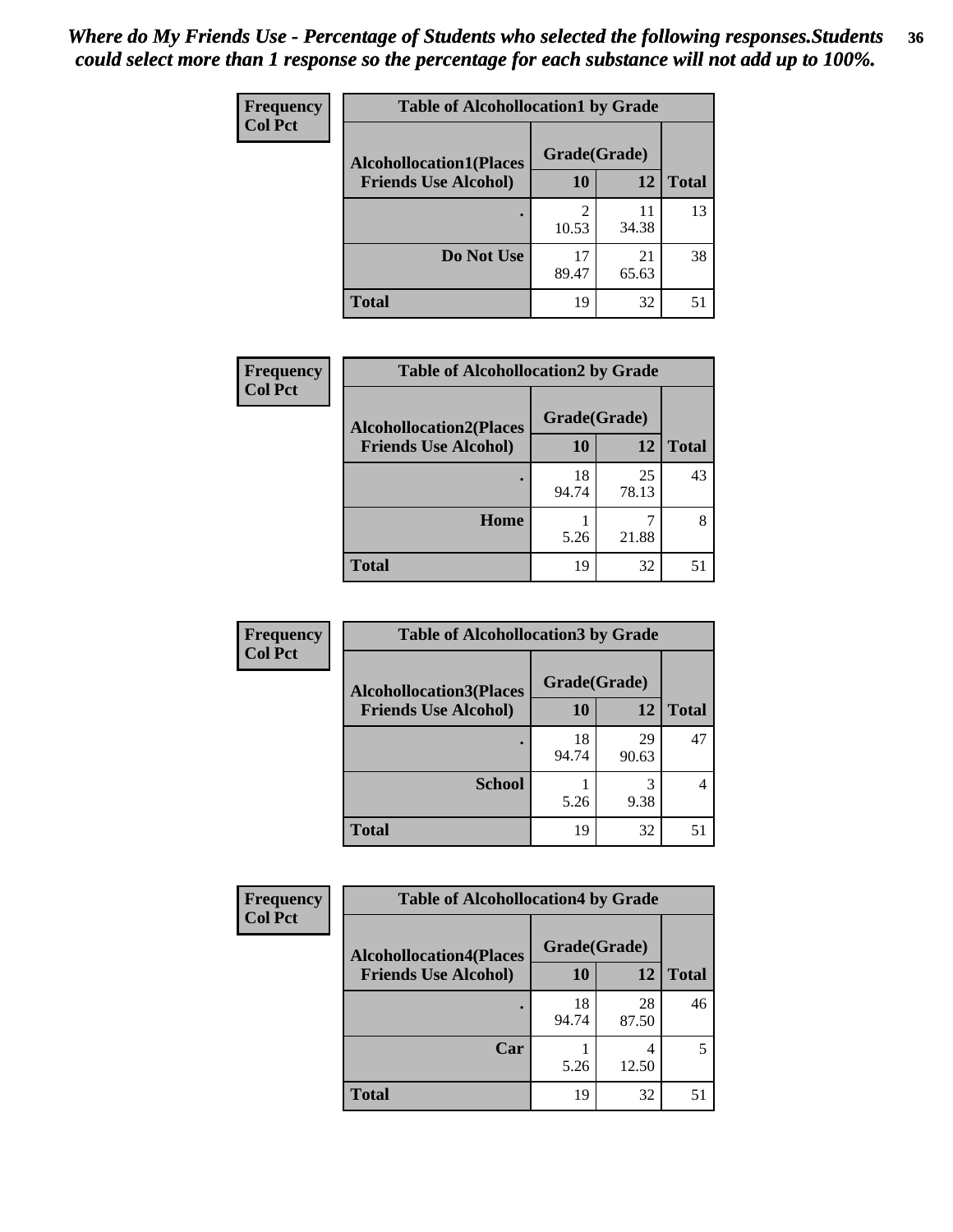| Frequency<br><b>Col Pct</b> | <b>Table of Alcohollocation5 by Grade</b>      |             |             |              |  |
|-----------------------------|------------------------------------------------|-------------|-------------|--------------|--|
|                             | Grade(Grade)<br><b>Alcohollocation5(Places</b> |             |             |              |  |
|                             | <b>Friends Use Alcohol)</b>                    | 10          | 12          | <b>Total</b> |  |
|                             |                                                | 18<br>94.74 | 25<br>78.13 | 43           |  |
|                             | <b>Friend's House</b>                          | 5.26        | 21.88       | 8            |  |
|                             | <b>Total</b>                                   | 19          | 32          | 51           |  |

| <b>Frequency</b> | <b>Table of Alcohollocation6 by Grade</b> |              |             |              |
|------------------|-------------------------------------------|--------------|-------------|--------------|
| <b>Col Pct</b>   | <b>Alcohollocation6(Places</b>            | Grade(Grade) |             |              |
|                  | <b>Friends Use Alcohol)</b>               | <b>10</b>    | 12          | <b>Total</b> |
|                  |                                           | 17<br>89.47  | 27<br>84.38 | 44           |
|                  | <b>Other</b>                              | 2<br>10.53   | 15.63       |              |
|                  | <b>Total</b>                              | 19           | 32          | 51           |

| <b>Frequency</b>            | <b>Table of Tobaccolocation1 by Grade</b> |              |              |    |
|-----------------------------|-------------------------------------------|--------------|--------------|----|
| <b>Col Pct</b>              | <b>Tobaccolocation1(Places</b>            | Grade(Grade) |              |    |
| <b>Friends Use Tobacco)</b> | 10                                        | 12           | <b>Total</b> |    |
|                             |                                           | 10.53        | Q<br>28.13   | 11 |
|                             | Do Not Use                                | 17<br>89.47  | 23<br>71.88  | 40 |
|                             | <b>Total</b>                              | 19           | 32           | 51 |

| <b>Frequency</b> | <b>Table of Tobaccolocation2 by Grade</b> |              |             |              |
|------------------|-------------------------------------------|--------------|-------------|--------------|
| <b>Col Pct</b>   | <b>Tobaccolocation2(Places</b>            | Grade(Grade) |             |              |
|                  | <b>Friends Use Tobacco)</b>               | 10           | 12          | <b>Total</b> |
|                  |                                           | 19<br>100.00 | 22<br>68.75 | 41           |
|                  | Home                                      | 0.00         | 10<br>31.25 | 10           |
|                  | <b>Total</b>                              | 19           | 32          | 51           |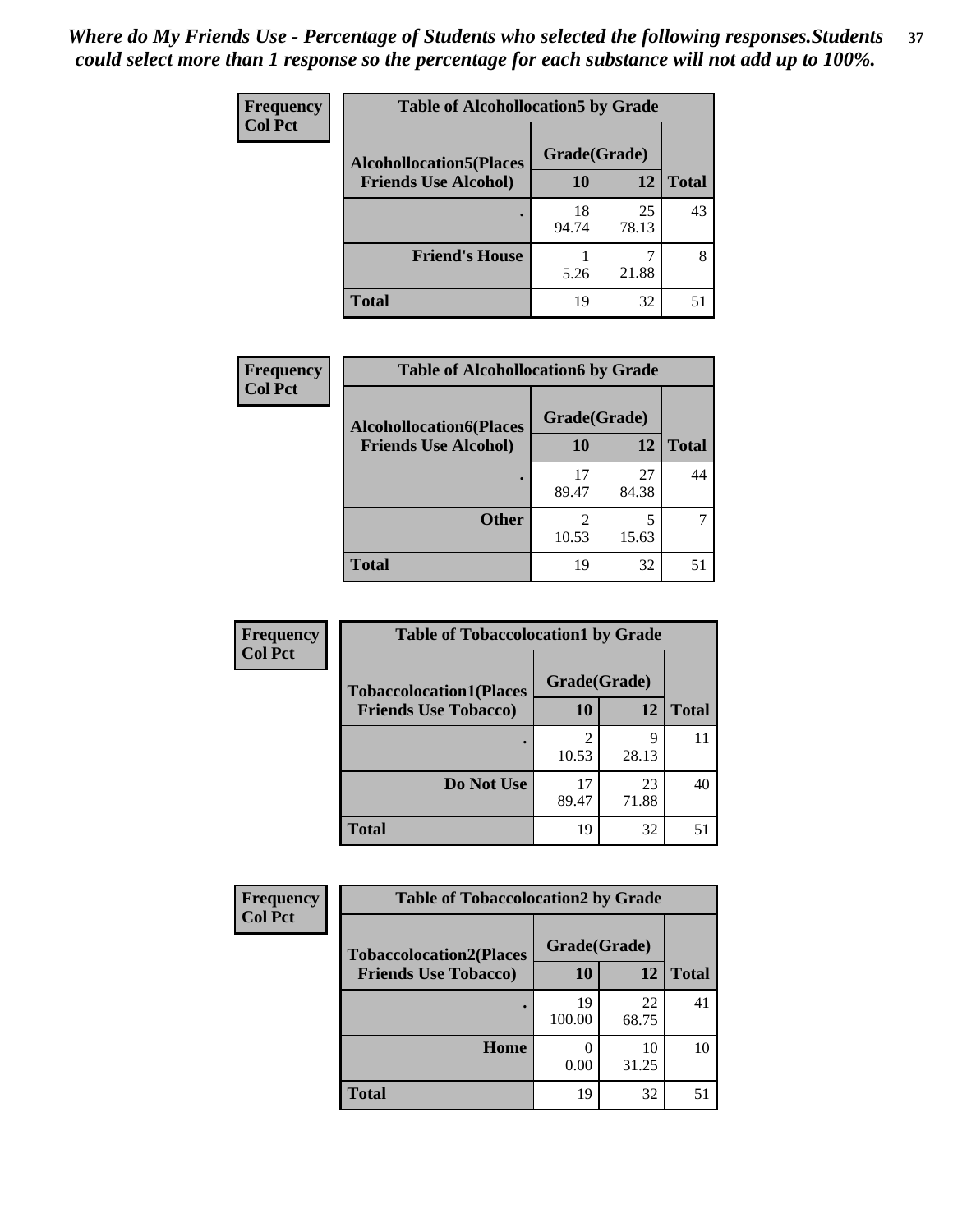| Frequency      | <b>Table of Tobaccolocation 3 by Grade</b> |              |             |              |
|----------------|--------------------------------------------|--------------|-------------|--------------|
| <b>Col Pct</b> | <b>Tobaccolocation3(Places</b>             | Grade(Grade) |             |              |
|                | <b>Friends Use Tobacco)</b>                | 10           | 12          | <b>Total</b> |
|                | ٠                                          | 19<br>100.00 | 26<br>81.25 | 45           |
|                | <b>School</b>                              | 0.00         | 6<br>18.75  | 6            |
|                | <b>Total</b>                               | 19           | 32          | 51           |

| Frequency      | <b>Table of Tobaccolocation4 by Grade</b> |              |             |              |
|----------------|-------------------------------------------|--------------|-------------|--------------|
| <b>Col Pct</b> | <b>Tobaccolocation4(Places</b>            | Grade(Grade) |             |              |
|                | <b>Friends Use Tobacco)</b>               | <b>10</b>    | 12          | <b>Total</b> |
|                |                                           | 19<br>100.00 | 25<br>78.13 | 44           |
|                | Car                                       | 0.00         | 21.88       |              |
|                | <b>Total</b>                              | 19           | 32          | 51           |

| Frequency      |                                | <b>Table of Tobaccolocation5 by Grade</b> |             |              |  |
|----------------|--------------------------------|-------------------------------------------|-------------|--------------|--|
| <b>Col Pct</b> | <b>Tobaccolocation5(Places</b> | Grade(Grade)                              |             |              |  |
|                | <b>Friends Use Tobacco)</b>    | 10                                        | 12          | <b>Total</b> |  |
|                |                                | 18<br>94.74                               | 25<br>78.13 | 43           |  |
|                | <b>Friend's House</b>          | 5.26                                      | 21.88       |              |  |
|                | <b>Total</b>                   | 19                                        | 32          | 51           |  |

| Frequency      | <b>Table of Tobaccolocation6 by Grade</b> |              |             |              |
|----------------|-------------------------------------------|--------------|-------------|--------------|
| <b>Col Pct</b> | <b>Tobaccolocation6(Places</b>            | Grade(Grade) |             |              |
|                | <b>Friends Use Tobacco)</b>               | <b>10</b>    | 12          | <b>Total</b> |
|                |                                           | 18<br>94.74  | 28<br>87.50 | 46           |
|                | <b>Other</b>                              | 5.26         | 12.50       |              |
|                | <b>Total</b>                              | 19           | 32          | 51           |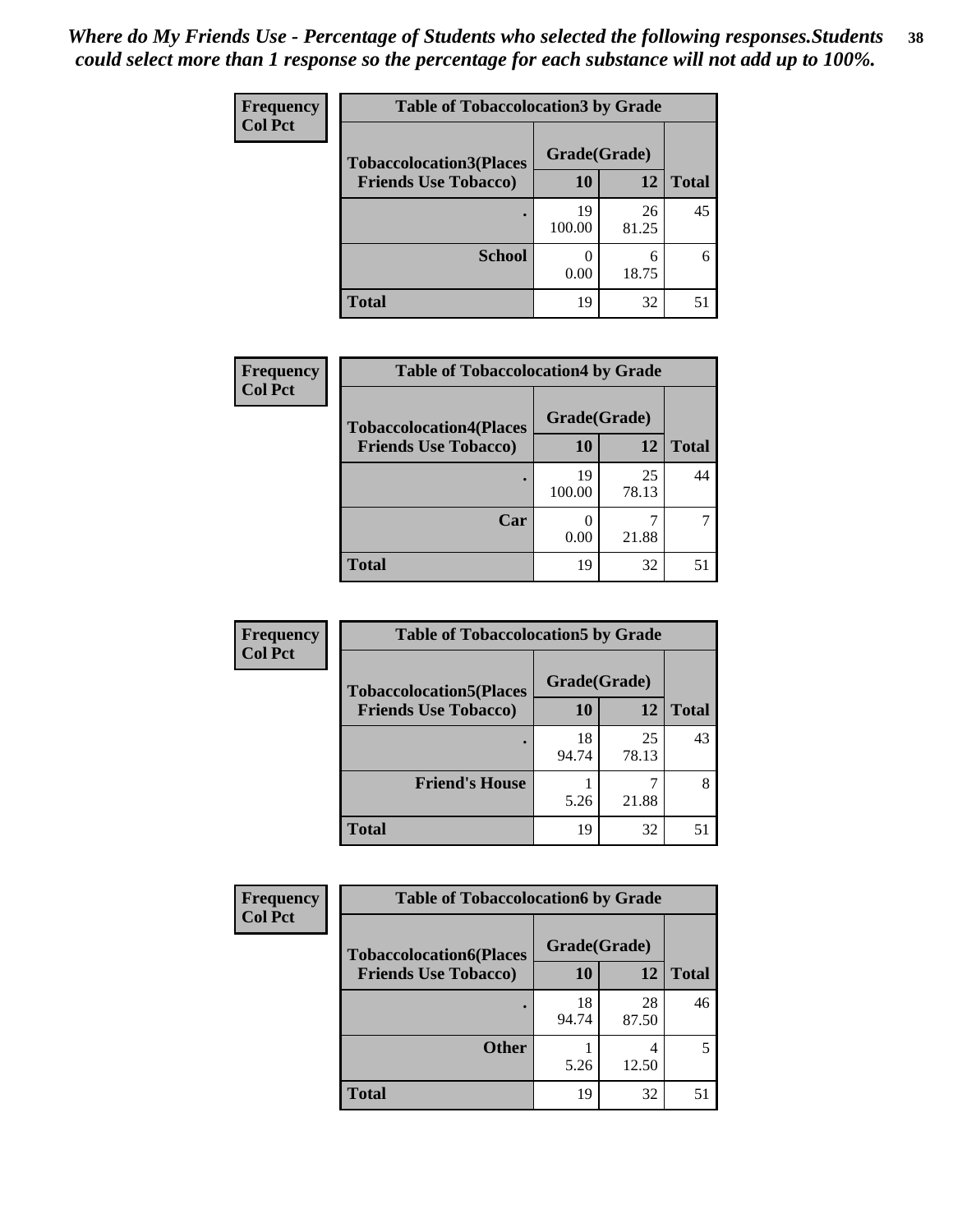| <b>Frequency</b> | <b>Table of Marijuanalocation1 by Grade</b> |              |             |              |
|------------------|---------------------------------------------|--------------|-------------|--------------|
| <b>Col Pct</b>   | <b>Marijuanalocation1(Places</b>            | Grade(Grade) |             |              |
|                  | <b>Friends Use Marijuana</b> )              | 10           | 12          | <b>Total</b> |
|                  | ٠                                           | ി<br>10.53   | 13<br>40.63 | 15           |
|                  | Do Not Use                                  | 17<br>89.47  | 19<br>59.38 | 36           |
|                  | Total                                       | 19           | 32          | 51           |

| <b>Frequency</b> | <b>Table of Marijuanalocation2 by Grade</b>                        |                    |             |              |
|------------------|--------------------------------------------------------------------|--------------------|-------------|--------------|
| <b>Col Pct</b>   | <b>Marijuanalocation2(Places</b><br><b>Friends Use Marijuana</b> ) | Grade(Grade)<br>10 | 12          | <b>Total</b> |
|                  |                                                                    | 16<br>84.21        | 23<br>71.88 | 39           |
|                  | <b>Home</b>                                                        | 3<br>15.79         | Q<br>28.13  | 12           |
|                  | <b>Total</b>                                                       | 19                 | 32          | 51           |

| Frequency<br><b>Col Pct</b> | <b>Table of Marijuanalocation3 by Grade</b> |              |             |              |
|-----------------------------|---------------------------------------------|--------------|-------------|--------------|
|                             | <b>Marijuanalocation3</b> (Places           | Grade(Grade) |             |              |
|                             | <b>Friends Use Marijuana</b> )              | <b>10</b>    | 12          | <b>Total</b> |
|                             |                                             | 17<br>89.47  | 20<br>62.50 | 37           |
|                             | <b>School</b>                               | 10.53        | 12<br>37.50 | 14           |
|                             | <b>Total</b>                                | 19           | 32          | 51           |

| Frequency      | <b>Table of Marijuanalocation4 by Grade</b> |              |             |              |  |
|----------------|---------------------------------------------|--------------|-------------|--------------|--|
| <b>Col Pct</b> | <b>Marijuanalocation4(Places</b>            | Grade(Grade) |             |              |  |
|                | <b>Friends Use Marijuana</b> )              | <b>10</b>    | 12          | <b>Total</b> |  |
|                |                                             | 17<br>89.47  | 23<br>71.88 | 40           |  |
|                | Car                                         | 10.53        | 9<br>28.13  |              |  |
|                | <b>Total</b>                                | 19           | 32          |              |  |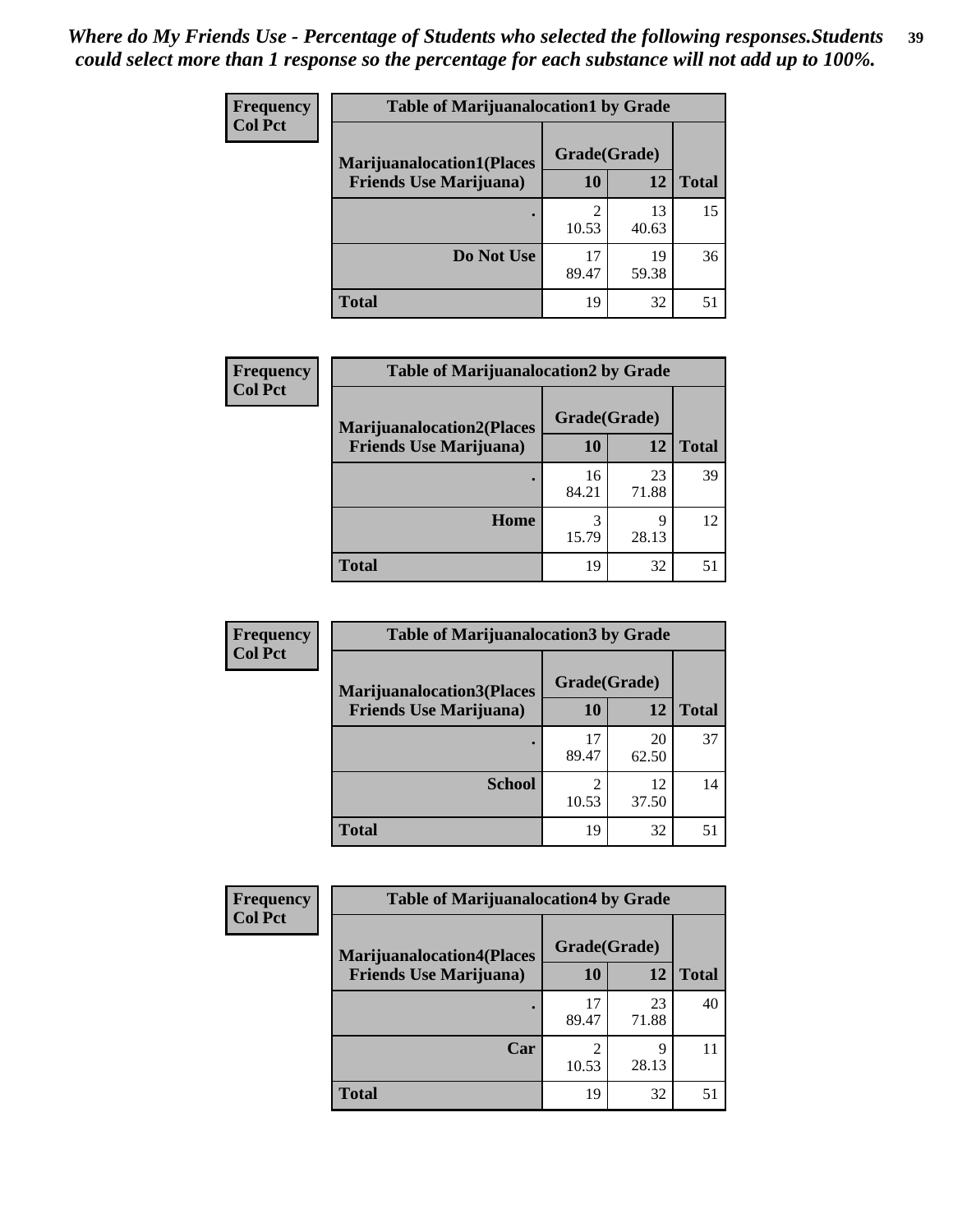| <b>Frequency</b> | <b>Table of Marijuanalocation5 by Grade</b> |              |             |              |
|------------------|---------------------------------------------|--------------|-------------|--------------|
| <b>Col Pct</b>   | <b>Marijuanalocation5(Places</b>            | Grade(Grade) |             |              |
|                  | <b>Friends Use Marijuana</b> )              | 10           | 12          | <b>Total</b> |
|                  |                                             | 17<br>89.47  | 21<br>65.63 | 38           |
|                  | <b>Friend's House</b>                       | っ<br>10.53   | 11<br>34.38 | 13           |
|                  | <b>Total</b>                                | 19           | 32          | 51           |

| <b>Frequency</b> | <b>Table of Marijuanalocation6 by Grade</b>                        |                           |             |              |
|------------------|--------------------------------------------------------------------|---------------------------|-------------|--------------|
| <b>Col Pct</b>   | <b>Marijuanalocation6(Places</b><br><b>Friends Use Marijuana</b> ) | Grade(Grade)<br><b>10</b> | 12          | <b>Total</b> |
|                  |                                                                    | 19<br>100.00              | 26<br>81.25 | 45           |
|                  | <b>Other</b>                                                       | 0.00                      | 6<br>18.75  | 6            |
|                  | <b>Total</b>                                                       | 19                        | 32          | 51           |

| <b>Frequency</b> | <b>Table of Otherdruglocation1 by Grade</b>                          |              |             |              |
|------------------|----------------------------------------------------------------------|--------------|-------------|--------------|
| <b>Col Pct</b>   | <b>Otherdruglocation1(Places</b><br><b>Friends Use Other Illegal</b> | Grade(Grade) |             |              |
|                  | Drugs)                                                               | 10           | 12          | <b>Total</b> |
|                  |                                                                      | 5.26         | 15.63       | 6            |
|                  | Do Not Use                                                           | 18<br>94.74  | 27<br>84.38 | 45           |
|                  | <b>Total</b>                                                         | 19           | 32          | 51           |

| Frequency<br><b>Col Pct</b>                                          | <b>Table of Otherdruglocation2 by Grade</b> |              |             |                |
|----------------------------------------------------------------------|---------------------------------------------|--------------|-------------|----------------|
| <b>Otherdruglocation2(Places</b><br><b>Friends Use Other Illegal</b> |                                             | Grade(Grade) |             |                |
|                                                                      | Drugs)                                      | 10           | 12          | <b>Total</b>   |
|                                                                      |                                             | 18<br>94.74  | 29<br>90.63 | 47             |
|                                                                      | Home                                        | 5.26         | 3<br>9.38   | $\overline{4}$ |
|                                                                      | <b>Total</b>                                | 19           | 32          | 51             |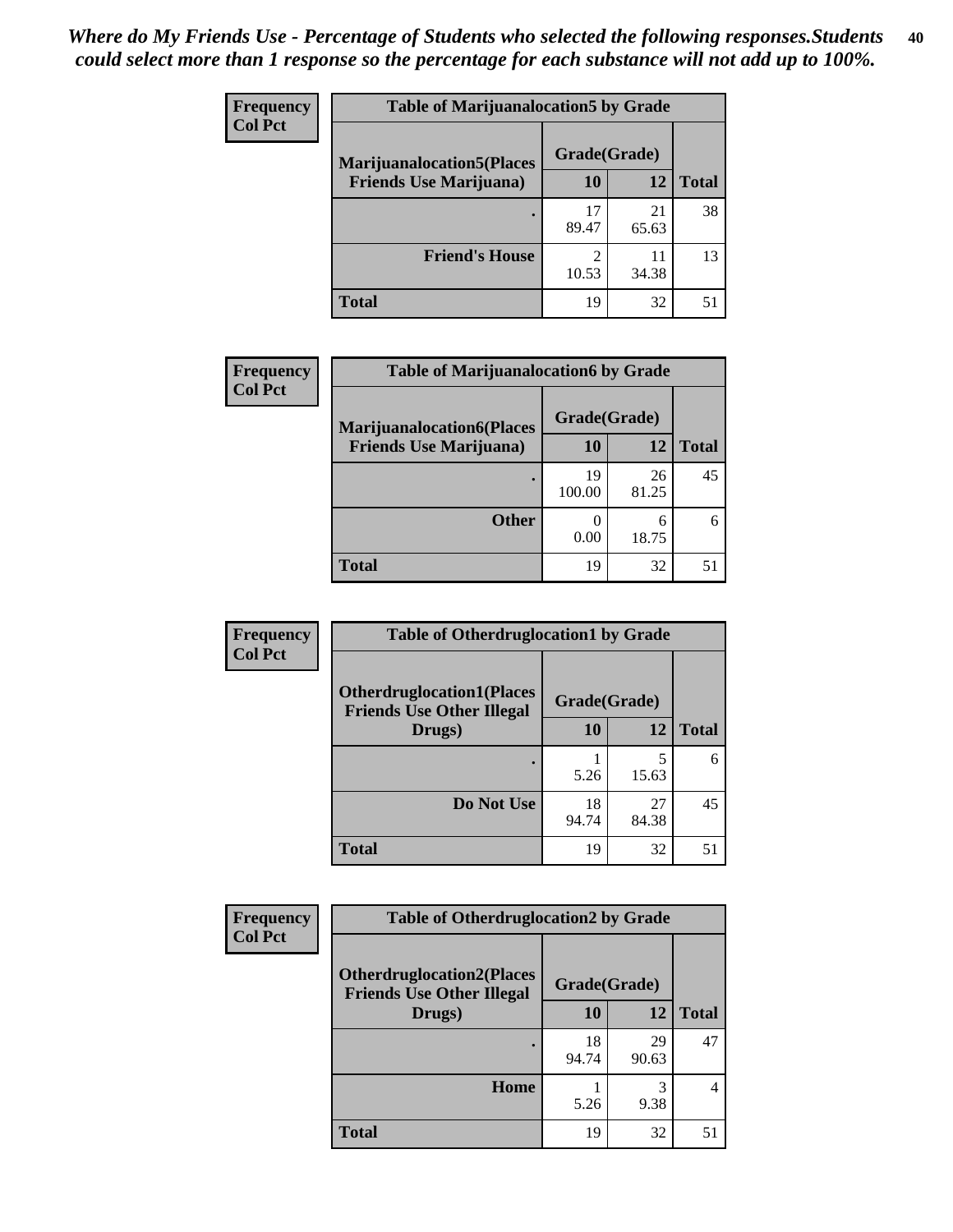| <b>Frequency</b> | <b>Table of Otherdruglocation 3 by Grade</b>                         |              |             |              |  |
|------------------|----------------------------------------------------------------------|--------------|-------------|--------------|--|
| <b>Col Pct</b>   | <b>Otherdruglocation3(Places</b><br><b>Friends Use Other Illegal</b> | Grade(Grade) |             |              |  |
|                  | Drugs)                                                               | 10           | 12          | <b>Total</b> |  |
|                  |                                                                      | 18<br>94.74  | 27<br>84.38 | 45           |  |
|                  | <b>School</b>                                                        | 5.26         | 15.63       | 6            |  |
|                  | <b>Total</b>                                                         | 19           | 32          |              |  |

| <b>Frequency</b> | <b>Table of Otherdruglocation4 by Grade</b>                          |              |             |              |
|------------------|----------------------------------------------------------------------|--------------|-------------|--------------|
| <b>Col Pct</b>   | <b>Otherdruglocation4(Places</b><br><b>Friends Use Other Illegal</b> | Grade(Grade) |             |              |
|                  | Drugs)                                                               | 10           | 12          | <b>Total</b> |
|                  |                                                                      | 18<br>94.74  | 29<br>90.63 | 47           |
|                  | Car                                                                  | 5.26         | 9.38        |              |
|                  | <b>Total</b>                                                         | 19           | 32          | 51           |

| Frequency      | <b>Table of Otherdruglocation5 by Grade</b>                          |              |             |              |
|----------------|----------------------------------------------------------------------|--------------|-------------|--------------|
| <b>Col Pct</b> | <b>Otherdruglocation5(Places</b><br><b>Friends Use Other Illegal</b> | Grade(Grade) |             |              |
|                | Drugs)                                                               | 10           | 12          | <b>Total</b> |
|                |                                                                      | 18<br>94.74  | 29<br>90.63 | 47           |
|                | <b>Friend's House</b>                                                | 5.26         | 3<br>9.38   | 4            |
|                | <b>Total</b>                                                         | 19           | 32          | 51           |

| <b>Frequency</b> | <b>Table of Otherdruglocation6 by Grade</b>                          |              |             |              |
|------------------|----------------------------------------------------------------------|--------------|-------------|--------------|
| <b>Col Pct</b>   | <b>Otherdruglocation6(Places</b><br><b>Friends Use Other Illegal</b> | Grade(Grade) |             |              |
|                  | Drugs)                                                               | <b>10</b>    | 12          | <b>Total</b> |
|                  |                                                                      | 19<br>100.00 | 31<br>96.88 | 50           |
|                  | <b>Other</b>                                                         | 0.00         | 3.13        |              |
|                  | <b>Total</b>                                                         | 19           | 32          | 51           |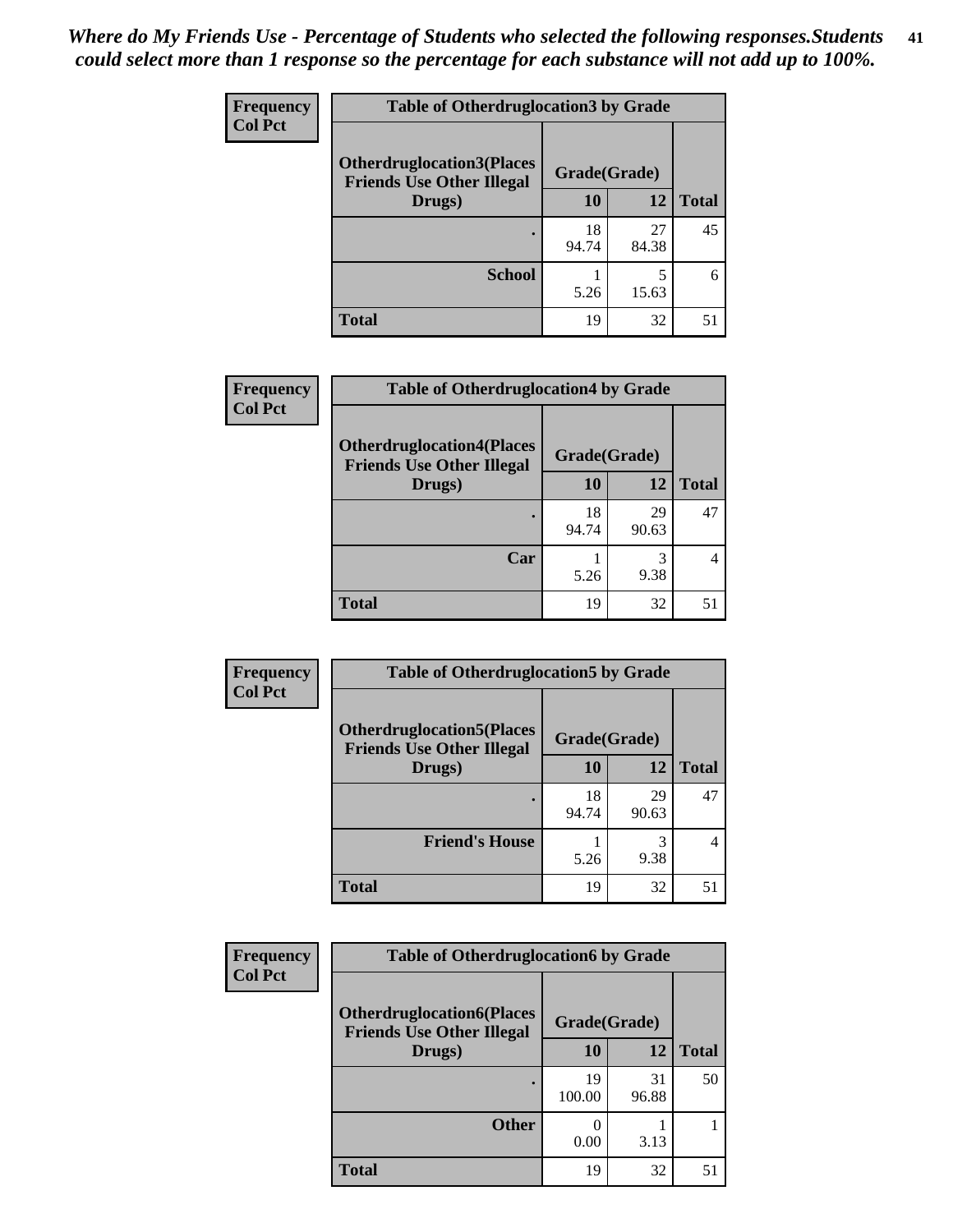| Frequency      | <b>Table of Alcoholtime1 by Grade</b>           |              |             |              |
|----------------|-------------------------------------------------|--------------|-------------|--------------|
| <b>Col Pct</b> | <b>Alcoholtime1(Times</b><br><b>Friends Use</b> | Grade(Grade) |             |              |
|                | Alcohol)                                        | 10           | <b>12</b>   | <b>Total</b> |
|                |                                                 | 3<br>15.79   | 10<br>31.25 | 13           |
|                | Do Not Use                                      | 16<br>84.21  | 22<br>68.75 | 38           |
|                | <b>Total</b>                                    | 19           | 32          | 51           |

| Frequency      | <b>Table of Alcoholtime2 by Grade</b>           |                         |             |              |
|----------------|-------------------------------------------------|-------------------------|-------------|--------------|
| <b>Col Pct</b> | <b>Alcoholtime2(Times</b><br><b>Friends Use</b> | Grade(Grade)            |             |              |
|                | Alcohol)                                        | 10                      | 12          | <b>Total</b> |
|                |                                                 | 17<br>89.47             | 31<br>96.88 | 48           |
|                | <b>On Way to School</b>                         | $\mathfrak{D}$<br>10.53 | 3.13        | 3            |
|                | <b>Total</b>                                    | 19                      | 32          | 51           |

| Frequency      | <b>Table of Alcoholtime3 by Grade</b>           |                         |             |              |
|----------------|-------------------------------------------------|-------------------------|-------------|--------------|
| <b>Col Pct</b> | <b>Alcoholtime3(Times</b><br><b>Friends Use</b> | Grade(Grade)            |             |              |
|                | Alcohol)                                        | 10                      | 12          | <b>Total</b> |
|                |                                                 | 17<br>89.47             | 30<br>93.75 | 47           |
|                | <b>During School</b>                            | $\mathfrak{D}$<br>10.53 | 2<br>6.25   | 4            |
|                | <b>Total</b>                                    | 19                      | 32          | 51           |

| <b>Frequency</b><br><b>Col Pct</b> | <b>Table of Alcoholtime4 by Grade</b> |              |             |              |
|------------------------------------|---------------------------------------|--------------|-------------|--------------|
|                                    | <b>Alcoholtime4(Times</b>             | Grade(Grade) |             |              |
|                                    | <b>Friends Use Alcohol)</b>           | 10           | 12          | <b>Total</b> |
|                                    |                                       | 17<br>89.47  | 29<br>90.63 | 46           |
|                                    | <b>On Way Home From School</b>        | 10.53        | 3<br>9.38   | 5            |
|                                    | <b>Total</b>                          | 19           | 32          | 51           |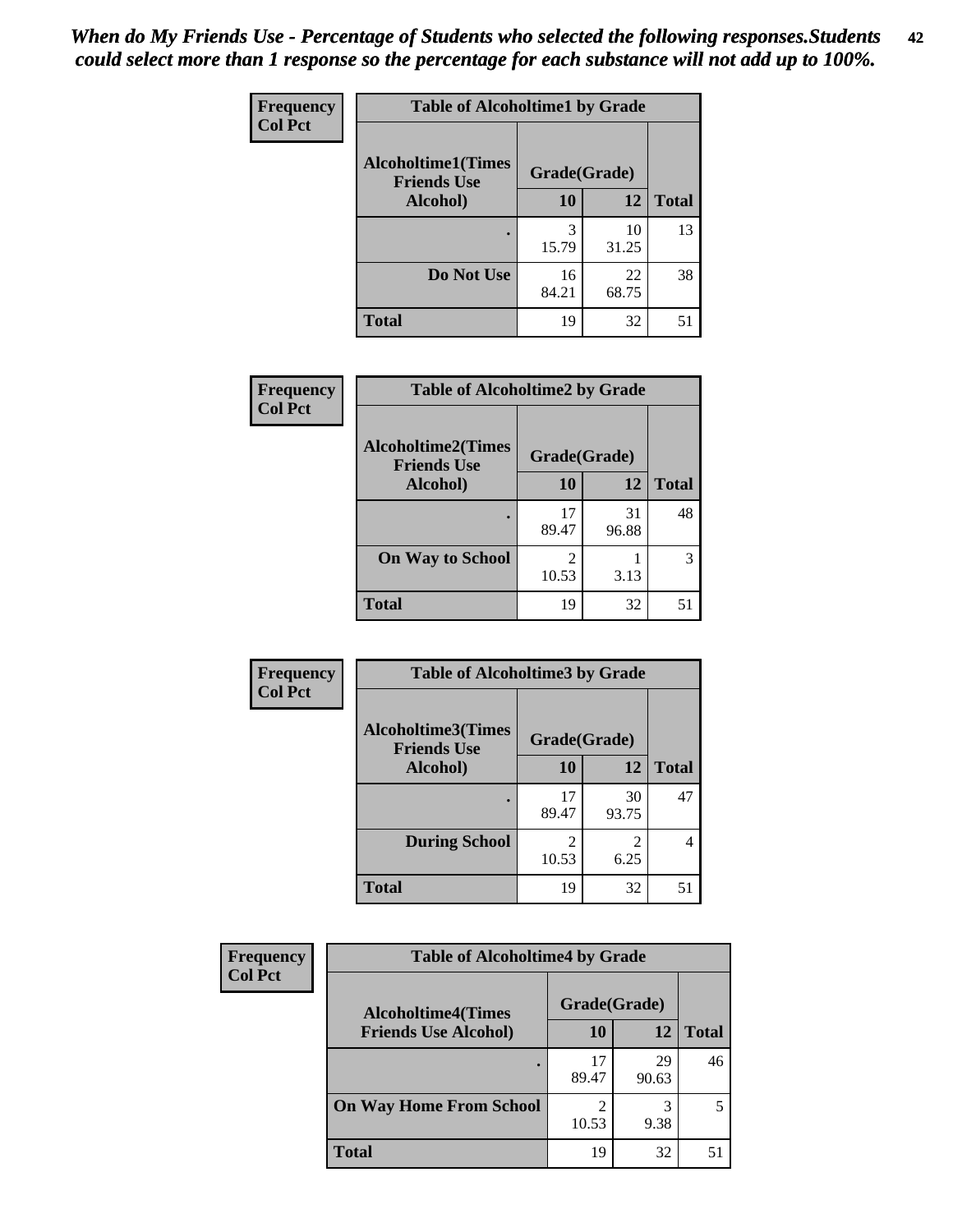*When do My Friends Use - Percentage of Students who selected the following responses.Students could select more than 1 response so the percentage for each substance will not add up to 100%.* **43**

| Frequency      | <b>Table of Alcoholtime5 by Grade</b>           |                         |             |              |
|----------------|-------------------------------------------------|-------------------------|-------------|--------------|
| <b>Col Pct</b> | <b>Alcoholtime5(Times</b><br><b>Friends Use</b> | Grade(Grade)            |             |              |
|                | Alcohol)                                        | 10                      | <b>12</b>   | <b>Total</b> |
|                |                                                 | 17<br>89.47             | 27<br>84.38 | 44           |
|                | Weeknights                                      | $\mathfrak{D}$<br>10.53 | 5<br>15.63  |              |
|                | <b>Total</b>                                    | 19                      | 32          | 51           |

| Frequency      | <b>Table of Alcoholtime6 by Grade</b>           |              |             |              |
|----------------|-------------------------------------------------|--------------|-------------|--------------|
| <b>Col Pct</b> | <b>Alcoholtime6(Times</b><br><b>Friends Use</b> | Grade(Grade) |             |              |
|                | Alcohol)                                        | 10           | 12          | <b>Total</b> |
|                |                                                 | 15<br>78.95  | 23<br>71.88 | 38           |
|                | Weekends                                        | 4<br>21.05   | 9<br>28.13  | 13           |
|                | <b>Total</b>                                    | 19           | 32          | 51           |

| Frequency      | <b>Table of Tobaccotime1 by Grade</b>           |              |             |              |  |
|----------------|-------------------------------------------------|--------------|-------------|--------------|--|
| <b>Col Pct</b> | <b>Tobaccotime1(Times</b><br><b>Friends Use</b> | Grade(Grade) |             |              |  |
|                | Tobacco)                                        | 10           | 12          | <b>Total</b> |  |
|                |                                                 | 5.26         | 9<br>28.13  | 10           |  |
|                | Do Not Use                                      | 18<br>94.74  | 23<br>71.88 | 41           |  |
|                | <b>Total</b>                                    | 19           | 32          | 51           |  |

| Frequency      | <b>Table of Tobaccotime2 by Grade</b>           |              |             |              |
|----------------|-------------------------------------------------|--------------|-------------|--------------|
| <b>Col Pct</b> | <b>Tobaccotime2(Times</b><br><b>Friends Use</b> | Grade(Grade) |             |              |
|                | <b>Tobacco</b> )                                | 10           | 12          | <b>Total</b> |
|                |                                                 | 19<br>100.00 | 26<br>81.25 | 45           |
|                | <b>On Way to School</b>                         | 0.00         | 6<br>18.75  | 6            |
|                | <b>Total</b>                                    | 19           | 32          | 51           |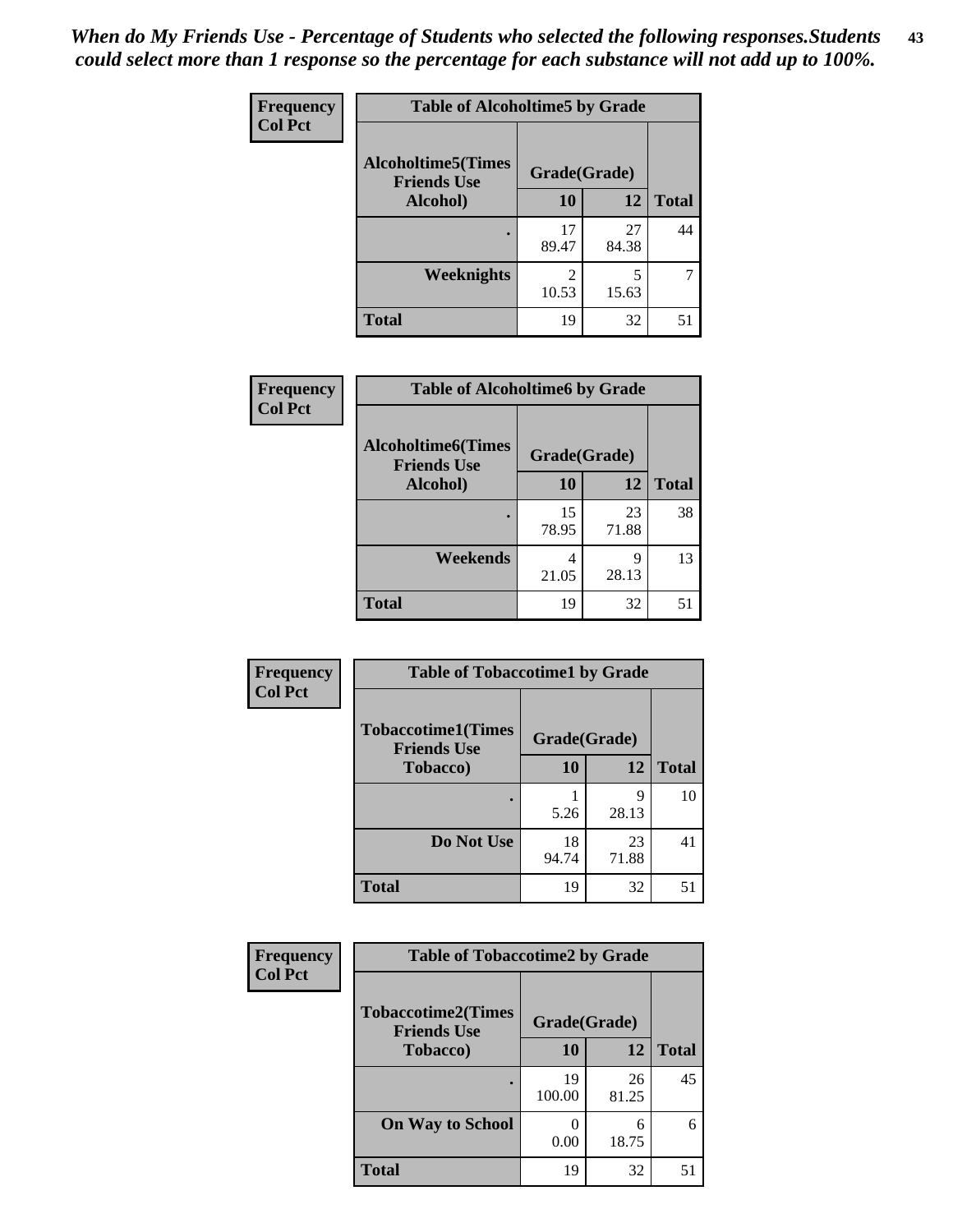| Frequency<br><b>Col Pct</b> | <b>Table of Tobaccotime3 by Grade</b>           |              |             |              |  |
|-----------------------------|-------------------------------------------------|--------------|-------------|--------------|--|
|                             | <b>Tobaccotime3(Times</b><br><b>Friends Use</b> | Grade(Grade) |             |              |  |
|                             | <b>Tobacco</b> )                                | 10           | 12          | <b>Total</b> |  |
|                             | $\bullet$                                       | 19<br>100.00 | 26<br>81.25 | 45           |  |
|                             | <b>During School</b>                            | 0.00         | 6<br>18.75  | 6            |  |
|                             | <b>Total</b>                                    | 19           | 32          | 51           |  |

| <b>Frequency</b> | <b>Table of Tobaccotime4 by Grade</b> |                        |             |              |
|------------------|---------------------------------------|------------------------|-------------|--------------|
| <b>Col Pct</b>   | <b>Tobaccotime4(Times</b>             | Grade(Grade)           |             |              |
|                  | <b>Friends Use Tobacco)</b>           | 10                     | 12          | <b>Total</b> |
|                  |                                       | 17<br>89.47            | 29<br>90.63 | 46           |
|                  | <b>On Way Home From School</b>        | $\mathcal{D}$<br>10.53 | 3<br>9.38   |              |
|                  | <b>Total</b>                          | 19                     | 32          | 51           |

| <b>Frequency</b> | <b>Table of Tobaccotime5 by Grade</b>            |              |             |              |
|------------------|--------------------------------------------------|--------------|-------------|--------------|
| <b>Col Pct</b>   | <b>Tobaccotime5</b> (Times<br><b>Friends Use</b> | Grade(Grade) |             |              |
|                  | <b>Tobacco</b> )                                 | 10           | 12          | <b>Total</b> |
|                  |                                                  | 19<br>100.00 | 25<br>78.13 | 44           |
|                  | Weeknights                                       | 0.00         | 21.88       | 7            |
|                  | <b>Total</b>                                     | 19           | 32          | 51           |

| Frequency        | <b>Table of Tobaccotime6 by Grade</b>           |              |              |    |  |
|------------------|-------------------------------------------------|--------------|--------------|----|--|
| <b>Col Pct</b>   | <b>Tobaccotime6(Times</b><br><b>Friends Use</b> | Grade(Grade) |              |    |  |
| <b>Tobacco</b> ) | 10                                              | <b>12</b>    | <b>Total</b> |    |  |
|                  |                                                 | 18<br>94.74  | 25<br>78.13  | 43 |  |
|                  | Weekends                                        | 5.26         | 21.88        | 8  |  |
|                  | <b>Total</b>                                    | 19           | 32           | 51 |  |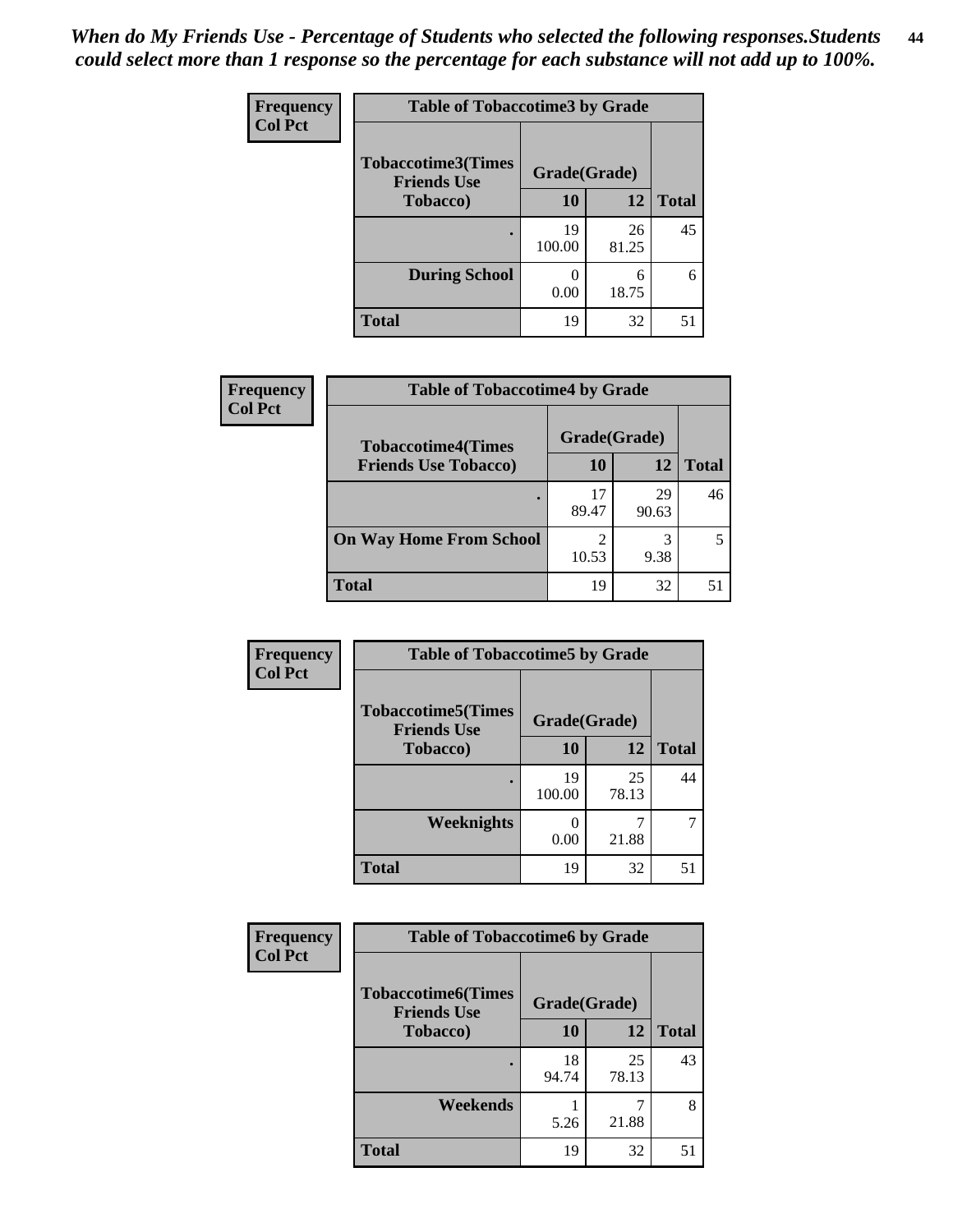| Frequency      | <b>Table of Marijuanatime1 by Grade</b>           |              |             |              |
|----------------|---------------------------------------------------|--------------|-------------|--------------|
| <b>Col Pct</b> | <b>Marijuanatime1(Times</b><br><b>Friends Use</b> | Grade(Grade) |             |              |
|                | Marijuana)                                        | 10           | 12          | <b>Total</b> |
|                |                                                   | 4<br>21.05   | 14<br>43.75 | 18           |
|                | Do Not Use                                        | 15<br>78.95  | 18<br>56.25 | 33           |
|                | <b>Total</b>                                      | 19           | 32          | 51           |

| Frequency      | <b>Table of Marijuanatime2 by Grade</b>           |              |             |              |
|----------------|---------------------------------------------------|--------------|-------------|--------------|
| <b>Col Pct</b> | <b>Marijuanatime2(Times</b><br><b>Friends Use</b> | Grade(Grade) |             |              |
|                | Marijuana)                                        | 10           | 12          | <b>Total</b> |
|                |                                                   | 18<br>94.74  | 24<br>75.00 | 42           |
|                | <b>On Way to School</b>                           | 5.26         | 8<br>25.00  | 9            |
|                | <b>Total</b>                                      | 19           | 32          | 51           |

| <b>Frequency</b> | <b>Table of Marijuanatime3 by Grade</b>    |              |             |              |
|------------------|--------------------------------------------|--------------|-------------|--------------|
| <b>Col Pct</b>   | Marijuanatime3(Times<br><b>Friends Use</b> | Grade(Grade) |             |              |
|                  | Marijuana)                                 | 10           | 12          | <b>Total</b> |
|                  |                                            | 17<br>89.47  | 22<br>68.75 | 39           |
|                  | <b>During School</b>                       | 2<br>10.53   | 10<br>31.25 | 12           |
|                  | <b>Total</b>                               | 19           | 32          | 51           |

| <b>Frequency</b><br><b>Col Pct</b> | <b>Table of Marijuanatime4 by Grade</b> |              |             |              |
|------------------------------------|-----------------------------------------|--------------|-------------|--------------|
|                                    | <b>Marijuanatime4(Times</b>             | Grade(Grade) |             |              |
|                                    | <b>Friends Use Marijuana</b> )          | 10           | 12          | <b>Total</b> |
|                                    |                                         | 17<br>89.47  | 22<br>68.75 | 39           |
|                                    | <b>On Way Home From School</b>          | 10.53        | 10<br>31.25 | 12           |
|                                    | <b>Total</b>                            | 19           | 32          | 51           |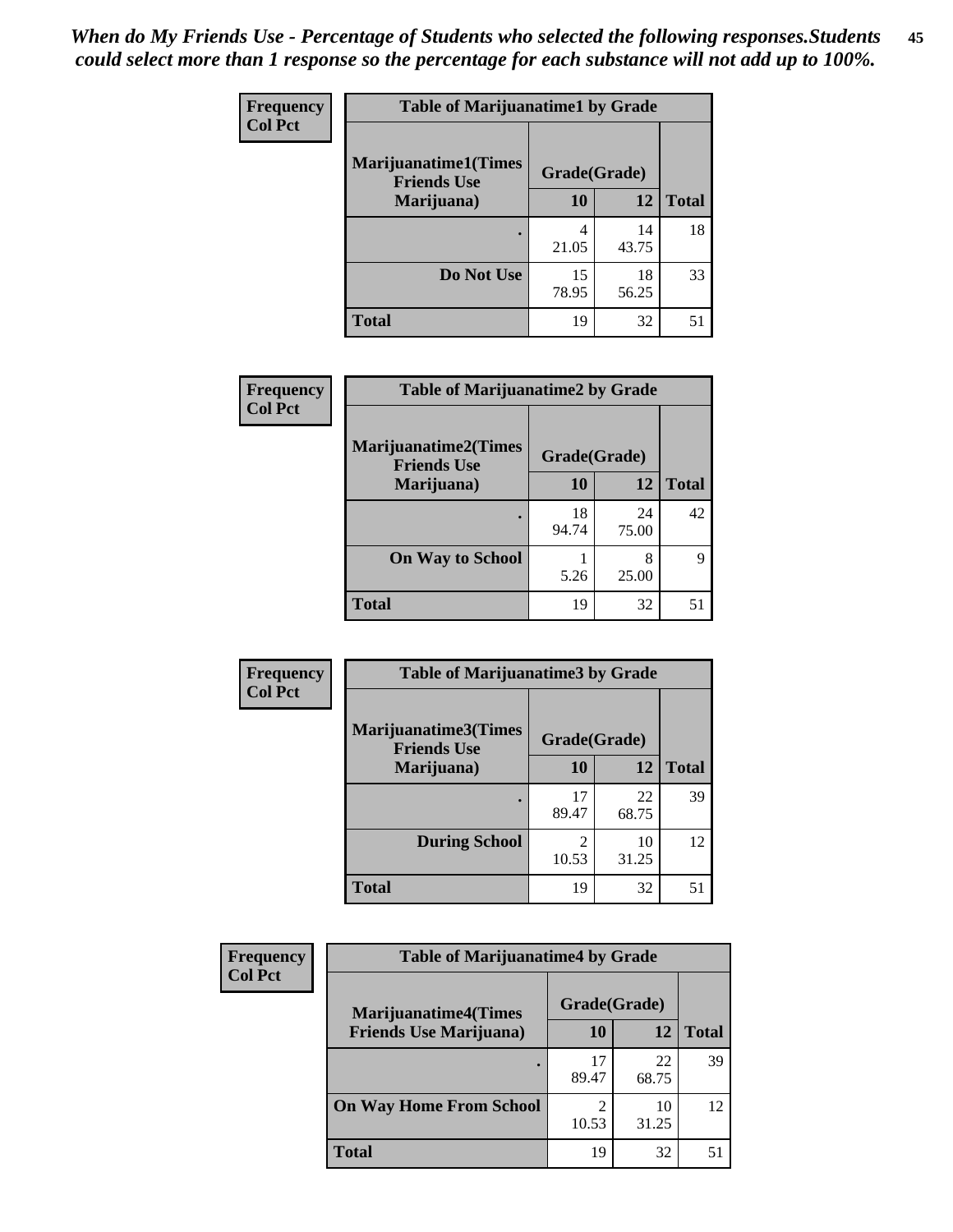| Frequency      | <b>Table of Marijuanatime5 by Grade</b>            |                                   |             |              |
|----------------|----------------------------------------------------|-----------------------------------|-------------|--------------|
| <b>Col Pct</b> | <b>Marijuanatime5</b> (Times<br><b>Friends Use</b> | Grade(Grade)                      |             |              |
|                | Marijuana)                                         | 10                                | 12          | <b>Total</b> |
|                |                                                    | 17<br>89.47                       | 21<br>65.63 | 38           |
|                | Weeknights                                         | $\overline{\mathcal{L}}$<br>10.53 | 11<br>34.38 | 13           |
|                | <b>Total</b>                                       | 19                                | 32          | 51           |

| Frequency      | <b>Table of Marijuanatime6 by Grade</b>            |              |             |              |  |
|----------------|----------------------------------------------------|--------------|-------------|--------------|--|
| <b>Col Pct</b> | <b>Marijuanatime6</b> (Times<br><b>Friends Use</b> | Grade(Grade) |             |              |  |
|                | Marijuana)                                         | 10           | 12          | <b>Total</b> |  |
|                |                                                    | 15<br>78.95  | 19<br>59.38 | 34           |  |
|                | <b>Weekends</b>                                    | 4<br>21.05   | 13<br>40.63 | 17           |  |
|                | <b>Total</b>                                       | 19           | 32          | 51           |  |

| <b>Frequency</b> | <b>Table of Otherdrugtime1 by Grade</b>                  |              |             |              |
|------------------|----------------------------------------------------------|--------------|-------------|--------------|
| <b>Col Pct</b>   | <b>Otherdrugtime1</b> (Times<br><b>Friends Use Other</b> | Grade(Grade) |             |              |
|                  | <b>Illegal Drugs</b> )                                   | 10           | 12          | <b>Total</b> |
|                  |                                                          | 5.26         | 4<br>12.50  | 5            |
|                  | Do Not Use                                               | 18<br>94.74  | 28<br>87.50 | 46           |
|                  | <b>Total</b>                                             | 19           | 32          | 51           |

| <b>Frequency</b><br><b>Col Pct</b> | <b>Table of Otherdrugtime2 by Grade</b>                 |              |             |                |
|------------------------------------|---------------------------------------------------------|--------------|-------------|----------------|
|                                    | <b>Otherdrugtime2(Times</b><br><b>Friends Use Other</b> | Grade(Grade) |             |                |
|                                    | <b>Illegal Drugs</b> )                                  | 10           | 12          | <b>Total</b>   |
|                                    |                                                         | 19<br>100.00 | 30<br>93.75 | 49             |
|                                    | <b>On Way to School</b>                                 | 0.00         | 2<br>6.25   | $\overline{2}$ |
|                                    | <b>Total</b>                                            | 19           | 32          | 51             |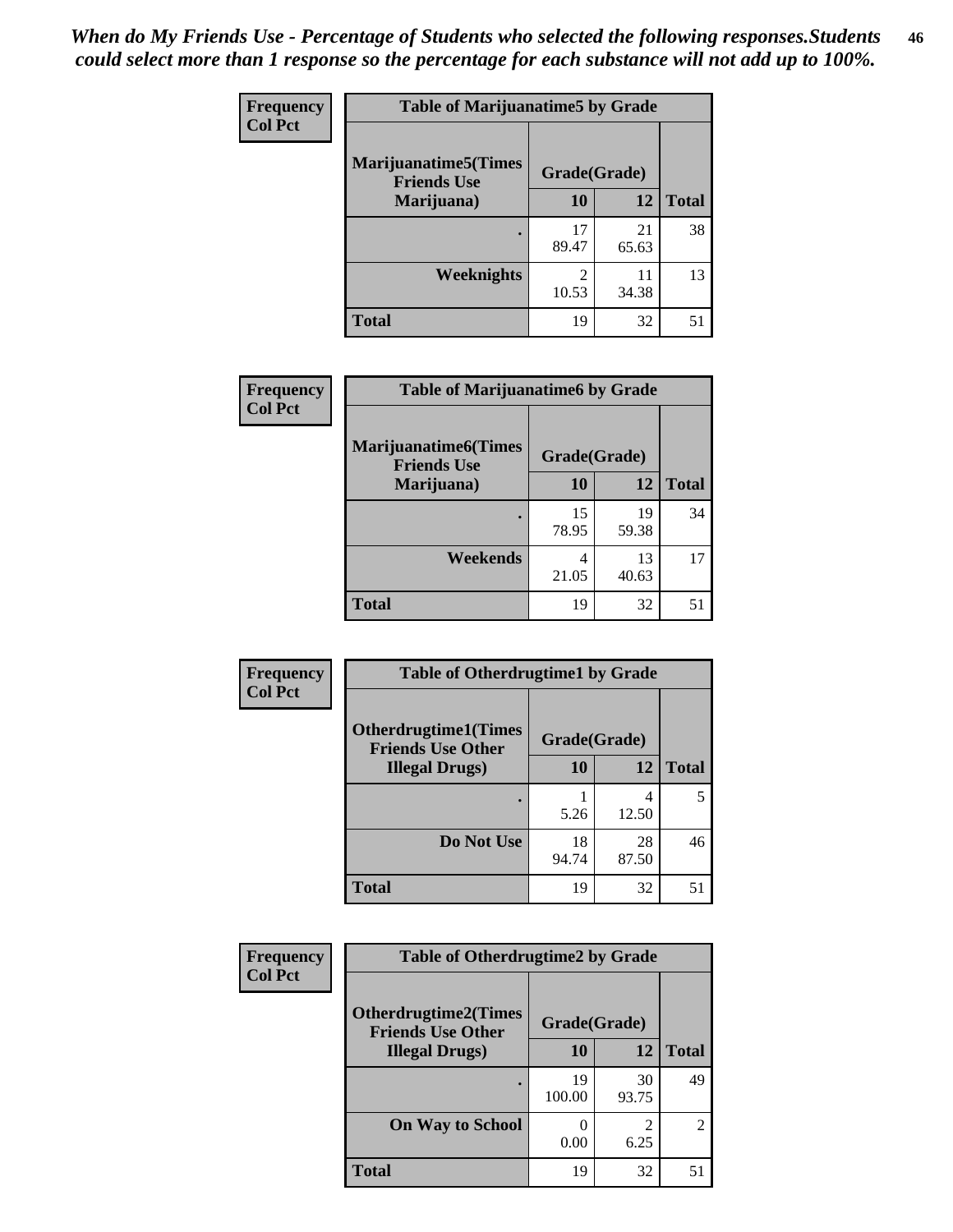| <b>Frequency</b> | <b>Table of Otherdrugtime3 by Grade</b>          |              |                        |              |
|------------------|--------------------------------------------------|--------------|------------------------|--------------|
| <b>Col Pct</b>   | Otherdrugtime3(Times<br><b>Friends Use Other</b> | Grade(Grade) |                        |              |
|                  | <b>Illegal Drugs</b> )                           | 10           | 12                     | <b>Total</b> |
|                  |                                                  | 18<br>94.74  | 30<br>93.75            | 48           |
|                  | <b>During School</b>                             | 5.26         | $\mathfrak{D}$<br>6.25 | 3            |
|                  | <b>Total</b>                                     | 19           | 32                     | 51           |

| Frequency      | <b>Table of Otherdrugtime4 by Grade</b>                         |              |             |              |
|----------------|-----------------------------------------------------------------|--------------|-------------|--------------|
| <b>Col Pct</b> | <b>Otherdrugtime4(Times</b><br><b>Friends Use Other Illegal</b> | Grade(Grade) |             |              |
|                | Drugs)                                                          | 10           | 12          | <b>Total</b> |
|                | ٠                                                               | 18<br>94.74  | 29<br>90.63 | 47           |
|                | <b>On Way Home From School</b>                                  | 5.26         | 3<br>9.38   |              |
|                | <b>Total</b>                                                    | 19           | 32          |              |

| <b>Frequency</b> | <b>Table of Otherdrugtime5 by Grade</b>                  |              |             |              |
|------------------|----------------------------------------------------------|--------------|-------------|--------------|
| <b>Col Pct</b>   | <b>Otherdrugtime5</b> (Times<br><b>Friends Use Other</b> | Grade(Grade) |             |              |
|                  | <b>Illegal Drugs</b> )                                   | 10           | 12          | <b>Total</b> |
|                  |                                                          | 18<br>94.74  | 29<br>90.63 | 47           |
|                  | Weeknights                                               | 5.26         | 3<br>9.38   | 4            |
|                  | <b>Total</b>                                             | 19           | 32          | 51           |

| <b>Frequency</b> | <b>Table of Otherdrugtime6 by Grade</b>                 |              |             |              |
|------------------|---------------------------------------------------------|--------------|-------------|--------------|
| <b>Col Pct</b>   | <b>Otherdrugtime6(Times</b><br><b>Friends Use Other</b> | Grade(Grade) |             |              |
|                  | <b>Illegal Drugs</b> )                                  | 10           | 12          | <b>Total</b> |
|                  |                                                         | 18<br>94.74  | 30<br>93.75 | 48           |
|                  | Weekends                                                | 5.26         | 2<br>6.25   | 3            |
|                  | Total                                                   | 19           | 32          | 51           |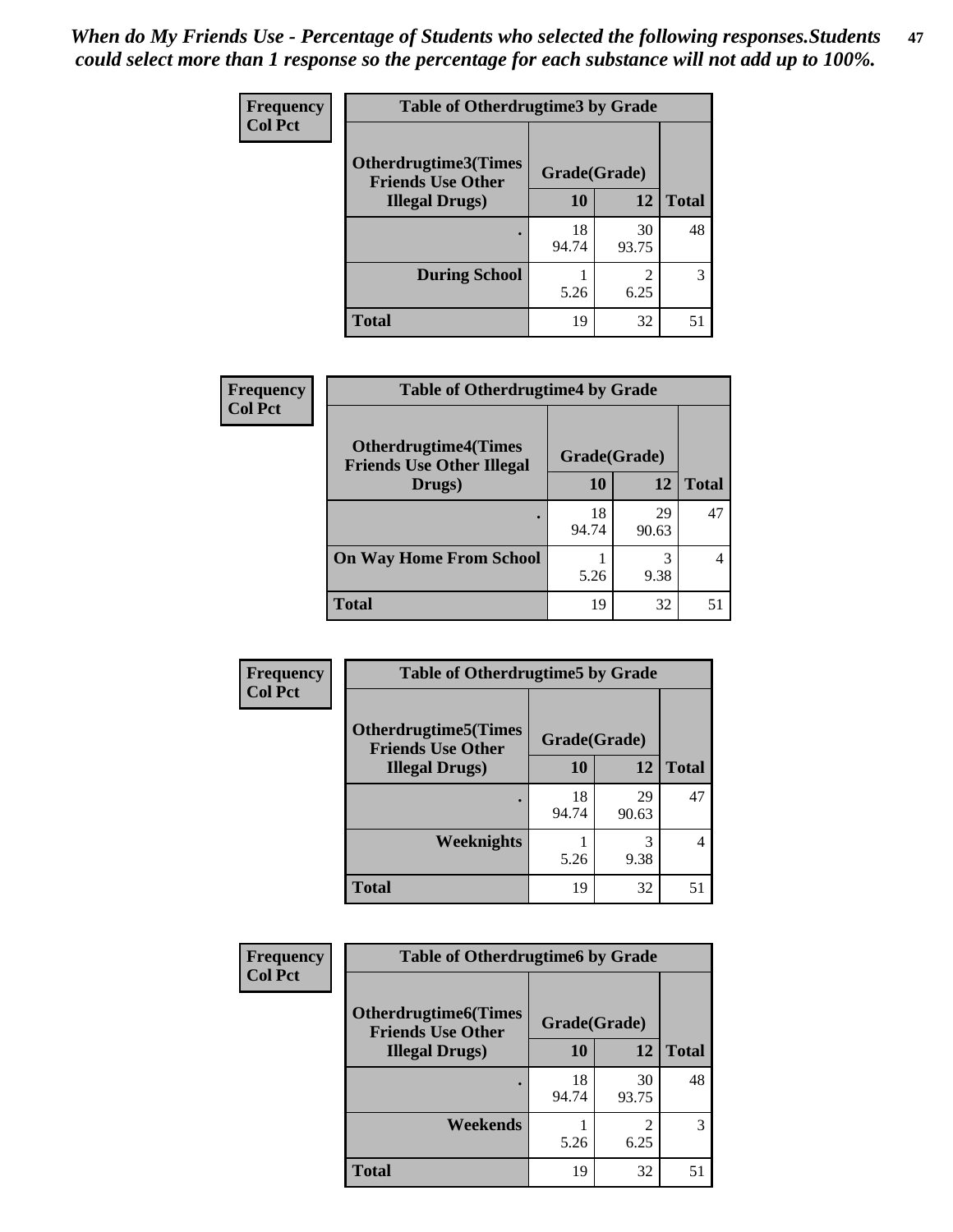| Frequency      | <b>Table of Educationalcohol by Grade</b>                                                                  |              |             |              |
|----------------|------------------------------------------------------------------------------------------------------------|--------------|-------------|--------------|
| <b>Col Pct</b> | Educationalcohol(I<br>have been taught<br>about alcohol,<br>tobacco,<br>and other drugs<br>within the last | Grade(Grade) |             |              |
|                | year at school)                                                                                            | 10           | 12          | <b>Total</b> |
|                | Yes                                                                                                        | 15<br>78.95  | 17<br>53.13 | 32           |
|                | N <sub>0</sub>                                                                                             | 4<br>21.05   | 15<br>46.88 | 19           |
|                | <b>Total</b>                                                                                               | 19           | 32          | 51           |

| Frequency      | <b>Table of Eversmoked by Grade</b> |              |             |              |
|----------------|-------------------------------------|--------------|-------------|--------------|
| <b>Col Pct</b> | Eversmoked(I<br>have smoked         | Grade(Grade) |             |              |
|                | a cigarette)                        | 10           | 12          | <b>Total</b> |
|                | <b>Yes</b>                          | 3<br>15.79   | 3.13        | 4            |
|                | N <sub>0</sub>                      | 16<br>84.21  | 31<br>96.88 | 47           |
|                | <b>Total</b>                        | 19           | 32          | 51           |

| Frequency      | <b>Table of Drovedrinking by Grade</b>                                                                              |                      |                        |              |
|----------------|---------------------------------------------------------------------------------------------------------------------|----------------------|------------------------|--------------|
| <b>Col Pct</b> | Drovedrinking(In<br>the past 30 days I<br>have driven a car<br>or other vehicle<br>while I was<br>drinking alcohol) | Grade(Grade)<br>10   | 12                     | <b>Total</b> |
|                | <b>Yes</b>                                                                                                          | $\mathbf{0}$<br>0.00 | $\mathfrak{D}$<br>6.25 | 2            |
|                | N <sub>0</sub>                                                                                                      | 19<br>100.00         | 30<br>93.75            | 49           |
|                | <b>Total</b>                                                                                                        | 19                   | 32                     | 51           |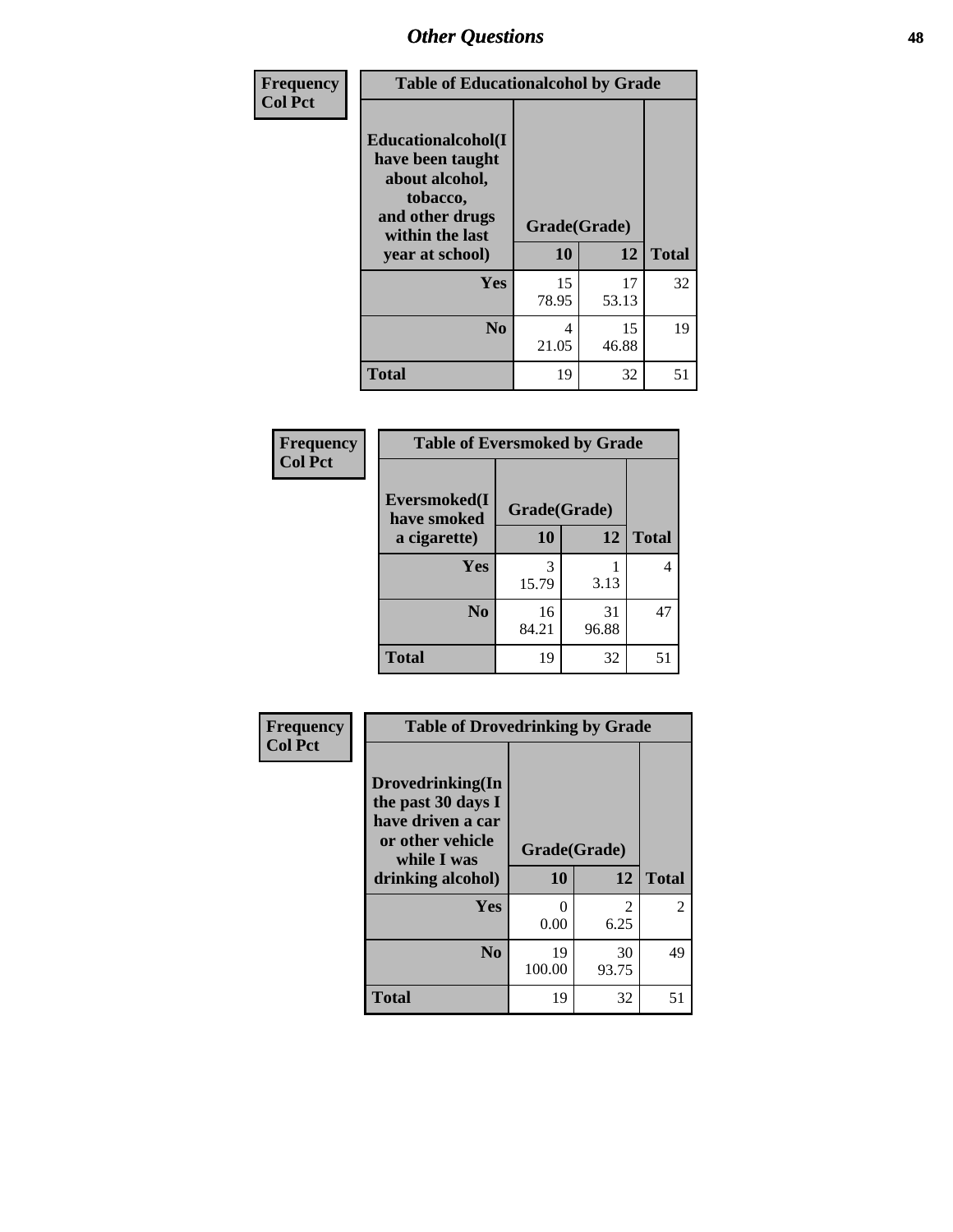| Frequency      | <b>Table of Rodedrinking by Grade</b>                                                                      |              |             |              |  |  |
|----------------|------------------------------------------------------------------------------------------------------------|--------------|-------------|--------------|--|--|
| <b>Col Pct</b> | Rodedrinking(In<br>the past 30 days<br>I have ridden in<br>a car with a<br>driver who had<br>been drinking | Grade(Grade) |             |              |  |  |
|                | alcohol)                                                                                                   | 10           | 12          | <b>Total</b> |  |  |
|                | <b>Yes</b>                                                                                                 | 5.26         | 4<br>12.50  | 5            |  |  |
|                | N <sub>0</sub>                                                                                             | 18<br>94.74  | 28<br>87.50 | 46           |  |  |
|                | <b>Total</b>                                                                                               | 19           | 32          | 51           |  |  |

## **Frequency Col Pct**

| <b>Table of Drugsschool by Grade</b>                                                                                      |              |             |              |  |  |  |
|---------------------------------------------------------------------------------------------------------------------------|--------------|-------------|--------------|--|--|--|
| <b>Drugsschool</b> (During<br>the past 12 months,<br>I have been offered,<br>sold,<br>or given illegal<br>drugs on school | Grade(Grade) |             |              |  |  |  |
| property)                                                                                                                 | 10           | 12          | <b>Total</b> |  |  |  |
| Yes                                                                                                                       | 4<br>21.05   | 4<br>12.50  | 8            |  |  |  |
| N <sub>0</sub>                                                                                                            | 15<br>78.95  | 28<br>87.50 | 43           |  |  |  |
| <b>Total</b>                                                                                                              | 19           | 32          | 51           |  |  |  |

| Frequency      | <b>Table of Helpbullied by Grade</b>                                   |            |                    |              |
|----------------|------------------------------------------------------------------------|------------|--------------------|--------------|
| <b>Col Pct</b> | $Helpb$ ullied $(I$<br>would help<br>someone who was<br>being bullied) | 10         | Grade(Grade)<br>12 | <b>Total</b> |
|                | <b>Strongly Agree</b>                                                  | 7          | 14                 | 21           |
|                |                                                                        | 36.84      | 43.75              |              |
|                | <b>Somewhat Agree</b>                                                  | 36.84      | 12<br>37.50        | 19           |
|                | <b>Somewhat Disagree</b>                                               | 5.26       | 5<br>15.63         | 6            |
|                | <b>Strongly Disagree</b>                                               | 4<br>21.05 | 3.13               | 5            |
|                | <b>Total</b>                                                           | 19         | 32                 | 51           |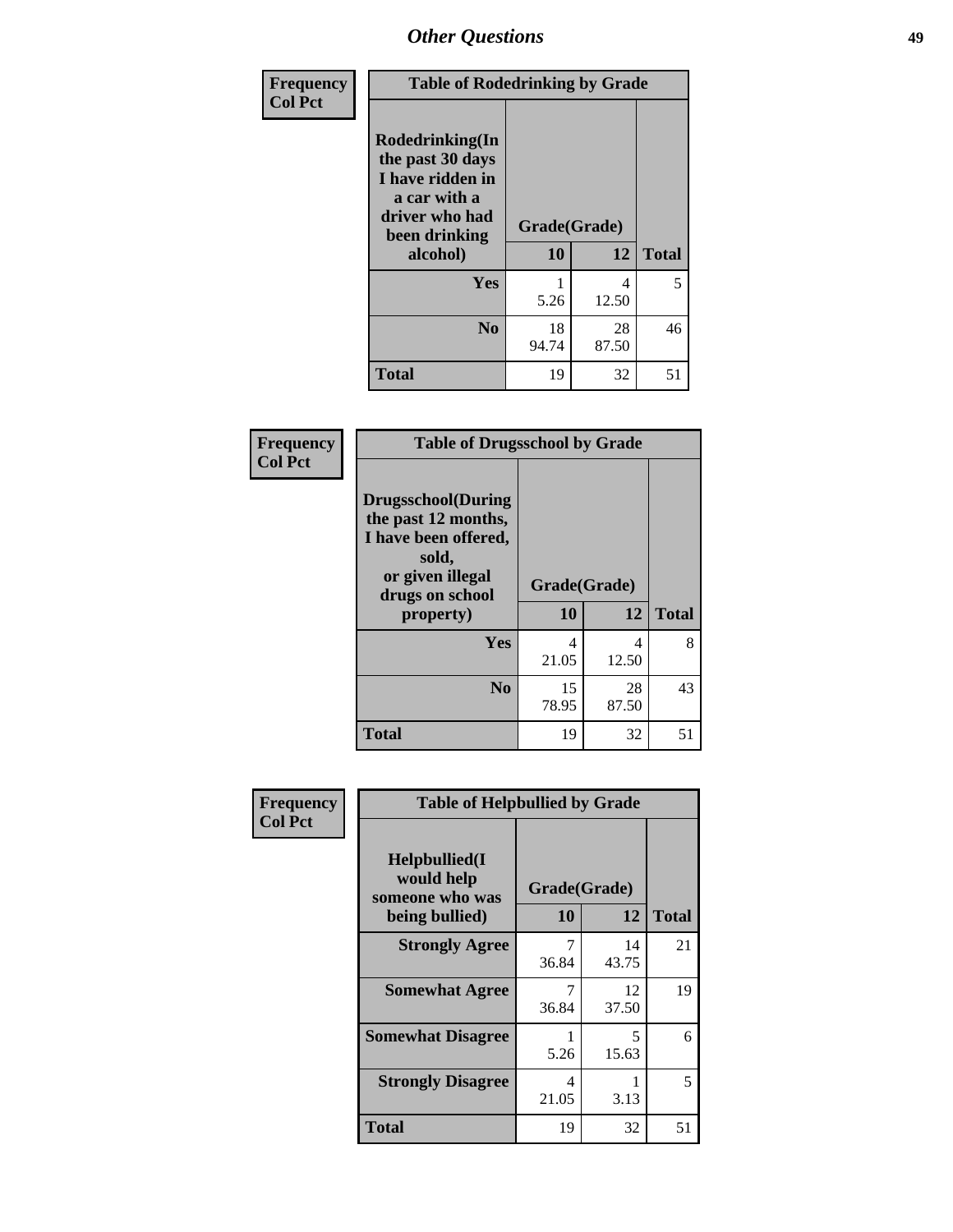*Other Questions* **50**

| <b>Frequency</b> |              | <b>Table of Grade by Bingedrinking</b>                                                                                   |                           |              |
|------------------|--------------|--------------------------------------------------------------------------------------------------------------------------|---------------------------|--------------|
| <b>Row Pct</b>   |              | <b>Bingedrinking</b> (I<br>have drunk five<br>or more drinks of<br>alcohol at one<br>sitting during the<br>last 30 days) |                           |              |
|                  | Grade(Grade) | 0 Days                                                                                                                   | 1 or 2<br>days            | <b>Total</b> |
|                  | 10           | 19<br>100.00                                                                                                             | $\mathbf{\Omega}$<br>0.00 | 19           |
|                  | 12           | 31<br>96.88                                                                                                              | 3.13                      | 32           |
|                  | <b>Total</b> | 50                                                                                                                       |                           | 51           |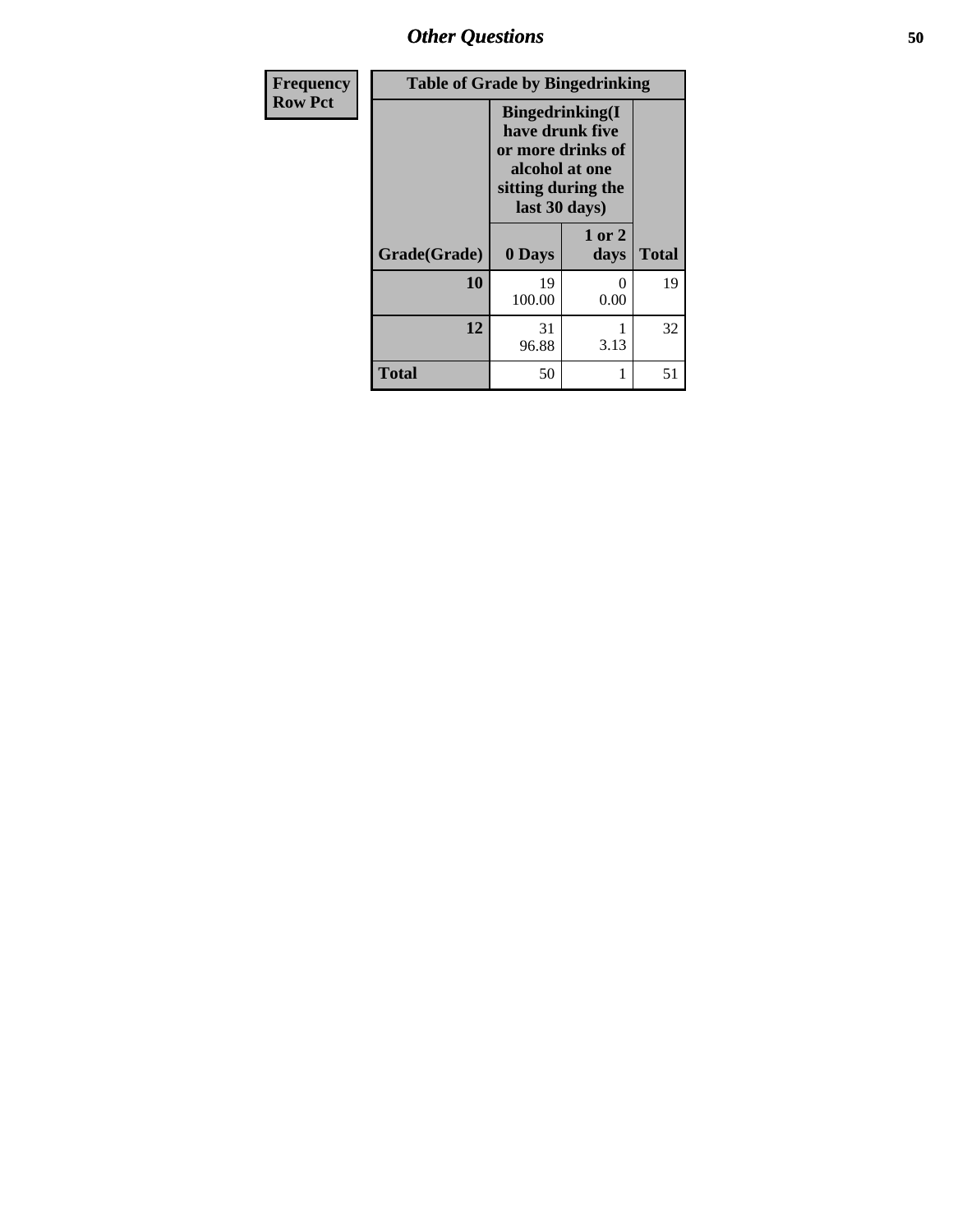## *Nutrition* **51**

| <b>Frequency</b> |
|------------------|
| Row Pct          |

| <b>Table of Grade by Dairy</b> |                          |                                                                 |                               |                                    |              |
|--------------------------------|--------------------------|-----------------------------------------------------------------|-------------------------------|------------------------------------|--------------|
|                                |                          | Dairy (I eat at least 3 servings of dairy<br>products each day) |                               |                                    |              |
| Grade(Grade)                   | <b>Strongly</b><br>Agree | Agree                                                           | Somewhat Somewhat<br>Disagree | <b>Strongly</b><br><b>Disagree</b> | <b>Total</b> |
| 10                             | 5<br>26.32               | 11<br>57.89                                                     | 2<br>10.53                    | 5.26                               | 19           |
| 12                             | 11<br>34.38              | ┑<br>21.88                                                      | 8<br>25.00                    | 6<br>18.75                         | 32           |
| <b>Total</b>                   | 16                       | 18                                                              | 10                            |                                    | 51           |

| <b>Frequency</b> |  |
|------------------|--|
| <b>Row Pct</b>   |  |

| y | <b>Table of Grade by Fruitveg</b> |                          |                                                                          |                             |                                    |              |
|---|-----------------------------------|--------------------------|--------------------------------------------------------------------------|-----------------------------|------------------------------------|--------------|
|   |                                   |                          | Fruitveg(I eat at least 5 servings of fruits<br>and vegetables each day) |                             |                                    |              |
|   | Grade(Grade)                      | <b>Strongly</b><br>Agree | Somewhat  <br>Agree                                                      | <b>Somewhat</b><br>Disagree | <b>Strongly</b><br><b>Disagree</b> | <b>Total</b> |
|   | <b>10</b>                         | 10.53                    | 8<br>42.11                                                               | 6<br>31.58                  | 15.79                              | 19           |
|   | 12                                | 8<br>25.00               | 11<br>34.38                                                              | q<br>28.13                  | 4<br>12.50                         | 32           |
|   | <b>Total</b>                      | 10                       | 19                                                                       | 15                          |                                    | 51           |

| <b>Frequency</b> |
|------------------|
| <b>Row Pct</b>   |

 $\blacksquare$ 

| <b>Table of Grade by Cafeteriahealthy</b> |                          |                                                                       |                 |                                        |              |
|-------------------------------------------|--------------------------|-----------------------------------------------------------------------|-----------------|----------------------------------------|--------------|
|                                           |                          | Cafeteriahealthy (School meals in my<br>school cafeteria are healthy) |                 |                                        |              |
| Grade(Grade)                              | <b>Strongly</b><br>Agree | Somewhat<br>Agree                                                     | <b>Somewhat</b> | <b>Strongly</b><br>Disagree   Disagree | <b>Total</b> |
| 10                                        | 3<br>15.79               | 6<br>31.58                                                            | 21.05           | 6<br>31.58                             | 19           |
| 12                                        | 4<br>12.50               | 14<br>43.75                                                           | 5<br>15.63      | Q<br>28.13                             | 32           |
| <b>Total</b>                              |                          | 20                                                                    | q               | 15                                     |              |

| <b>Frequency</b> |
|------------------|
| <b>Row Pct</b>   |

| <b>Table of Grade by Cafeterianutrition</b> |                          |                                                                                           |                                    |                                    |              |
|---------------------------------------------|--------------------------|-------------------------------------------------------------------------------------------|------------------------------------|------------------------------------|--------------|
|                                             |                          | <b>Cafeterianutrition</b> (Facts about nutrition<br>are available in my school cafeteria) |                                    |                                    |              |
| Grade(Grade)                                | <b>Strongly</b><br>Agree | Somewhat  <br>Agree                                                                       | <b>Somewhat</b><br><b>Disagree</b> | <b>Strongly</b><br><b>Disagree</b> | <b>Total</b> |
| 10                                          | ി<br>10.53               | 4<br>21.05                                                                                | 36.84                              | 6<br>31.58                         | 19           |
| 12                                          | 6<br>18.75               | 16<br>50.00                                                                               | 15.63                              | 5<br>15.63                         | 32           |
| <b>Total</b>                                | 8                        | 20                                                                                        | 12                                 | 11                                 | 51           |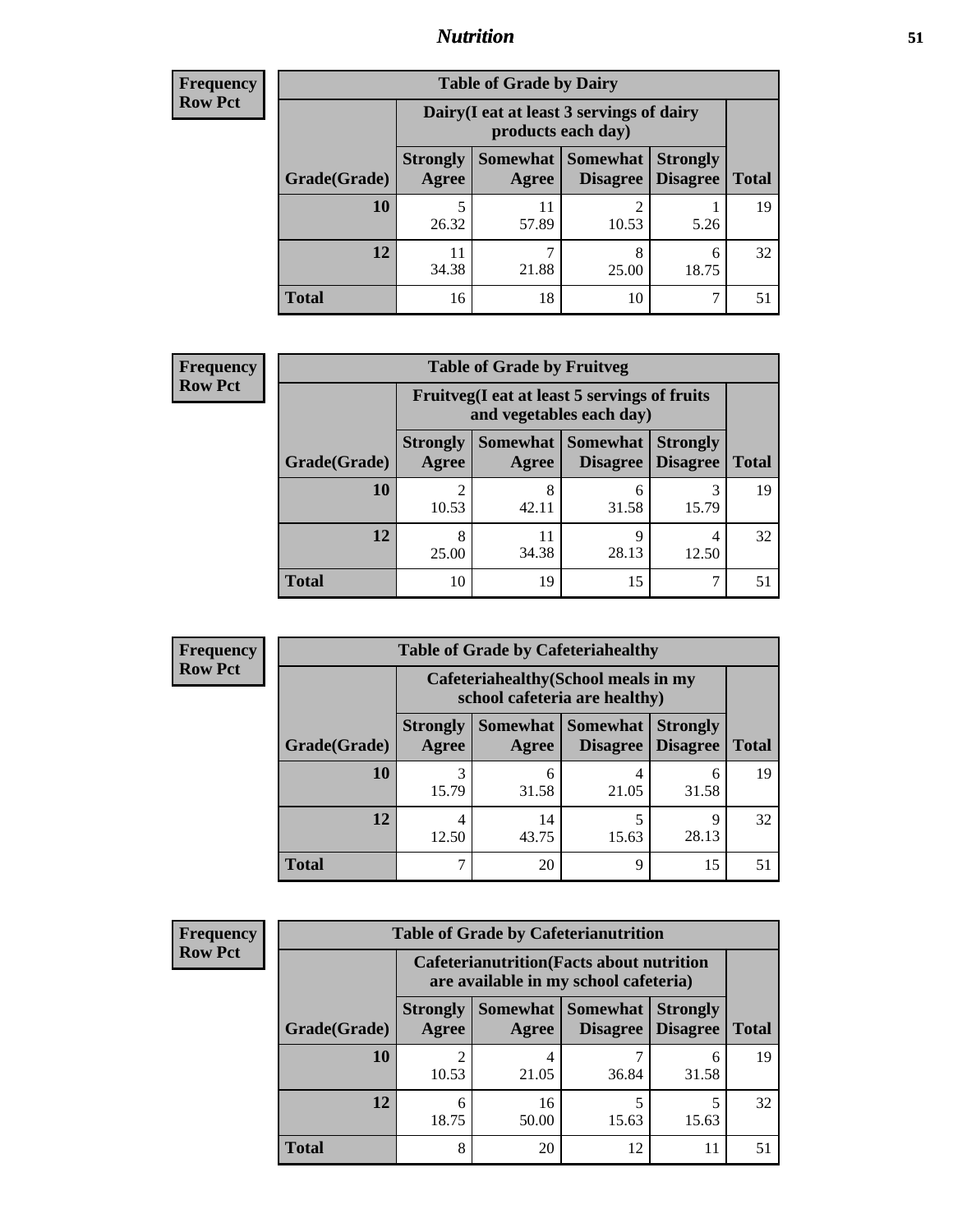# *Nutrition* **52**

| Frequency      |
|----------------|
| <b>Row Pct</b> |

| <b>Table of Grade by Schoollunch</b> |                                                                                                                              |                                                                 |            |            |    |  |
|--------------------------------------|------------------------------------------------------------------------------------------------------------------------------|-----------------------------------------------------------------|------------|------------|----|--|
|                                      |                                                                                                                              | Schoollunch(I eat school lunch three or<br>more times per week) |            |            |    |  |
| Grade(Grade)                         | Somewhat   Somewhat  <br><b>Strongly</b><br><b>Strongly</b><br><b>Disagree</b><br>Agree<br>Disagree<br><b>Total</b><br>Agree |                                                                 |            |            |    |  |
| 10                                   | 6<br>31.58                                                                                                                   | 36.84                                                           | ി<br>10.53 | 4<br>21.05 | 19 |  |
| 12                                   | 13<br>40.63                                                                                                                  | 34.38                                                           | 4<br>12.50 | 4<br>12.50 | 32 |  |
| <b>Total</b>                         | 19                                                                                                                           | 18                                                              | 6          | 8          | 51 |  |

| <b>Frequency</b> |  |
|------------------|--|
| <b>Row Pct</b>   |  |

| <b>y</b> | <b>Table of Grade by Foodchoices</b> |                                                                                                             |             |            |            |    |  |
|----------|--------------------------------------|-------------------------------------------------------------------------------------------------------------|-------------|------------|------------|----|--|
|          |                                      | Foodchoices (I make healthy food choices in                                                                 |             |            |            |    |  |
|          | Grade(Grade)                         | Somewhat   Somewhat  <br><b>Strongly</b><br><b>Strongly</b><br>Agree<br><b>Disagree</b>   Disagree<br>Agree |             |            |            |    |  |
|          | 10                                   | 26.32                                                                                                       | 4<br>21.05  | h<br>31.58 | 4<br>21.05 | 19 |  |
|          | 12                                   | 8<br>25.00                                                                                                  | 10<br>31.25 | 8<br>25.00 | 6<br>18.75 | 32 |  |
|          | <b>Total</b>                         | 13                                                                                                          | 14          | 14         | 10         | 51 |  |

| Frequency      | <b>Table of Grade by Wholewheat</b> |                                                                                                             |                         |                             |                                    |              |  |  |  |
|----------------|-------------------------------------|-------------------------------------------------------------------------------------------------------------|-------------------------|-----------------------------|------------------------------------|--------------|--|--|--|
| <b>Row Pct</b> |                                     | Wholewheat (There are whole wheat and<br>multigrain breads and cereals available in<br>my school cafeteria) |                         |                             |                                    |              |  |  |  |
|                | Grade(Grade)                        | <b>Strongly</b><br>Agree                                                                                    | Somewhat  <br>Agree     | <b>Somewhat</b><br>Disagree | <b>Strongly</b><br><b>Disagree</b> | <b>Total</b> |  |  |  |
|                | 10                                  | 5.26                                                                                                        | $\overline{2}$<br>10.53 | 36.84                       | Q<br>47.37                         | 19           |  |  |  |
|                | 12                                  | 6<br>18.75                                                                                                  | 13<br>40.63             | 21.88                       | 6<br>18.75                         | 32           |  |  |  |
|                | <b>Total</b>                        | −                                                                                                           | 15                      | 14                          | 15                                 | 51           |  |  |  |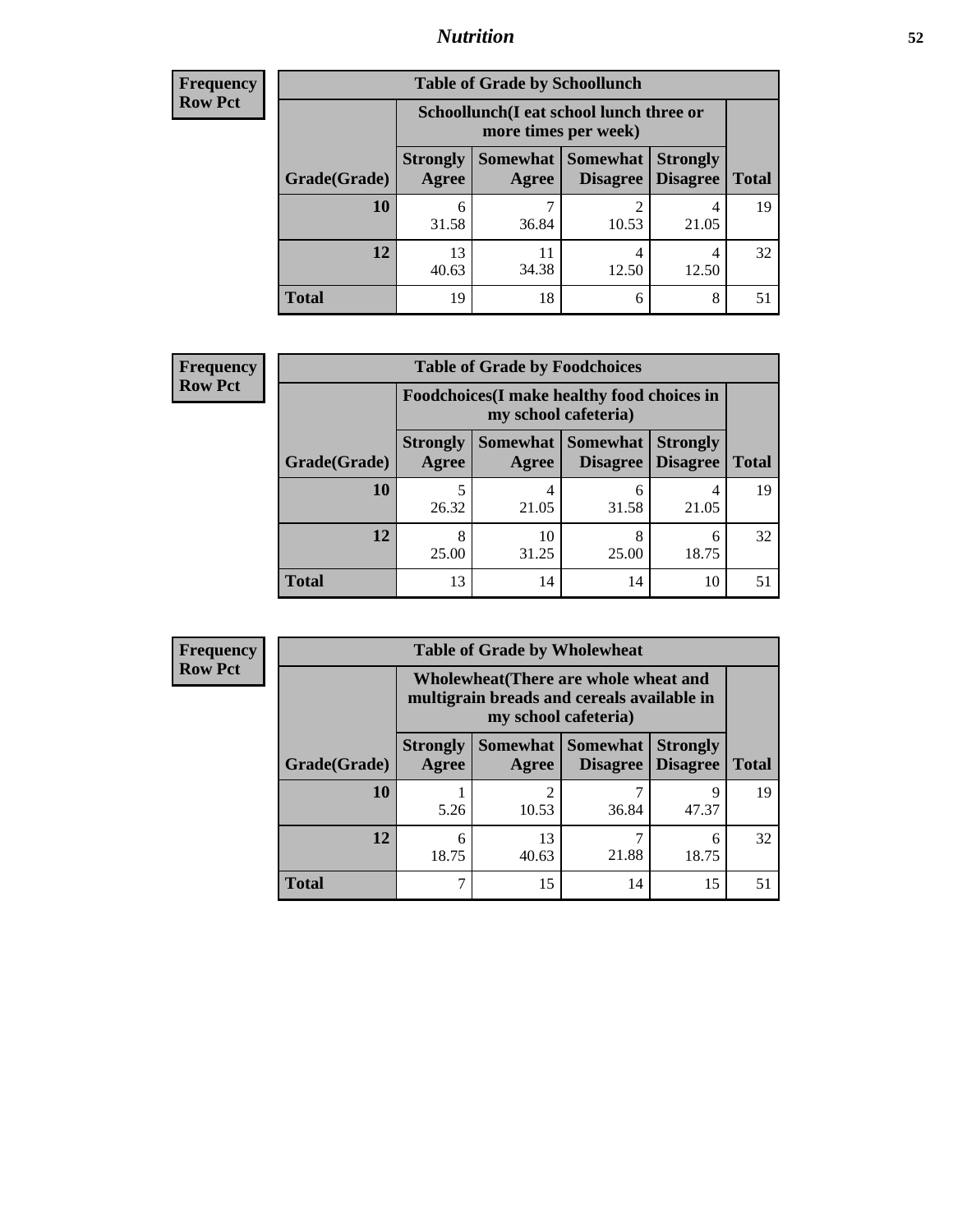## *Nutrition* **53**

**Frequency Row Pct**

| <b>Table of Grade by Healthyvending</b> |                                                                                                                                               |                     |                             |                                    |              |  |  |
|-----------------------------------------|-----------------------------------------------------------------------------------------------------------------------------------------------|---------------------|-----------------------------|------------------------------------|--------------|--|--|
|                                         | Healthyvending (If only healthy snacks and<br>beverages were available in the vending<br>machines during the school day,<br>I would buy them) |                     |                             |                                    |              |  |  |
| Grade(Grade)                            | <b>Strongly</b><br>Agree                                                                                                                      | Somewhat  <br>Agree | <b>Somewhat</b><br>Disagree | <b>Strongly</b><br><b>Disagree</b> | <b>Total</b> |  |  |
| 10                                      | 4<br>21.05                                                                                                                                    | 26.32               | 2<br>10.53                  | 8<br>42.11                         | 19           |  |  |
| 12                                      | Q<br>28.13                                                                                                                                    | 13<br>40.63         | 5<br>15.63                  | 5<br>15.63                         | 32           |  |  |
| <b>Total</b>                            | 13                                                                                                                                            | 18                  | 7                           | 13                                 | 51           |  |  |

**Frequency Row Pct**

| <b>Table of Grade by Schoolbreakfast</b> |                                                                                                                                         |             |                                 |                                    |              |  |  |
|------------------------------------------|-----------------------------------------------------------------------------------------------------------------------------------------|-------------|---------------------------------|------------------------------------|--------------|--|--|
|                                          | Schoolbreakfast (If breakfast were<br>available at school,<br>but outside the cafeteria,<br>I would eat breakfast at school more often) |             |                                 |                                    |              |  |  |
| Grade(Grade)                             | <b>Strongly</b><br>Agree                                                                                                                | Agree       | Somewhat   Somewhat<br>Disagree | <b>Strongly</b><br><b>Disagree</b> | <b>Total</b> |  |  |
| 10                                       | 6<br>31.58                                                                                                                              | 8<br>42.11  | 3<br>15.79                      | っ<br>10.53                         | 19           |  |  |
| 12                                       | 6<br>18.75                                                                                                                              | 18<br>56.25 | 3<br>9.38                       | 5<br>15.63                         | 32           |  |  |
| <b>Total</b>                             | 12                                                                                                                                      | 26          | 6                               | 7                                  | 51           |  |  |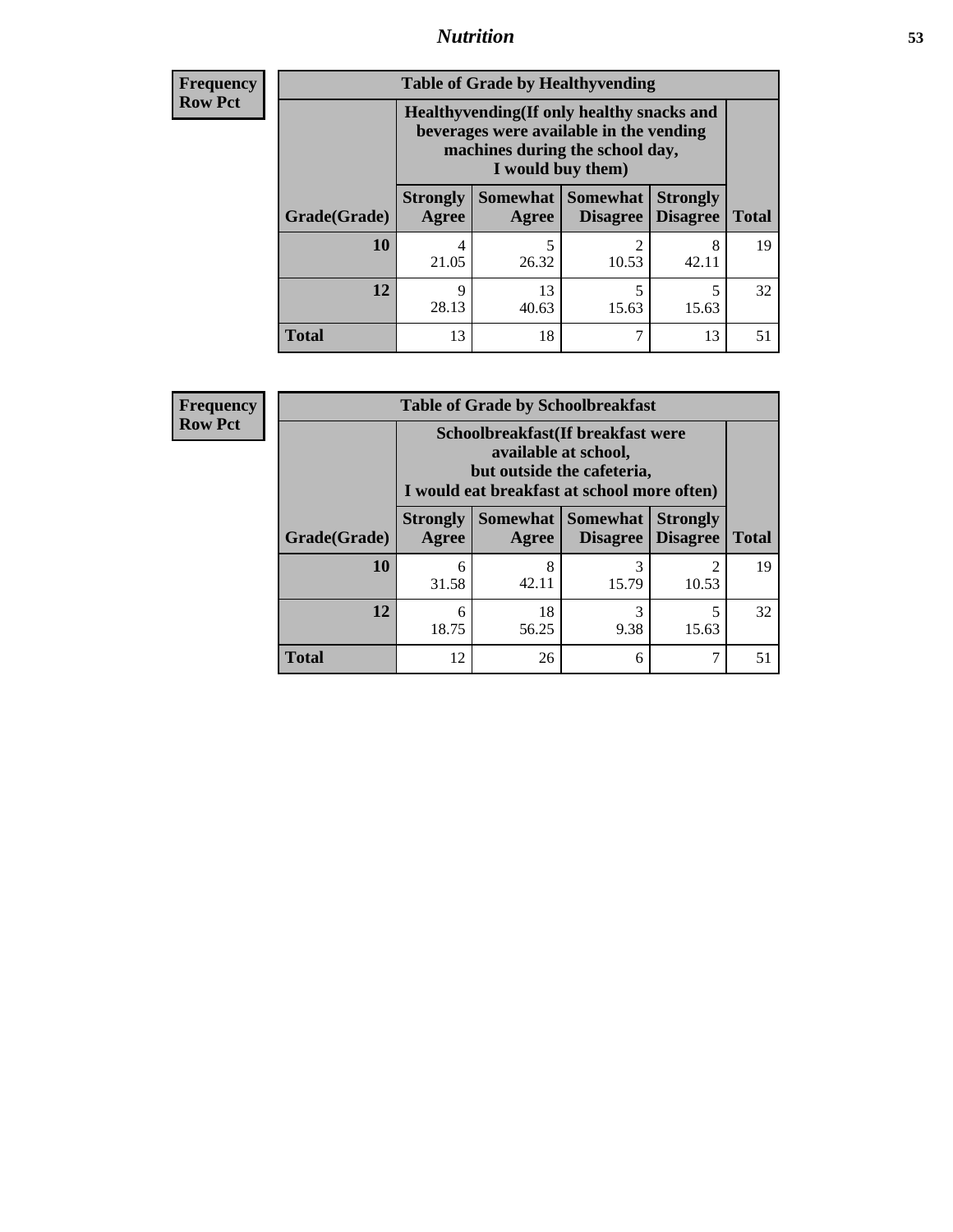| Frequency<br><b>Col Pct</b> | <b>Table of Educationaids by Grade</b>                                                                    |                    |             |              |  |
|-----------------------------|-----------------------------------------------------------------------------------------------------------|--------------------|-------------|--------------|--|
|                             | <b>Educationaids</b> (I<br>have been<br>taught about<br><b>HIV/AIDS</b> at<br>school in the<br>past year) | Grade(Grade)<br>10 | 12          | <b>Total</b> |  |
|                             | Yes                                                                                                       | 15<br>78.95        | 20<br>62.50 | 35           |  |
|                             | N <sub>0</sub>                                                                                            | 4<br>21.05         | 12<br>37.50 | 16           |  |
|                             | <b>Total</b>                                                                                              | 19                 | 32          | 51           |  |

| Frequency      | <b>Table of Educationcharacter by Grade</b>                 |              |             |              |  |  |
|----------------|-------------------------------------------------------------|--------------|-------------|--------------|--|--|
| <b>Col Pct</b> | Educationcharacter(I<br>have been taught<br>about character |              |             |              |  |  |
|                | education in the past                                       | Grade(Grade) |             |              |  |  |
|                | year at school)                                             | 10           | 12          | <b>Total</b> |  |  |
|                | Yes                                                         | 16<br>84.21  | 22<br>68.75 | 38           |  |  |
|                | N <sub>0</sub>                                              | 3<br>15.79   | 10<br>31.25 | 13           |  |  |
|                | <b>Total</b>                                                | 19           | 32          | 51           |  |  |

| <b>Frequency</b> | <b>Table of Gradcoach1 by Grade</b> |              |             |              |
|------------------|-------------------------------------|--------------|-------------|--------------|
| <b>Col Pct</b>   | Gradcoach1(I<br>know who my         | Grade(Grade) |             |              |
|                  | <b>Graduation</b><br>Coach is)      | 10           | 12          | <b>Total</b> |
|                  | Yes                                 | 5<br>26.32   | 16<br>50.00 | 21           |
|                  | N <sub>0</sub>                      | 14<br>73.68  | 16<br>50.00 | 30           |
|                  | <b>Total</b>                        | 19           | 32          | 51           |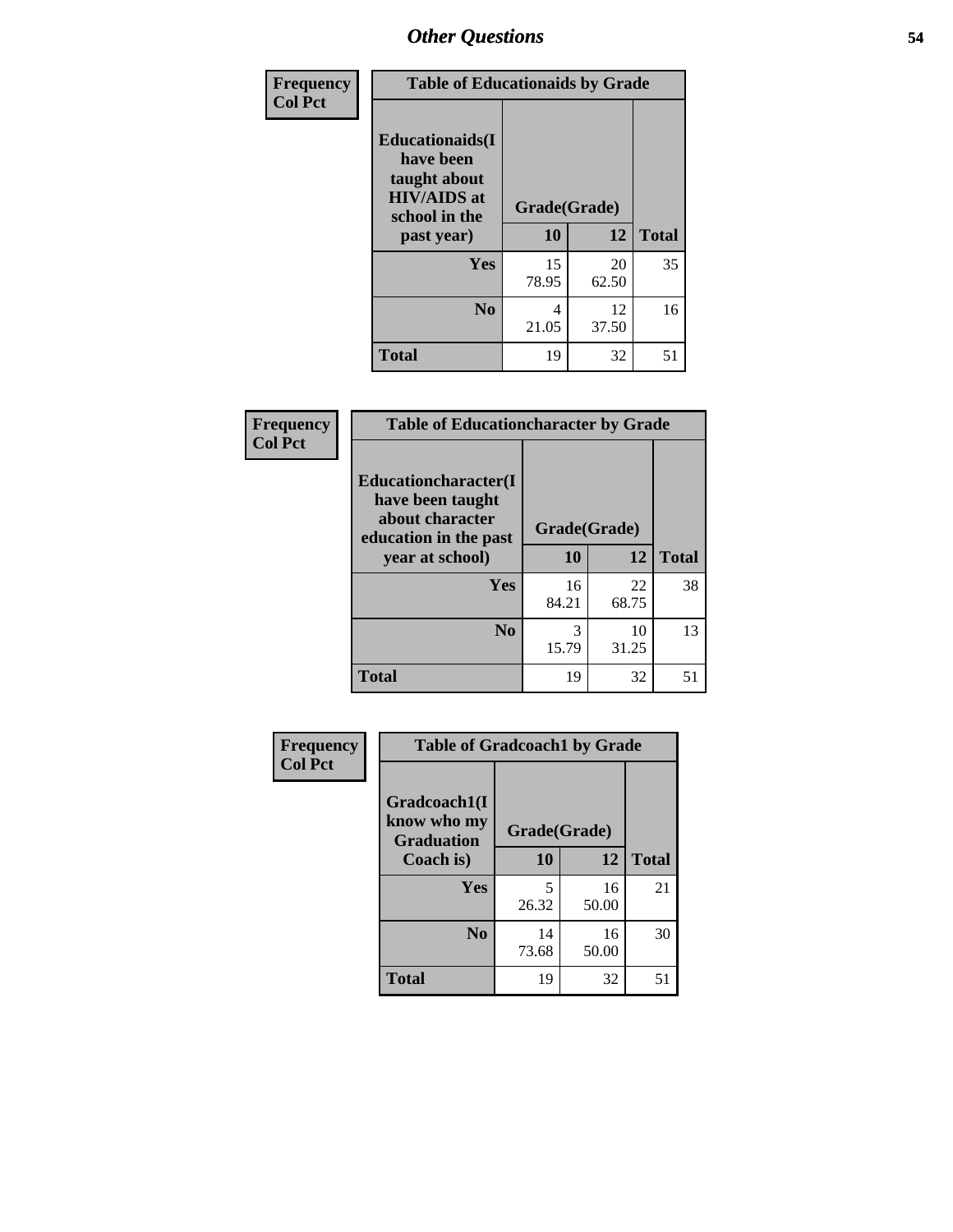| Frequency      | <b>Table of Gradcoach2 by Grade</b> |              |             |              |
|----------------|-------------------------------------|--------------|-------------|--------------|
| <b>Col Pct</b> |                                     |              |             |              |
|                | Gradcoach2(I<br>have                |              |             |              |
|                | contacted my<br><b>Graduation</b>   | Grade(Grade) |             |              |
|                | Coach)                              | 10           | 12          | <b>Total</b> |
|                | Yes                                 | 5.26         | 13<br>40.63 | 14           |
|                | N <sub>0</sub>                      | 18<br>94.74  | 19<br>59.38 | 37           |
|                | <b>Total</b>                        | 19           | 32          | 51           |

| <b>Frequency</b><br><b>Col Pct</b> | <b>Table of Gradcoach3 by Grade</b>                                         |              |             |              |
|------------------------------------|-----------------------------------------------------------------------------|--------------|-------------|--------------|
|                                    | Gradcoach3(I<br>have received<br>assistance<br>from my<br><b>Graduation</b> | Grade(Grade) |             |              |
|                                    | Coach)                                                                      | 10           | 12          | <b>Total</b> |
|                                    | Yes                                                                         | 5.26         | 9<br>28.13  | 10           |
|                                    | N <sub>0</sub>                                                              | 6<br>31.58   | 14<br>43.75 | 20           |
|                                    | Don't know                                                                  | 12<br>63.16  | 9<br>28.13  | 21           |
|                                    | <b>Total</b>                                                                | 19           | 32          | 51           |

| Frequency      | <b>Table of Selfharm by Grade</b>                                                                                                                                                      |              |                                     |              |
|----------------|----------------------------------------------------------------------------------------------------------------------------------------------------------------------------------------|--------------|-------------------------------------|--------------|
| <b>Col Pct</b> | <b>Selfharm</b> (During<br>the past 12<br>months,<br>I harmed myself<br>on purpose<br><b>Suicideconsider</b><br>During the past<br>12 months,<br>I seriously<br>considered<br>suicide) | 10           | Grade(Grade)<br>12                  | <b>Total</b> |
|                | Yes                                                                                                                                                                                    | 0<br>0.00    | $\mathcal{D}_{\mathcal{L}}$<br>6.25 | 2            |
|                | N <sub>0</sub>                                                                                                                                                                         | 19<br>100.00 | 30<br>93.75                         | 49           |
|                | Total                                                                                                                                                                                  | 19           | 32                                  | 51           |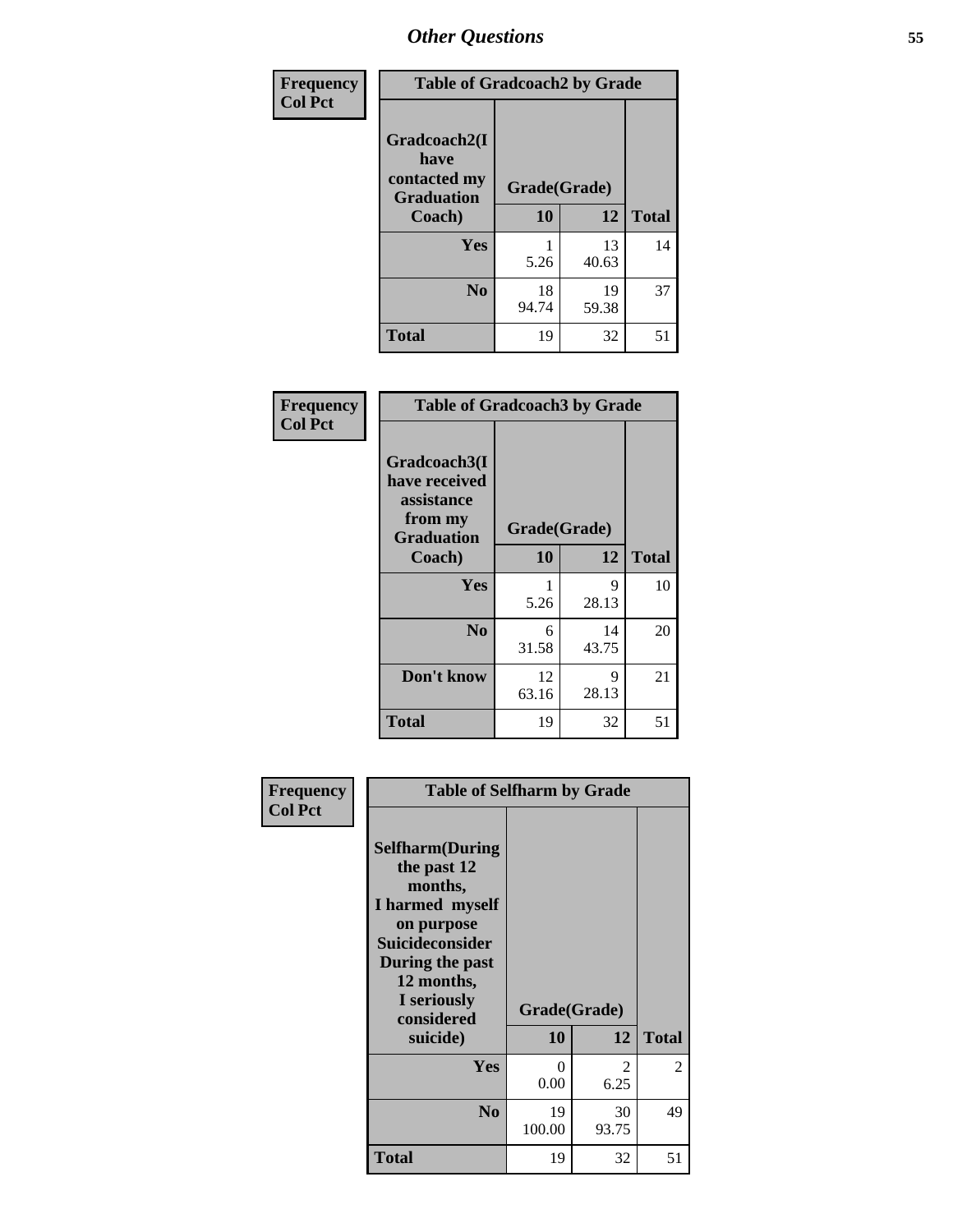| <b>Frequency</b> | <b>Table of Suicideconsider by Grade</b> |              |             |              |  |  |  |
|------------------|------------------------------------------|--------------|-------------|--------------|--|--|--|
| <b>Col Pct</b>   |                                          | Grade(Grade) |             |              |  |  |  |
|                  | Suicideconsider                          | <b>10</b>    | 12          | <b>Total</b> |  |  |  |
|                  | Yes                                      | 5.26         | 6.25        | 3            |  |  |  |
|                  | N <sub>0</sub>                           | 18<br>94.74  | 30<br>93.75 | 48           |  |  |  |
|                  | <b>Total</b>                             | 19           | 32          | 51           |  |  |  |

| Frequency      | <b>Table of Suicideattempt by Grade</b>              |              |             |              |
|----------------|------------------------------------------------------|--------------|-------------|--------------|
| <b>Col Pct</b> | Suicideattempt(I<br>have attempted<br>suicide in the | Grade(Grade) |             |              |
|                | last year)                                           | <b>10</b>    | 12          | <b>Total</b> |
|                | Yes                                                  | 0<br>0.00    | 3.13        |              |
|                | No.                                                  | 19<br>100.00 | 31<br>96.88 | 50           |
|                | <b>Total</b>                                         | 19           | 32          | 51           |

| Frequency      | <b>Table of Instantmessaged by Grade</b>               |              |             |              |
|----------------|--------------------------------------------------------|--------------|-------------|--------------|
| <b>Col Pct</b> | Instantmessaged(I<br>have instant<br>messaged people I | Grade(Grade) |             |              |
|                | do not even know)                                      | 10           | 12          | <b>Total</b> |
|                | Yes                                                    | 3<br>15.79   | 8<br>25.00  | 11           |
|                | N <sub>0</sub>                                         | 16<br>84.21  | 24<br>75.00 | 40           |
|                | <b>Total</b>                                           | 19           | 32          | 51           |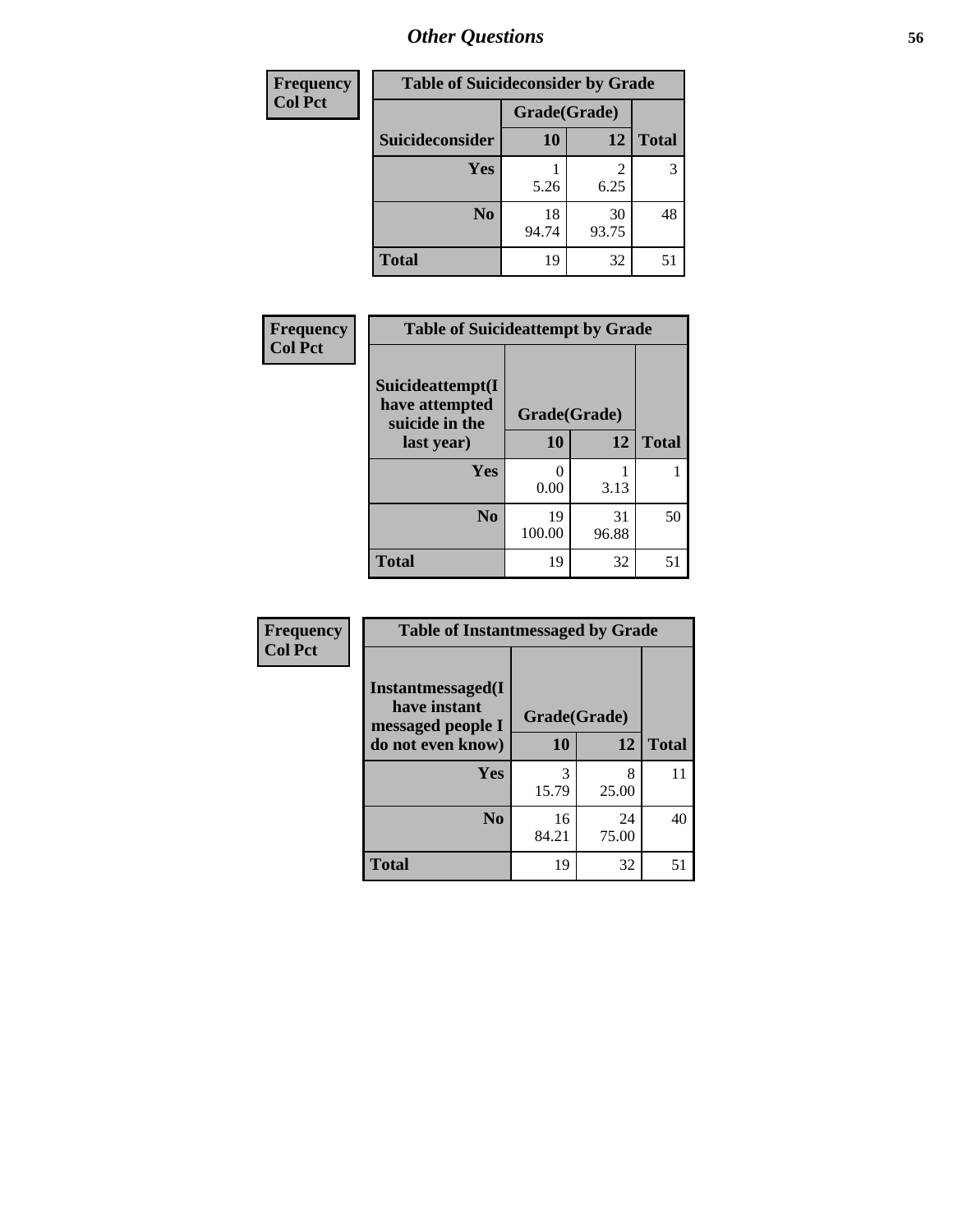| Frequency      | <b>Table of Getsalong by Grade</b>                  |              |             |              |  |  |  |  |
|----------------|-----------------------------------------------------|--------------|-------------|--------------|--|--|--|--|
| <b>Col Pct</b> | Getsalong(I get<br>along with other<br>students and | Grade(Grade) |             |              |  |  |  |  |
|                | adults)                                             | 10           | 12          | <b>Total</b> |  |  |  |  |
|                | <b>Strongly Agree</b>                               | 11<br>57.89  | 14<br>43.75 | 25           |  |  |  |  |
|                | <b>Somewhat Agree</b>                               | 6<br>31.58   | 13<br>40.63 | 19           |  |  |  |  |
|                | <b>Somewhat Disagree</b>                            | 2<br>10.53   | 3<br>9.38   | 5            |  |  |  |  |
|                | <b>Strongly Disagree</b>                            | 0<br>0.00    | 2<br>6.25   | 2            |  |  |  |  |
|                | <b>Total</b>                                        | 19           | 32          | 51           |  |  |  |  |

| Frequency      | <b>Table of Safehome by Grade</b> |                    |              |    |  |  |  |  |
|----------------|-----------------------------------|--------------------|--------------|----|--|--|--|--|
| <b>Col Pct</b> | Safehome(I feel<br>safe at home)  | Grade(Grade)<br>10 | <b>Total</b> |    |  |  |  |  |
|                | <b>Strongly Agree</b>             | 11<br>57.89        | 20<br>62.50  | 31 |  |  |  |  |
|                | <b>Somewhat Agree</b>             | 8<br>42.11         | 6<br>18.75   | 14 |  |  |  |  |
|                | <b>Somewhat Disagree</b>          | 0<br>0.00          | 4<br>12.50   | 4  |  |  |  |  |
|                | <b>Strongly Disagree</b>          | 0<br>0.00          | 6.25         | 2  |  |  |  |  |
|                | <b>Total</b>                      | 19                 | 32           | 51 |  |  |  |  |

| Frequency      | <b>Table of Adulttalk by Grade</b>                                                                |                    |             |              |  |  |  |
|----------------|---------------------------------------------------------------------------------------------------|--------------------|-------------|--------------|--|--|--|
| <b>Col Pct</b> | <b>Adulttalk(I</b><br>know an<br>adult at<br>school that<br>I can talk<br>with if I<br>need help) | Grade(Grade)<br>10 | 12          | <b>Total</b> |  |  |  |
|                |                                                                                                   |                    |             |              |  |  |  |
|                | <b>Yes</b>                                                                                        | 14<br>73.68        | 20<br>62.50 | 34           |  |  |  |
|                | N <sub>0</sub>                                                                                    | 5<br>26.32         | 12<br>37.50 | 17           |  |  |  |
|                | <b>Total</b>                                                                                      | 19                 | 32          | 51           |  |  |  |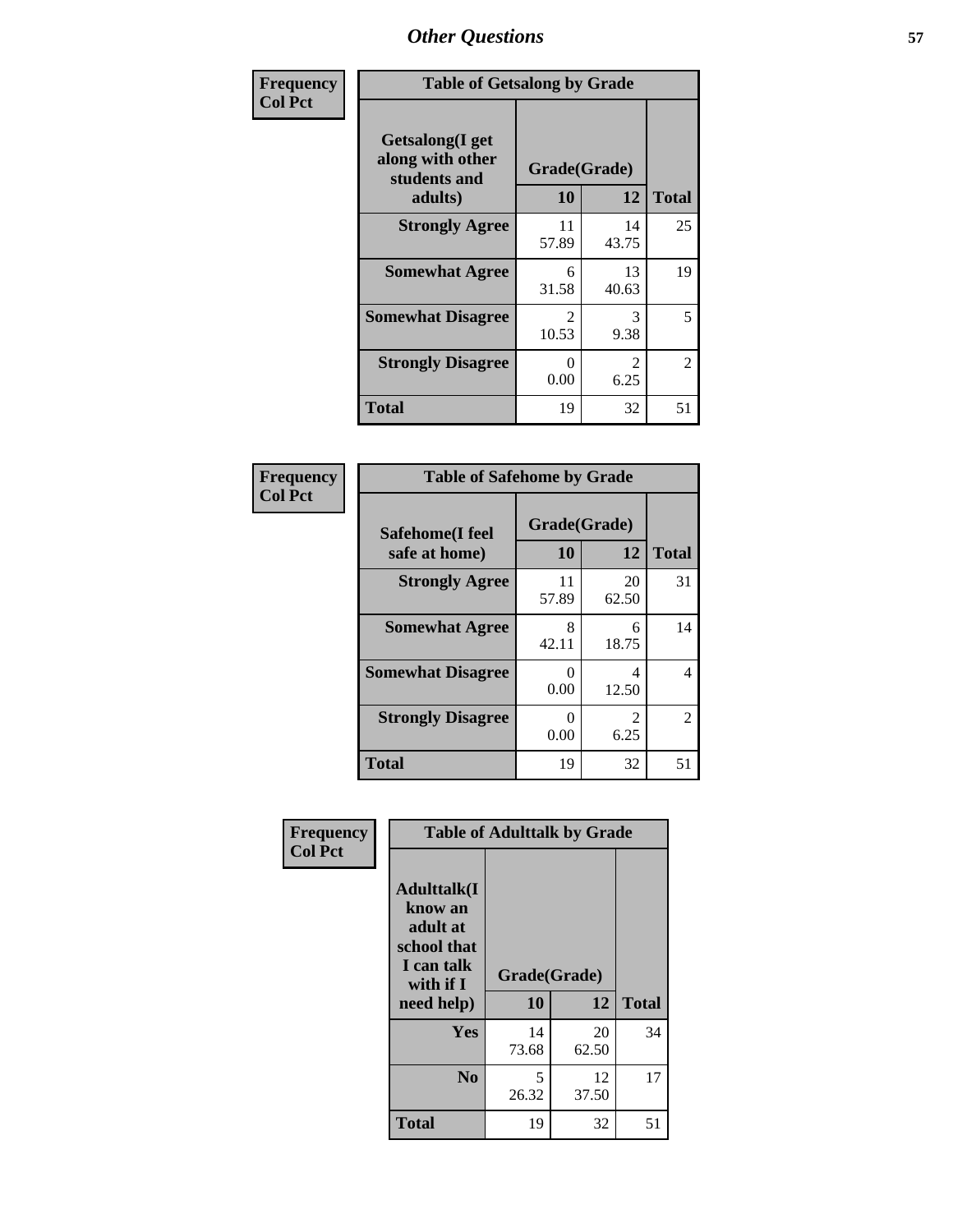**Frequency Row Pct**

| <b>Table of Grade by Tytime</b>                                               |       |                                                                                         |      |       |       |             |              |  |  |  |
|-------------------------------------------------------------------------------|-------|-----------------------------------------------------------------------------------------|------|-------|-------|-------------|--------------|--|--|--|
|                                                                               |       | Tytime (On an average school day,<br>how much unsupervised time do I spend watching TV) |      |       |       |             |              |  |  |  |
|                                                                               |       | <b>Less that</b><br>$2 - 3$<br>$4 - 5$<br>$6+$                                          |      |       |       |             |              |  |  |  |
| Grade(Grade)   None   hour/day   hour/day   hours/day   hours/day   hours/day |       |                                                                                         |      |       |       |             | <b>Total</b> |  |  |  |
| 10                                                                            | 5.26  | 4<br>21.05                                                                              | 5.26 | 26.32 | 26.32 | 15.79       | 19           |  |  |  |
| 12                                                                            | 15.63 | 4<br>12.50                                                                              | 9.38 | 18.75 | 12.50 | 10<br>31.25 | 32           |  |  |  |
| <b>Total</b>                                                                  | 6     | 8                                                                                       |      |       | Q     | 13          |              |  |  |  |

**Frequency Row Pct**

| <b>Table of Grade by Computertime</b> |            |                                                                                                   |                     |                                    |         |                   |              |  |  |  |
|---------------------------------------|------------|---------------------------------------------------------------------------------------------------|---------------------|------------------------------------|---------|-------------------|--------------|--|--|--|
|                                       |            | Computertime (On an average school day,<br>how much unsupervised time do I spend on the computer) |                     |                                    |         |                   |              |  |  |  |
| Grade(Grade)   None                   |            | <b>Less that</b>                                                                                  | hour/day   hour/day | $2 - 3$<br>  hours/day   hours/day | $4 - 5$ | $6+$<br>hours/day | <b>Total</b> |  |  |  |
| 10                                    | 4<br>21.05 | 3<br>15.79                                                                                        | 26.32               | 26.32                              | 5.26    | 5.26              | 19           |  |  |  |
| 12                                    | 4<br>12.50 | 6<br>18.75                                                                                        | 8<br>25.00          | 28.13                              | 3.13    | 12.50             | 32           |  |  |  |
| <b>Total</b>                          | 8          | 9                                                                                                 | 13                  | 14                                 | ◠       |                   | 51           |  |  |  |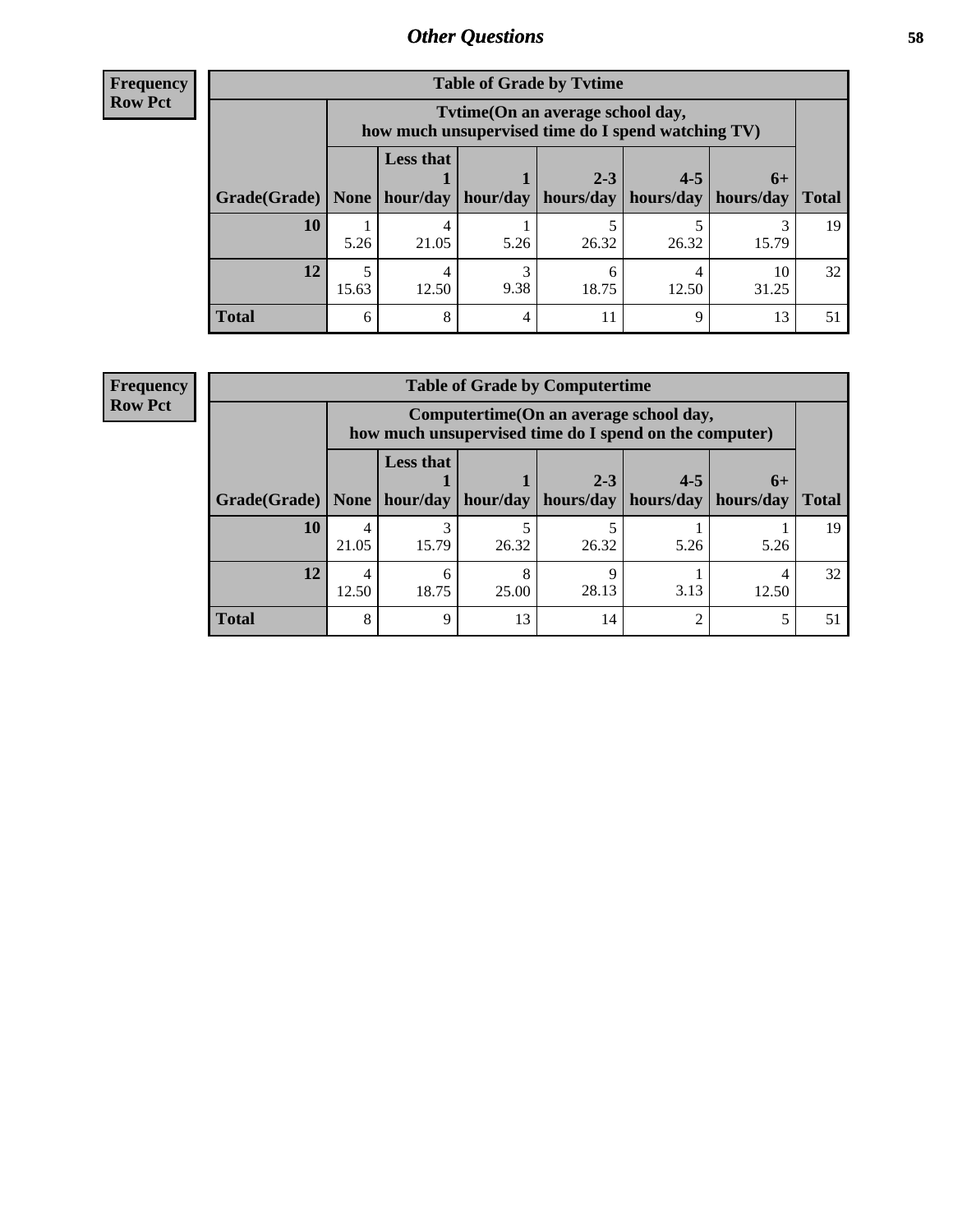## *Questions about Driving Laws* **59** *Driving Questions were asked only of high school students.*

| <b>Frequency</b> |
|------------------|
| <b>Row Pct</b>   |

| <b>Table of Grade by License1</b> |                  |                                                                                                                                           |           |            |               |              |  |  |  |  |
|-----------------------------------|------------------|-------------------------------------------------------------------------------------------------------------------------------------------|-----------|------------|---------------|--------------|--|--|--|--|
|                                   |                  | License1(During the first 6 months of driving<br>with a provisional license,<br>the only passengers who can ride with the<br>driver are:) |           |            |               |              |  |  |  |  |
| Grade(Grade)                      | <b>Parent or</b> | Family<br><b>Guardian   Members  </b>                                                                                                     | Friends   | Anyone     | Don't<br>Know | <b>Total</b> |  |  |  |  |
| <b>10</b>                         | 26.32            | $\mathfrak{D}$<br>10.53                                                                                                                   | 5.26      | 4<br>21.05 | 36.84         | 19           |  |  |  |  |
| 12                                | 8<br>25.00       | 21.88                                                                                                                                     | 3<br>9.38 | 21.88      | ⇁<br>21.88    | 32           |  |  |  |  |
| <b>Total</b>                      | 13               | 9                                                                                                                                         | 4         | 11         | 14            |              |  |  |  |  |

| <b>Frequency</b> | <b>Table of Grade by License2</b>                                                                                                                                                 |             |            |                  |            |             |    |  |  |  |
|------------------|-----------------------------------------------------------------------------------------------------------------------------------------------------------------------------------|-------------|------------|------------------|------------|-------------|----|--|--|--|
| <b>Row Pct</b>   | License2(17 yr old drivers with a<br>provisional driver's license cannot<br>drive between the hours of:)                                                                          |             |            |                  |            |             |    |  |  |  |
|                  | N <sub>0</sub><br>curfew<br>1am<br>for $17$<br>1am<br><b>Midnight</b><br>Don't<br>to<br>to<br>year<br>Grade(Grade)<br>to 6am<br>olds<br><b>Know</b><br><b>Total</b><br>6am<br>5am |             |            |                  |            |             |    |  |  |  |
|                  | 10                                                                                                                                                                                | 10<br>52.63 | 2<br>10.53 | $\Omega$<br>0.00 | 2<br>10.53 | 5<br>26.32  | 19 |  |  |  |
|                  | 12                                                                                                                                                                                | 13<br>40.63 | 5<br>15.63 | 3.13             | 3<br>9.38  | 10<br>31.25 | 32 |  |  |  |
|                  | <b>Total</b>                                                                                                                                                                      | 23          | 7          | 1                | 5          | 15          | 51 |  |  |  |

| Frequency      | <b>Table of Grade by License3</b>                                                      |                      |                  |           |       |       |               |              |
|----------------|----------------------------------------------------------------------------------------|----------------------|------------------|-----------|-------|-------|---------------|--------------|
| <b>Row Pct</b> | License3(For drivers under the age of 21,<br>what level of alcohol is considered DUI?) |                      |                  |           |       |       |               |              |
|                | Grade(Grade)                                                                           | Any<br><b>Amount</b> | $0.02 \mid 0.04$ |           | 0.06  | 0.08  | Don't<br>know | <b>Total</b> |
|                | 10                                                                                     | 5.26                 | 15.79            | 5.26      | 5.26  | 15.79 | 10<br>52.63   | 19           |
|                | 12                                                                                     | 6<br>18.75           | 4<br>12.50       | 3<br>9.38 | 15.63 | 3.13  | 13<br>40.63   | 32           |
|                | <b>Total</b>                                                                           |                      |                  | 4         | 6     | 4     | 23            | 51           |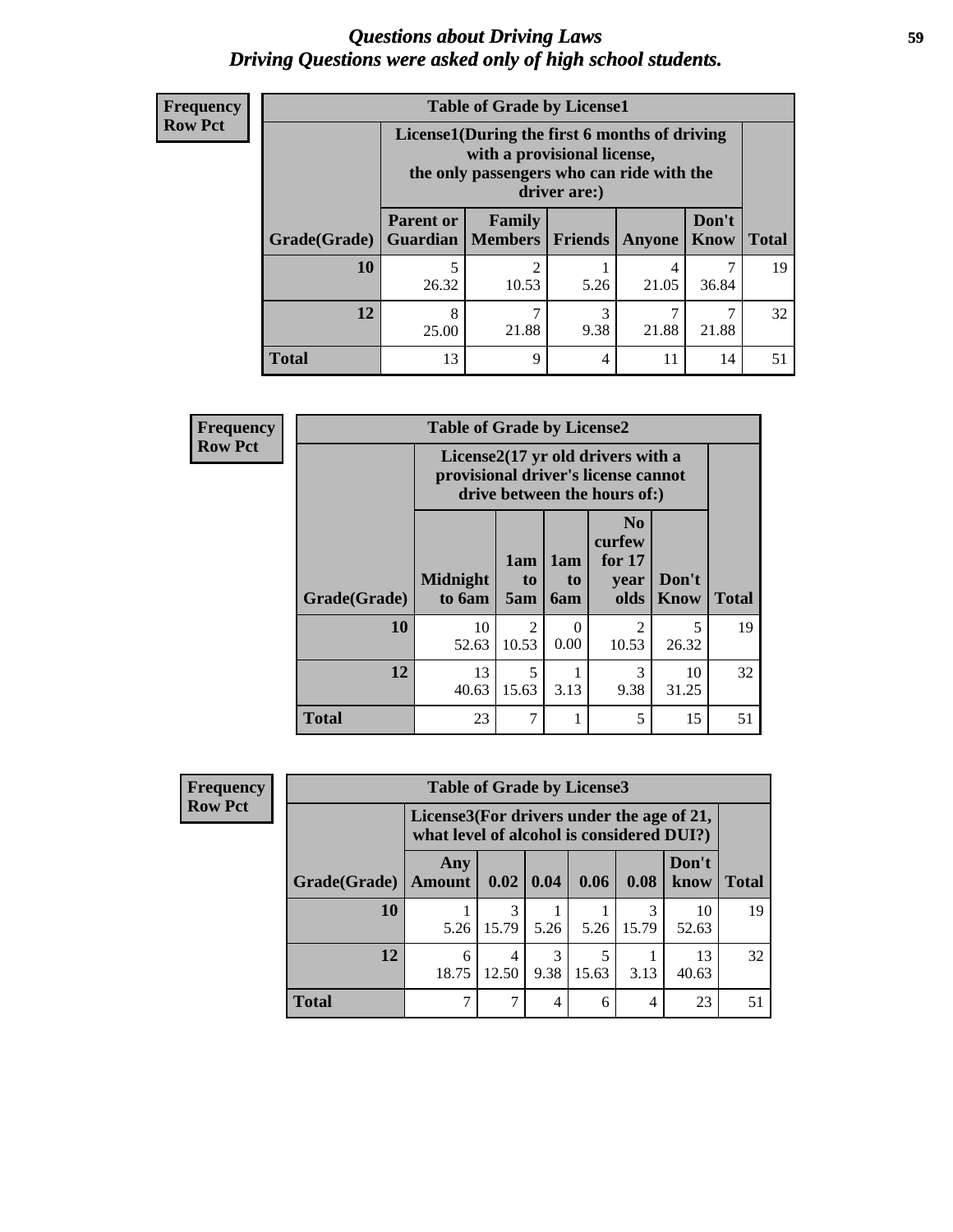## *Questions about Driving Laws* **60** *Driving Questions were asked only of high school students.*

| <b>Frequency</b> |
|------------------|
| <b>Row Pct</b>   |

| <b>Table of Grade by License4</b> |              |                                                                                                                      |                                     |                               |                                             |               |              |
|-----------------------------------|--------------|----------------------------------------------------------------------------------------------------------------------|-------------------------------------|-------------------------------|---------------------------------------------|---------------|--------------|
|                                   |              | License4(A driver under 21 automatically<br>loses his/her license if caught exceeding the<br>posted speet limit by:) |                                     |                               |                                             |               |              |
| Grade(Grade)                      | $15+$<br>mph | $25+$<br>mph                                                                                                         | $35+$<br>mph                        | <b>Depends</b><br>on<br>judge | Can't<br>lose<br>license<br>for<br>speeding | Don't<br>know | <b>Total</b> |
| 10                                | 1<br>5.26    | 3<br>15.79                                                                                                           | 5<br>26.32                          | 3<br>15.79                    | 0<br>0.00                                   | 36.84         | 19           |
| 12                                | 9<br>28.13   | $\mathcal{R}$<br>9.38                                                                                                | $\mathcal{D}_{\mathcal{L}}$<br>6.25 | 3<br>9.38                     | $\mathfrak{D}$<br>6.25                      | 13<br>40.63   | 32           |
| <b>Total</b>                      | 10           | 6                                                                                                                    | 7                                   | 6                             | 2                                           | 20            | 51           |

| Frequency      | <b>Table of Grade by License5</b> |                                                                                                                                                             |                |               |       |  |
|----------------|-----------------------------------|-------------------------------------------------------------------------------------------------------------------------------------------------------------|----------------|---------------|-------|--|
| <b>Row Pct</b> |                                   | License5(A)<br>Georgia teenager<br>with family<br>connections or a<br>good lawyer can<br>break a teen<br>driving law and<br>keep their driver's<br>license) |                |               |       |  |
|                | Grade(Grade)                      | <b>Yes</b>                                                                                                                                                  | N <sub>0</sub> | Don't<br>know | Total |  |
|                | 10                                | 3<br>15.79                                                                                                                                                  | 7<br>36.84     | 9<br>47.37    | 19    |  |
|                | 12                                | 8<br>25.00                                                                                                                                                  | 15<br>46.88    | 9<br>28.13    | 32    |  |
|                | <b>Total</b>                      | 11                                                                                                                                                          | 22             | 18            | 51    |  |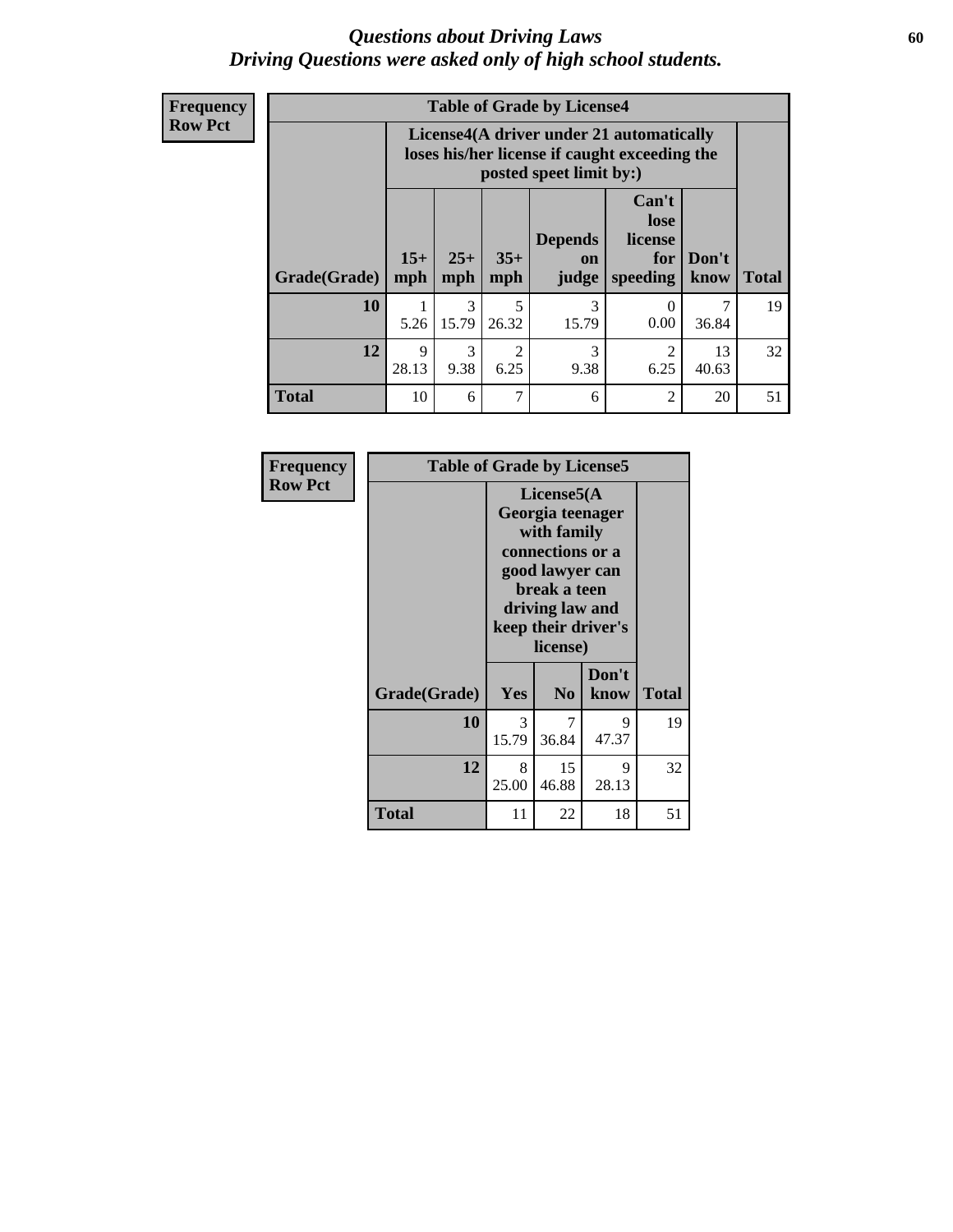## *Questions about Driving Laws* **61** *Driving Questions were asked only of high school students.*

| <b>Frequency</b> | <b>Table of Grade by License6</b> |                                                                                                                                                 |                |               |              |
|------------------|-----------------------------------|-------------------------------------------------------------------------------------------------------------------------------------------------|----------------|---------------|--------------|
| <b>Row Pct</b>   |                                   | License <sub>6</sub> (I know a<br>friend or<br>classmate that<br>broke a teen<br>driving law,<br>but was allowed to<br>keep his/her<br>license) |                |               |              |
|                  | Grade(Grade)                      | <b>Yes</b>                                                                                                                                      | N <sub>0</sub> | Don't<br>know | <b>Total</b> |
|                  | 10                                | 1<br>5.26                                                                                                                                       | 8<br>42.11     | 10<br>52.63   | 19           |
|                  | 12                                | 4<br>12.50                                                                                                                                      | 17<br>53.13    | 11<br>34.38   | 32           |
|                  | <b>Total</b>                      | 5                                                                                                                                               | 25             | 21            | 51           |

| <b>Frequency</b> | <b>Table of Grade by License7</b> |                                                                                               |                                     |                                                   |                        |              |  |  |
|------------------|-----------------------------------|-----------------------------------------------------------------------------------------------|-------------------------------------|---------------------------------------------------|------------------------|--------------|--|--|
| <b>Row Pct</b>   |                                   | License7(A student under the age of 18 cam loser<br>his/her driving privileges if he or she:) |                                     |                                                   |                        |              |  |  |
|                  | Grade(Grade)                      | <b>Have</b><br>more than<br>10<br>unexcused<br>absences<br>per school<br>yr                   | Drop out<br>without  <br>graduating | <b>Bring</b><br>alcohol/drugs/weapon<br>to school | All of<br>the<br>above | <b>Total</b> |  |  |
|                  | 10                                | 5<br>26.32                                                                                    | 2<br>10.53                          | 0.00                                              | 12<br>63.16            | 19           |  |  |
|                  | 12                                | 15<br>46.88                                                                                   | 3<br>9.38                           | 9.38                                              | 11<br>34.38            | 32           |  |  |
|                  | <b>Total</b>                      | 20                                                                                            | 5                                   | 3                                                 | 23                     | 51           |  |  |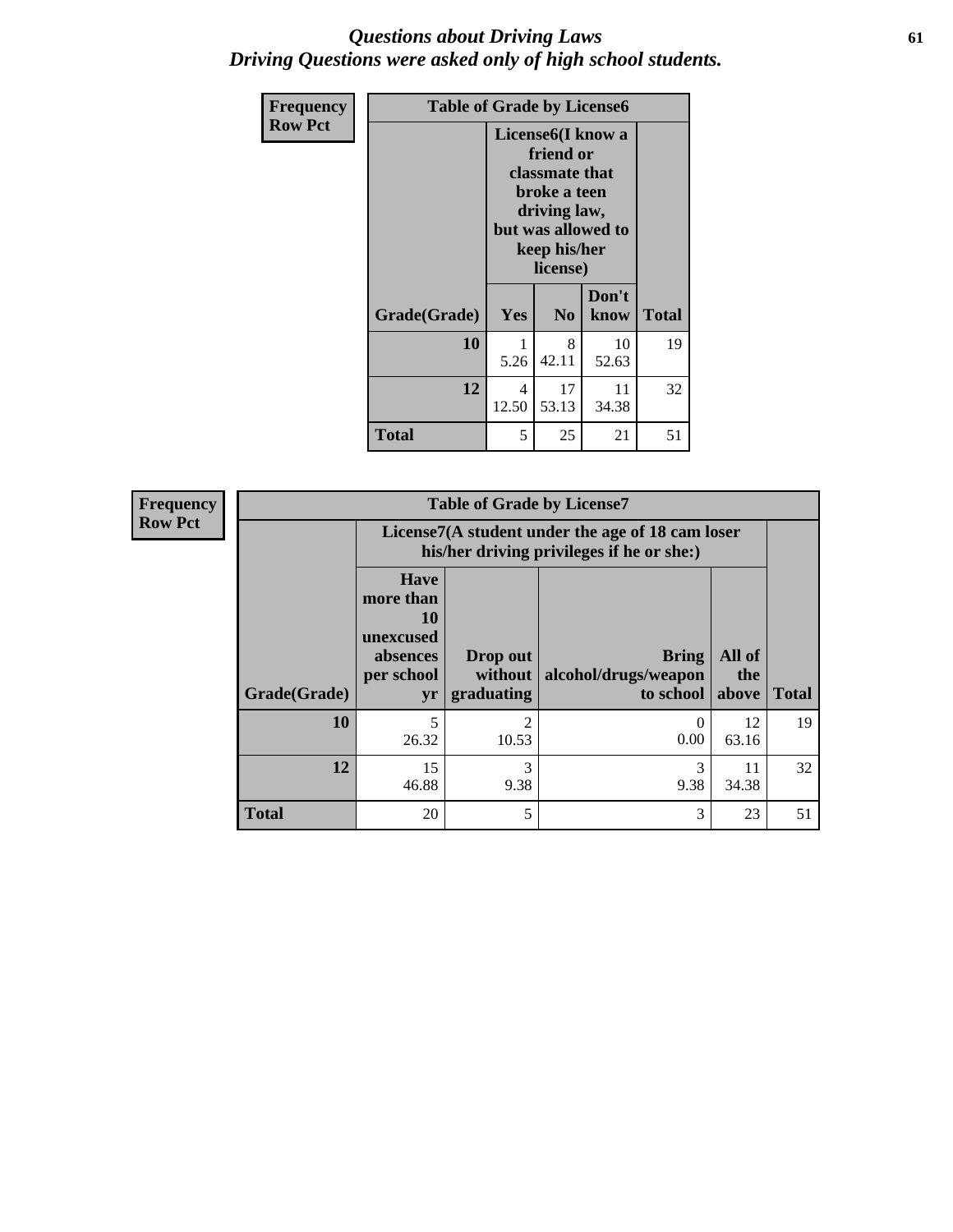# *Select Results by Gender* **62**

| Frequency      | <b>Table of SchoolClimate2 by Gender</b>          |                                 |             |              |  |
|----------------|---------------------------------------------------|---------------------------------|-------------|--------------|--|
| <b>Col Pct</b> | SchoolClimate2(I<br>feel successful at<br>school) | Gender(Gender)<br><b>Female</b> | <b>Male</b> | <b>Total</b> |  |
|                | <b>Strongly Agree</b>                             | 11<br>45.83                     | 11<br>40.74 | 22           |  |
|                | <b>Somewhat Agree</b>                             | 12<br>50.00                     | 11<br>40.74 | 23           |  |
|                | <b>Somewhat Disagree</b>                          | 4.17                            | 4<br>14.81  | 5            |  |
|                | <b>Strongly Disagree</b>                          | 0<br>0.00                       | 3.70        |              |  |
|                | <b>Total</b>                                      | 24                              | 27          | 51           |  |

| Frequency      | <b>Table of SchoolClimate6 by Gender</b>                 |               |                               |              |  |  |
|----------------|----------------------------------------------------------|---------------|-------------------------------|--------------|--|--|
| <b>Col Pct</b> | <b>SchoolClimate6(Teachers</b><br>treat me with respect) | <b>Female</b> | Gender(Gender)<br><b>Male</b> | <b>Total</b> |  |  |
|                | <b>Strongly Agree</b>                                    | 6<br>25.00    | 6<br>22.22                    | 12           |  |  |
|                | <b>Somewhat Agree</b>                                    | 16<br>66.67   | 11<br>40.74                   | 27           |  |  |
|                | <b>Somewhat Disagree</b>                                 | 4.17          | 6<br>22.22                    |              |  |  |
|                | <b>Strongly Disagree</b>                                 | 1<br>4.17     | 4<br>14.81                    | 5            |  |  |
|                | <b>Total</b>                                             | 24            | 27                            | 51           |  |  |

| Frequency      | <b>Table of SchoolClimate8 by Gender</b>                                             |                                 |                      |              |  |
|----------------|--------------------------------------------------------------------------------------|---------------------------------|----------------------|--------------|--|
| <b>Col Pct</b> | <b>SchoolClimate8(Students</b><br>are frequently<br>recognized for good<br>behavior) | Gender(Gender)<br><b>Female</b> | <b>Male</b>          | <b>Total</b> |  |
|                | <b>Strongly Agree</b>                                                                | 5                               | 3                    | 8            |  |
|                | <b>Somewhat Agree</b>                                                                | 20.83<br>8<br>33.33             | 11.11<br>16<br>59.26 | 24           |  |
|                | <b>Somewhat Disagree</b>                                                             | 7<br>29.17                      | 8<br>29.63           | 15           |  |
|                | <b>Strongly Disagree</b>                                                             | 4<br>16.67                      | 0<br>0.00            | 4            |  |
|                | Total                                                                                | 24                              | 27                   | 51           |  |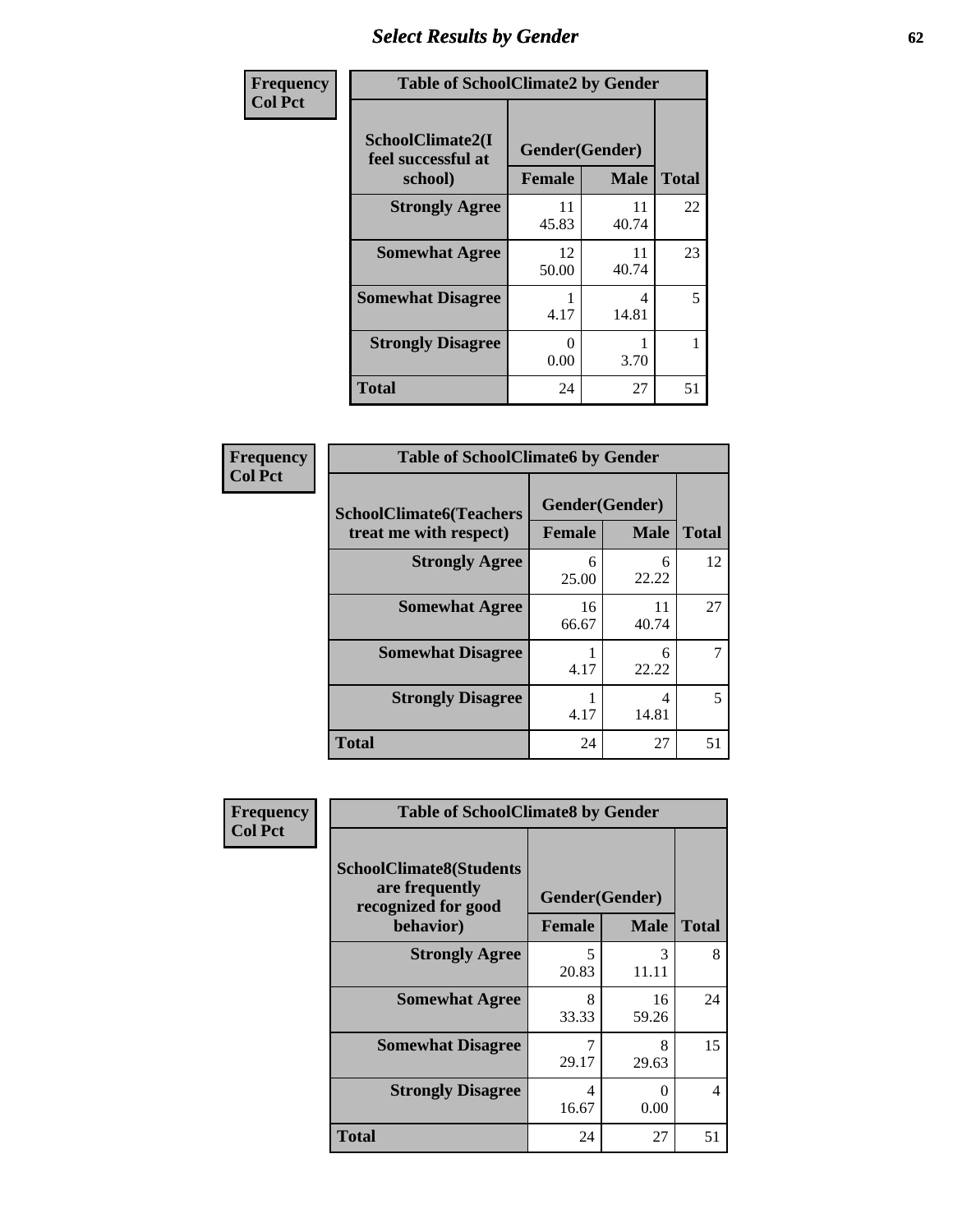# *Select Results by Gender* **63**

| <b>Frequency</b> | <b>Table of Gender by Dropout</b> |                                                                        |             |              |  |
|------------------|-----------------------------------|------------------------------------------------------------------------|-------------|--------------|--|
| <b>Row Pct</b>   |                                   | Dropout(I<br>have<br>thought<br>about<br>dropping<br>out of<br>school) |             |              |  |
|                  | Gender(Gender)                    | Yes                                                                    | No          | <b>Total</b> |  |
|                  | <b>Female</b>                     | 5<br>20.83                                                             | 19<br>79.17 | 24           |  |
|                  | <b>Male</b>                       | 4<br>14.81                                                             | 23<br>85.19 | 27           |  |
|                  | <b>Total</b>                      | 9                                                                      | 42          | 51           |  |

| <b>Frequency</b> | <b>Table of Gender by Dropoutreason</b> |                                                                     |              |                          |                                |              |              |
|------------------|-----------------------------------------|---------------------------------------------------------------------|--------------|--------------------------|--------------------------------|--------------|--------------|
| <b>Row Pct</b>   |                                         | Dropoutreason (If I dropped out the<br>reason would most likely be) |              |                          |                                |              |              |
|                  | <b>Gender(Gender)</b>                   | Won't<br><b>Drop</b><br>out                                         | <b>Bored</b> | Family<br><b>Reasons</b> | <b>Being</b><br><b>Bullied</b> | <b>Other</b> | <b>Total</b> |
|                  | <b>Female</b>                           | 16<br>66.67                                                         | 4.17         | 4.17                     | 8.33                           | 4<br>16.67   | 24           |
|                  | <b>Male</b>                             | 14<br>51.85                                                         | 6<br>22.22   | 3.70                     | 3.70                           | 5<br>18.52   | 27           |
|                  | <b>Total</b>                            | 30                                                                  | 7            | $\mathfrak{D}$           | 3                              | 9            | 51           |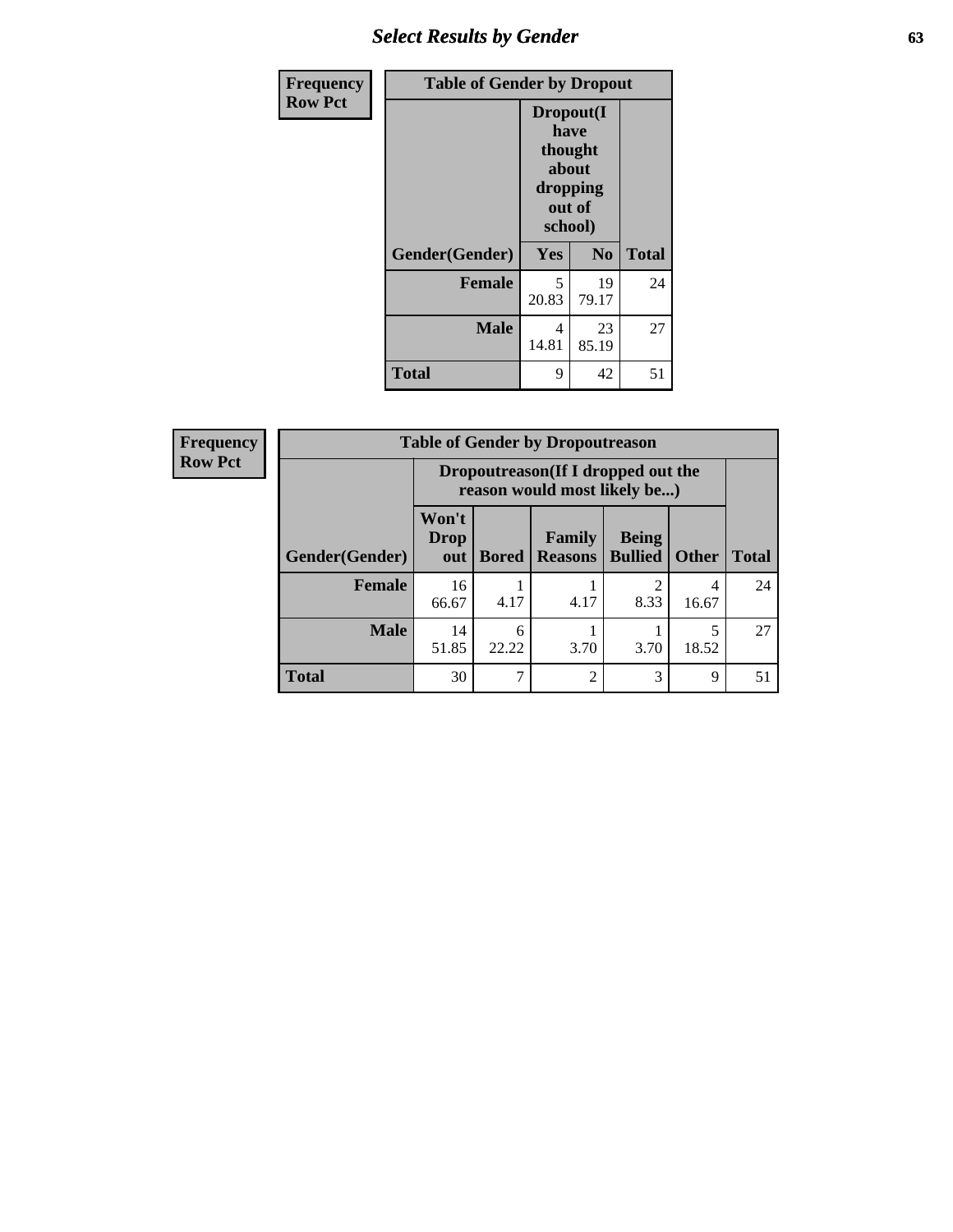*School Safety* **64**

| Frequency      | <b>Table of Gender by Bullied2</b> |                 |                |              |  |  |
|----------------|------------------------------------|-----------------|----------------|--------------|--|--|
| <b>Row Pct</b> |                                    | <b>Bullied2</b> |                |              |  |  |
|                | Gender(Gender)                     | <b>Yes</b>      | N <sub>0</sub> | <b>Total</b> |  |  |
|                | <b>Female</b>                      | 4.17            | 23<br>95.83    | 24           |  |  |
|                | <b>Male</b>                        | 3.70            | 26<br>96.30    | 27           |  |  |
|                | <b>Total</b>                       | $\mathfrak{D}$  | 49             | 51           |  |  |

| Frequency      | <b>Table of Gender by Bulliedothers2</b> |                       |                |              |
|----------------|------------------------------------------|-----------------------|----------------|--------------|
| <b>Row Pct</b> |                                          | <b>Bulliedothers2</b> |                |              |
|                | Gender(Gender)                           | Yes                   | N <sub>0</sub> | <b>Total</b> |
|                | <b>Female</b>                            | 3<br>12.50            | 21<br>87.50    | 24           |
|                | <b>Male</b>                              | 3.70                  | 26<br>96.30    | 27           |
|                | Total                                    | 4                     | 47             |              |

| Frequency      | <b>Table of Gender by Weaponschool2</b> |                      |                |              |  |
|----------------|-----------------------------------------|----------------------|----------------|--------------|--|
| <b>Row Pct</b> |                                         | <b>Weaponschool2</b> |                |              |  |
|                | Gender(Gender)                          | Yes                  | N <sub>0</sub> | <b>Total</b> |  |
|                | <b>Female</b>                           | 8.33                 | 22<br>91.67    | 24           |  |
|                | <b>Male</b>                             | 0.00                 | 27<br>100.00   | 27           |  |
|                | <b>Total</b>                            | 2                    | 49             | 51           |  |

| Frequency      | <b>Table of Gender by Absentunsafe2</b> |               |                |              |
|----------------|-----------------------------------------|---------------|----------------|--------------|
| <b>Row Pct</b> |                                         | Absentunsafe2 |                |              |
|                | Gender(Gender)                          | Yes           | N <sub>0</sub> | <b>Total</b> |
|                | <b>Female</b>                           | 8.33          | 22<br>91.67    | 24           |
|                | <b>Male</b>                             | 0.00          | 27<br>100.00   | 27           |
|                | <b>Total</b>                            |               | 49             | 51           |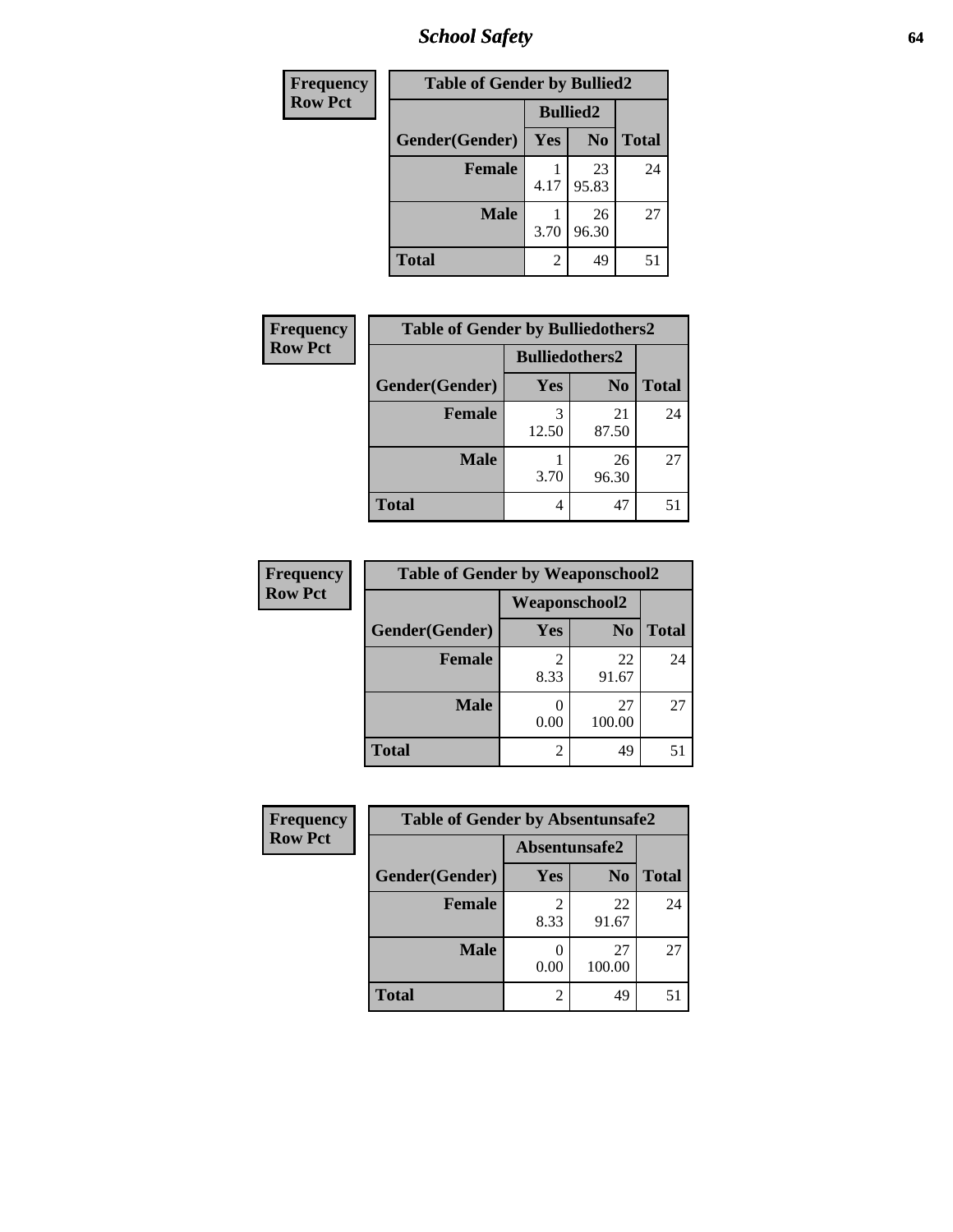*School Safety* **65**

| Frequency      | <b>Table of Gender by Gangself</b> |                                                                                                |                |              |
|----------------|------------------------------------|------------------------------------------------------------------------------------------------|----------------|--------------|
| <b>Row Pct</b> |                                    | Gangself(I<br>have<br>participated<br>in illegal gang<br>activities in<br>the past 30<br>days) |                |              |
|                | Gender(Gender)                     | Yes                                                                                            | N <sub>0</sub> | <b>Total</b> |
|                | <b>Female</b>                      | $\overline{c}$<br>8.33                                                                         | 22<br>91.67    | 24           |
|                | <b>Male</b>                        | 3<br>11.11                                                                                     | 24<br>88.89    | 27           |
|                | <b>Total</b>                       | 5                                                                                              | 46             | 51           |

| Frequency      | <b>Table of Gender by Gangpeers</b> |                                                                                                                             |                |              |
|----------------|-------------------------------------|-----------------------------------------------------------------------------------------------------------------------------|----------------|--------------|
| <b>Row Pct</b> |                                     | <b>Gangpeers</b> (I<br>have friends<br>who have<br>participated<br>in illegal gang<br>activities in<br>the past 30<br>days) |                |              |
|                | Gender(Gender)                      | <b>Yes</b>                                                                                                                  | N <sub>0</sub> | <b>Total</b> |
|                | <b>Female</b>                       | 4<br>16.67                                                                                                                  | 20<br>83.33    | 24           |
|                | <b>Male</b>                         | 8<br>29.63                                                                                                                  | 19<br>70.37    | 27           |
|                | <b>Total</b>                        | 12                                                                                                                          | 39             | 51           |

| Frequency      | <b>Table of Gender by Pickedon2</b> |            |                |              |  |
|----------------|-------------------------------------|------------|----------------|--------------|--|
| <b>Row Pct</b> |                                     | Pickedon2  |                |              |  |
|                | Gender(Gender)                      | <b>Yes</b> | N <sub>0</sub> | <b>Total</b> |  |
|                | <b>Female</b>                       | 6<br>25.00 | 18<br>75.00    | 24           |  |
|                | <b>Male</b>                         | 4<br>14.81 | 23<br>85.19    | 27           |  |
|                | <b>Total</b>                        | 10         | 41             | 51           |  |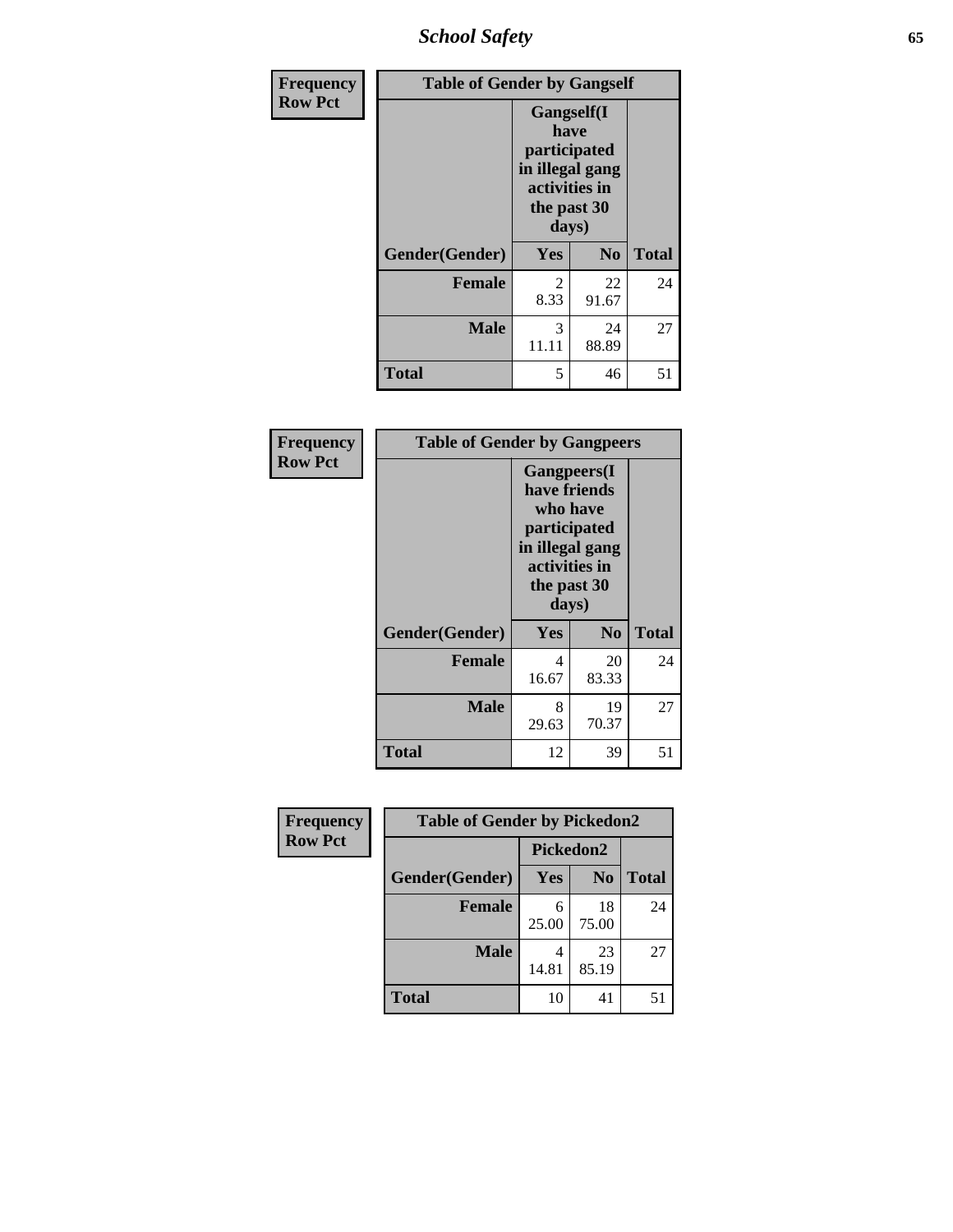*School Safety* **66**

| Frequency      | <b>Table of Gender by Safeschool2</b> |             |                |              |  |
|----------------|---------------------------------------|-------------|----------------|--------------|--|
| <b>Row Pct</b> |                                       | Safeschool2 |                |              |  |
|                | Gender(Gender)                        | Yes         | N <sub>0</sub> | <b>Total</b> |  |
|                | <b>Female</b>                         | 16<br>66.67 | 8<br>33.33     | 24           |  |
|                | <b>Male</b>                           | 19<br>70.37 | 8<br>29.63     | 27           |  |
|                | <b>Total</b>                          | 35          | 16             | 51           |  |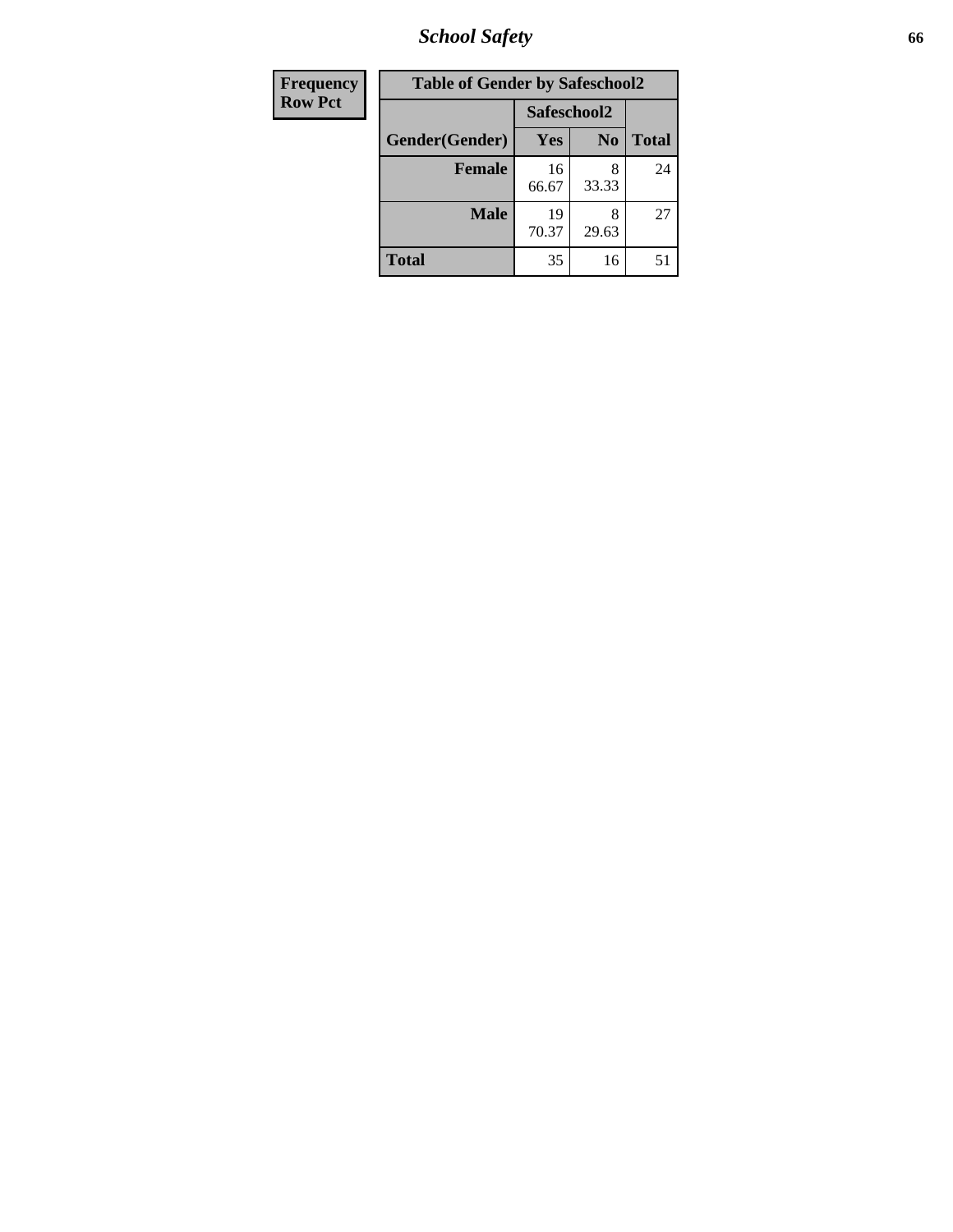# *Incidence of Drug Use* 67

| <b>Frequency</b> | <b>Table of Gender by AlcoholAlt</b> |                                          |                |              |
|------------------|--------------------------------------|------------------------------------------|----------------|--------------|
| <b>Row Pct</b>   |                                      | AlcoholAlt(Alcohol<br>use, past 30 days) |                |              |
|                  | Gender(Gender)                       | Yes                                      | N <sub>0</sub> | <b>Total</b> |
|                  | <b>Female</b>                        | 0.00                                     | 24<br>100.00   | 24           |
|                  | <b>Male</b>                          | 3.70                                     | 26<br>96.30    | 27           |
|                  | <b>Total</b>                         |                                          | 50             | 51           |

| <b>Frequency</b> | <b>Table of Gender by TobaccoAny</b> |                                          |              |  |  |
|------------------|--------------------------------------|------------------------------------------|--------------|--|--|
| <b>Row Pct</b>   |                                      | TobaccoAny(Tobacco<br>use, past 30 days) |              |  |  |
|                  | Gender(Gender)                       | N <sub>0</sub>                           | <b>Total</b> |  |  |
|                  | <b>Female</b>                        | 24<br>100.00                             | 24           |  |  |
|                  | <b>Male</b>                          | 27<br>100.00                             | 27           |  |  |
|                  | <b>Total</b>                         | 51                                       | 51           |  |  |

| <b>Frequency</b> | <b>Table of Gender by MarijuanaAlt</b> |                        |                                              |       |
|------------------|----------------------------------------|------------------------|----------------------------------------------|-------|
| <b>Row Pct</b>   |                                        |                        | MarijuanaAlt(Marijuana<br>use, past 30 days) |       |
|                  | Gender(Gender)                         | <b>Yes</b>             | N <sub>0</sub>                               | Total |
|                  | <b>Female</b>                          | 0.00                   | 24<br>100.00                                 | 24    |
|                  | <b>Male</b>                            | $\overline{c}$<br>7.41 | 25<br>92.59                                  | 27    |
|                  | <b>Total</b>                           | 2                      | 49                                           | 51    |

| Frequency      |                | <b>Table of Gender by OtherDrugAny</b>                  |              |  |
|----------------|----------------|---------------------------------------------------------|--------------|--|
| <b>Row Pct</b> |                | <b>OtherDrugAny(Other</b><br>drug use,<br>past 30 days) |              |  |
|                | Gender(Gender) | N <sub>0</sub>                                          | <b>Total</b> |  |
|                | <b>Female</b>  | 24<br>100.00                                            | 24           |  |
|                | <b>Male</b>    | 27<br>100.00                                            | 27           |  |
|                | <b>Total</b>   | 51                                                      | 51           |  |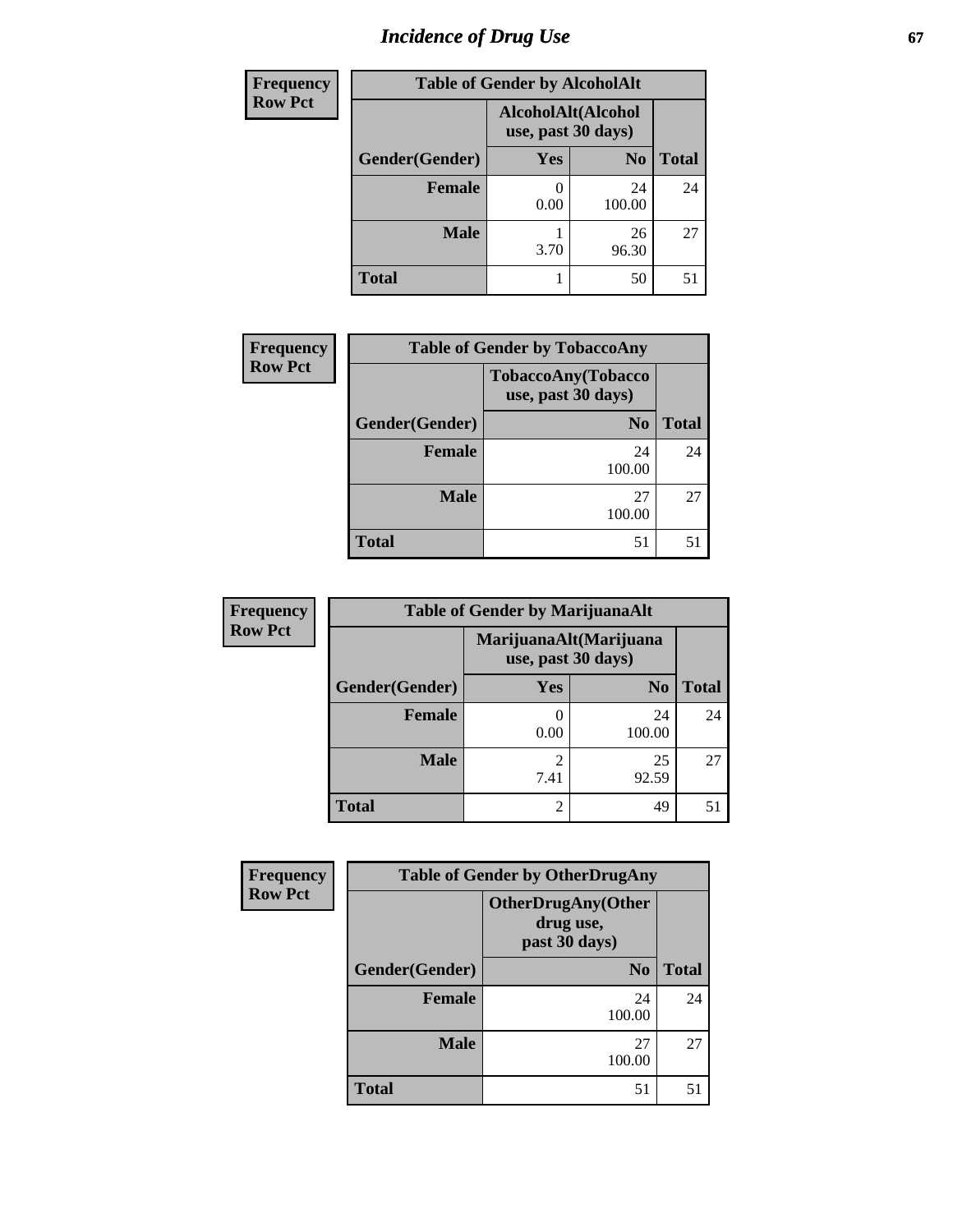## *Average Age at Onset of Use* **68** *Results for "Average Age at Onset of Use" questions exclude students who said they did not use that substance*

## **Gender=Female**

| Variable           | <b>Label</b>                                                       | <b>Mean</b> |
|--------------------|--------------------------------------------------------------------|-------------|
| Alcoholinit2       | I started using alcohol when I was                                 | 15.00       |
| Cigarettesinit2    | I started smoking tobacco when I was                               |             |
| Smokelessinit2     | I started chewing tobacco when I was                               |             |
| Marijuanainit2     | I started using marijuana when I was                               |             |
| Cocaineinit2       | I started using cocaine when I was                                 |             |
| Inhalantsinit2     | I started using inhalants when I was                               |             |
| Steroidsinit2      | I started using steroids when I was                                |             |
| Ecstasyinit2       | I started using ecstasy when I was                                 |             |
| Methinit2          | I started using methamphetamines when I was                        |             |
| Hallucinogensinit2 | I started using hallucinogens when I was                           |             |
| Prescription in t2 | I started using prescription drugs not prescribed to me when I was |             |

## **Gender=Male**

| <b>Variable</b>    | Label                                                              | <b>Mean</b> |
|--------------------|--------------------------------------------------------------------|-------------|
| Alcoholinit2       | I started using alcohol when I was                                 | 14.33       |
| Cigarettesinit2    | I started smoking tobacco when I was                               | 18.00       |
| Smokelessinit2     | I started chewing tobacco when I was                               |             |
| Marijuanainit2     | I started using marijuana when I was                               | 14.50       |
| Cocaineinit2       | I started using cocaine when I was                                 |             |
| Inhalantsinit2     | I started using inhalants when I was                               |             |
| Steroidsinit2      | I started using steroids when I was                                |             |
| Ecstasyinit2       | I started using ecstasy when I was                                 |             |
| Methinit2          | I started using methamphetamines when I was                        |             |
| Hallucinogensinit2 | I started using hallucinogens when I was                           |             |
| Prescriptioninit2  | I started using prescription drugs not prescribed to me when I was | 8.00        |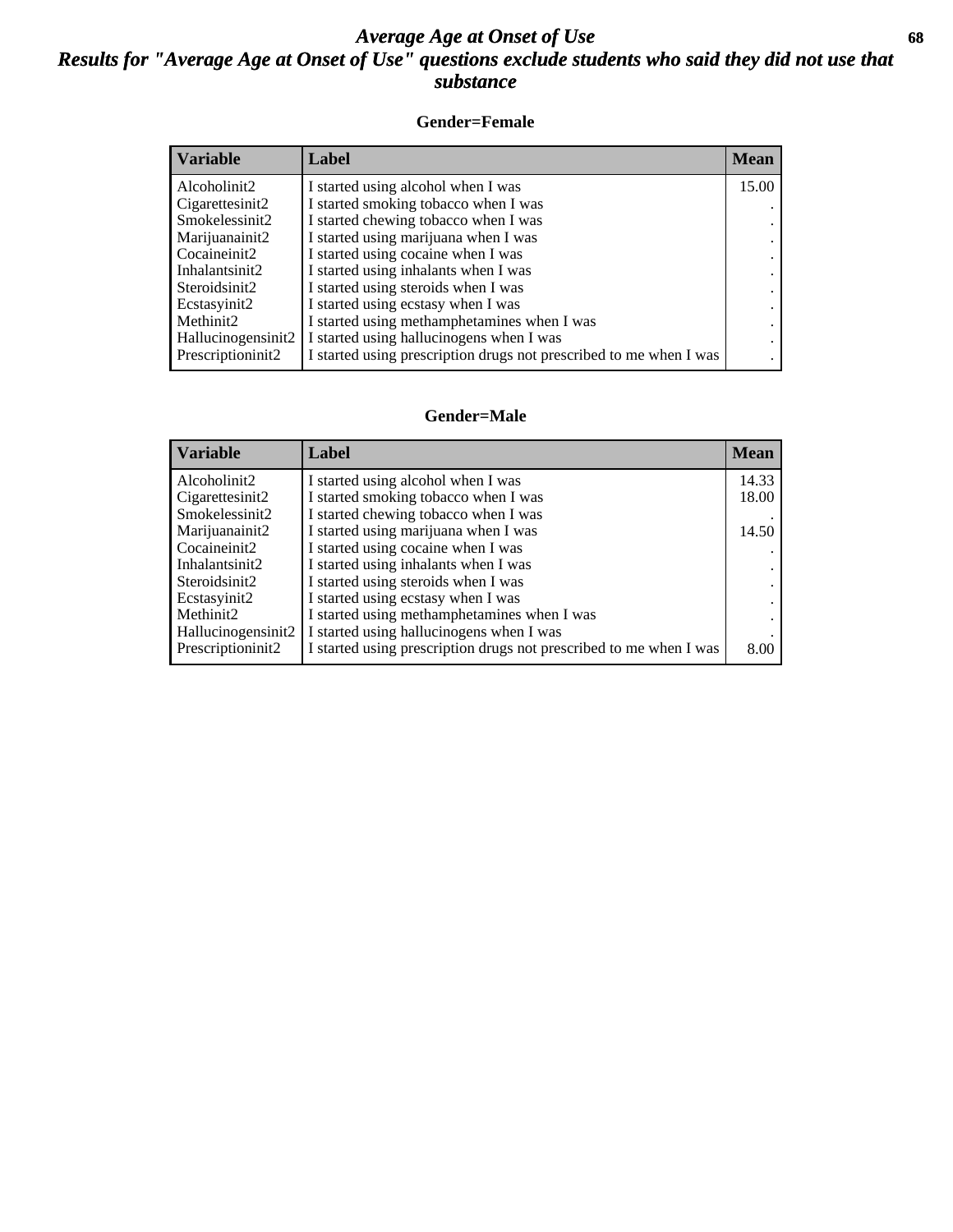# *I Think These Drugs are Harmful* **69**

| <b>Frequency</b> | <b>Table of Gender by Alcoholharmdich</b> |                                                   |                |              |
|------------------|-------------------------------------------|---------------------------------------------------|----------------|--------------|
| <b>Row Pct</b>   |                                           | Alcoholharmdich(I<br>think alcohol is<br>harmful) |                |              |
|                  | Gender(Gender)                            | <b>Yes</b>                                        | N <sub>0</sub> | <b>Total</b> |
|                  | <b>Female</b>                             | 19<br>79.17                                       | 5<br>20.83     | 24           |
|                  | <b>Male</b>                               | 23<br>85.19                                       | 4<br>14.81     | 27           |
|                  | <b>Total</b>                              | 42                                                | 9              | 51           |

| Frequency      | <b>Table of Gender by Tobaccoharmdich</b> |                  |                               |              |
|----------------|-------------------------------------------|------------------|-------------------------------|--------------|
| <b>Row Pct</b> |                                           | think tobacco is | Tobaccoharmdich(I<br>harmful) |              |
|                | Gender(Gender)                            | <b>Yes</b>       | N <sub>0</sub>                | <b>Total</b> |
|                | <b>Female</b>                             | 21<br>87.50      | 3<br>12.50                    | 24           |
|                | <b>Male</b>                               | 23<br>85.19      | 4<br>14.81                    | 27           |
|                | <b>Total</b>                              | 44               |                               | 51           |

| Frequency      | <b>Table of Gender by Marijuanaharmdich</b> |                                                       |                |              |
|----------------|---------------------------------------------|-------------------------------------------------------|----------------|--------------|
| <b>Row Pct</b> |                                             | Marijuanaharmdich(I<br>think marijuana is<br>harmful) |                |              |
|                | Gender(Gender)                              | <b>Yes</b>                                            | N <sub>0</sub> | <b>Total</b> |
|                | <b>Female</b>                               | 20<br>83.33                                           | 4<br>16.67     | 24           |
|                | <b>Male</b>                                 | 18<br>66.67                                           | Q<br>33.33     | 27           |
|                | <b>Total</b>                                | 38                                                    | 13             | 51           |

| Frequency      | <b>Table of Gender by Otherdrugharmdich</b> |                                                          |                |              |
|----------------|---------------------------------------------|----------------------------------------------------------|----------------|--------------|
| <b>Row Pct</b> |                                             | Otherdrugharmdich(I<br>think other drugs are<br>harmful) |                |              |
|                | Gender(Gender)                              | <b>Yes</b>                                               | N <sub>0</sub> | <b>Total</b> |
|                | <b>Female</b>                               | 21<br>87.50                                              | 3<br>12.50     | 24           |
|                | <b>Male</b>                                 | 24<br>88.89                                              | 3              | 27           |
|                | <b>Total</b>                                | 45                                                       | 6              | 51           |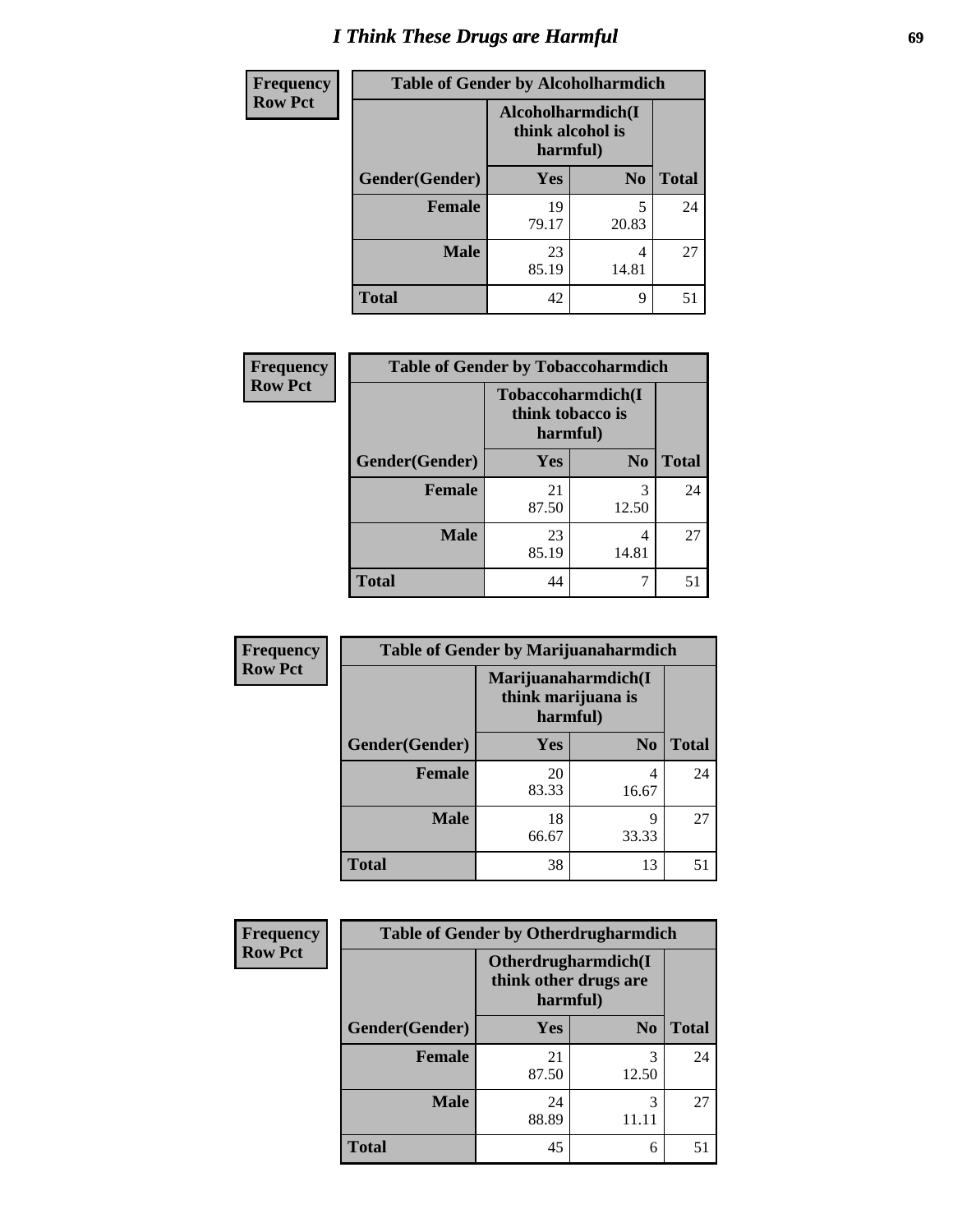| <b>Frequency</b> | <b>Table of Gender by Alcohollocation1</b> |                                                               |             |              |
|------------------|--------------------------------------------|---------------------------------------------------------------|-------------|--------------|
| <b>Row Pct</b>   |                                            | <b>Alcohollocation1(Places</b><br><b>Friends Use Alcohol)</b> |             |              |
|                  | Gender(Gender)                             |                                                               | Do Not Use  | <b>Total</b> |
|                  | <b>Female</b>                              | 20.83                                                         | 19<br>79.17 | 24           |
|                  | <b>Male</b>                                | 8<br>29.63                                                    | 19<br>70.37 | 27           |
|                  | Total                                      | 13                                                            | 38          | 51           |

| <b>Frequency</b> | <b>Table of Gender by Alcohollocation2</b> |                                                               |       |              |
|------------------|--------------------------------------------|---------------------------------------------------------------|-------|--------------|
| <b>Row Pct</b>   |                                            | <b>Alcohollocation2(Places</b><br><b>Friends Use Alcohol)</b> |       |              |
|                  | Gender(Gender)                             |                                                               | Home  | <b>Total</b> |
|                  | <b>Female</b>                              | 20<br>83.33                                                   | 16.67 | 24           |
|                  | <b>Male</b>                                | 23<br>85.19                                                   | 14.81 | 27           |
|                  | <b>Total</b>                               | 43                                                            | 8     |              |

| Frequency      | <b>Table of Gender by Alcohollocation3</b> |                                                               |               |              |
|----------------|--------------------------------------------|---------------------------------------------------------------|---------------|--------------|
| <b>Row Pct</b> |                                            | <b>Alcohollocation3(Places</b><br><b>Friends Use Alcohol)</b> |               |              |
|                | Gender(Gender)                             |                                                               | <b>School</b> | <b>Total</b> |
|                | <b>Female</b>                              | 23<br>95.83                                                   | 4.17          | 24           |
|                | <b>Male</b>                                | 24<br>88.89                                                   | 11.11         | 27           |
|                | <b>Total</b>                               | 47                                                            | 4             | 51           |

| <b>Frequency</b> | <b>Table of Gender by Alcohollocation4</b> |             |                                                               |              |
|------------------|--------------------------------------------|-------------|---------------------------------------------------------------|--------------|
| <b>Row Pct</b>   |                                            |             | <b>Alcohollocation4(Places</b><br><b>Friends Use Alcohol)</b> |              |
|                  | Gender(Gender)                             |             | Car                                                           | <b>Total</b> |
|                  | <b>Female</b>                              | 23<br>95.83 | 4.17                                                          | 24           |
|                  | <b>Male</b>                                | 23<br>85.19 | 14.81                                                         | 27           |
|                  | <b>Total</b>                               | 46          | 5                                                             | 51           |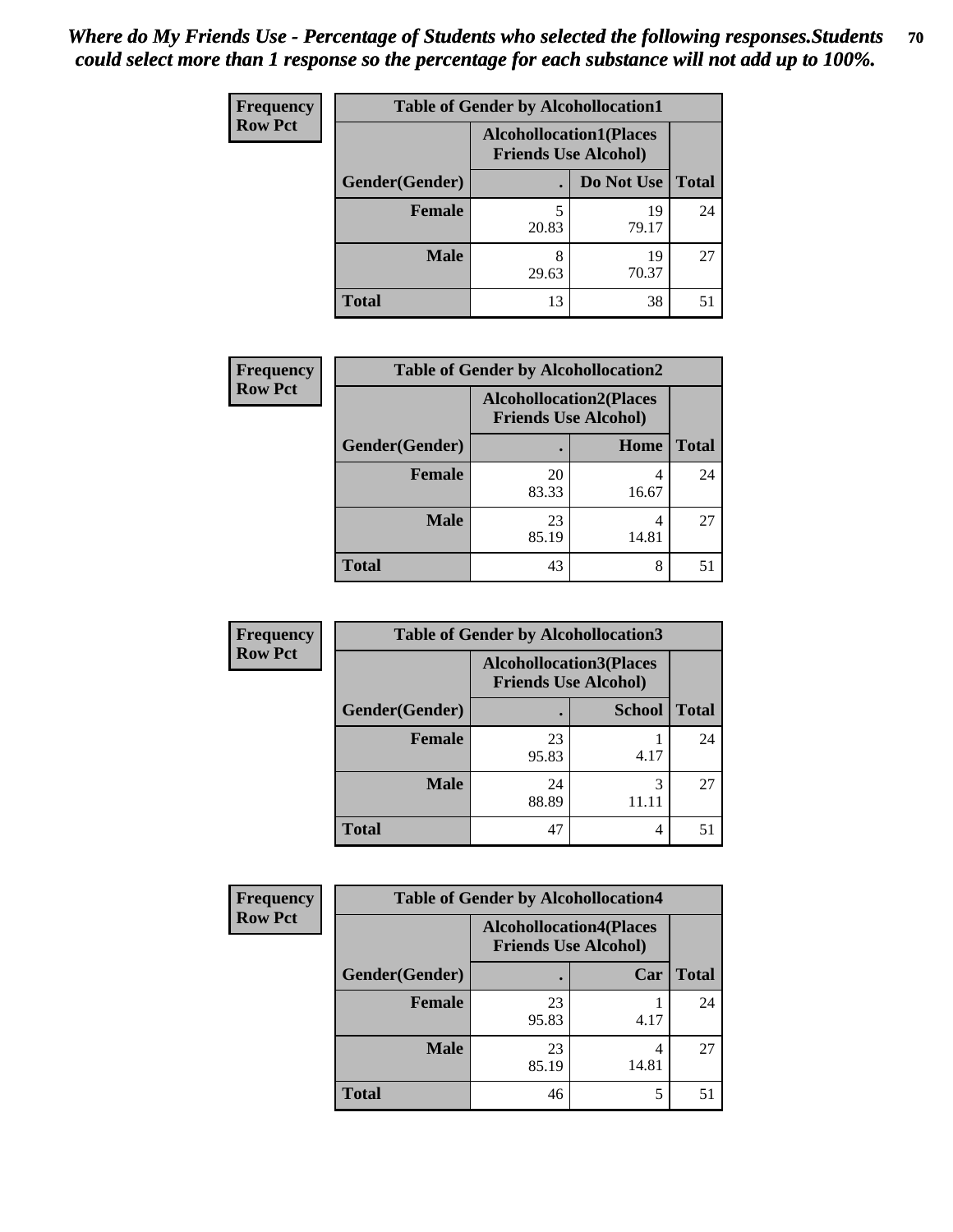| <b>Frequency</b> | <b>Table of Gender by Alcohollocation5</b> |                                                               |                                 |              |
|------------------|--------------------------------------------|---------------------------------------------------------------|---------------------------------|--------------|
| <b>Row Pct</b>   |                                            | <b>Alcohollocation5(Places</b><br><b>Friends Use Alcohol)</b> |                                 |              |
|                  | Gender(Gender)                             |                                                               | <b>Friend's</b><br><b>House</b> | <b>Total</b> |
|                  | <b>Female</b>                              | 22<br>91.67                                                   | 8.33                            | 24           |
|                  | <b>Male</b>                                | 21<br>77.78                                                   | 6<br>22.22                      | 27           |
|                  | <b>Total</b>                               | 43                                                            | 8                               | 51           |

| Frequency      | <b>Table of Gender by Alcohollocation6</b> |                                                               |                        |              |
|----------------|--------------------------------------------|---------------------------------------------------------------|------------------------|--------------|
| <b>Row Pct</b> |                                            | <b>Alcohollocation6(Places</b><br><b>Friends Use Alcohol)</b> |                        |              |
|                | Gender(Gender)                             |                                                               | <b>Other</b>           | <b>Total</b> |
|                | <b>Female</b>                              | 22<br>91.67                                                   | $\mathfrak{D}$<br>8.33 | 24           |
|                | <b>Male</b>                                | 22<br>81.48                                                   | 18.52                  | 27           |
|                | <b>Total</b>                               | 44                                                            | ⇁                      | 51           |

| Frequency      | <b>Table of Gender by Tobaccolocation1</b> |                                                               |             |              |  |
|----------------|--------------------------------------------|---------------------------------------------------------------|-------------|--------------|--|
| <b>Row Pct</b> |                                            | <b>Tobaccolocation1(Places</b><br><b>Friends Use Tobacco)</b> |             |              |  |
|                | Gender(Gender)                             |                                                               | Do Not Use  | <b>Total</b> |  |
|                | Female                                     | 16.67                                                         | 20<br>83.33 | 24           |  |
|                | <b>Male</b>                                | 25.93                                                         | 20<br>74.07 | 27           |  |
|                | <b>Total</b>                               | 11                                                            | 40          | 51           |  |

| <b>Frequency</b> | <b>Table of Gender by Tobaccolocation2</b> |                                                               |       |              |
|------------------|--------------------------------------------|---------------------------------------------------------------|-------|--------------|
| <b>Row Pct</b>   |                                            | <b>Tobaccolocation2(Places</b><br><b>Friends Use Tobacco)</b> |       |              |
|                  | Gender(Gender)                             |                                                               | Home  | <b>Total</b> |
|                  | Female                                     | 21<br>87.50                                                   | 12.50 | 24           |
|                  | <b>Male</b>                                | 20<br>74.07                                                   | 25.93 | 27           |
|                  | <b>Total</b>                               | 41                                                            | 10    | 51           |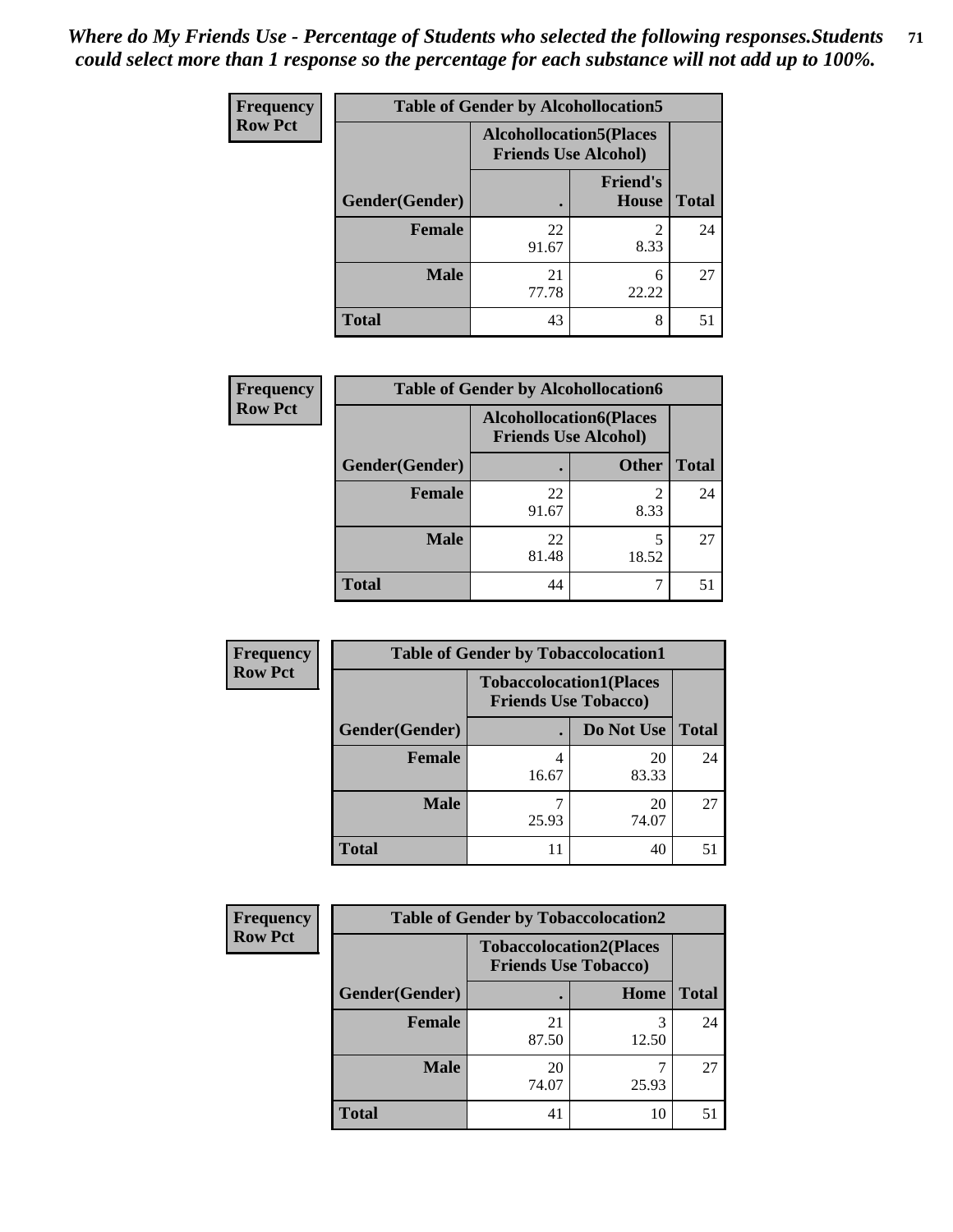| <b>Frequency</b> | <b>Table of Gender by Tobaccolocation3</b> |                                                               |               |              |  |
|------------------|--------------------------------------------|---------------------------------------------------------------|---------------|--------------|--|
| <b>Row Pct</b>   |                                            | <b>Tobaccolocation3(Places</b><br><b>Friends Use Tobacco)</b> |               |              |  |
|                  | Gender(Gender)                             |                                                               | <b>School</b> | <b>Total</b> |  |
|                  | <b>Female</b>                              | 21<br>87.50                                                   | 12.50         | 24           |  |
|                  | <b>Male</b>                                | 24<br>88.89                                                   | 3<br>11.11    | 27           |  |
|                  | <b>Total</b>                               | 45                                                            | 6             | 51           |  |

| <b>Frequency</b> | <b>Table of Gender by Tobaccolocation4</b> |                                                               |            |              |
|------------------|--------------------------------------------|---------------------------------------------------------------|------------|--------------|
| <b>Row Pct</b>   |                                            | <b>Tobaccolocation4(Places</b><br><b>Friends Use Tobacco)</b> |            |              |
|                  | Gender(Gender)                             |                                                               | Car        | <b>Total</b> |
|                  | <b>Female</b>                              | 21<br>87.50                                                   | 3<br>12.50 | 24           |
|                  | <b>Male</b>                                | 23<br>85.19                                                   | 14.81      | 27           |
|                  | <b>Total</b>                               | 44                                                            |            |              |

| <b>Frequency</b> | <b>Table of Gender by Tobaccolocation5</b> |                                                               |                                 |              |
|------------------|--------------------------------------------|---------------------------------------------------------------|---------------------------------|--------------|
| <b>Row Pct</b>   |                                            | <b>Tobaccolocation5(Places</b><br><b>Friends Use Tobacco)</b> |                                 |              |
|                  | Gender(Gender)                             |                                                               | <b>Friend's</b><br><b>House</b> | <b>Total</b> |
|                  | Female                                     | 21<br>87.50                                                   | 3<br>12.50                      | 24           |
|                  | <b>Male</b>                                | 22<br>81.48                                                   | 18.52                           | 27           |
|                  | <b>Total</b>                               | 43                                                            | 8                               | 51           |

| <b>Frequency</b> | <b>Table of Gender by Tobaccolocation6</b> |                                                               |              |              |
|------------------|--------------------------------------------|---------------------------------------------------------------|--------------|--------------|
| <b>Row Pct</b>   |                                            | <b>Tobaccolocation6(Places</b><br><b>Friends Use Tobacco)</b> |              |              |
|                  | Gender(Gender)                             |                                                               | <b>Other</b> | <b>Total</b> |
|                  | Female                                     | 21<br>87.50                                                   | 12.50        | 24           |
|                  | <b>Male</b>                                | 25<br>92.59                                                   | 7.41         | 27           |
|                  | <b>Total</b>                               | 46                                                            | 5            | 51           |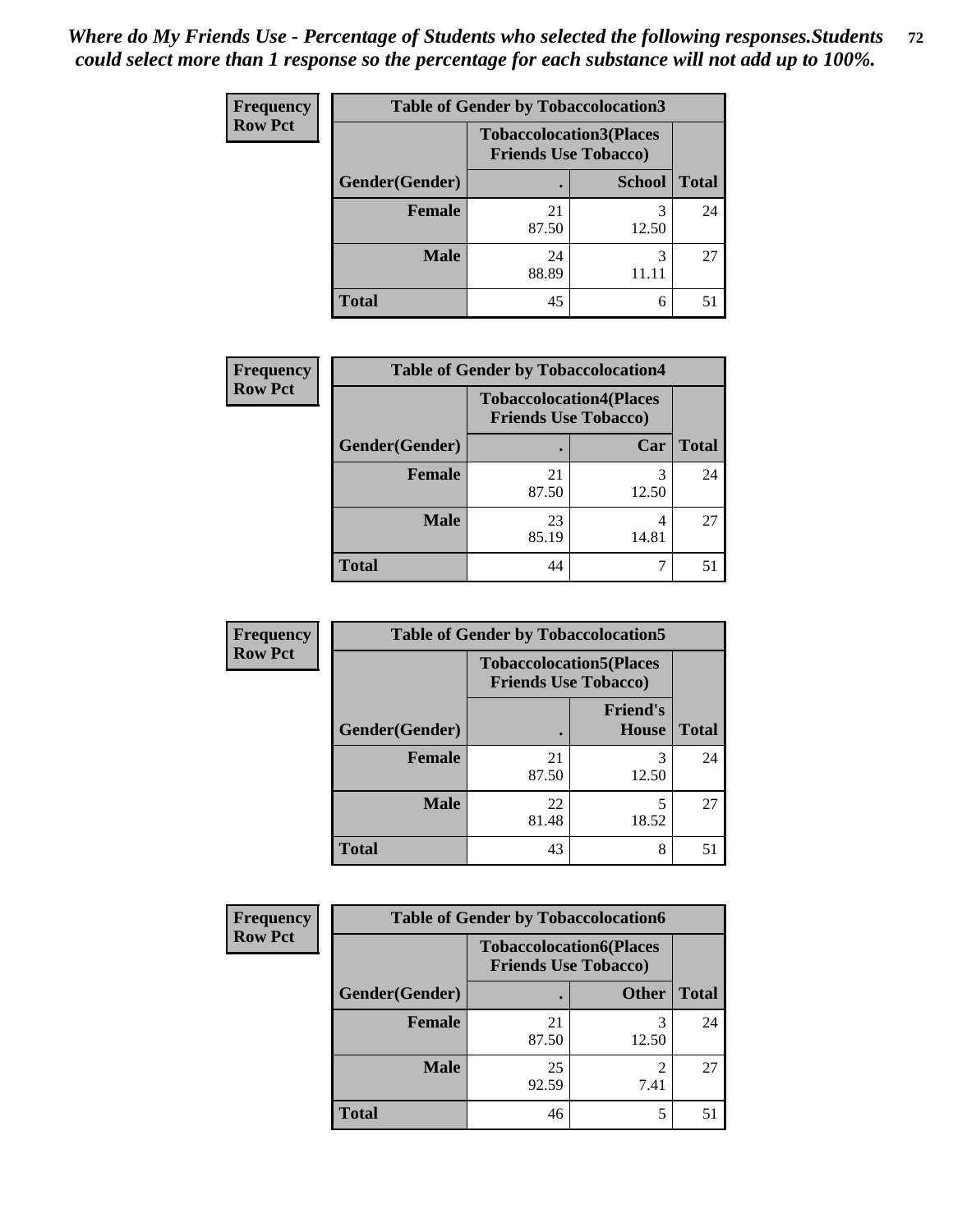| <b>Frequency</b> | <b>Table of Gender by Marijuanalocation1</b> |                                                                    |             |              |  |
|------------------|----------------------------------------------|--------------------------------------------------------------------|-------------|--------------|--|
| <b>Row Pct</b>   |                                              | <b>Marijuanalocation1(Places</b><br><b>Friends Use Marijuana</b> ) |             |              |  |
|                  | Gender(Gender)                               |                                                                    | Do Not Use  | <b>Total</b> |  |
|                  | <b>Female</b>                                | 20.83                                                              | 19<br>79.17 | 24           |  |
|                  | <b>Male</b>                                  | 10<br>37.04                                                        | 17<br>62.96 | 27           |  |
|                  | Total                                        | 15                                                                 | 36          | 51           |  |

| <b>Frequency</b> | <b>Table of Gender by Marijuanalocation2</b> |                                                                    |            |              |  |
|------------------|----------------------------------------------|--------------------------------------------------------------------|------------|--------------|--|
| <b>Row Pct</b>   |                                              | <b>Marijuanalocation2(Places</b><br><b>Friends Use Marijuana</b> ) |            |              |  |
|                  | Gender(Gender)                               |                                                                    | Home       | <b>Total</b> |  |
|                  | <b>Female</b>                                | 18<br>75.00                                                        | 6<br>25.00 | 24           |  |
|                  | <b>Male</b>                                  | 21<br>77.78                                                        | 6<br>22.22 | 27           |  |
|                  | <b>Total</b>                                 | 39                                                                 | 12         | 51           |  |

| Frequency      | <b>Table of Gender by Marijuanalocation3</b> |                                                                    |               |              |
|----------------|----------------------------------------------|--------------------------------------------------------------------|---------------|--------------|
| <b>Row Pct</b> |                                              | <b>Marijuanalocation3(Places</b><br><b>Friends Use Marijuana</b> ) |               |              |
|                | Gender(Gender)                               |                                                                    | <b>School</b> | <b>Total</b> |
|                | Female                                       | 19<br>79.17                                                        | 20.83         | 24           |
|                | <b>Male</b>                                  | 18<br>66.67                                                        | Q<br>33.33    | 27           |
|                | <b>Total</b>                                 | 37                                                                 | 14            | 51           |

| <b>Frequency</b> | <b>Table of Gender by Marijuanalocation4</b> |                                |                                  |              |
|------------------|----------------------------------------------|--------------------------------|----------------------------------|--------------|
| <b>Row Pct</b>   |                                              | <b>Friends Use Marijuana</b> ) | <b>Marijuanalocation4(Places</b> |              |
|                  | Gender(Gender)                               |                                | Car                              | <b>Total</b> |
|                  | <b>Female</b>                                | 19<br>79.17                    | 20.83                            | 24           |
|                  | <b>Male</b>                                  | 21<br>77.78                    | 6<br>22.22                       | 27           |
|                  | <b>Total</b>                                 | 40                             |                                  |              |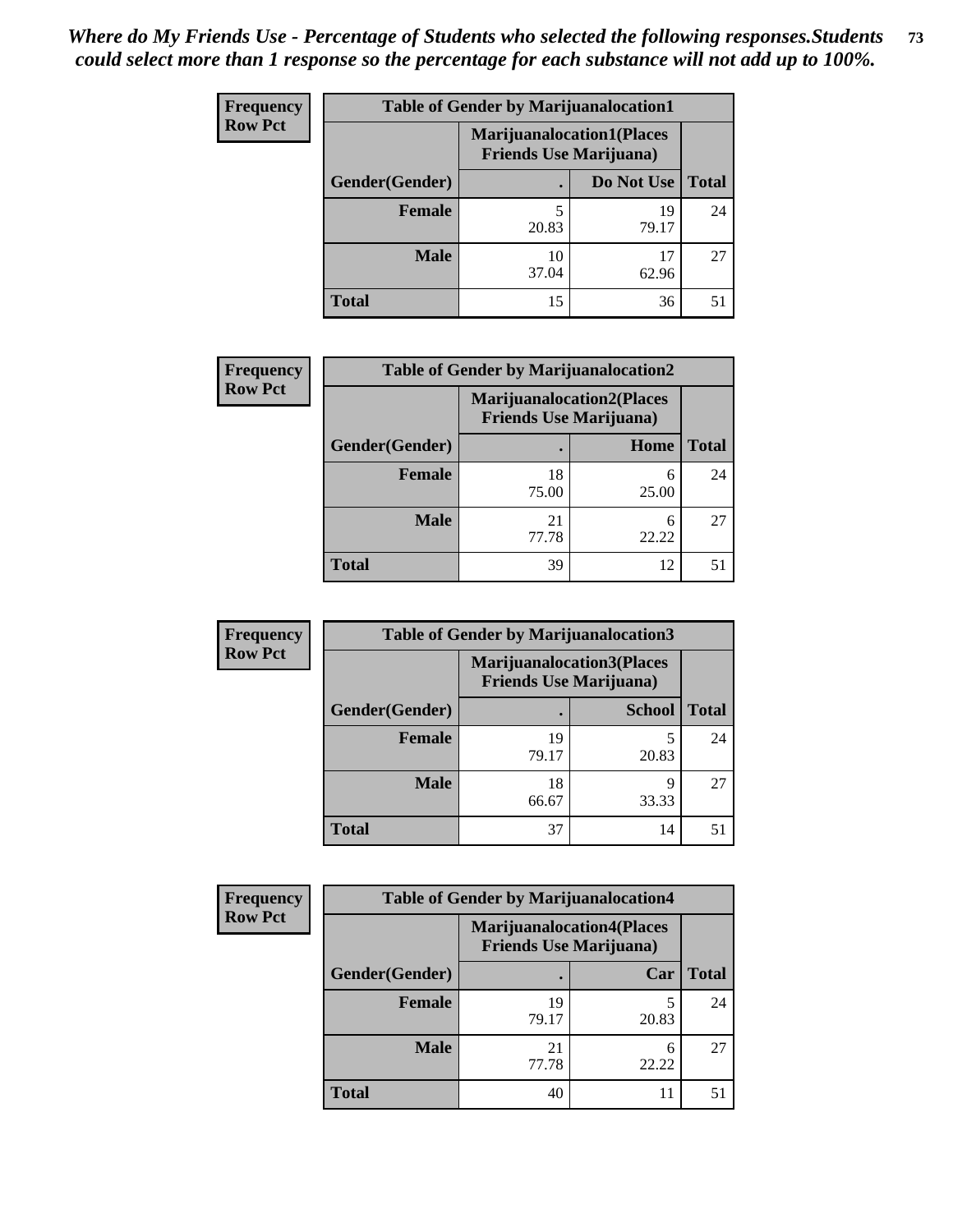| <b>Frequency</b> | <b>Table of Gender by Marijuanalocation5</b> |                                                                     |                          |              |
|------------------|----------------------------------------------|---------------------------------------------------------------------|--------------------------|--------------|
| <b>Row Pct</b>   |                                              | <b>Marijuanalocation5</b> (Places<br><b>Friends Use Marijuana</b> ) |                          |              |
|                  | Gender(Gender)                               |                                                                     | <b>Friend's</b><br>House | <b>Total</b> |
|                  | Female                                       | 19<br>79.17                                                         | 20.83                    | 24           |
|                  | <b>Male</b>                                  | 19<br>70.37                                                         | 8<br>29.63               | 27           |
|                  | <b>Total</b>                                 | 38                                                                  | 13                       | 51           |

| <b>Frequency</b> | <b>Table of Gender by Marijuanalocation6</b> |                                                                    |              |              |
|------------------|----------------------------------------------|--------------------------------------------------------------------|--------------|--------------|
| <b>Row Pct</b>   |                                              | <b>Marijuanalocation6(Places</b><br><b>Friends Use Marijuana</b> ) |              |              |
|                  | <b>Gender</b> (Gender)                       |                                                                    | <b>Other</b> | <b>Total</b> |
|                  | <b>Female</b>                                | 24<br>100.00                                                       | 0.00         | 24           |
|                  | <b>Male</b>                                  | 21<br>77.78                                                        | 6<br>22.22   | 27           |
|                  | <b>Total</b>                                 | 45                                                                 | 6            |              |

| Frequency      | <b>Table of Gender by Otherdruglocation1</b> |                                                                                |             |              |
|----------------|----------------------------------------------|--------------------------------------------------------------------------------|-------------|--------------|
| <b>Row Pct</b> |                                              | <b>Otherdruglocation1(Places</b><br><b>Friends Use Other Illegal</b><br>Drugs) |             |              |
|                | Gender(Gender)                               |                                                                                | Do Not Use  | <b>Total</b> |
|                | Female                                       | 8.33                                                                           | 22<br>91.67 | 24           |
|                | <b>Male</b>                                  | 4<br>14.81                                                                     | 23<br>85.19 | 27           |
|                | <b>Total</b>                                 | 6                                                                              | 45          | 51           |

| Frequency      | <b>Table of Gender by Otherdruglocation2</b> |                                            |                                  |              |
|----------------|----------------------------------------------|--------------------------------------------|----------------------------------|--------------|
| <b>Row Pct</b> |                                              | <b>Friends Use Other Illegal</b><br>Drugs) | <b>Otherdruglocation2(Places</b> |              |
|                | Gender(Gender)                               |                                            | Home                             | <b>Total</b> |
|                | Female                                       | 22<br>91.67                                | $\overline{2}$<br>8.33           | 24           |
|                | <b>Male</b>                                  | 25<br>92.59                                | ↑<br>7.41                        | 27           |
|                | <b>Total</b>                                 | 47                                         | 4                                | 51           |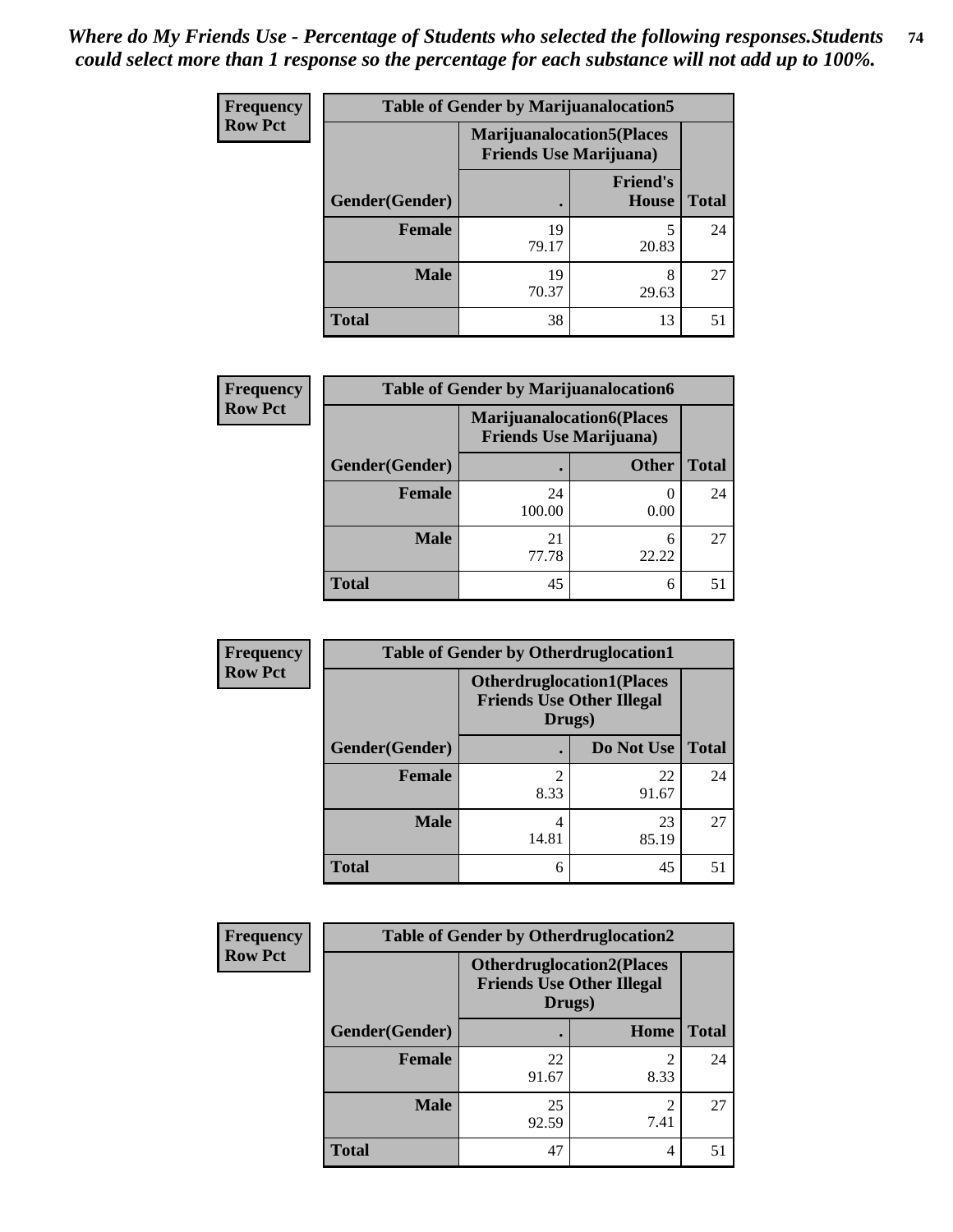| Frequency      | <b>Table of Gender by Otherdruglocation3</b> |                                                                                |               |              |
|----------------|----------------------------------------------|--------------------------------------------------------------------------------|---------------|--------------|
| <b>Row Pct</b> |                                              | <b>Otherdruglocation3(Places</b><br><b>Friends Use Other Illegal</b><br>Drugs) |               |              |
|                | Gender(Gender)                               |                                                                                | <b>School</b> | <b>Total</b> |
|                | <b>Female</b>                                | 22<br>91.67                                                                    | っ<br>8.33     | 24           |
|                | <b>Male</b>                                  | 23<br>85.19                                                                    | 4<br>14.81    | 27           |
|                | <b>Total</b>                                 | 45                                                                             | 6             | 51           |

| <b>Frequency</b> | <b>Table of Gender by Otherdruglocation4</b> |                                                                                |                        |              |  |
|------------------|----------------------------------------------|--------------------------------------------------------------------------------|------------------------|--------------|--|
| <b>Row Pct</b>   |                                              | <b>Otherdruglocation4(Places</b><br><b>Friends Use Other Illegal</b><br>Drugs) |                        |              |  |
|                  | Gender(Gender)                               |                                                                                | Car                    | <b>Total</b> |  |
|                  | Female                                       | 22<br>91.67                                                                    | $\mathfrak{D}$<br>8.33 | 24           |  |
|                  | <b>Male</b>                                  | 25<br>92.59                                                                    | ∍<br>7.41              | 27           |  |
|                  | <b>Total</b>                                 | 47                                                                             | 4                      | 51           |  |

| <b>Frequency</b> | <b>Table of Gender by Otherdruglocation5</b> |                                            |                                  |              |
|------------------|----------------------------------------------|--------------------------------------------|----------------------------------|--------------|
| <b>Row Pct</b>   |                                              | <b>Friends Use Other Illegal</b><br>Drugs) | <b>Otherdruglocation5(Places</b> |              |
|                  | Gender(Gender)                               |                                            | <b>Friend's</b><br><b>House</b>  | <b>Total</b> |
|                  | <b>Female</b>                                | 22<br>91.67                                | ∍<br>8.33                        | 24           |
|                  | <b>Male</b>                                  | 25<br>92.59                                | 7.41                             | 27           |
|                  | <b>Total</b>                                 | 47                                         | 4                                | 51           |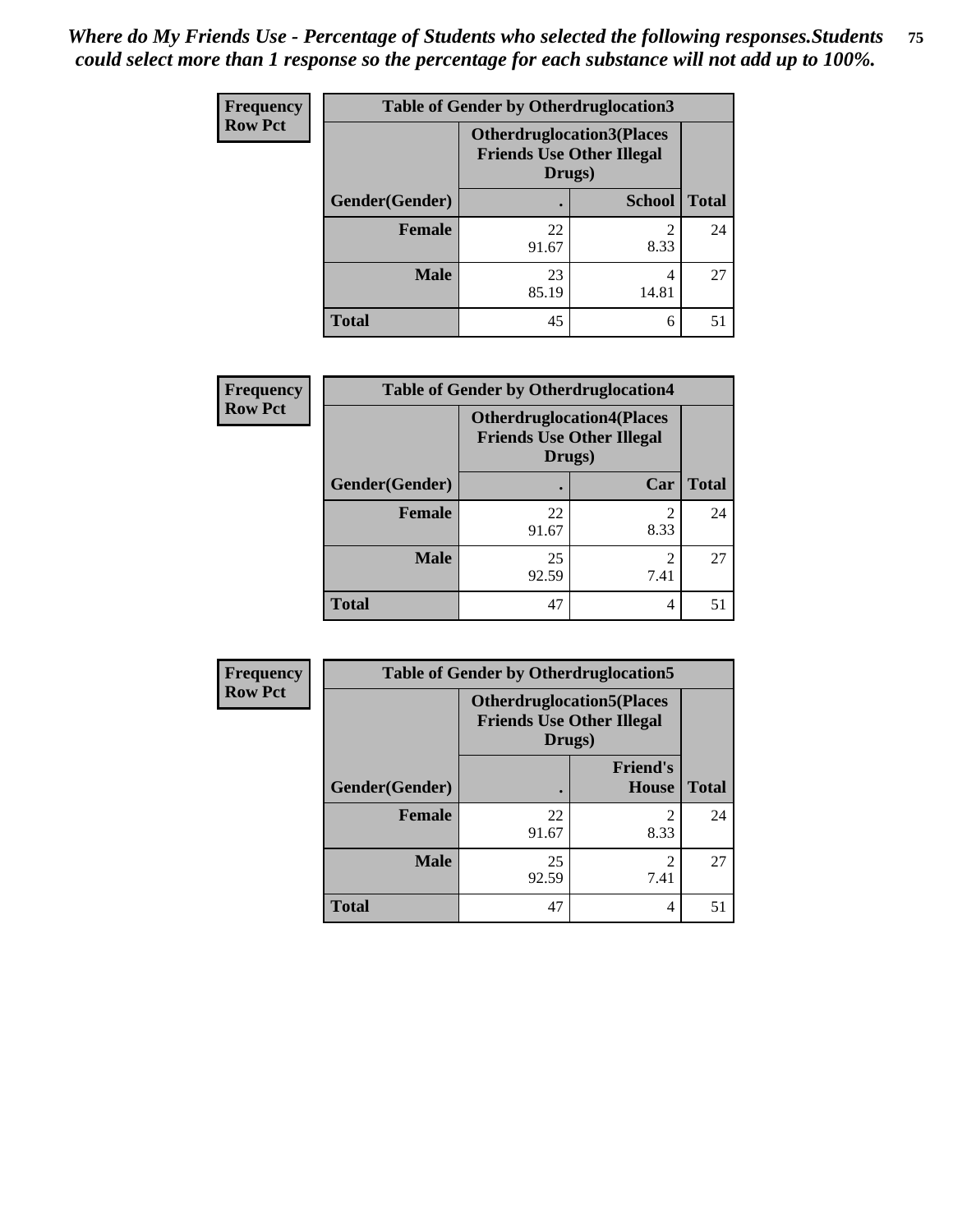| Frequency      | <b>Table of Gender by Otherdruglocation6</b> |                                            |                                  |              |
|----------------|----------------------------------------------|--------------------------------------------|----------------------------------|--------------|
| <b>Row Pct</b> |                                              | <b>Friends Use Other Illegal</b><br>Drugs) | <b>Otherdruglocation6(Places</b> |              |
|                | Gender(Gender)                               |                                            | <b>Other</b>                     | <b>Total</b> |
|                | <b>Female</b>                                | 24<br>100.00                               | 0.00                             | 24           |
|                | <b>Male</b>                                  | 26<br>96.30                                | 3.70                             | 27           |
|                | <b>Total</b>                                 | 50                                         |                                  | 51           |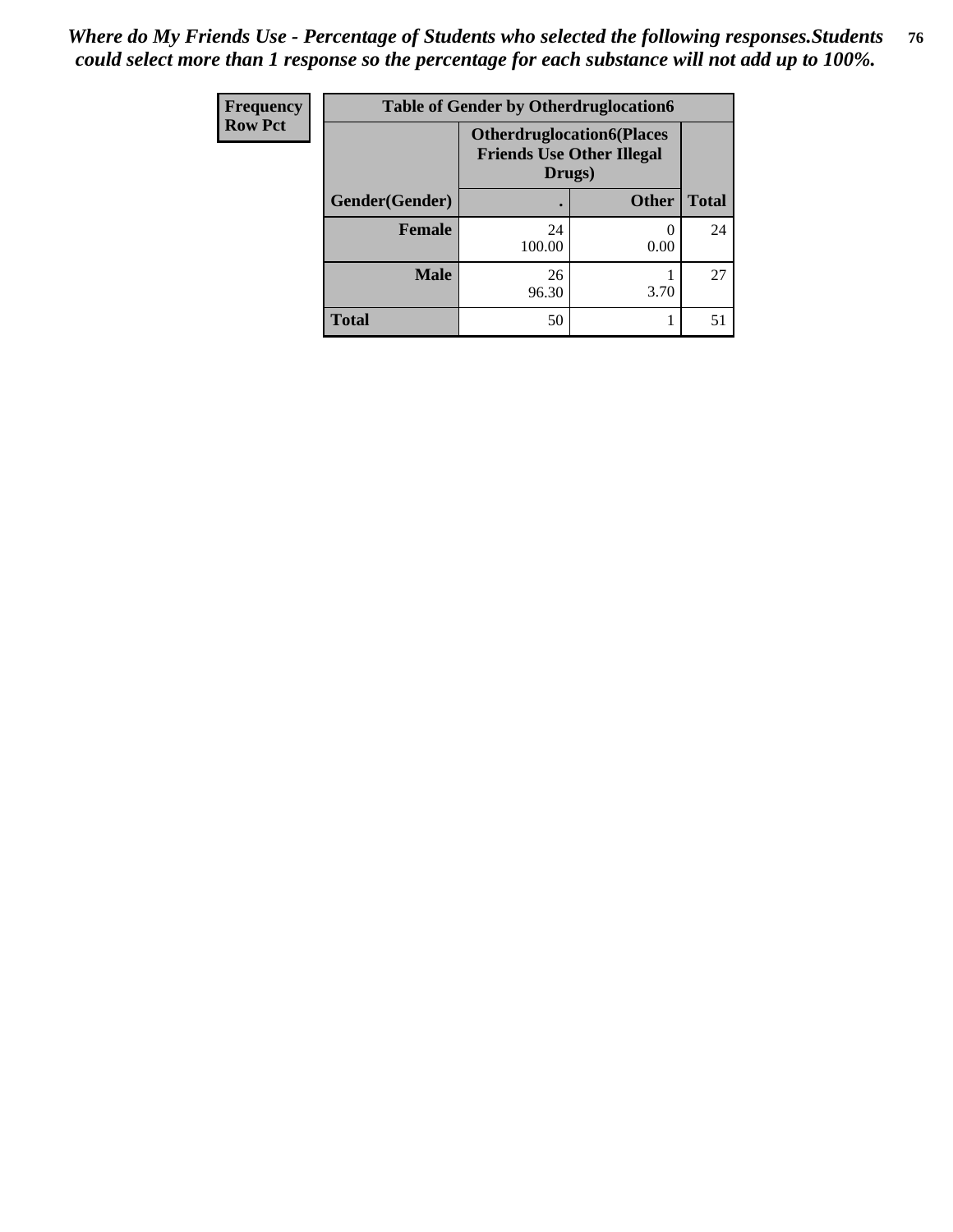| <b>Frequency</b> | <b>Table of Gender by Alcoholtime1</b> |                                                          |                      |              |
|------------------|----------------------------------------|----------------------------------------------------------|----------------------|--------------|
| <b>Row Pct</b>   |                                        | <b>Alcoholtime1(Times</b><br><b>Friends Use Alcohol)</b> |                      |              |
|                  | Gender(Gender)                         | $\bullet$                                                | Do Not<br><b>Use</b> | <b>Total</b> |
|                  | <b>Female</b>                          | 4<br>16.67                                               | 20<br>83.33          | 24           |
|                  | <b>Male</b>                            | 9<br>33.33                                               | 18<br>66.67          | 27           |
|                  | <b>Total</b>                           | 13                                                       | 38                   | 51           |

| <b>Frequency</b> | <b>Table of Gender by Alcoholtime2</b> |                                                          |                            |              |
|------------------|----------------------------------------|----------------------------------------------------------|----------------------------|--------------|
| <b>Row Pct</b>   |                                        | <b>Alcoholtime2(Times</b><br><b>Friends Use Alcohol)</b> |                            |              |
|                  | Gender(Gender)                         |                                                          | <b>On Way</b><br>to School | <b>Total</b> |
|                  | <b>Female</b>                          | 21<br>87.50                                              | 3<br>12.50                 | 24           |
|                  | <b>Male</b>                            | 27<br>100.00                                             | 0<br>0.00                  | 27           |
|                  | <b>Total</b>                           | 48                                                       | 3                          | 51           |

| <b>Frequency</b> | <b>Table of Gender by Alcoholtime3</b> |                                                          |                                |              |
|------------------|----------------------------------------|----------------------------------------------------------|--------------------------------|--------------|
| <b>Row Pct</b>   |                                        | <b>Alcoholtime3(Times</b><br><b>Friends Use Alcohol)</b> |                                |              |
|                  | Gender(Gender)                         |                                                          | <b>During</b><br><b>School</b> | <b>Total</b> |
|                  | <b>Female</b>                          | 21<br>87.50                                              | 3<br>12.50                     | 24           |
|                  | <b>Male</b>                            | 26<br>96.30                                              | 3.70                           | 27           |
|                  | <b>Total</b>                           | 47                                                       | 4                              | 51           |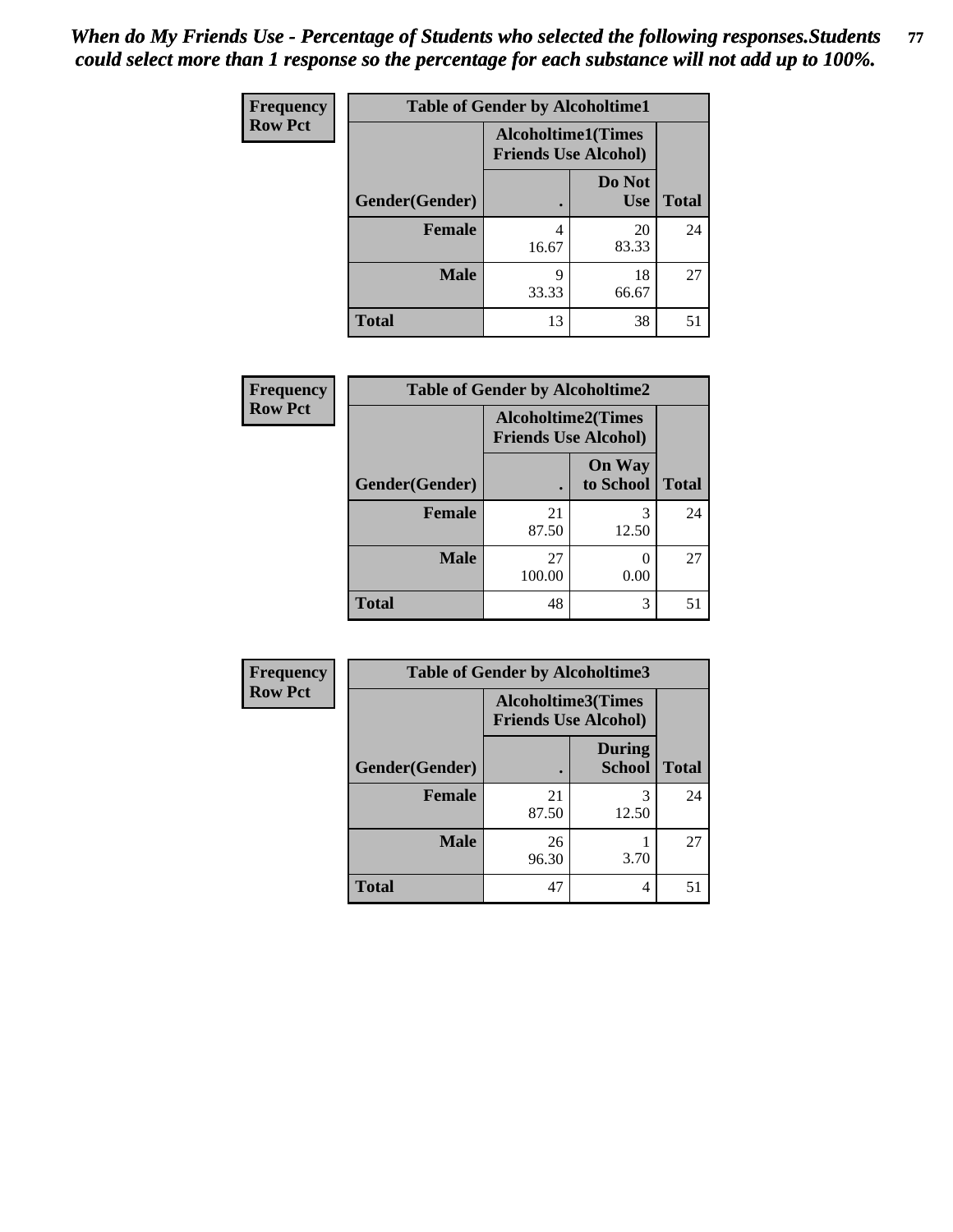*When do My Friends Use - Percentage of Students who selected the following responses.Students could select more than 1 response so the percentage for each substance will not add up to 100%.* **78**

| <b>Frequency</b> | <b>Table of Gender by Alcoholtime4</b> |                                                          |                                                |              |
|------------------|----------------------------------------|----------------------------------------------------------|------------------------------------------------|--------------|
| <b>Row Pct</b>   |                                        | <b>Alcoholtime4(Times</b><br><b>Friends Use Alcohol)</b> |                                                |              |
|                  | Gender(Gender)                         | $\bullet$                                                | <b>On Way</b><br>Home<br>From<br><b>School</b> | <b>Total</b> |
|                  | <b>Female</b>                          | 21<br>87.50                                              | 3<br>12.50                                     | 24           |
|                  | <b>Male</b>                            | 25<br>92.59                                              | 2<br>7.41                                      | 27           |
|                  | <b>Total</b>                           | 46                                                       | 5                                              | 51           |

| <b>Frequency</b> | <b>Table of Gender by Alcoholtime5</b> |                                                           |            |              |
|------------------|----------------------------------------|-----------------------------------------------------------|------------|--------------|
| <b>Row Pct</b>   |                                        | <b>Alcoholtime5</b> (Times<br><b>Friends Use Alcohol)</b> |            |              |
|                  | Gender(Gender)                         |                                                           | Weeknights | <b>Total</b> |
|                  | <b>Female</b>                          | 21<br>87.50                                               | 3<br>12.50 | 24           |
|                  | <b>Male</b>                            | 23<br>85.19                                               | 4<br>14.81 | 27           |
|                  | <b>Total</b>                           | 44                                                        |            | 51           |

| <b>Frequency</b> | <b>Table of Gender by Alcoholtime6</b> |                                                          |                 |              |  |
|------------------|----------------------------------------|----------------------------------------------------------|-----------------|--------------|--|
| <b>Row Pct</b>   |                                        | <b>Alcoholtime6(Times</b><br><b>Friends Use Alcohol)</b> |                 |              |  |
|                  | Gender(Gender)                         |                                                          | <b>Weekends</b> | <b>Total</b> |  |
|                  | <b>Female</b>                          | 19<br>79.17                                              | 5<br>20.83      | 24           |  |
|                  | <b>Male</b>                            | 19<br>70.37                                              | 8<br>29.63      | 27           |  |
|                  | <b>Total</b>                           | 38                                                       | 13              | 51           |  |

| Frequency      | <b>Table of Gender by Tobaccotime1</b> |                                                          |                      |              |
|----------------|----------------------------------------|----------------------------------------------------------|----------------------|--------------|
| <b>Row Pct</b> |                                        | <b>Tobaccotime1(Times</b><br><b>Friends Use Tobacco)</b> |                      |              |
|                | Gender(Gender)                         |                                                          | Do Not<br><b>Use</b> | <b>Total</b> |
|                | <b>Female</b>                          | 3<br>12.50                                               | 21<br>87.50          | 24           |
|                | <b>Male</b>                            | 25.93                                                    | 20<br>74.07          | 27           |
|                | <b>Total</b>                           | 10                                                       | 41                   | 51           |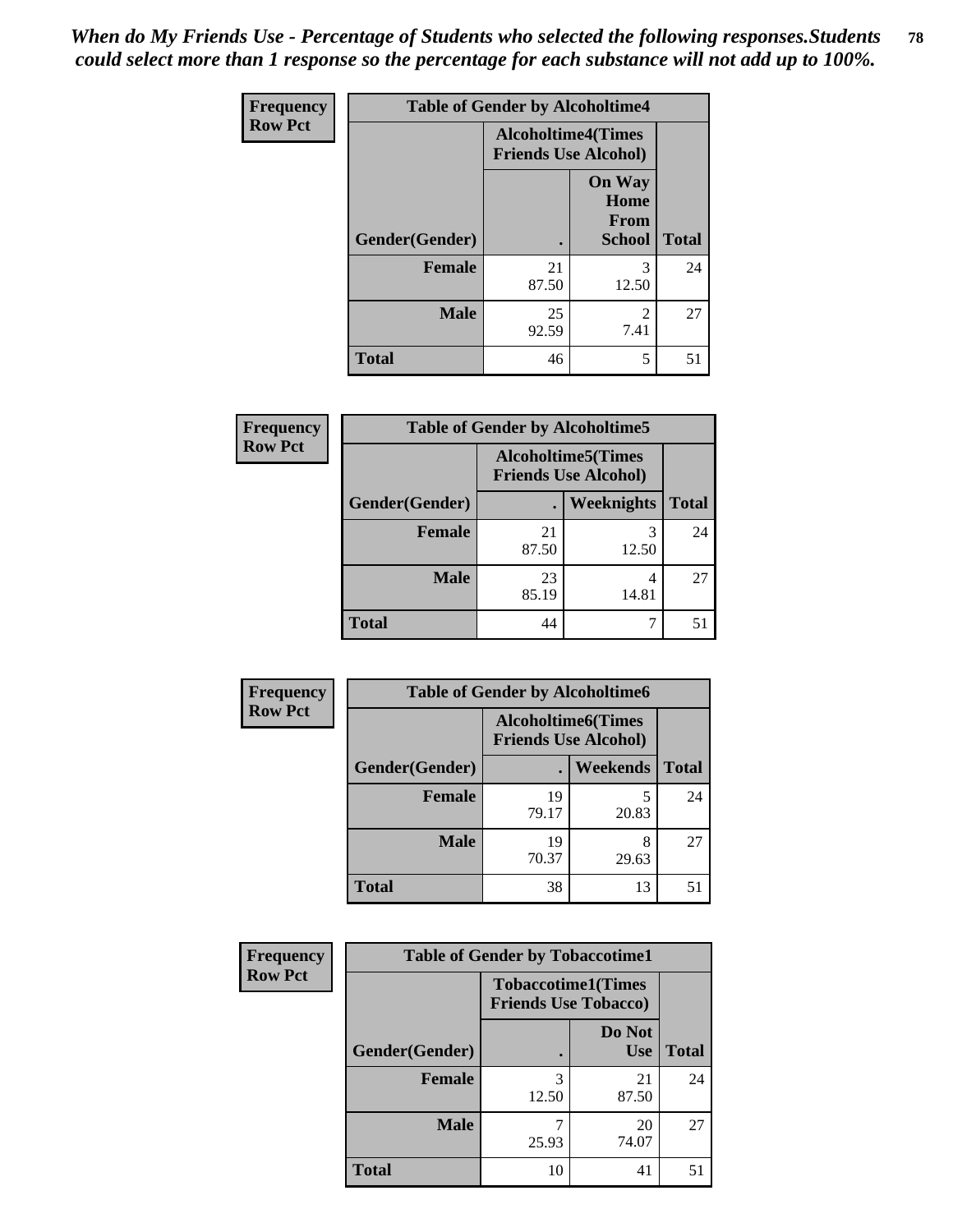*When do My Friends Use - Percentage of Students who selected the following responses.Students could select more than 1 response so the percentage for each substance will not add up to 100%.* **79**

| Frequency      | <b>Table of Gender by Tobaccotime2</b> |                                                          |                            |              |
|----------------|----------------------------------------|----------------------------------------------------------|----------------------------|--------------|
| <b>Row Pct</b> |                                        | <b>Tobaccotime2(Times</b><br><b>Friends Use Tobacco)</b> |                            |              |
|                | Gender(Gender)                         | $\bullet$                                                | <b>On Way</b><br>to School | <b>Total</b> |
|                | Female                                 | 21<br>87.50                                              | 3<br>12.50                 | 24           |
|                | <b>Male</b>                            | 24<br>88.89                                              | 3                          | 27           |
|                | <b>Total</b>                           | 45                                                       | 6                          | 51           |

| <b>Frequency</b> | <b>Table of Gender by Tobaccotime3</b> |                                                          |                                |              |
|------------------|----------------------------------------|----------------------------------------------------------|--------------------------------|--------------|
| <b>Row Pct</b>   |                                        | <b>Tobaccotime3(Times</b><br><b>Friends Use Tobacco)</b> |                                |              |
|                  | Gender(Gender)                         |                                                          | <b>During</b><br><b>School</b> | <b>Total</b> |
|                  | <b>Female</b>                          | 21<br>87.50                                              | 3<br>12.50                     | 24           |
|                  | <b>Male</b>                            | 24<br>88.89                                              | 3                              | 27           |
|                  | <b>Total</b>                           | 45                                                       | 6                              | 51           |

| <b>Frequency</b> | <b>Table of Gender by Tobaccotime4</b> |                                                          |                                                |              |
|------------------|----------------------------------------|----------------------------------------------------------|------------------------------------------------|--------------|
| <b>Row Pct</b>   |                                        | <b>Tobaccotime4(Times</b><br><b>Friends Use Tobacco)</b> |                                                |              |
|                  | <b>Gender</b> (Gender)                 |                                                          | <b>On Way</b><br>Home<br>From<br><b>School</b> | <b>Total</b> |
|                  | <b>Female</b>                          | 21<br>87.50                                              | 3<br>12.50                                     | 24           |
|                  | <b>Male</b>                            | 25<br>92.59                                              | $\mathfrak{D}$<br>7.41                         | 27           |
|                  | <b>Total</b>                           | 46                                                       | 5                                              | 51           |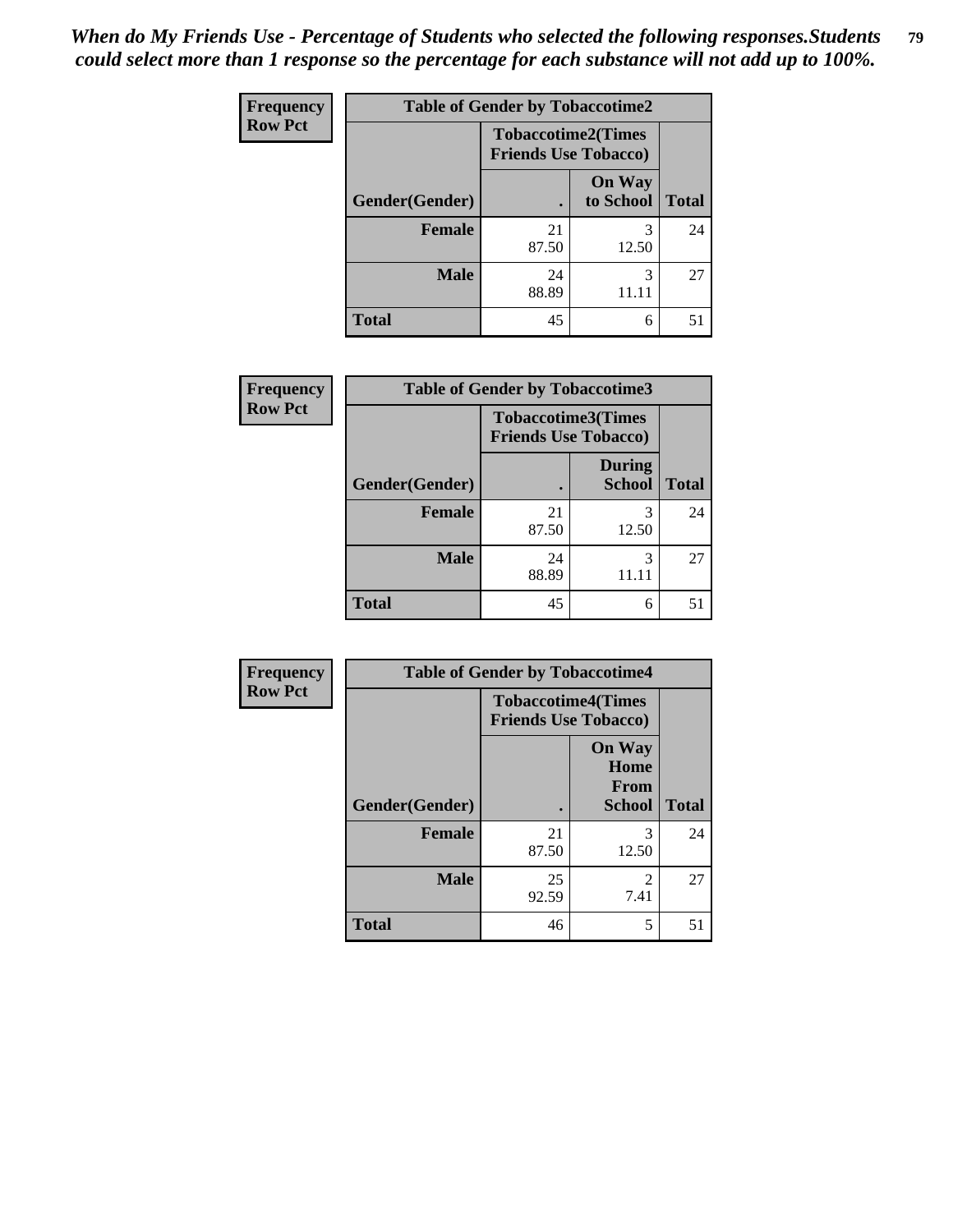| <b>Frequency</b> | <b>Table of Gender by Tobaccotime5</b> |                                                           |                   |              |  |
|------------------|----------------------------------------|-----------------------------------------------------------|-------------------|--------------|--|
| <b>Row Pct</b>   |                                        | <b>Tobaccotime5</b> (Times<br><b>Friends Use Tobacco)</b> |                   |              |  |
|                  | <b>Gender</b> (Gender)                 |                                                           | <b>Weeknights</b> | <b>Total</b> |  |
|                  | <b>Female</b>                          | 21<br>87.50                                               | 12.50             | 24           |  |
|                  | <b>Male</b>                            | 23<br>85.19                                               | 4<br>14.81        | 27           |  |
|                  | Total                                  | 44                                                        |                   | 51           |  |

| Frequency      |                | <b>Table of Gender by Tobaccotime6</b>                   |                 |              |
|----------------|----------------|----------------------------------------------------------|-----------------|--------------|
| <b>Row Pct</b> |                | <b>Tobaccotime6(Times</b><br><b>Friends Use Tobacco)</b> |                 |              |
|                | Gender(Gender) |                                                          | <b>Weekends</b> | <b>Total</b> |
|                | <b>Female</b>  | 21<br>87.50                                              | 3<br>12.50      | 24           |
|                | <b>Male</b>    | 22<br>81.48                                              | 18.52           | 27           |
|                | <b>Total</b>   | 43                                                       | 8               | 51           |

| Frequency      |                | <b>Table of Gender by Marijuanatime1</b>                      |             |              |
|----------------|----------------|---------------------------------------------------------------|-------------|--------------|
| <b>Row Pct</b> |                | <b>Marijuanatime1(Times</b><br><b>Friends Use Marijuana</b> ) |             |              |
|                | Gender(Gender) |                                                               | Do Not Use  | <b>Total</b> |
|                | <b>Female</b>  | 29.17                                                         | 17<br>70.83 | 24           |
|                | <b>Male</b>    | 11<br>40.74                                                   | 16<br>59.26 | 27           |
|                | <b>Total</b>   | 18                                                            | 33          | 51           |

| <b>Frequency</b> | <b>Table of Gender by Marijuanatime2</b> |                                                               |                            |              |
|------------------|------------------------------------------|---------------------------------------------------------------|----------------------------|--------------|
| <b>Row Pct</b>   |                                          | <b>Marijuanatime2(Times</b><br><b>Friends Use Marijuana</b> ) |                            |              |
|                  | Gender(Gender)                           |                                                               | On Way to<br><b>School</b> | <b>Total</b> |
|                  | Female                                   | 20<br>83.33                                                   | 4<br>16.67                 | 24           |
|                  | <b>Male</b>                              | 22<br>81.48                                                   | 5<br>18.52                 | 27           |
|                  | <b>Total</b>                             | 42                                                            | 9                          | 51           |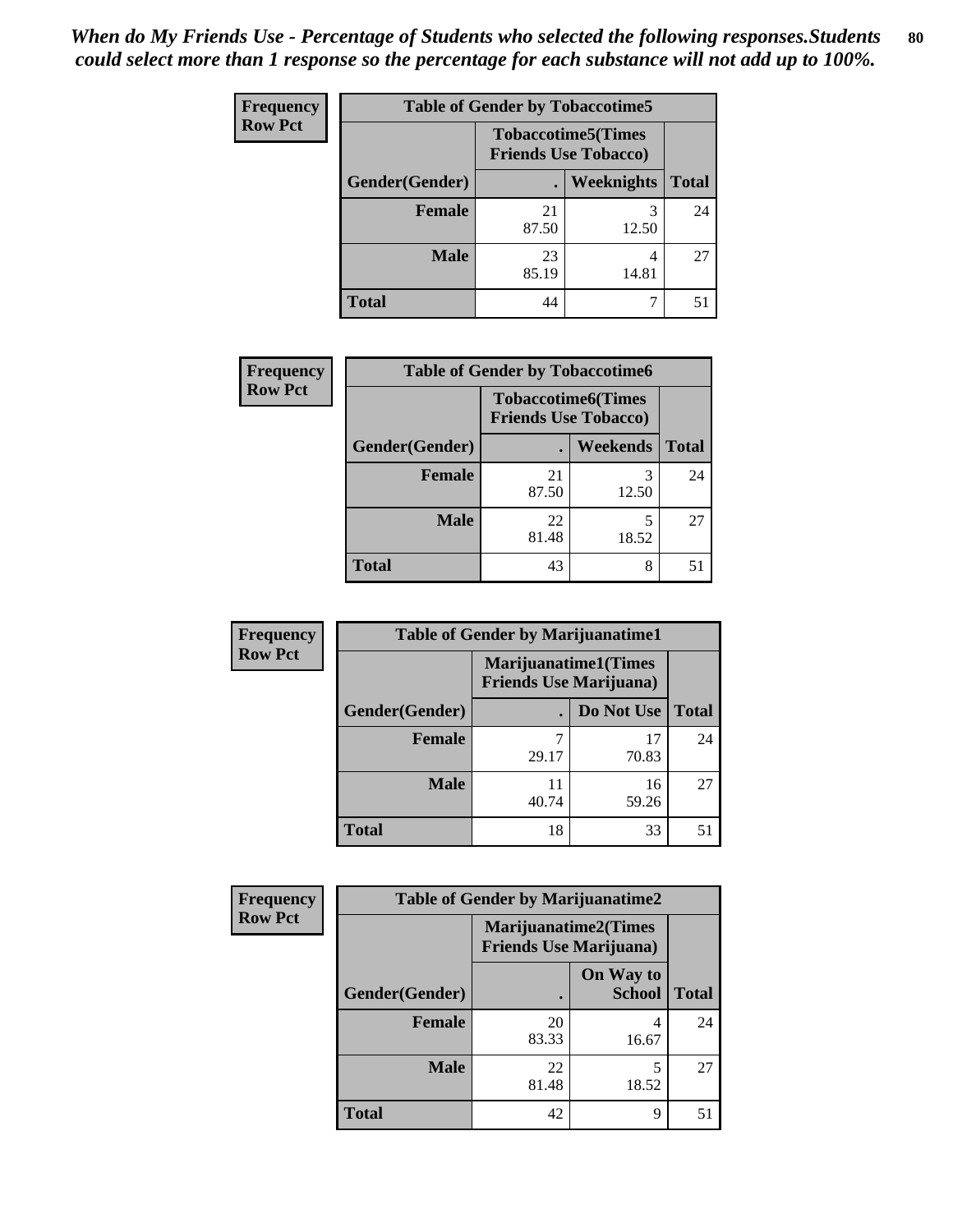*When do My Friends Use - Percentage of Students who selected the following responses.Students could select more than 1 response so the percentage for each substance will not add up to 100%.* **81**

| <b>Frequency</b> | <b>Table of Gender by Marijuanatime3</b> |                                                        |                                |              |
|------------------|------------------------------------------|--------------------------------------------------------|--------------------------------|--------------|
| <b>Row Pct</b>   |                                          | Marijuanatime3(Times<br><b>Friends Use Marijuana</b> ) |                                |              |
|                  | Gender(Gender)                           |                                                        | <b>During</b><br><b>School</b> | <b>Total</b> |
|                  | Female                                   | 19<br>79.17                                            | 20.83                          | 24           |
|                  | <b>Male</b>                              | 20<br>74.07                                            | 25.93                          | 27           |
|                  | <b>Total</b>                             | 39                                                     | 12                             | 51           |

| Frequency      | <b>Table of Gender by Marijuanatime4</b> |                                |                                                       |              |
|----------------|------------------------------------------|--------------------------------|-------------------------------------------------------|--------------|
| <b>Row Pct</b> |                                          | <b>Friends Use Marijuana</b> ) | <b>Marijuanatime4(Times</b>                           |              |
|                | <b>Gender</b> (Gender)                   |                                | <b>On Way</b><br>Home<br><b>From</b><br><b>School</b> | <b>Total</b> |
|                | <b>Female</b>                            | 19<br>79.17                    | 5<br>20.83                                            | 24           |
|                | <b>Male</b>                              | 20<br>74.07                    | 25.93                                                 | 27           |
|                | <b>Total</b>                             | 39                             | 12                                                    | 51           |

| Frequency      | <b>Table of Gender by Marijuanatime5</b> |                                                                |            |              |  |
|----------------|------------------------------------------|----------------------------------------------------------------|------------|--------------|--|
| <b>Row Pct</b> |                                          | <b>Marijuanatime5</b> (Times<br><b>Friends Use Marijuana</b> ) |            |              |  |
|                | Gender(Gender)                           |                                                                | Weeknights | <b>Total</b> |  |
|                | <b>Female</b>                            | 19<br>79.17                                                    | 20.83      | 24           |  |
|                | <b>Male</b>                              | 19<br>70.37                                                    | 8<br>29.63 | 27           |  |
|                | <b>Total</b>                             | 38                                                             | 13         | 51           |  |

| <b>Frequency</b> | <b>Table of Gender by Marijuanatime6</b> |                                                               |                 |              |
|------------------|------------------------------------------|---------------------------------------------------------------|-----------------|--------------|
| <b>Row Pct</b>   |                                          | <b>Marijuanatime6(Times</b><br><b>Friends Use Marijuana</b> ) |                 |              |
|                  | Gender(Gender)                           |                                                               | <b>Weekends</b> | <b>Total</b> |
|                  | Female                                   | 17<br>70.83                                                   | 29.17           | 24           |
|                  | <b>Male</b>                              | 62.96                                                         | 10<br>37.04     | 27           |
|                  | <b>Total</b>                             | 34                                                            | 17              | 51           |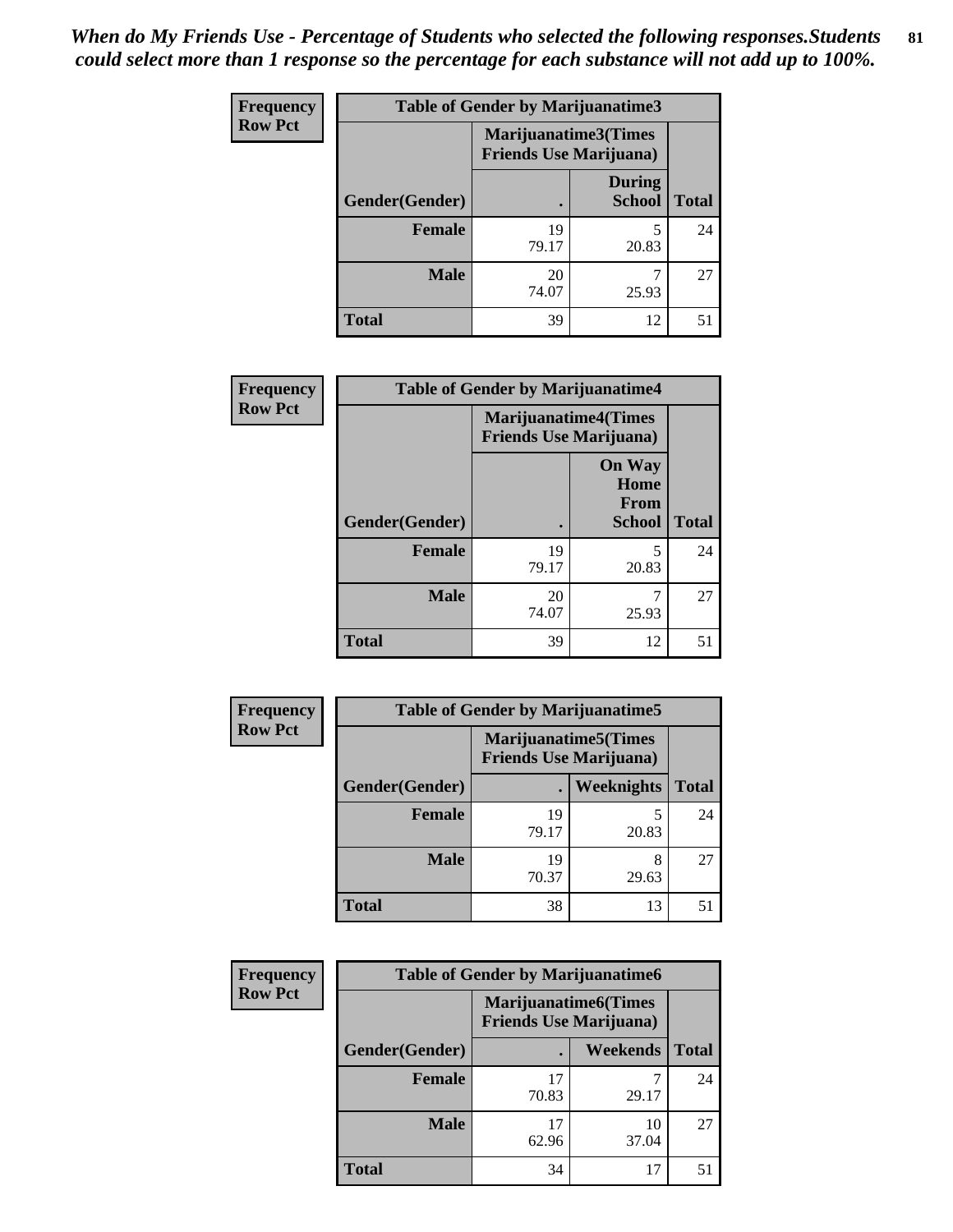| <b>Frequency</b> | <b>Table of Gender by Otherdrugtime1</b> |                                                                                   |                    |    |  |
|------------------|------------------------------------------|-----------------------------------------------------------------------------------|--------------------|----|--|
| <b>Row Pct</b>   |                                          | <b>Otherdrugtime1</b> (Times<br><b>Friends Use Other</b><br><b>Illegal Drugs)</b> |                    |    |  |
|                  | Gender(Gender)                           |                                                                                   | Do Not Use   Total |    |  |
|                  | <b>Female</b>                            | 2<br>8.33                                                                         | 22<br>91.67        | 24 |  |
|                  | <b>Male</b>                              | 3<br>11.11                                                                        | 24<br>88.89        | 27 |  |
|                  | <b>Total</b>                             | 5                                                                                 | 46                 | 51 |  |

| Frequency      | <b>Table of Gender by Otherdrugtime2</b> |                                                    |                             |              |
|----------------|------------------------------------------|----------------------------------------------------|-----------------------------|--------------|
| <b>Row Pct</b> |                                          | <b>Friends Use Other</b><br><b>Illegal Drugs</b> ) | <b>Otherdrugtime2(Times</b> |              |
|                | Gender(Gender)                           |                                                    | On Way to<br><b>School</b>  | <b>Total</b> |
|                | <b>Female</b>                            | 23<br>95.83                                        | 4.17                        | 24           |
|                | <b>Male</b>                              | 26<br>96.30                                        | 3.70                        | 27           |
|                | <b>Total</b>                             | 49                                                 | 2                           | 51           |

| Frequency      | <b>Table of Gender by Otherdrugtime3</b> |                                                    |                                |              |
|----------------|------------------------------------------|----------------------------------------------------|--------------------------------|--------------|
| <b>Row Pct</b> |                                          | <b>Friends Use Other</b><br><b>Illegal Drugs</b> ) | Otherdrugtime3(Times           |              |
|                | Gender(Gender)                           |                                                    | <b>During</b><br><b>School</b> | <b>Total</b> |
|                | <b>Female</b>                            | 22<br>91.67                                        | $\overline{2}$<br>8.33         | 24           |
|                | <b>Male</b>                              | 26<br>96.30                                        | 3.70                           | 27           |
|                | <b>Total</b>                             | 48                                                 | 3                              | 51           |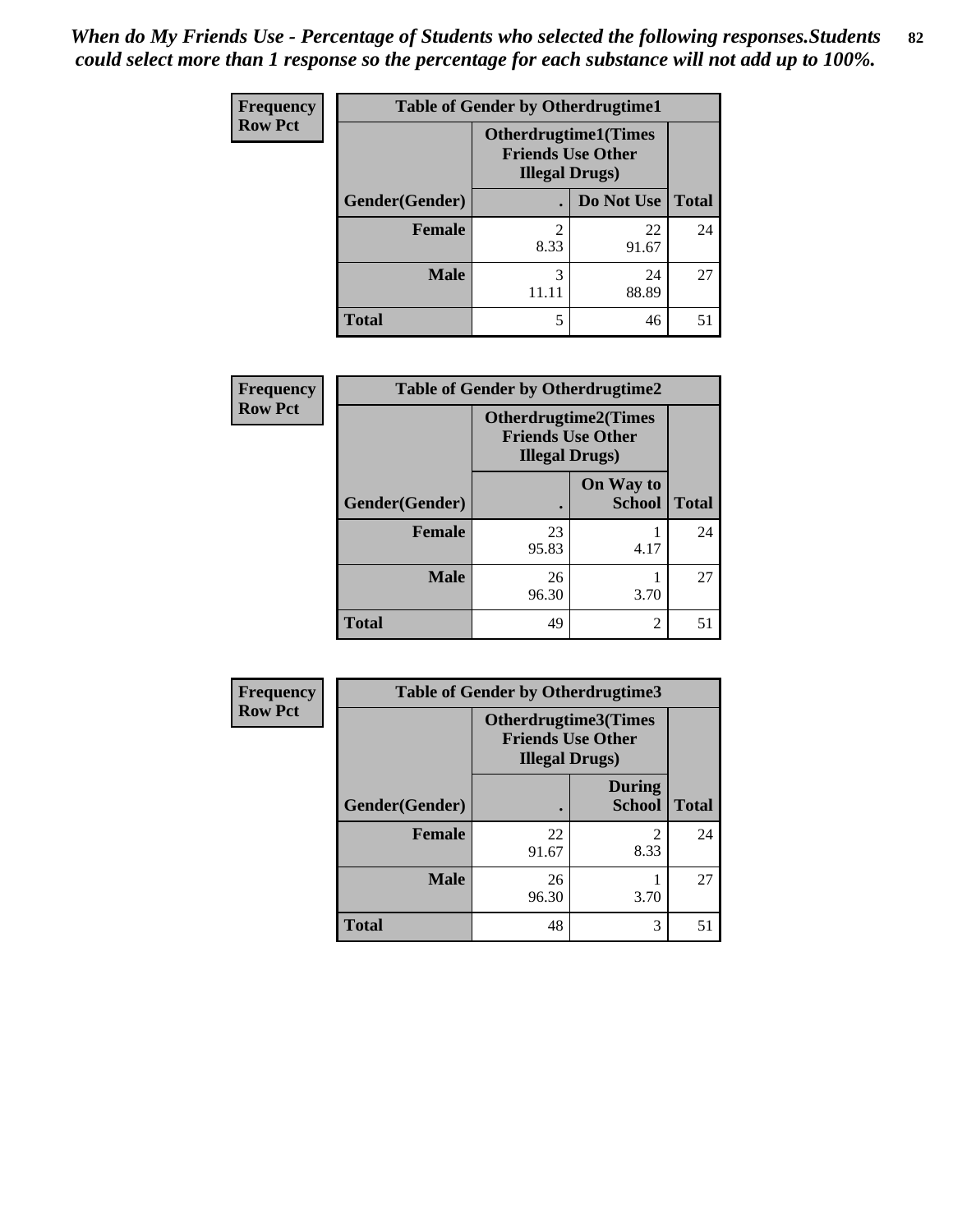*When do My Friends Use - Percentage of Students who selected the following responses.Students could select more than 1 response so the percentage for each substance will not add up to 100%.* **83**

| Frequency      | <b>Table of Gender by Otherdrugtime4</b> |                        |                                                         |              |
|----------------|------------------------------------------|------------------------|---------------------------------------------------------|--------------|
| <b>Row Pct</b> |                                          | <b>Illegal Drugs</b> ) | <b>Otherdrugtime4(Times</b><br><b>Friends Use Other</b> |              |
|                | Gender(Gender)                           |                        | <b>On Way</b><br>Home<br>From<br><b>School</b>          | <b>Total</b> |
|                | <b>Female</b>                            | 22<br>91.67            | $\mathcal{D}_{\mathcal{L}}$<br>8.33                     | 24           |
|                | <b>Male</b>                              | 25<br>92.59            | 2<br>7.41                                               | 27           |
|                | <b>Total</b>                             | 47                     | 4                                                       | 51           |

| <b>Frequency</b> | <b>Table of Gender by Otherdrugtime5</b> |             |                                                                                   |              |
|------------------|------------------------------------------|-------------|-----------------------------------------------------------------------------------|--------------|
| <b>Row Pct</b>   |                                          |             | <b>Otherdrugtime5</b> (Times<br><b>Friends Use Other</b><br><b>Illegal Drugs)</b> |              |
|                  | Gender(Gender)                           | $\bullet$   | Weeknights                                                                        | <b>Total</b> |
|                  | <b>Female</b>                            | 22<br>91.67 | 8.33                                                                              | 24           |
|                  | <b>Male</b>                              | 25<br>92.59 | 7.41                                                                              | 27           |
|                  | <b>Total</b>                             | 47          | 4                                                                                 | 51           |

| <b>Frequency</b> | <b>Table of Gender by Otherdrugtime6</b> |                                                                                   |                        |              |  |
|------------------|------------------------------------------|-----------------------------------------------------------------------------------|------------------------|--------------|--|
| <b>Row Pct</b>   |                                          | <b>Otherdrugtime6(Times</b><br><b>Friends Use Other</b><br><b>Illegal Drugs</b> ) |                        |              |  |
|                  | Gender(Gender)                           |                                                                                   | Weekends               | <b>Total</b> |  |
|                  | <b>Female</b>                            | 22<br>91.67                                                                       | $\mathfrak{D}$<br>8.33 | 24           |  |
|                  | <b>Male</b>                              | 26<br>96.30                                                                       | 3.70                   | 27           |  |
|                  | <b>Total</b>                             | 48                                                                                | 3                      | 51           |  |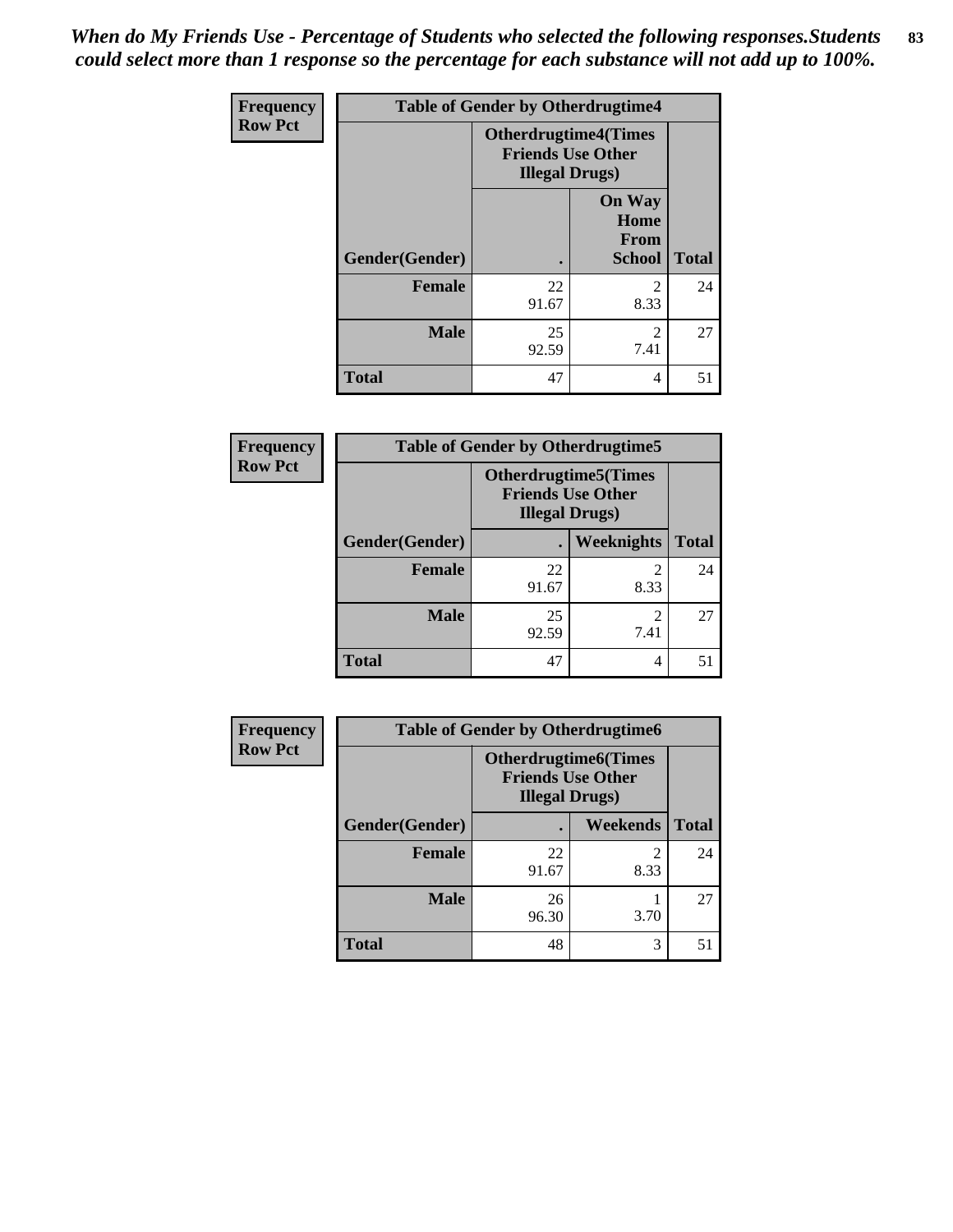# *Other Questions* **84**

| <b>Frequency</b> | <b>Table of Gender by Educationalcohol</b> |                                                                                                                                       |                |              |
|------------------|--------------------------------------------|---------------------------------------------------------------------------------------------------------------------------------------|----------------|--------------|
| <b>Row Pct</b>   |                                            | <b>Educationalcohol</b> (I<br>have been taught<br>about alcohol,<br>tobacco,<br>and other drugs<br>within the last year<br>at school) |                |              |
|                  | Gender(Gender)                             | <b>Yes</b>                                                                                                                            | N <sub>0</sub> | <b>Total</b> |
|                  | <b>Female</b>                              | 17<br>70.83                                                                                                                           | 7<br>29.17     | 24           |
|                  | <b>Male</b>                                | 15<br>55.56                                                                                                                           | 12<br>44.44    | 27           |
|                  | <b>Total</b>                               | 32                                                                                                                                    | 19             | 51           |

| Frequency      | <b>Table of Gender by Rodedrinking</b> |                                                                                                                     |                |              |
|----------------|----------------------------------------|---------------------------------------------------------------------------------------------------------------------|----------------|--------------|
| <b>Row Pct</b> |                                        | Rodedrinking(In<br>the past 30 days I<br>have ridden in a<br>car with a driver<br>who had been<br>drinking alcohol) |                |              |
|                | Gender(Gender)                         | Yes                                                                                                                 | N <sub>0</sub> | <b>Total</b> |
|                | <b>Female</b>                          | 0<br>0.00                                                                                                           | 24<br>100.00   | 24           |
|                | <b>Male</b>                            | 5<br>18.52                                                                                                          | 22<br>81.48    | 27           |
|                | <b>Total</b>                           | 5                                                                                                                   | 46             | 51           |

| Frequency      | <b>Table of Gender by Drugsschool</b> |                                                                                                                                     |                |              |
|----------------|---------------------------------------|-------------------------------------------------------------------------------------------------------------------------------------|----------------|--------------|
| <b>Row Pct</b> |                                       | <b>Drugsschool</b> (During<br>the past 12 months,<br>I have been offered,<br>sold,<br>or given illegal drugs<br>on school property) |                |              |
|                | Gender(Gender)                        | Yes                                                                                                                                 | N <sub>0</sub> | <b>Total</b> |
|                | <b>Female</b>                         | 6<br>25.00                                                                                                                          | 18<br>75.00    | 24           |
|                | <b>Male</b>                           | $\overline{c}$<br>7.41                                                                                                              | 25<br>92.59    | 27           |
|                | <b>Total</b>                          | 8                                                                                                                                   | 43             | 51           |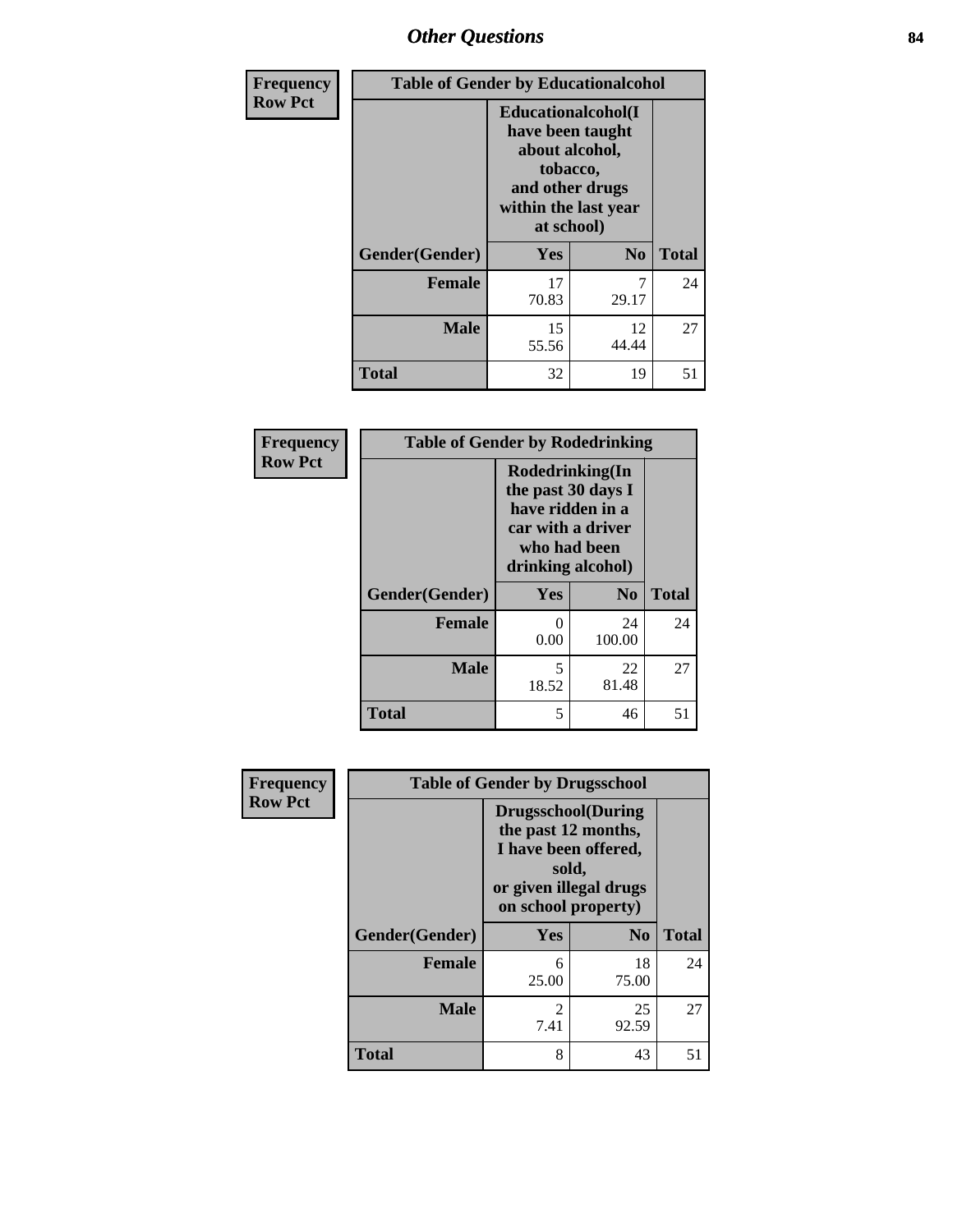*Other Questions* **85**

| <b>Frequency</b> | <b>Table of Gender by Bingedrinking</b> |                                                                                                                          |                |              |
|------------------|-----------------------------------------|--------------------------------------------------------------------------------------------------------------------------|----------------|--------------|
| <b>Row Pct</b>   |                                         | <b>Bingedrinking</b> (I<br>have drunk five<br>or more drinks of<br>alcohol at one<br>sitting during the<br>last 30 days) |                |              |
|                  | Gender(Gender)                          | 0 Days                                                                                                                   | 1 or 2<br>days | <b>Total</b> |
|                  | Female                                  | 24<br>100.00                                                                                                             | 0<br>0.00      | 24           |
|                  | <b>Male</b>                             | 26<br>96.30                                                                                                              | 3.70           | 27           |
|                  | <b>Total</b>                            | 50                                                                                                                       |                | 51           |

| Frequency      | <b>Table of Gender by Educationaids</b> |                                                                                                 |            |              |
|----------------|-----------------------------------------|-------------------------------------------------------------------------------------------------|------------|--------------|
| <b>Row Pct</b> |                                         | <b>Educationaids</b> (I<br>have been taught<br>about HIV/AIDS<br>at school in the<br>past year) |            |              |
|                | Gender(Gender)                          | Yes                                                                                             | $\bf N_0$  | <b>Total</b> |
|                | <b>Female</b>                           | 16<br>66.67                                                                                     | 8<br>33.33 | 24           |
|                | <b>Male</b>                             | 19<br>70.37                                                                                     | 8<br>29.63 | 27           |
|                | <b>Total</b>                            | 35                                                                                              | 16         | 51           |

| <b>Frequency</b> | <b>Table of Gender by Suicideconsider</b> |                 |                |              |
|------------------|-------------------------------------------|-----------------|----------------|--------------|
| <b>Row Pct</b>   |                                           | Suicideconsider |                |              |
|                  | Gender(Gender)                            | Yes             | N <sub>0</sub> | <b>Total</b> |
|                  | <b>Female</b>                             | 4.17            | 23<br>95.83    | 24           |
|                  | <b>Male</b>                               | 2<br>7.41       | 25<br>92.59    | 27           |
|                  | <b>Total</b>                              | 3               | 48             | 51           |